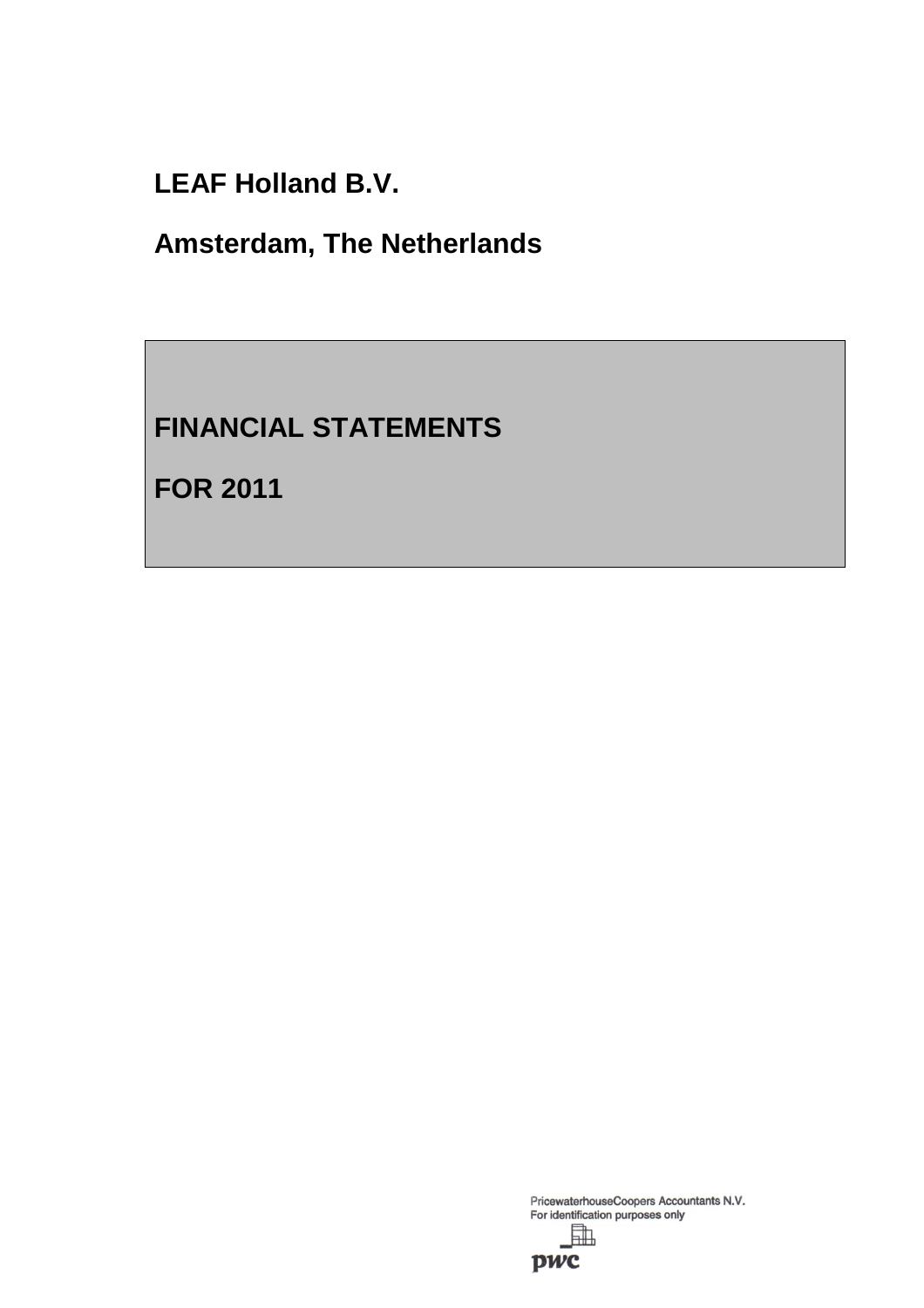# **Contents**

|                                                                                                                      | <b>CONTENTS</b>                                                                                                                                                                                                                                                                                                                                                                                                                                                                                                                               | 1                                                                                                  |  |
|----------------------------------------------------------------------------------------------------------------------|-----------------------------------------------------------------------------------------------------------------------------------------------------------------------------------------------------------------------------------------------------------------------------------------------------------------------------------------------------------------------------------------------------------------------------------------------------------------------------------------------------------------------------------------------|----------------------------------------------------------------------------------------------------|--|
|                                                                                                                      | <b>ANNUAL REPORT OF THE DIRECTORS</b>                                                                                                                                                                                                                                                                                                                                                                                                                                                                                                         | 3                                                                                                  |  |
|                                                                                                                      | <b>CONSOLIDATED FINANCIAL STATEMENTS</b>                                                                                                                                                                                                                                                                                                                                                                                                                                                                                                      | 8                                                                                                  |  |
|                                                                                                                      | <b>Consolidated balance sheet</b>                                                                                                                                                                                                                                                                                                                                                                                                                                                                                                             | 9                                                                                                  |  |
|                                                                                                                      | Consolidated income statement for the year ended 31 December                                                                                                                                                                                                                                                                                                                                                                                                                                                                                  | 10                                                                                                 |  |
|                                                                                                                      | Consolidated statement of comprehensive income for the year ended 31 December                                                                                                                                                                                                                                                                                                                                                                                                                                                                 | 11                                                                                                 |  |
|                                                                                                                      | <b>Consolidated statement of changes in equity</b>                                                                                                                                                                                                                                                                                                                                                                                                                                                                                            | 12                                                                                                 |  |
|                                                                                                                      | <b>Consolidated cash flow statement</b>                                                                                                                                                                                                                                                                                                                                                                                                                                                                                                       | 13                                                                                                 |  |
| $\overline{c}$<br>3<br>4<br>5<br>6<br>$\overline{7}$<br>8<br>9<br>10<br>11<br>12<br>13<br>14<br>15<br>16<br>17<br>18 | Principles of valuation of assets and liabilities<br>Principles for determination of result<br>Financial risk management<br>Critical accounting estimates and judgements<br>Intangible assets<br>Property, plant and equipment<br>Deferred and Current Income Tax<br>Non-current financial assets<br>Inventories<br>Trade and other receivables<br>Cash and cash equivalents<br>Assets held for sale<br>Shareholders' equity<br>Pensions and other long-term employee benefits<br>Provisions<br><b>Borrowings</b><br>Trade and other payables | 18<br>26<br>28<br>33<br>36<br>38<br>39<br>41<br>42<br>42<br>44<br>45<br>45<br>47<br>53<br>54<br>57 |  |
| 19<br>20<br>21<br>22<br>23<br>24<br>25<br>26<br>27<br>28<br>29                                                       | Commitments and contingencies not included in the balance sheet<br>Net turnover<br>Other income<br>Expenses by nature<br>Employee benefits<br>Amortisation of intangible assets, depreciation of property, plant and equipment<br>and other changes in values<br>Non-recurring items<br>Other notes to the income statement<br>Finance income and costs<br>Income tax<br>Employees                                                                                                                                                            | 58<br>59<br>59<br>59<br>60<br>60<br>61<br>61<br>62<br>62<br>64                                     |  |

**LEAF Holland B.V., Amsterdam, The Netherlands** PricewaterhouseCoopers Accountants N.V.<br><sup>1</sup> For identification purposes only [h

pwc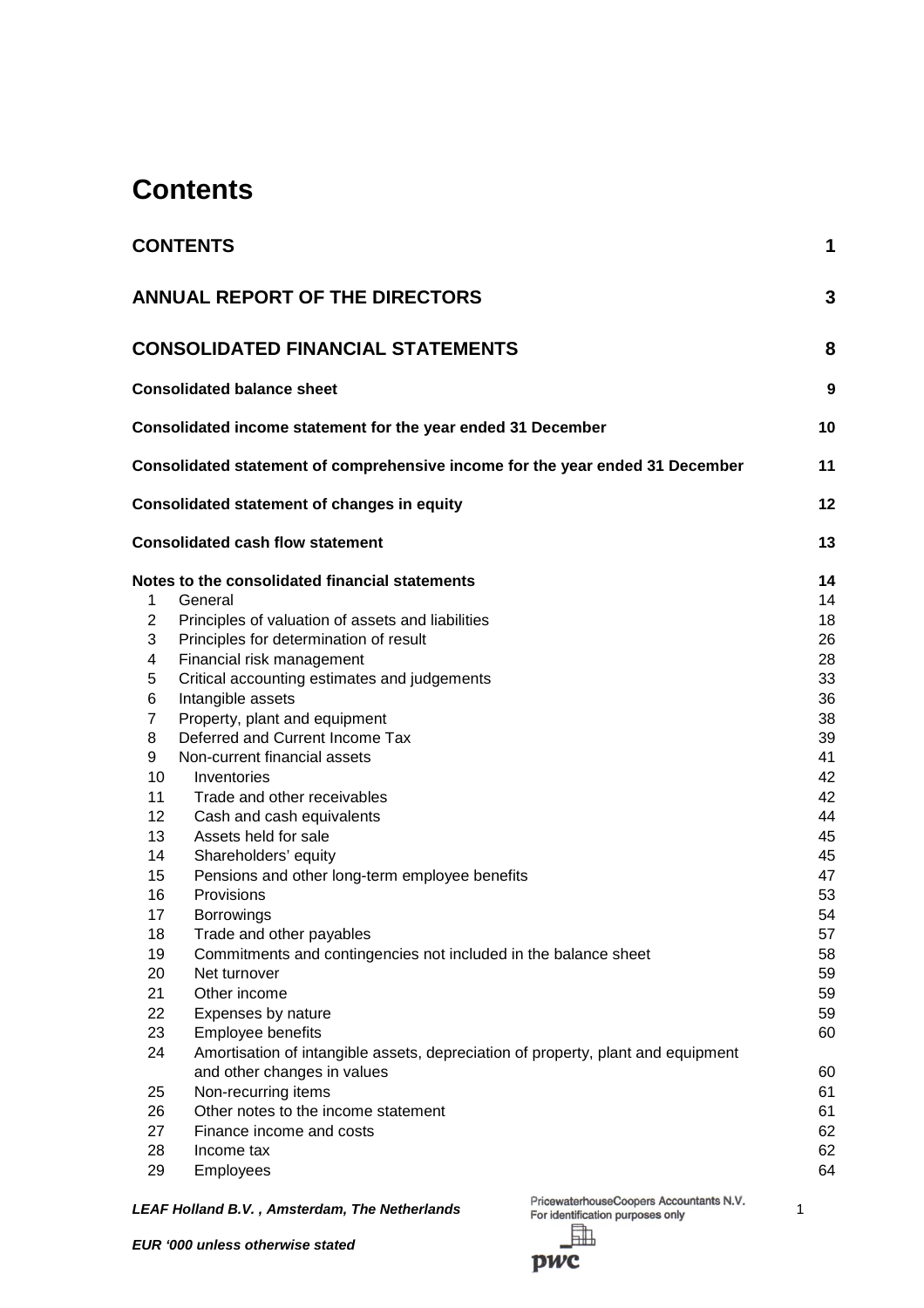| 30 | <b>Related parties</b>                                        | 64 |
|----|---------------------------------------------------------------|----|
|    | <b>COMPANY FINANCIAL STATEMENTS</b>                           | 66 |
|    | Balance sheet as of 31 December                               | 67 |
|    | Income statement for the year ended 31 December               | 68 |
|    | Notes to the balance sheet and income statement               | 69 |
| 31 | General                                                       | 69 |
| 32 | Intangible assets                                             | 71 |
| 33 | Property, plant and equipment                                 | 72 |
| 34 | <b>Financial assets</b>                                       | 73 |
| 35 | Inventories                                                   | 74 |
| 36 | Receivables                                                   | 74 |
| 37 | Cash and cash equivalents                                     | 75 |
| 38 | Shareholders' equity                                          | 75 |
| 39 | Provisions and deferred tax liabilities                       | 77 |
| 40 | <b>Borrowings</b>                                             | 78 |
| 41 | <b>Current liabilities</b>                                    | 79 |
| 42 | Remuneration of members of the Board of Management            | 79 |
| 43 | Employees                                                     | 79 |
| 44 | Independent auditor's fees                                    | 79 |
| 45 | Commitments not included in the balance sheet                 | 80 |
|    | <b>OTHER INFORMATION</b>                                      | 81 |
|    | Profit appropriation according to the Articles of Association | 82 |
|    |                                                               |    |

**Independent auditors' report 83** 

*LEAF Holland B.V.*, *Amsterdam, The Netherlands* PricewaterhouseCoopers Accountants N.V.<br>
For identification purposes only<br> **2** 

pwc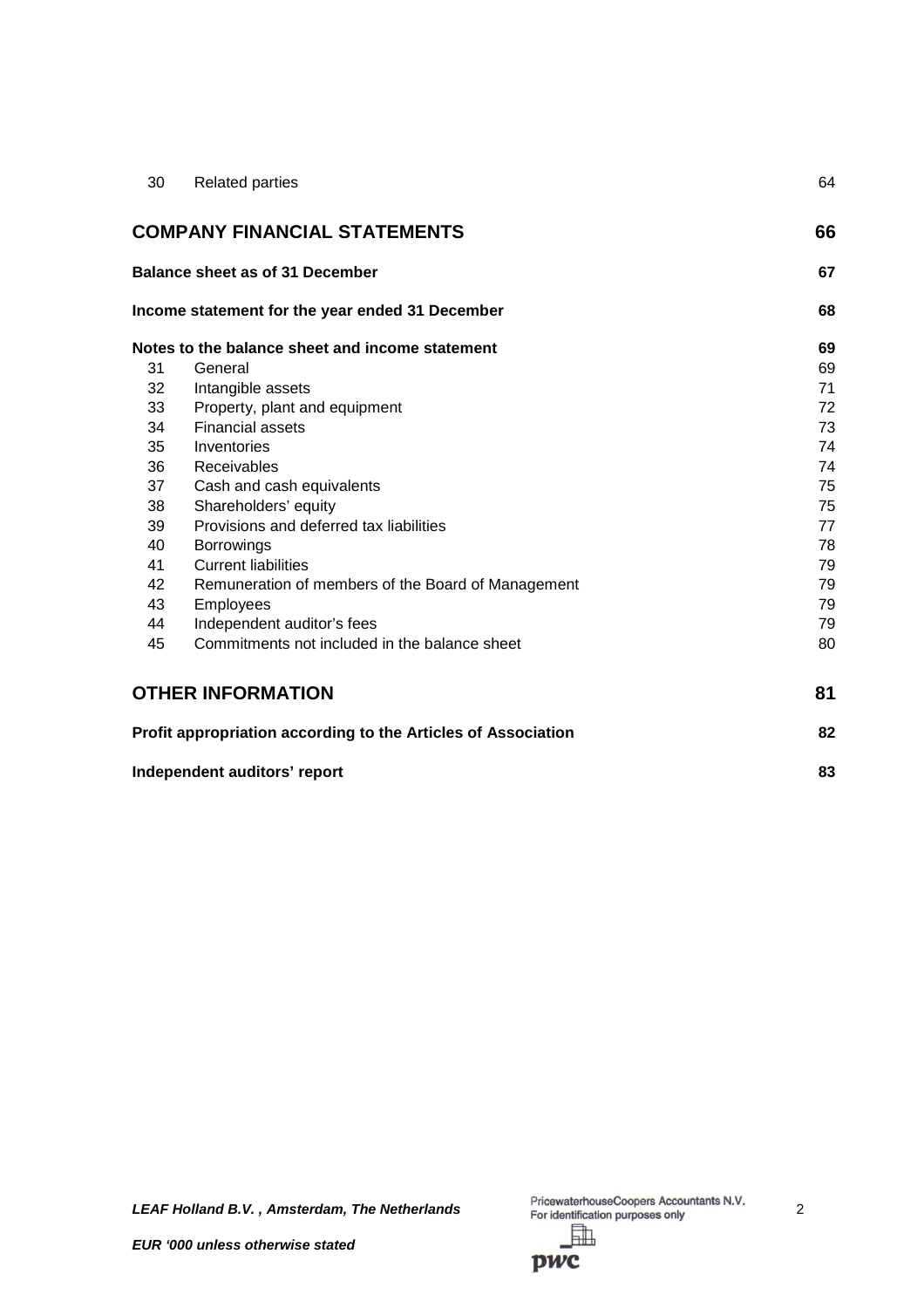## **Annual report of the directors**

## **Ownership structure**

LEAF Holland B.V is a wholly-owned subsidiary of LEAF Finance AB. Leaf Holdings SA is the Parent Company of the larger Group in which LEAF Finance AB is included. Leaf Holdings S.A is, in turn, owned by the private equity funds advised by Nordic Capital, CVC Capital Partners as well as management.

The LEAF Group was created in its present form on 7 March 2005, when CSM Sugar Confectionery Division was sold to a newly incorporated entity owned by private equity funds advised by CVC Capital Partners and Nordic Capital.

## **Business overview**

LEAF is a leading confectionary company with focus on candy, gum and pastilles. LEAF has a leading position in the Nordic countries, the Netherlands, Belgium and Italy. LEAF is present in 7 of the 10 markets worldwide with the highest per capita consumption of sugar confectionery.

LEAF is a brand focused company which owns some of the strongest brands on the market, e.g. Läkerol, Jenkki, Malaco, Sportlife, Saila, Red Band, Venco, Sperlari, Mynthon and Ahlgrens Bilar, all of them with local heritage. After rationalizing the product portfolio during the last years, LEAF today generates 99% of its turnover from branded products.

LEAF operates primarily in the Western European sugar confectionary market. The total Western European market has a value of approximately €13.4 billion (Source: Datamonitor). The market can be segmented into two parts, enjoyment (€6.7 billion) and refreshment (€6.7 billion).

LEAF has commercial operations in Finland, Sweden, Norway, Denmark, The Netherlands, Belgium, Germany, UK and in Italy. Outside these geographies, LEAF products are primarily sold through a network of distributors; these operations are centrally managed out of an Italy-based central backoffice. In total, LEAF products are sold in more than 50 countries worldwide.

In 2011, the LEAF manufacturing footprint comprised 11 factories in 7 countries. The factory in Slagelse, Denmark was closed in 2011.

## Organisational structure and management

LEAF is organised in a functional structure in which commercial and supply chain management are separated. The HR, Finance & Administration and ICT functions are based locally, operating as service centres to both the local commercial and supply chain organizations. Strategy formulation, corporate communication, business planning and control, as well as some finance related activities such as tax, treasury, insurance and financial consolidation are provided by the LEAF headquarters in Solna (Sweden) and Oosterhout (Holland).

LEAF's Executive management team comprised of nine people by the end of the year; the four regional commercial presidents for the regions Finland, Scandinavia (Sweden/Norway/Denmark), Middle (The Netherlands/Belgium/Germany) and Italy the senior vice president HR, the senior vice president Corporate Communications, the President Operations, the CFO and the CEO.

*LEAF Holland B.V. , Amsterdam, The Netherlands* 3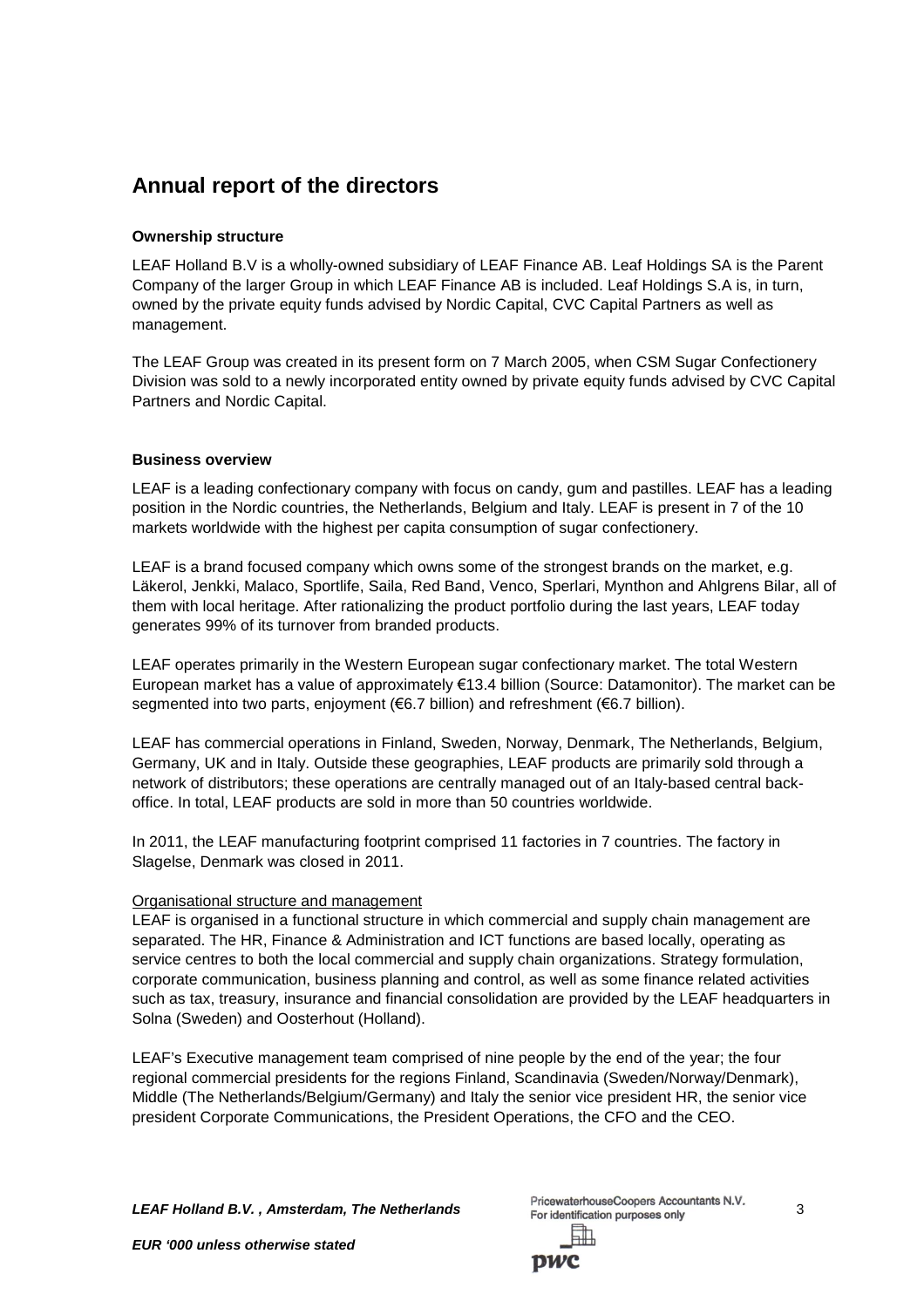In 2011, the Chief Marketing Officer (CMO) was appointed President Middle. The CMO position was by the end of the year held on an interim basis, not being part of the Executive management team.

#### Mission and strategy

LEAF's vision is to become the most admired company in the sugar confectionary industry. This will be accomplished by:

- Focussing on value creation via strong brands
- Driving sales growth
- Holding a number 1 or 2 position in core markets
- Being an innovative company
- Being a cost effective producer
- Exploiting synergies
- Attracting high performance people and providing a fun place to work

#### **Developments in 2011**

On December 16 2011, a merger between LEAF and the Swedish confectionary company Cloetta was announced. The combined company, listed on the NASDAQ OMX in Stockholm, will create a Nordic confectionary leader, with strong positions in The Netherlands, Belgium and Italy. The merger is a highly complementary combination, creating a full range of confectionary products by combining Cloetta's strength in the chocolate segment with LEAF's leading position within the sugar confectionary segments. The transaction is conditional upon approval by the shareholders of Cloetta. The transaction is expected to close Mid-February, 2012. All intercompany balances with related parties including shareholders borrowings will be settled before closing.

#### *Market and market position*

The overall market conditions were challenging during 2011. Demand was flat or down in most markets during the year. Despite this, LEAF maintained its strong position in the sugar confectionary industry during 2011. The company continues to hold the number one or two market positions in its key markets.

LEAF is, with Läkerol and Mynthon, market leader in *pastilles* in Sweden and Finland. Similarly, Läkerol is markets leader in Denmark and has a number two position in Norway. In Italy, Saila holds a number four position within pastilles.

On the *chewing gum* market Jenkki further solidified its dominant position in Finland, while Sportlife lost some market share in the face of fierce competition in the Netherlands. In Sweden, Läkerol Gum held its position during 2011. In addition TOY was re-launched in Sweden.

LEAF maintained its market leader position in *sugar confectionary* in Sweden, Norway and The Netherlandswith household brands like Malaco, Ahlgrens bilar, Red Band and Venco. LEAF holds a number two position in Finland with the Malaco brand as well as in Italy with the Sperlari and Dietorelle brand.

LEAF grew the market share in the Finnish (Tupla) *chocolate* segment while maintaining the positions in the Italian (Sperlari) *chocolate* segment. In the Italian sweetener market, LEAF maintained its undisputed market leader position.

**LEAF Holland B.V., Amsterdam, The Netherlands** PricewaterhouseCoopers Accountants N.V.<br><sup>4</sup> For identification purposes only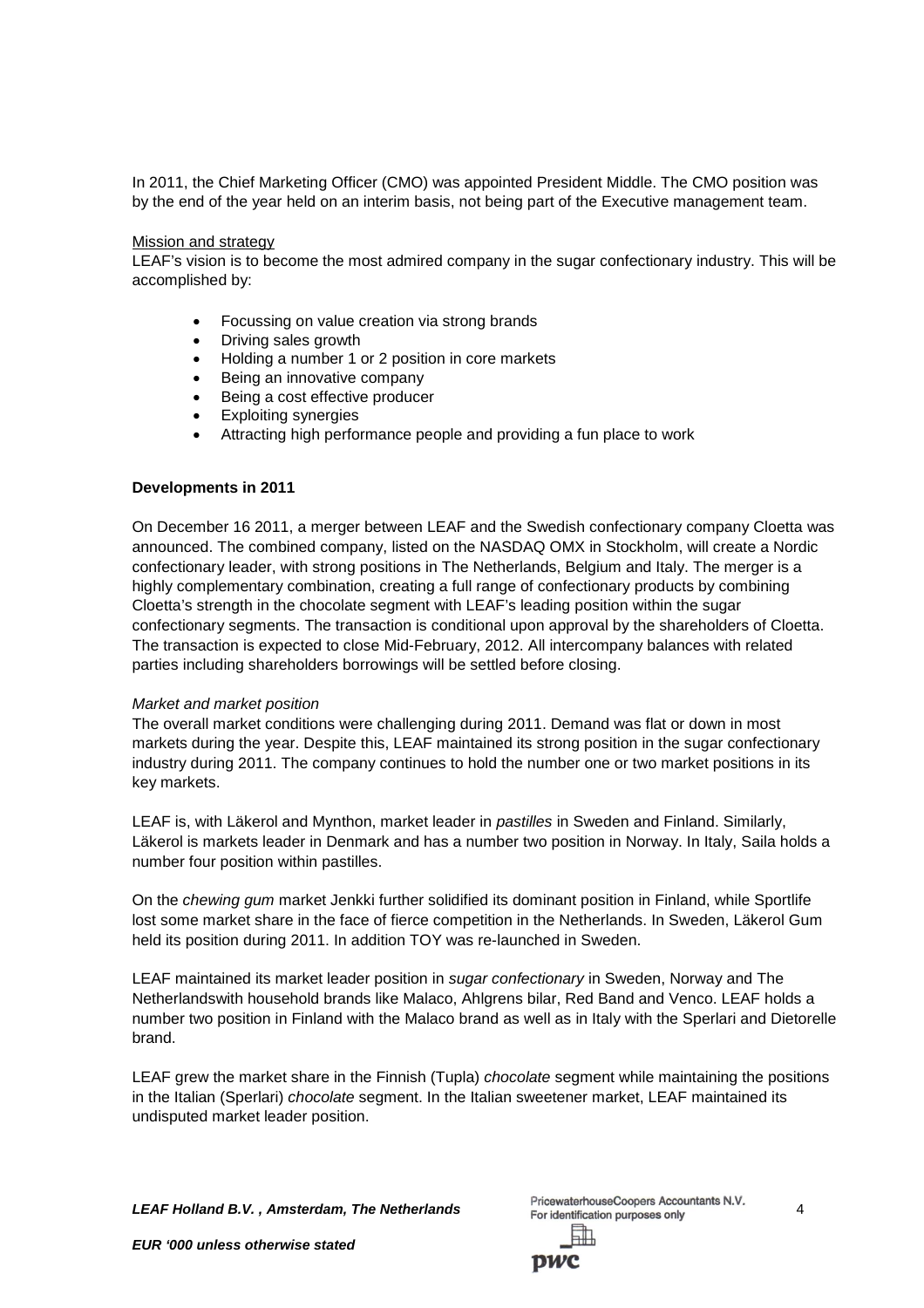#### *New product launches*

During the year Saila gum was launched in Italy, making an important step in to the chewing gum category. In the Nordic countries, Malaco Choco, a new candy chocolate concept, was launched. In Finland, Tupla very successfully entered the biscuit shelf with Tupla Shuffle bites.

#### *Closure of factory*

During the year the factory in Slagelse, Denmark was closed, ahead of plan, transferring the majority of the production to the factory in Levice, Slovakia.

#### *New IT systems*

The preparation for the implementation of a new ERP- and Business Intelligence system has been an important task during the year, and was successfully implemented in Scandinavia as of January 1, 2012. Roll out in other countries will continue up until 2014.

#### *Net sales and profitability*

Net sales declined by 2.0%, driven by weak sales development in all markets except Italy. The decline in Scandinavia was mainly due to an overall market decline and the fact that Ikea decided to launch private labels world-wide instead of selling brands, in Finland sales declined mainly due to substantial de-stocking following stock building in Q4, 2010 ahead of the introduction of the confectionery tax as of January 1, 2011. In Italy, sales growth was mainly driven by the introduction of Saila Gum.

Operating profit, excluding non-recurring items, declined by 10.6%.The decline is mainly driven by substantially increased raw material prices compared to last year. To counterbalance these increases LEAF has increased prices towards customers. These price increases will take effect in 2012. In addition, lower sales on several markets, in combination with the introduction of a confectionary tax in Finland contributed to the decline in operating profit.

#### Research and Development

In 2011, expenses related to research and development amounted to EUR 3.4 million (2010: EUR 4.0 million). These costs were spent on all key markets and products in order to maintain a flow of new products that will deliver profitable growth.

#### Capital expenditures

In 2011 total capital expenditure increased to EUR 24.8 million (2010: EUR 10.2 million). The increase is primarily related to the factory in Levice, Slovakia.

Approximately 49% of capital expenditure in 2011 refers to the production facility in Slovakia and approximately 14% to IT-systems.

Depreciation and amortization amounted to EUR 13.7 million (2010 EUR 15.0 million).

#### Financial Results

In 2011, net turnover amounted to EUR 516.3 million (2010: EUR 526.9 million). Operating profit amounted to EUR 40.4 million (2010: EUR 54.0 million). Operating profit was affected by non-recurring items (note 25) totalling EUR 23.2 million (2010: EUR 17.1 million). Recurring EBITA for LEAF amount to EUR 64.5 million (2010: EUR 72.0 million).

LEAF amortized its outstanding loans to Svenska Handelsbanken with EUR 50 million to EUR 289 million in 2011.

Furthermore, LEAF had EUR 10.9 million in cash as per December 31, 2011 (compared to EUR 24.6 million as per December 31, 2010).

*LEAF Holland B.V. , Amsterdam, The Netherlands* 5

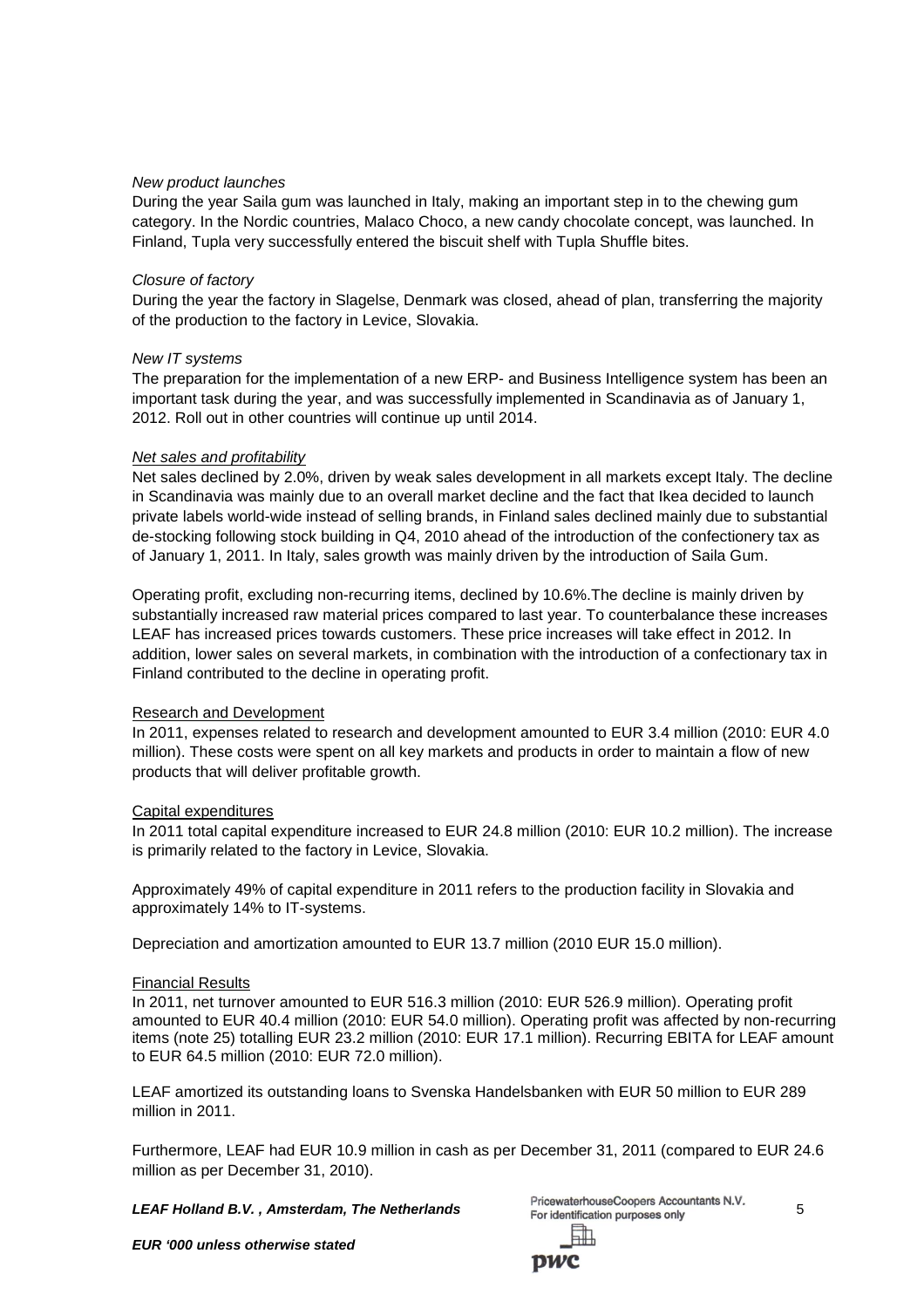#### Overview of results and financial position

Overview - Group

|                                                | 2011      | 2010    | 2009     |
|------------------------------------------------|-----------|---------|----------|
| Net sales (Continuing operations)              | 516 291   | 526 860 | 516 739  |
| Profit/loss before tax (Continuing operations) | $-26.349$ | -17 285 | $-18478$ |
| Balance sheet total                            | 969 183   | 947 397 | 926 592  |
| Equity/assets ratio                            | neg       | nea     | neg      |
| Average number of employees                    | 2 1 9 2   | 2 2 7 5 | 2 3 0 9  |

#### **Significant events after the end of the financial year**

Group

No significant events have taken place after the end of the financial year.

#### **Future development**

In light of the proposed merger between LEAF and Cloetta, expected to close in February, 2012, LEAF refrains from giving a financial outlook for 2012.

#### **Significant risks and factors of uncertainty**

LEAF is an international operating company facing several market and financial risks. These risks are monitored continuously and, if needed, risk mitigating actions are taken to limit the impact.

Risks and factors of uncertainty are described in the section below and in Section 4. LEAF's business and financial results could be negatively impacted by the following risks:

Economic crisis. Although the sugar confectionery industry historically has proven to be relatively resilient to economic downturns, it cannot be excluded that a prolonged economic downturn in some markets at some point in time will impact LEAF's business.

Raw materials. LEAF is not a dominant force on the markets for its raw materials and nearly all raw materials can be characterized as commodities. This means that LEAF is exposed to fluctuations of raw material prices and supply. With the exception of Arabic gum, LEAF has no significant exposure to raw materials sourced from regions with current political instability

Transfer of production. LEAF has a well functioning and experienced supply chain organisation. However, closing factories and/or transferring production are a complex process which could lead to disturbances and delays in production.

IT. LEAF has started in 2012 to introduce a new Enterprise Resource Planning (ERP) system and a new Business Intelligence (BI) tool. The systems will be introduced gradually over the coming years. Implementation of new IT-systems is a complex process, which could have a negative effect on the business.

*LEAF Holland B.V.*, *Amsterdam, The Netherlands* PricewaterhouseCoopers Accountants N.V. 6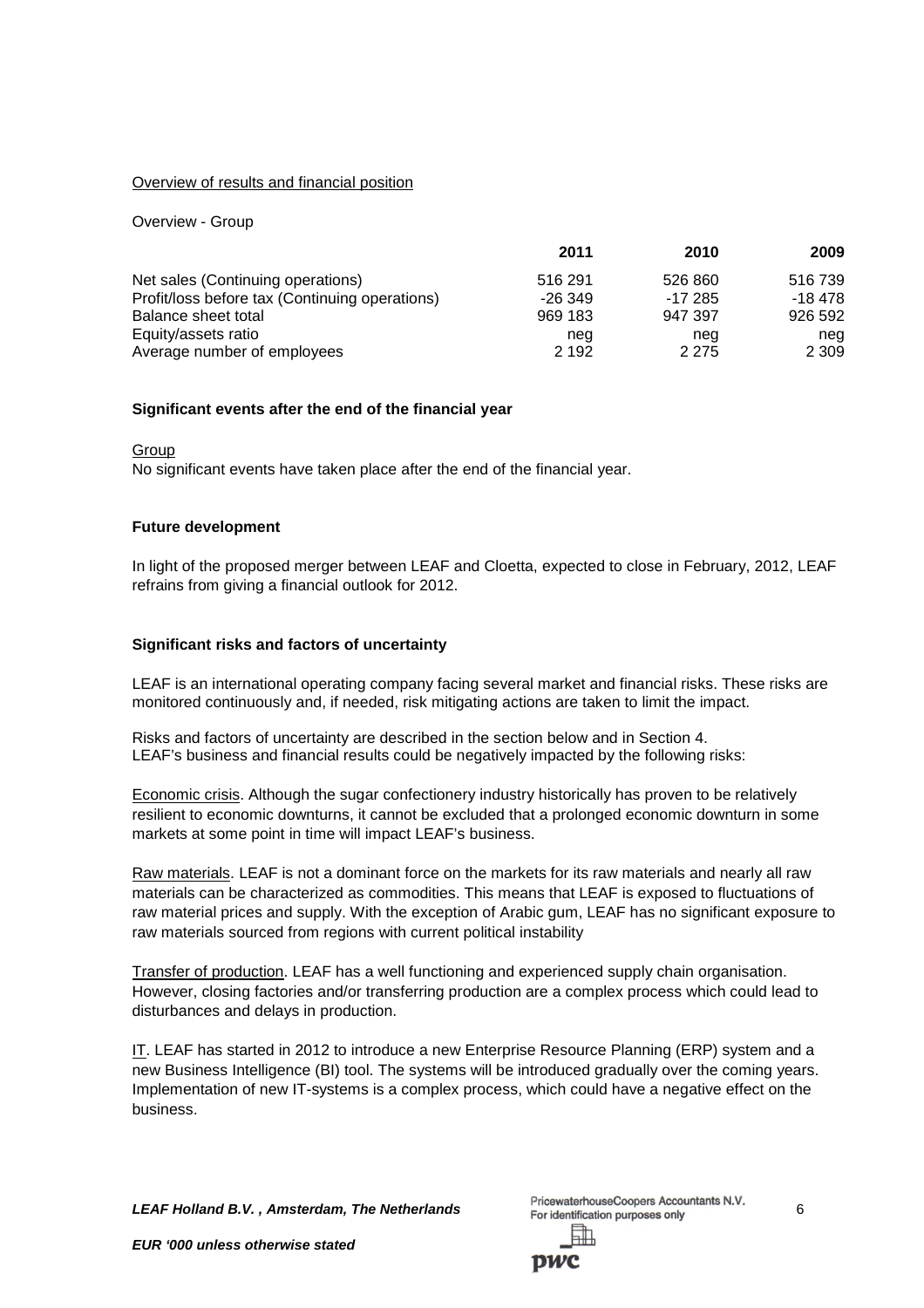Tax risks. LEAF periodically evaluates positions taken in tax returns with respect to situations in which applicable tax regulation is subject to interpretation. LEAF establishes provisions where appropriate on the basis of amounts expected to be paid to the tax authorities.

Currencies. LEAF primarily operates in the Euro-zone, it also being LEAF's official reporting currency. Given the relatively limited currency exposure coupled with the high volatility of the USD and GBP exchange rates, LEAF has decided not yet to hedge its transaction exposure for these two currencies in 2011. Part of the loan with Svenska Handelsbanken is denominated in SEK which creates a natural hedge towards the SEK volatility.

Interest rates. In 2010 LEAF entered into new interest swap agreements for the period 2011-2013. As a result LEAF pays on group level on average 1,59% fixed interest on the loans denominated in EUR (excluding SHB margin).

#### **Environmental impact**

#### Group

LEAF engages in manufacturing at its factories, located in Sweden, Finland, Italy, The Netherlands, Belgium and Slovakia. At the end of 2011, the Swedish factory was subject to notification under the Swedish Environmental Code. The notification requirements are due to the nature of the operations, which principally comprise activities involving manufacturing of chocolate and confectionery. Operations affect the environment through air emissions, noise and waste water.

Manufacturing units outside Sweden adapt their operations, apply for the necessary permits and report to the authorities as required by local legislation.

#### Parent Company

The Parent Company does not conduct any operations requiring notification/ license in accordance with the Swedish Environmental Code.

*LEAF Holland B.V. , Amsterdam, The Netherlands* 7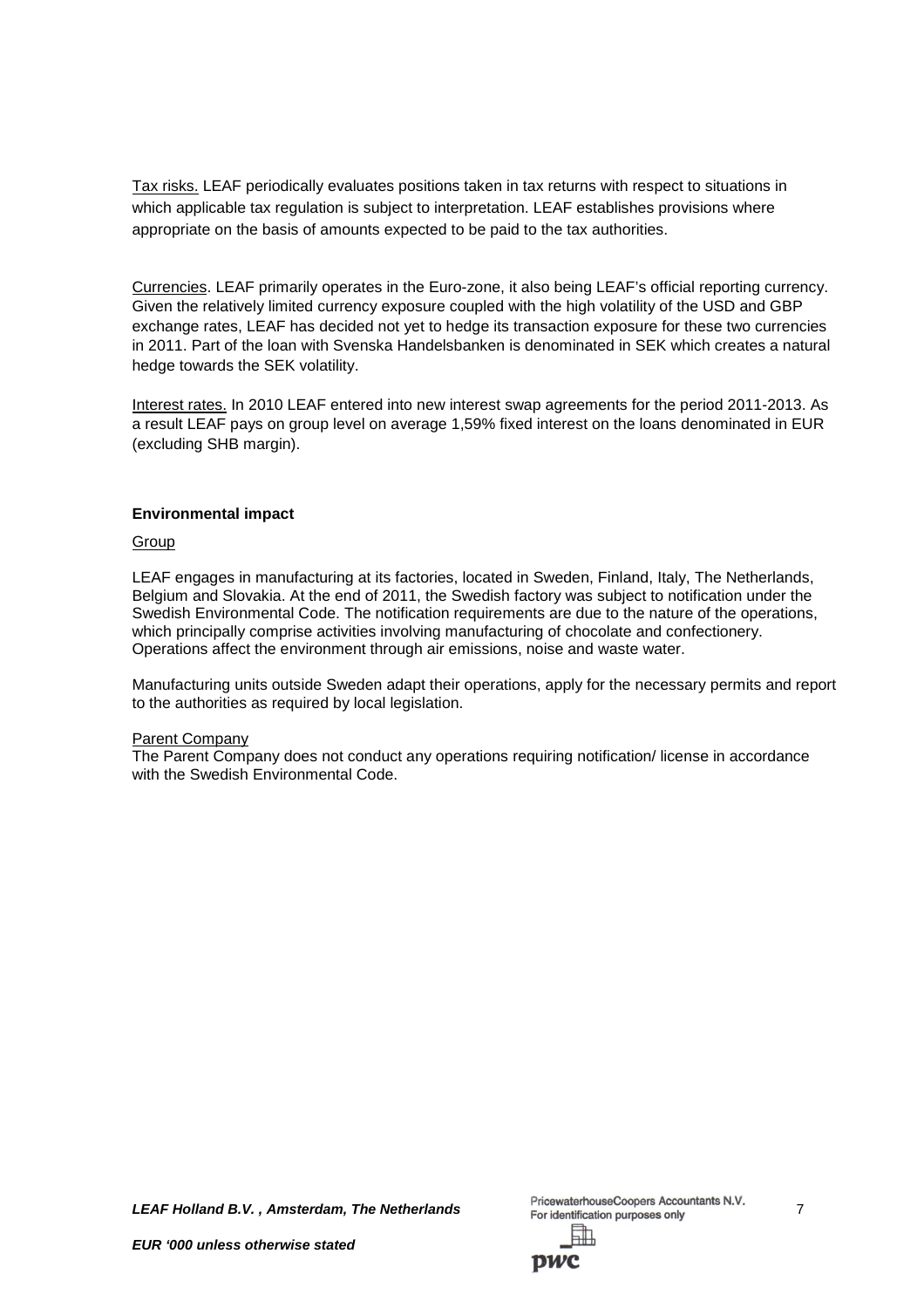**Consolidated financial statements**

*All amounts in the Financial Statements are in EUR \* 1,000 unless otherwise stated. The notes on the pages 14 to 65 form an integral part of these consolidated financial statements.*

*LEAF Holland B.V., Amsterdam, The Netherlands* PricewaterhouseCoopers Accountants N.V. 8 駎

*EUR '000 unless otherwise stated*

pwc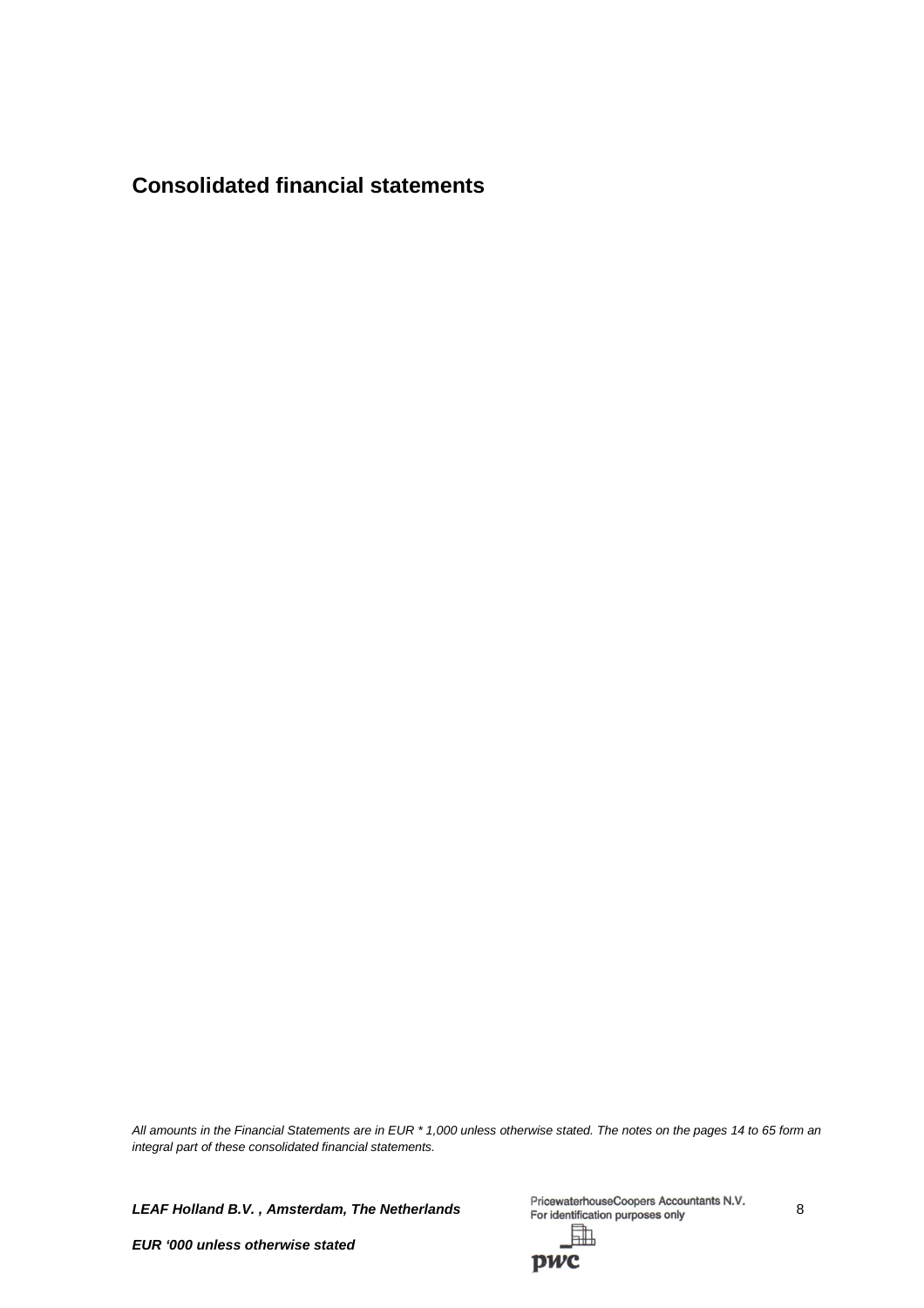## **Consolidated balance sheet**

|                                        | Ref. |            | 31 December 2011 |            | 31 December 2010 |
|----------------------------------------|------|------------|------------------|------------|------------------|
| Assets                                 |      |            |                  |            |                  |
| <b>Non-current assets</b>              |      |            |                  |            |                  |
| Intangible assets                      | 6    | 539,962    |                  | 537,583    |                  |
| Property, plant and equipment          | 7    | 147,912    |                  | 148,552    |                  |
| Deferred tax assets                    | 8    | 49,488     |                  | 23,413     |                  |
| <b>Financial assets</b>                | 9    | 29,240     |                  | 16,434     |                  |
|                                        |      |            | 766,602          |            | 725,982          |
| <b>Current assets</b>                  |      |            |                  |            |                  |
| Inventories                            | 10   | 71,795     |                  | 63,132     |                  |
| Trade and other receivables            | 11   | 117,993    |                  | 133,598    |                  |
| Current income tax receivables         | 8    | 205        |                  | 112        |                  |
| Cash and cash equivalents              | 12   | 10,888     |                  | 24,573     |                  |
|                                        |      |            | 200,881          |            | 221,415          |
| Assets held for sale                   | 13   |            | 1,700            |            | 0                |
| <b>TOTAL ASSETS</b>                    |      |            | 969,183          |            | 947,397          |
| Shareholders' equity and liabilities   |      |            |                  |            |                  |
| Shareholders'equity                    |      |            |                  |            |                  |
| Shareholders' equity                   | 14   | 20         |                  | 20         |                  |
| Share premium                          | 14   | 191,781    |                  | 88,968     |                  |
| <b>Translation differences reserve</b> | 14   | 76         |                  | $-423$     |                  |
| Accumulated deficit                    | 14   | $-225,666$ |                  | $-174,490$ |                  |
| Net result for the year                | 14   | $-7,272$   |                  | $-39,417$  |                  |
|                                        |      |            | $-41,061$        |            | $-125,342$       |
| <b>Non-current liabilities</b>         |      |            |                  |            |                  |
| <b>Borrowings</b>                      | 17   | 681,990    |                  | 760,969    |                  |
| Deferred tax liabilities               | 8    | 81,696     |                  | 79,590     |                  |
| Pensions and other long-term employee  | 15   | 25,226     |                  | 25,809     |                  |
| benefits<br>Provisions                 | 16   | 2,736      |                  | 3,312      |                  |
|                                        |      |            | 791,648          |            | 869,680          |
| <b>Current liabilities</b>             |      |            |                  |            |                  |
| Trade and other payables               | 18   | 116,574    |                  | 109,688    |                  |
| <b>Borrowings</b>                      | 17   | 83,830     |                  | 71,569     |                  |
| Provisions                             | 16   | 6,679      |                  | 8,711      |                  |
| Current income tax liabilities         | 8    | 11,513     |                  | 13,091     |                  |
|                                        |      |            | 218,596          |            | 203,059          |
| <b>TOTAL EQUITY AND LIABILITIES</b>    |      |            | 969,183          |            | 947,397          |

*LEAF Holland B.V., Amsterdam, The Netherlands* PricewaterhouseCoopers Accountants N.V. 9 駎

*EUR '000 unless otherwise stated*

pwc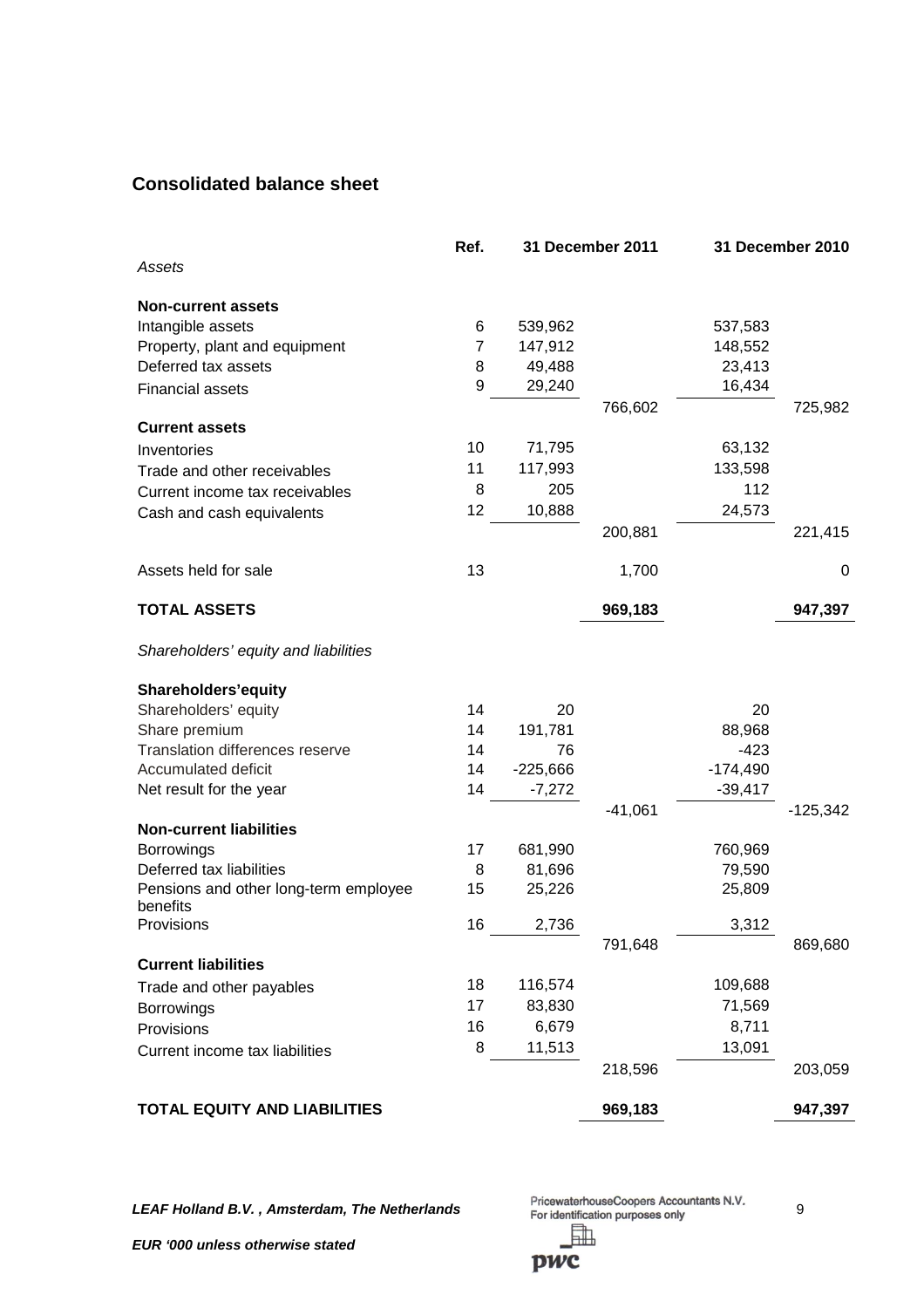## **Consolidated income statement for the year ended 31 December**

|                                                         | Ref. | 2011               | 2010              |
|---------------------------------------------------------|------|--------------------|-------------------|
| <b>Net turnover</b>                                     | 20   | 516,291            | 526,860           |
| Cost of sales                                           |      | 322,674            | 320,964           |
| <b>Gross profit</b>                                     |      | 193,617            | 205,896           |
| Other income                                            | 21   | 104                | 1,634             |
| Selling expenses<br>General and administrative expenses |      | 101,362<br>51,990  | 104,104<br>49,418 |
| Total operating costs                                   |      | 153,352            | 153,522           |
| <b>Operating result</b>                                 |      | 40,369             | 54,008            |
| Finance income<br>Finance expenses                      |      | 1,166<br>$-67,884$ | 570<br>$-71,863$  |
| Finance expenses, net                                   | 27   | $-66,718$          | $-71,293$         |
| Result before tax                                       |      | $-26,349$          | $-17,285$         |
| Income tax                                              | 28   | 19,077             | $-22,132$         |
| Net result for the year                                 |      | $-7,272$           | $-39,417$         |
| Net result attributable to owners of the parent         |      | $-7,272$           | $-39,417$         |

*LEAF Holland B.V., Amsterdam, The Netherlands* PricewaterhouseCoopers Accountants N.V. 10<br><sup>PricewaterhouseCoopers Accountants N.V.</sup> 駎

pwc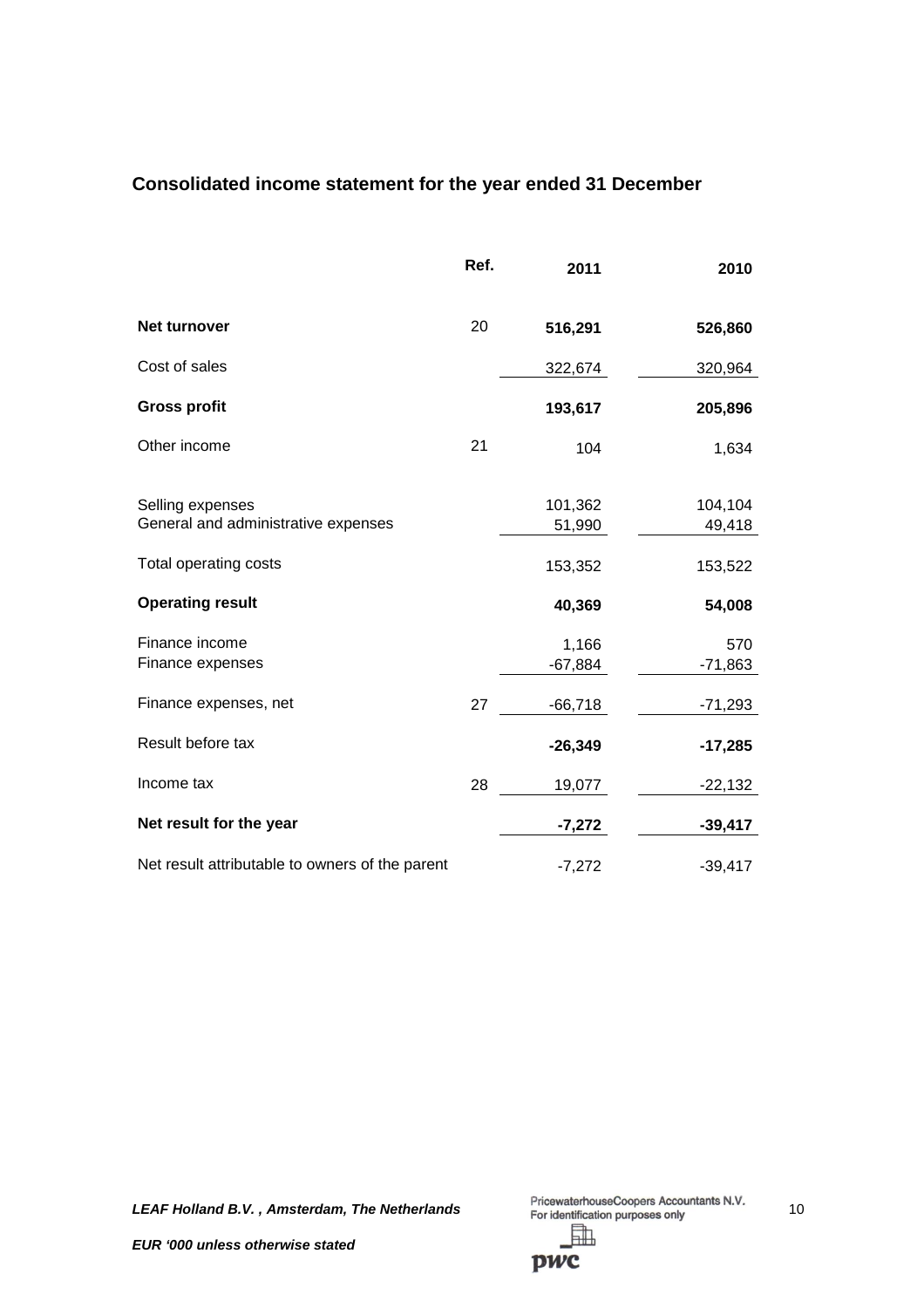## **Consolidated statement of comprehensive income for the year ended 31 December**

|                                                                | Ref. | 2011     | 2010      |
|----------------------------------------------------------------|------|----------|-----------|
| Net result for the year                                        | 14   | $-7,272$ | $-39,417$ |
| Other comprehensive income:<br>Currency translation difference | 14   | 499      | 8,410     |
| Total comprehensive income for the year                        |      | $-6,773$ | $-31,007$ |
| Comprehensive income attributable to owners<br>of the parent   |      | -6.773   | -31.007   |

Items in the statement above are disclosed net of tax. The income tax relating to each component of other comprehensive income is disclosed in note 28.

*LEAF Holland B.V., Amsterdam, The Netherlands* PricewaterhouseCoopers Accountants N.V.<br>
For identification purposes only 訕

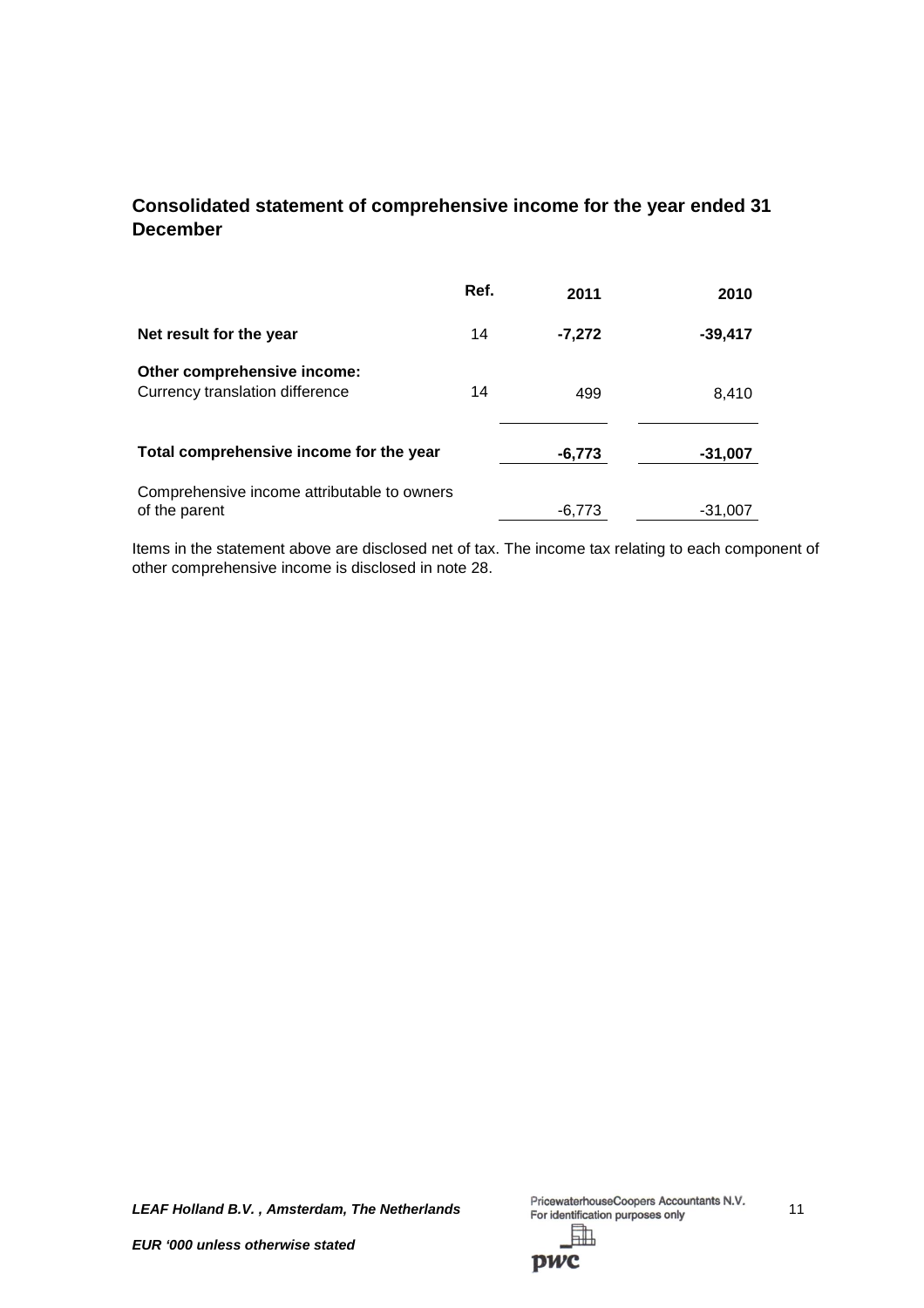## **Consolidated statement of changes in equity**

|                                                                                      |      | Attributable to equity holders of the Company |                         |                                              |                             |                        |
|--------------------------------------------------------------------------------------|------|-----------------------------------------------|-------------------------|----------------------------------------------|-----------------------------|------------------------|
|                                                                                      | Ref. | <b>Share</b><br>capital                       | <b>Share</b><br>premium | <b>Translation</b><br>differences<br>reserve | <b>Retained</b><br>earnings | <b>Total</b><br>equity |
|                                                                                      |      |                                               |                         |                                              |                             |                        |
| <b>Balance as of 1 January 2010</b>                                                  |      | 20                                            | 88,968                  | $-5,106$                                     | $-144,288$                  | $-60,406$              |
| <b>Comprehensive income</b><br>Net result for the year<br>Other comprehensive income |      | $\boldsymbol{0}$                              | $\boldsymbol{0}$        | 0                                            | $-39,417$                   | $-39,417$              |
| Currency translation difference                                                      |      | 0                                             | 0                       | 4,683                                        | 3,727                       | 8,410                  |
| <b>Total comprehensive income for</b><br>2010                                        |      | $\bf{0}$                                      | $\pmb{0}$               | 4,683                                        | $-35,690$                   | $-31,007$              |
| <b>Transactions with owners</b>                                                      |      |                                               |                         |                                              |                             |                        |
| Group contribution given<br>Tax related to group contribution                        |      | 0                                             | $\boldsymbol{0}$        | 0                                            | $-38,996$                   | $-38,996$              |
| given                                                                                |      | 0                                             | 0                       | 0                                            | 5,067                       | 5,067                  |
| <b>Total transactions with owners</b>                                                |      | $\bf{0}$                                      | $\pmb{0}$               | 0                                            | $-33,929$                   | $-33,929$              |
| Balance as of 31 December 2010                                                       |      | 20                                            | 88,968                  | $-423$                                       | $-213,907$                  | $-125,342$             |
|                                                                                      |      |                                               |                         |                                              |                             |                        |
| Balance as of 1 January 2011                                                         |      | 20                                            | 88,968                  | $-423$                                       | $-213,907$                  | $-125,342$             |
| <b>Comprehensive income</b><br>Net result for the year<br>Other comprehensive income |      | 0                                             | 0                       | 0                                            | $-7,272$                    | $-7,272$               |
| Currency translation difference                                                      |      | 0                                             | 0                       | 499                                          | 0                           | 499                    |
| <b>Total comprehensive income for</b><br>2011                                        |      | 0                                             | $\bf{0}$                | 499                                          | $-7,272$                    | $-6,773$               |
| <b>Transactions with owners</b>                                                      |      |                                               |                         |                                              |                             |                        |
| Capital contribution                                                                 |      | 0                                             | 102,813                 | 0                                            | 0                           | 102,813                |
| Group contribution given<br>Tax related to group contribution<br>given               |      | 0<br>0                                        | 0<br>0                  | 0<br>0                                       | $-16,025$<br>4,266          | $-16,025$<br>4,266     |
| <b>Total transactions with owners</b>                                                |      | $\bf{0}$                                      | 102,813                 | $\boldsymbol{0}$                             | $-11,759$                   | 91,054                 |
| <b>Balance as of 31 December 2011</b>                                                |      | 20                                            | 191,781                 | 76                                           | $-232,938$                  | $-41,061$              |

*LEAF Holland B.V., Amsterdam, The Netherlands* PricewaterhouseCoopers Accountants N.V. 12

*EUR '000 unless otherwise stated*

pwc

駎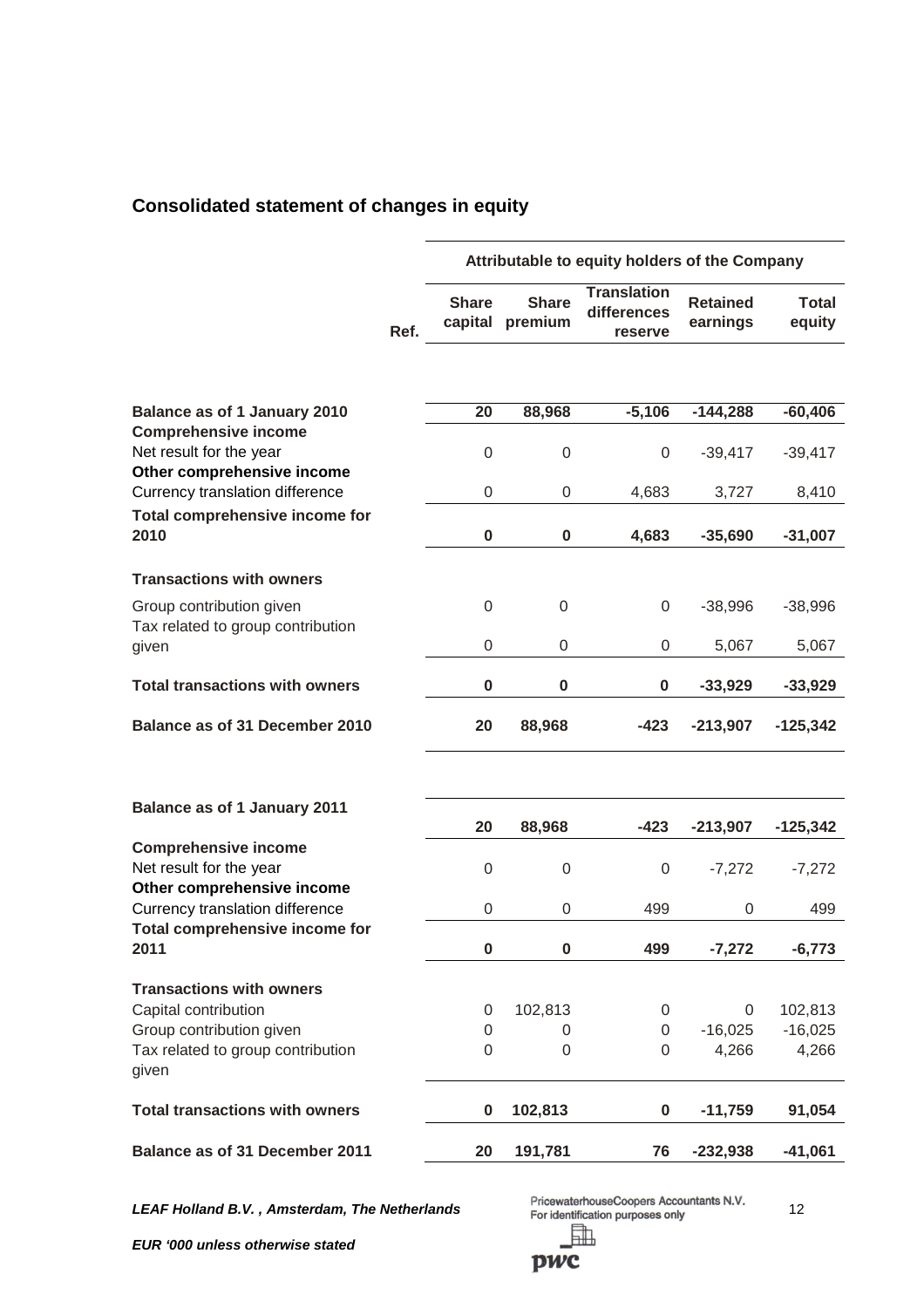## **Consolidated cash flow statement**

|                                                                       | <b>Note</b>      |           | 31 Dec 2011 31 Dec 2010 |
|-----------------------------------------------------------------------|------------------|-----------|-------------------------|
| Cash flow from operating activities                                   |                  |           |                         |
| Operating result                                                      |                  | 40.369    | 53.666                  |
|                                                                       |                  |           |                         |
| Adjustmenst in respect of:                                            |                  |           |                         |
| Amortisation of intangible assets                                     | 6,24             | 1.844     | 1.845                   |
| Depreciation of property, plant and equipment                         | 7,24             | 11.835    | 13.106                  |
| Impairments of intangible assets and property, plant & equipment      | 7,24             | 8.682     | 5.503                   |
| Adjustment for non-cash movements in pension provision                | 15               | $-1.871$  | $-1.911$                |
| Addition to/(Release from) other provisions                           | 16               | $-2.607$  | 545                     |
| Changes in working capital:                                           |                  |           |                         |
| Trade and other receivables                                           | 11               | 15.512    | $-5.605$                |
| Inventories                                                           | 10 <sup>10</sup> | $-8.663$  | $-1.605$                |
| <b>Current liabilities</b>                                            | 18               | 6.655     | 2.402                   |
| Funding parent company derivative financial instruments               |                  | -349      | $-13.242$               |
| Interest received                                                     | 27               | 69        | 0                       |
| Interest paid                                                         | 27               | $-14.390$ | $-13.373$               |
| Corporate income tax paid                                             | 8                | $-2.504$  | $-1.522$                |
| Net cash generated from operating activities                          |                  | 54.582    | 39.809                  |
| Cash flow from investing activities                                   |                  |           |                         |
|                                                                       |                  |           |                         |
| Investments in intangible assets                                      | 6                | $-3.438$  | $-1.044$                |
| Investments in property, plant and equipment                          | 7                | $-21.361$ | $-9.173$                |
| Disposals of property, plant and equipment                            | 7                | 90        | 284                     |
| Net cash used in investing activities                                 |                  | $-24.709$ | $-9.933$                |
| Cash flow from financing activities                                   |                  |           |                         |
|                                                                       |                  |           |                         |
| Repayments of interest-bearing borrowings                             | 17               | $-50.000$ | $-30.000$               |
| Proceeds from borrowings                                              | 17               | 19.000    |                         |
| <b>Financial leases</b>                                               | 17               | -48       | $-77$                   |
| Financial fixed assets                                                | 9                | $-12.458$ | 1.182                   |
| Net cash generated from/(used in) financing activities                |                  | $-43.506$ | $-28.895$               |
| Net (decrease)/increase in cash, cash equivalents and bank overdrafts |                  | $-13.633$ | 981                     |
|                                                                       |                  |           |                         |
| Cash, cash equivalents and bank overdrafts at beginning of year       | 12               | 24.573    | 23.899                  |
| Decrease in cash and cash equivalents                                 |                  | $-13.633$ | 981                     |
| Exchange gains/(losses) on cash and bank overdrafts                   |                  | -52       | $-307$                  |
| Cash, cash equivalents and bank overdrafts at end of year             | 12               | 10.888    | 24.573                  |

*LEAF Holland B.V., Amsterdam, The Netherlands* PricewaterhouseCoopers Accountants N.V. 13 駎

pwc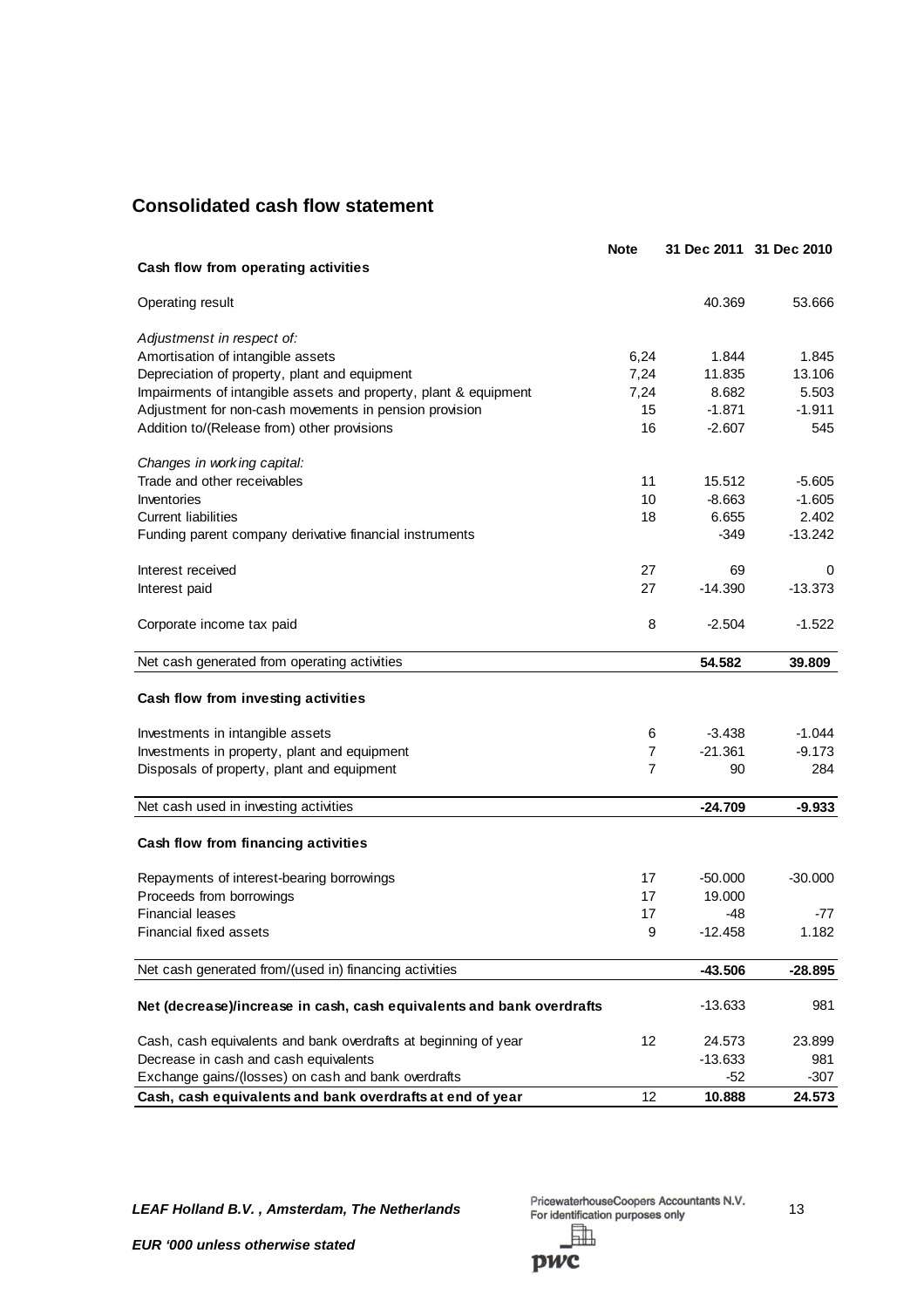## **Notes to the consolidated financial statements**

## **1 General**

These financial statements were approved for issue by the Board of Management on February 7, 2012. The financial statements are subject to adoption by the Annual General Meeting of Shareholders on February 7, 2012.

The consolidated financial statements have been prepared under the historical cost convention. Unless otherwise indicated, the consolidated financial statements are presented in euros and values are rounded to the nearest thousand.

## *1.1 Activities*

On May 7, 2010 LEAF Holland B.V. merged into LEAF International B.V. with effective date of January 1, 2010. Directly after the merger the name of LEAF International B.V. was changed to LEAF Holland B.V.

The activities of LEAF Holland B.V. (the 'Company') which address of its registered office is Hoevestein 26 in Oosterhout (NB) and its group companies (together the 'Group') mainly comprise:

- the sale, marketing and production of branded sugar confectionery products;
- the trade of sugar confectionery products.

The countries of the European Union and Norway form the most important markets.

## *1.2 Group structure*

## *General*

The company was incorporated on February 7, 2005. The ultimate parent company of LEAF Holland B.V. is LEAF Holding S.A. in Luxembourg, Luxembourg. CVC Capital Partners and Nordic Capital have joint control over LEAF Holding S.A..

The financial statements of LEAF Holland B.V. are included in the consolidated financial statements of the ultimate parent company LEAF Holding S.A. in Luxembourg, Luxembourg.

On December 28, 2011 and December 30, 2011 new companies were founded named LEAF Denmark Ejendomsselskap ApS and LEAF Sverige IP AB respectively. Both companies are added to the legal group structure.

## *Proposed Merger*

On December 16, 2011 Cloetta AB and LEAF Holland B.V. announced a proposed merger in 2012. The combined company will become a leading Swedish confectionary company with a strong base in the Nordic region as well as in The Netherlands and Italy.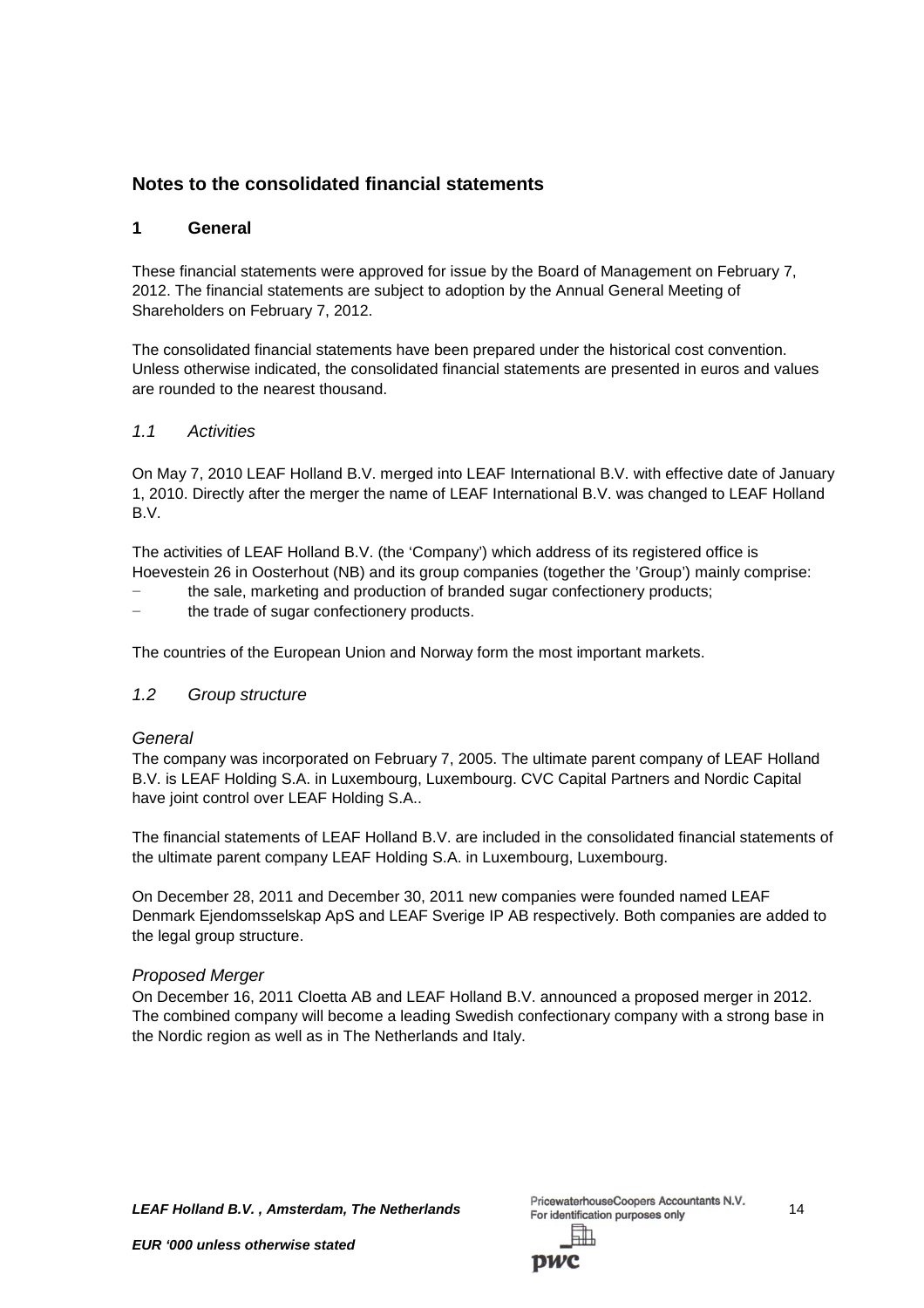## *1.3 Going concern*

During 2010 and 2011 the group made a loss of EUR 39.4 million and EUR 7.3 million respectively. Accumulated deficit from acquisition date as at 7 February 2005 up to and including 31 December 2011 resulted in a negative net equity at balance sheet date of EUR 41.1 million. In the years 2009 and 2011 additional share premium was contributed for totally EUR 121 million. As a result this going concern paragraph has been added to the financial statements.

The accumulated deficit is mainly caused by restructuring and reorganisation costs, consultancy costs, impairment of assets of disposal group and transaction related costs not qualifying for capitalization (only in 2005) amounting in total to EUR 170.5 million. These costs were incurred mainly as a result of the restructuring program executed since 2005 and the disentanglement from CSM in 2005.

Management believes that the identified strategy is successfully being executed, amongst others evidenced by stable operating results and that the company should be able to continue financing its operations in the foreseeable future. In 2010 and 2011 the company realised a positive cash flow from operating activities of EUR 39.8 million and EUR 54.6 million respectively.

These funds were primarily used to redeem the long term loan to Svenska Handelsbanken for EUR 50.0 million in 2011 and EUR 30.0 million in 2010. The total overdraft facility amounts EUR 60.0 million of which EUR 20 million has been granted and is available for the period of 1 April 2011 up to and including 30 September 2012. The Group has an unused overdraft facility of EUR 20.3 million at 31 December 2011 (2010: 19.9 million).

The significant strong cash flow evidenced in prior years in combination with the 5-years business plan will enable LEAF to make further redemptions on the loans with Svenska Handelsbanken. Management is of the opinion that there is no uncertainty about company's ability to timely meet future repayments and covenants with Svenska Handelsbanken as well as loans from shareholders and trade creditors. Furthermore, management is of the opinion that the risk of insufficient cash flow to repay the outstanding amounts under the facilities in full on the respective maturity dates will not be a threat to the company's ability to continue as a going concern in the foreseeable future.

Therefore, the accounting principles applied in these financial statements are based on the assumption that the company is able to continue as a going concern.

## *1.4 Significant accounting policies*

The significant accounting policies applied in the preparation of these consolidated financial statements are set out below. These policies have been consistently applied to all the years presented, unless otherwise stated.

#### *Basis of preparation*

The consolidated financial statements of LEAF Holland B.V. have been prepared in accordance with International Financial Reporting Standards as adopted by the European Union.

The stand-alone financial statements are prepared in accordance with the statutory provisions of Part 9, Book 2, of the Netherlands Civil Code. In accordance with Article 402, Part 9, Book 2 of the Netherlands Civil Code, an abbreviated income statement is included in the Company's stand-alone financial statements.

**LEAF Holland B.V., Amsterdam, The Netherlands**<br><sup>15</sup> For identification purposes only

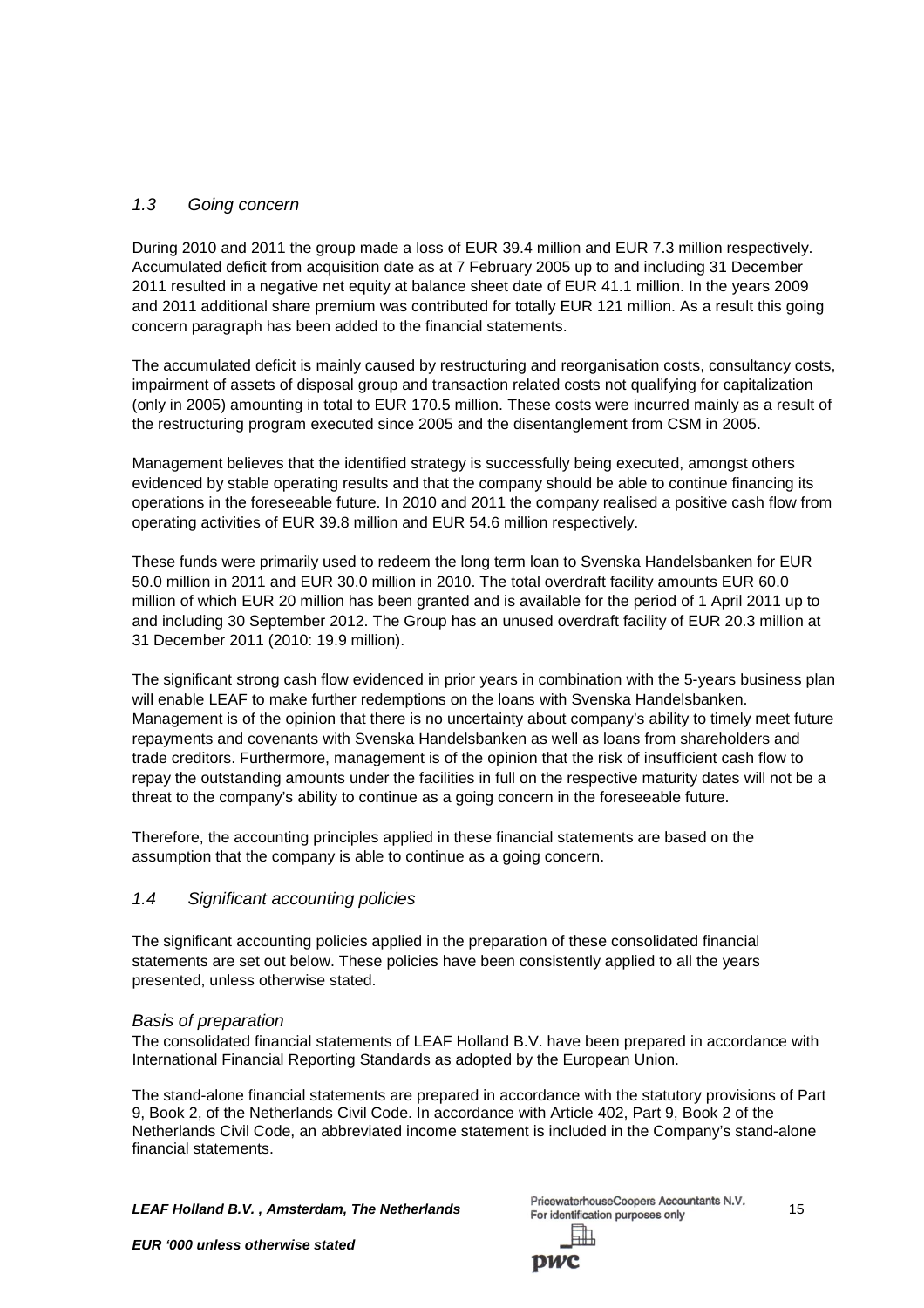The new standards and amendments to existing standards which have been published and could be applicable and therefore mandatory for the group's accounting periods beginning on or after January 1, 2011 have been evaluated and will not have impact on the group's basis of consolidation and disclosure requirements.

## *Use of estimates and judgments*

The preparation of financial statements in conformity with IFRS requires the use of certain critical accounting estimates. It also requires management to exercise its judgement in the process of applying the Group's accounting policies. These judgements affect the reported amounts of assets and liabilities and the reported amounts of net turnover and expenses during the period as well as the information disclosed. Actual results may differ from those estimates and assumptions. In note 5 the areas involving a higher degree of judgement or complexity and the areas where assumptions and estimates are significant to the consolidated financial statements are further discussed.

## *Foreign currency translation*

## *Functional and presentation currency*

Items included in the financial information of each of our entities are measured using the currency of the primary economic environment in which the entity operates ('the functional currency'). The functional currency of foreign entities generally is local currency. The consolidated financial information is presented in EURO, which is the presentation currency of the group.

## *Transactions and balances*

Foreign currency transactions are translated into the functional currency using the exchange rates prevailing at the date of the transactions or valuation where items are re-measured. Foreign exchange gains and losses resulting from the settlement of such transactions and from the translation at year end exchange rates of monetary assets and liabilities denominated in foreign currencies are recognised in the finance income and cost line in the Consolidated Income Statement.

Translation differences on non-monetary financial assets and liabilities are recognised in the income statement as part of the fair value gain or loss.

Translation differences in relation to intragroup long-term loans that effectively constitute an increase or decrease in net investments in foreign operations are directly recognised in equity as a component of the statutory reserve for translation differences insofar that such loans effectively hedge the exchange rate exposure on that net investment.

## *Group companies*

The results and financial position of all the group companies (none of which has the currency of a hyperinflation economy) that have a functional currency different from the presentation currency are translated into the presentation currency as follows:

- Assets and liabilities for each balance sheet presented are translated at the closing rate at the date of that balance sheet
- Income and expenses for each income statement are translated at average exchange rates (unless this average is not a reasonable approximation of the cumulative effect of the rates prevailing on the transaction dates, in which case income and expenses are translated at the rate on the dates of the transactions); and
- All resulting exchange differences are recognised in other comprehensive income.

On consolidation, exchange differences arising from the translation of the net investment in foreign entities and of borrowings and other currency instruments designated as hedges of such investments, are recognised in other comprehensive income. When a foreign operation is sold, unrealized

**LEAF Holland B.V., Amsterdam, The Netherlands**<br><sup>16</sup> For identification purposes only

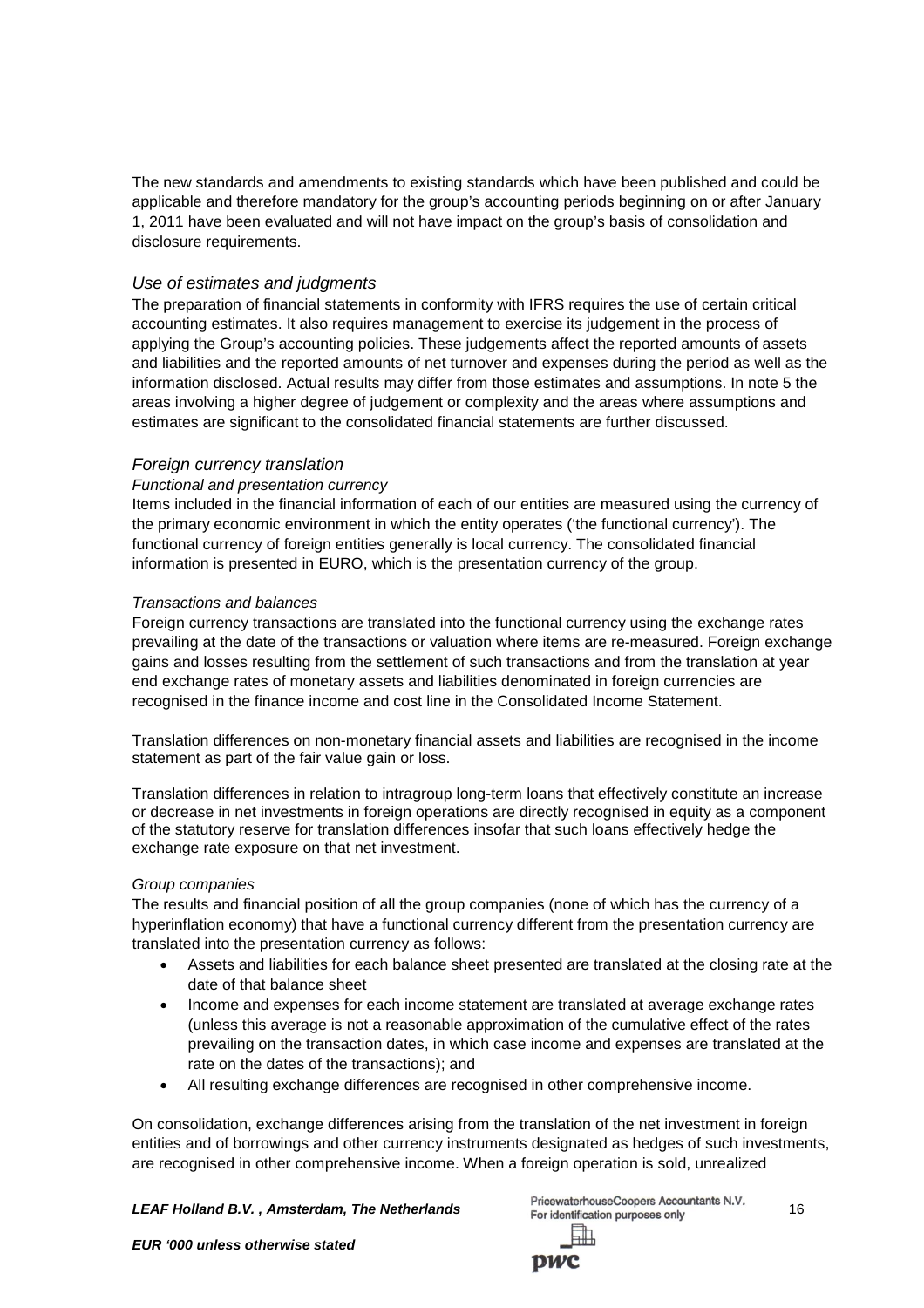exchange differences deferred in currency translation adjustments after January 1, 2006 (first time adoption IFRS) are recycled in the income statement as part of the gain or loss on sale.

Goodwill and fair value adjustments arising on the acquisition of a foreign entity are treated as assets and liabilities of the foreign entity and translated as the closing rate.

#### *Consolidation*

The consolidation includes the financial information of LEAF Holland B.V. and its group companies. Group companies are all legal entities over which LEAF Holland B.V. has the power to govern the financial and operating policies generally accompanying a shareholding of more than one half of the voting rights. The existence and effect of potential voting rights that are currently exercisable or convertible are considered when assessing whether LEAF Holland B.V. controls another entity. Group companies are fully consolidated from the date on which control is transferred to LEAF Holland B.V. They are de-consolidated from the date that control ceases. As LEAF Holland B.V. holds all shares in its group companies, there are no minority interests.

The group applies the acquisition method to account for business combinations. The consideration transferred for the acquisition of a subsidiary is the fair values of the assets transferred, the liabilities incurred to the former owners of the acquiree and the equity interests issued by the group. The consideration transferred includes the fair value of any asset or liability resulting from a contingent consideration arrangement. Identifiable assets acquired and liabilities and contingent liabilities assumed in a business combination are measured initially at their fair values at the acquisition date. The group recognises any non-controlling interest in the acquiree on an acquisition- by-acquisition basis, either at fair value or at the non-controlling interest's proportionate share of the recognised amounts of acquiree's identifiable net assets.

Acquisition-related costs are expensed as incurred. If the business combination is achieved in stages, the acquisition date fair value of the acquirer's previously held equity interest in the acquiree is remeasured to fair value at the acquisition date through profit or loss.

Any contingent consideration to be transferred by the group is recognised at fair value at the acquisition date. Subsequent changes to the fair value of the contingent consideration that is deemed to be an asset or liability is recognised in accordance with IAS 39 either in profit or loss or as a change to other comprehensive income. Contingent consideration that is classified as equity is not remeasured, and its subsequent settlement is accounted for within equity.

Goodwill is initially measured as the excess of the aggregate of the consideration transferred and the fair value of non-controlling interest over the net identifiable assets acquired and liabilities assumed. If this consideration is lower than the fair value of the net assets of the subsidiary acquired, the difference is recognised in profit or loss.

Inter-company transactions, balances, income and expenses on transactions between group companies are eliminated. Profits and losses resulting from inter-company transactions that are recognised in assets are also eliminated. Accounting policies of subsidiaries have been changed where necessary to ensure consistency with the policies adopted by the group.

The consolidated financial statements comprise the financials of LEAF Holland B.V. and the following group companies:

- LEAF België Production N.V., Turnhout, Belgium (100%);
- LEAF Belgium Distribution N.V., Lier, Belgium (100%);
- − LEAF Danmark ApS, Brøndby, Denmark (100%);
- − LEAF Danmark Ejendomssselskab ApS, Slagelse, Denmark (100%);
- LEAF Suomi Oy, Turku, Finland (100%);

**LEAF Holland B.V., Amsterdam, The Netherlands** PricewaterhouseCoopers Accountants N.V. 17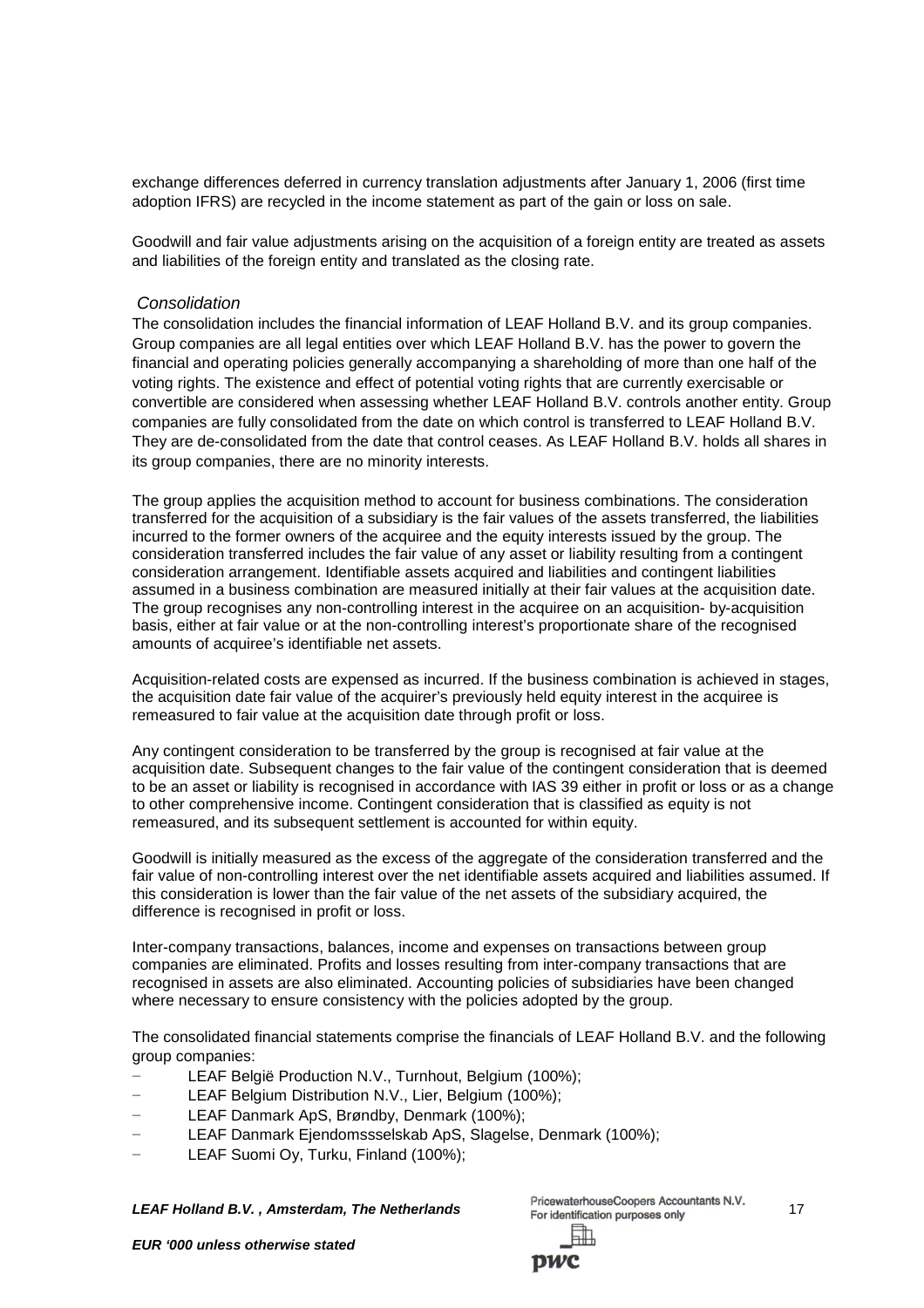- LEAF Leasing Oy, Turku, Finland (100%);
- − Karikkikatu Oy, Turku, Finland (100%);
- LEAF Deutschland GmbH, Bocholt, Germany (100%);
- − LEAF Italy S.r.L., Cremona, Italy (100%);
- − Saila S.p.A., Silvi Marina, Italy (100%);
- − LEAF Norge AS, Høvik, Norway (100%);
- − LEAF Finance Holland B.V., Amsterdam, the Netherlands (100%) (formerly known as Van Tienen sr. (V.T.S.) Successor B.V.);
- − LEAF Slovakia s.r.o., Bratislava, Slovakia (100%).
- LEAF Sverige AB, Malmö, Sweden (100%);
- − LEAF Sverige IP AB, Malmö, Sweden (100%);
- − LEAF Baltics AS, Tallinn, Estonia (100%); in liquidation;
- − OOO LEAF, Saint Petersburg, Russia (100%), in liquidation;
- LEAF United Kingdom Ltd., Southport, United Kingdom (100%), in liquidation;

## *1.5 Related parties*

All group companies mentioned in note 1.4 are considered to be related parties. Transactions between group companies are eliminated upon consolidation. The parent company, LEAF Finance AB, and the ultimate parent company, LEAF Holding S.A., also qualify as related parties. CVC Capital Partners and Nordic Capital qualify as related parties since they have joint control over LEAF Holding S.A.. Furthermore, key management is also considered as a related party.

## *1.6 Notes to the cash flow statement*

The cash flow statement has been prepared applying the indirect method. The cash and cash equivalents in the cash flow statement comprise the balance sheet items cash at banks and in hand and the bank overdraft forming part of the current liabilities.

Cash flows in foreign currencies have been translated at average exchange rates. Exchange differences affecting cash items are shown separately in the cash flow statement. Receipts and payments of interest, dividends received and corporate income tax are included in the cash flow from operating activities.

Investments in group companies are recognised at acquisition cost less cash and cash equivalents available in the company acquired at the time of acquisition.

## 2 **Principles of valuation of assets and liabilities**

## *2.1 General*

The consolidated financial statements have been prepared in accordance with International Financial Reporting Standards as adopted by the European Union. The consolidated financial statements have been prepared under the historical cost convention, as modified by the revaluation of land and buildings, available-for-sale financial assets, and financial assets and financial liabilities (including derivative instruments) at fair value through profit or loss.

If not specifically stated otherwise, assets and liabilities are initially recognised at the amounts at which they were acquired or incurred. The balance sheet, income statement and cash flow statement include references to the notes.

**LEAF Holland B.V., Amsterdam, The Netherlands**<br><sup>218</sup> For identification purposes only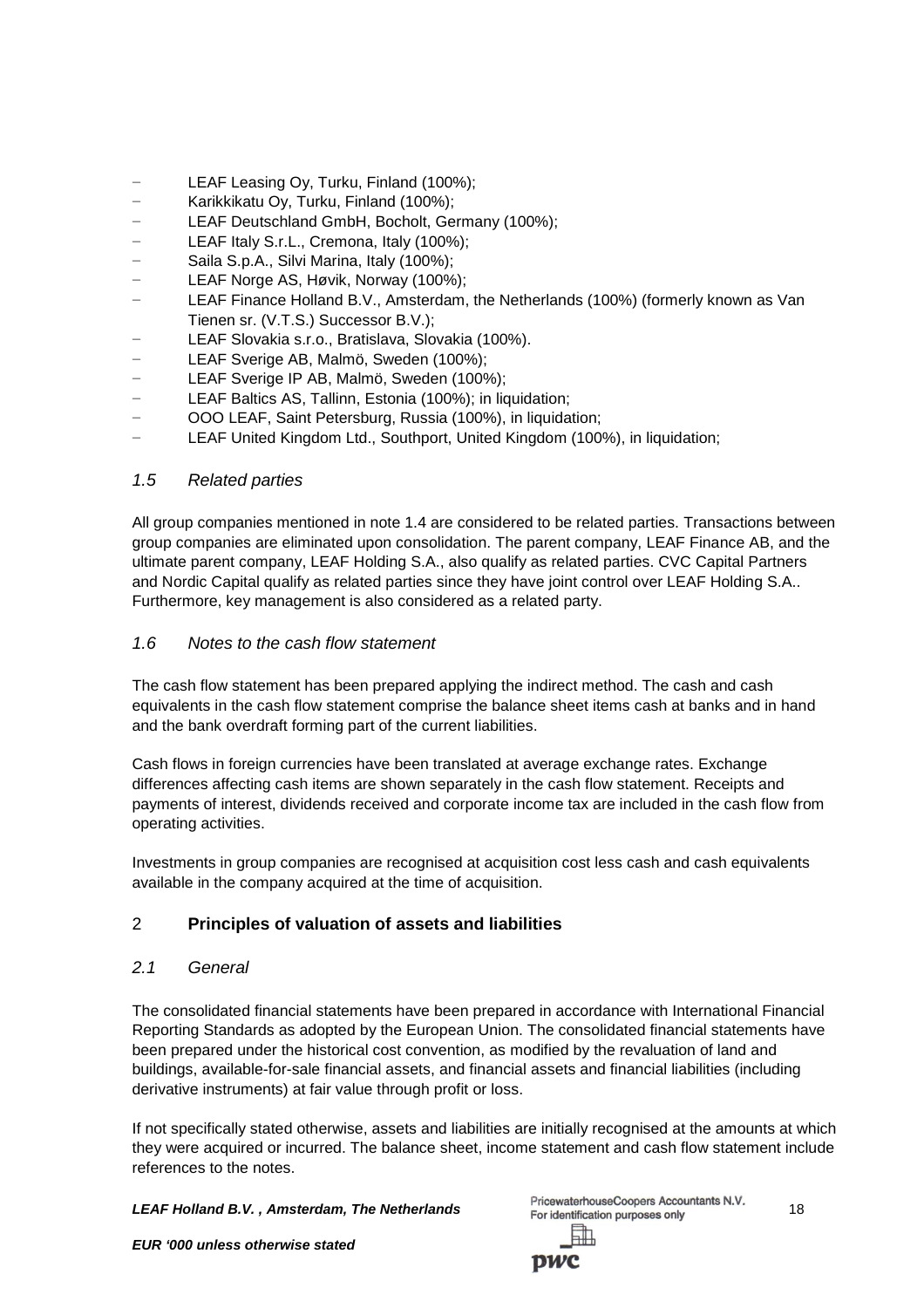## *2.2 Intangible assets*

#### *Research and development expenses*

Research costs are recognised in the income statement as incurred. Costs incurred on development projects are recognised as intangible assets when it is probable that a project will achieve economic benefits in the future, considering its commercial and technological feasibility, and costs can be measured reliably.

#### *Trademarks*

Trademarks are shown at historical cost based upon the royalty relief method. In view of the history of the portfolio of LEAF trademarks, combined with the LEAF commitment to continue supporting these trademarks with advertising and promotion resources and continuous product development, the LEAF trademarks are considered to be indefinite in nature.

Trademarks with indefinite useful lives are not amortised, but are subject to impairment testing at least annually or whenever events or circumstances indicate a risk of impairment.

#### *Computer software*

Where computer software is not an integral part or a related item of computer hardware and not integral to the operation of an item of property, plant and equipment, the software is treated as an intangible asset.

Software licences acquired are capitalised at acquisition cost and amortised over the estimated useful life, being a 3 to 5 year period.

Capitalised internal-use software costs include external direct costs of materials and services consumed in developing or obtaining the software, and payroll and payroll-related costs for employees who are directly associated with and who devote substantial time to the project. Capitalisation of these costs ceases no later than the point at which the project is substantially complete and ready for its intended purpose. These costs are amortised over their expected useful life on a straight-line basis, with the lives reviewed annually.

Expenditure in connection with maintenance of computer software and expenses related to research activities are recognised in the income statement.

#### *Distribution contracts*

Distribution contracts acquired are capitalised at acquisition cost and amortised based upon the useful life with a maximum of the duration of the contract being 5 years.

#### *Goodwill*

Goodwill arises on the acquisition of subsidiaries and represents the excess of the consideration transferred over the Group's interest in net fair value of the net identifiable assets, liabilities and contingent liabilities of the acquiree and the fair value of the non-controlling interest in the acquiree.

For the purpose of impairment testing, goodwill acquired in a business combination is allocated to each of the CGU's, or groups of CGU's, that is expected to benefit from the synergies of the combination. Each unit or group of units to which the goodwill is allocated represents the lowest level within the entity at which the goodwill is monitored for internal management purposes. Goodwill is monitored at the operating segment level.

**LEAF Holland B.V., Amsterdam, The Netherlands** PricewaterhouseCoopers Accountants N.V. 19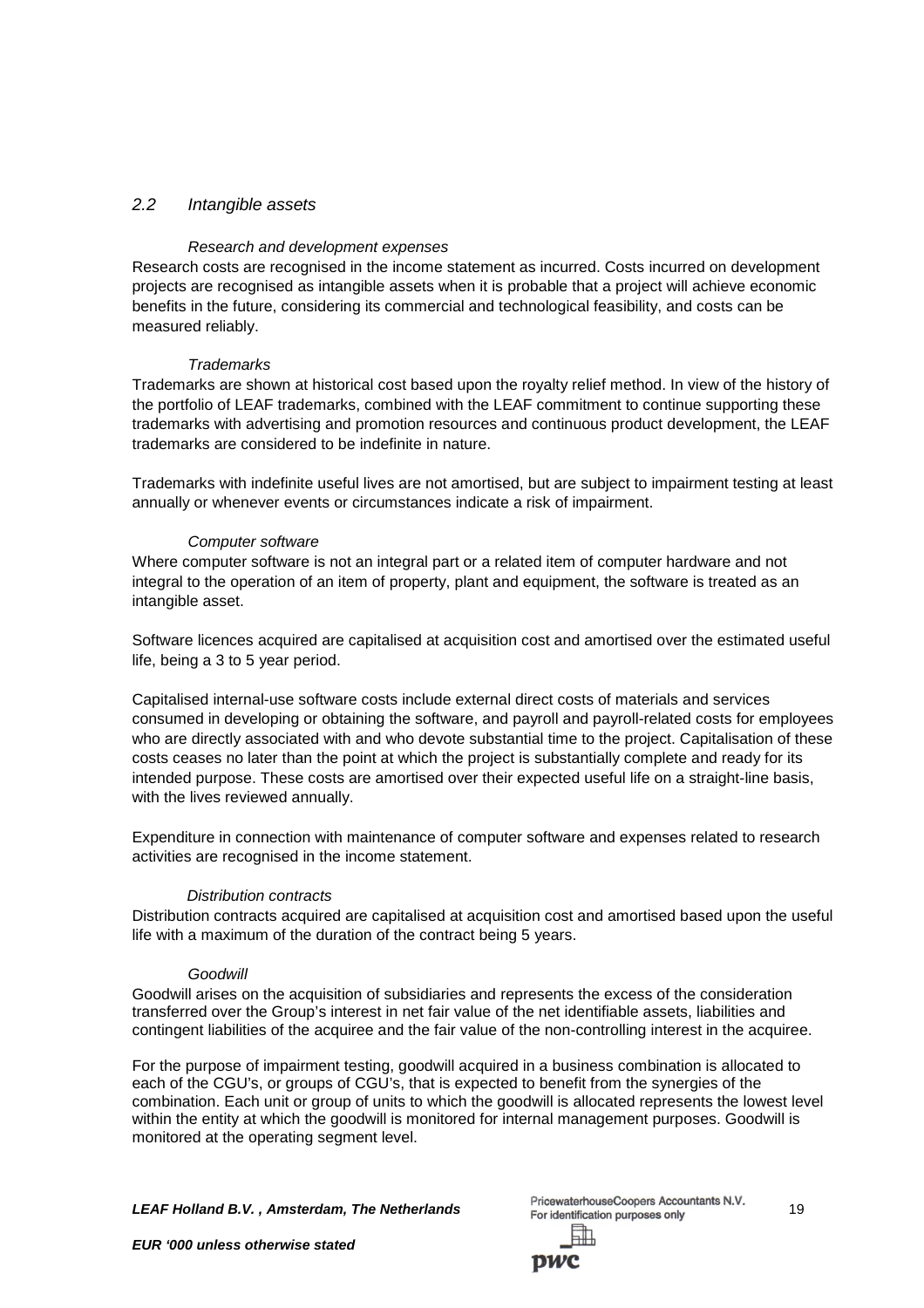Goodwill impairment reviews are undertaken annually or more frequently if events or changes in circumstances indicate a potential impairment. The carrying value of goodwill is compared to the recoverable amount, which is the higher of value in use and the fair value less costs to sell. Any impairment is recognised immediately as an expense and is not subsequently reversed.

For determining whether an impairment charge in respect of an intangible asset applies, reference is made to note 6.

## *2.3 Property, plant and equipment*

Property, plant and equipment are valued at cost less depreciation and impairment. The cost includes direct costs (materials, direct labour and work contracted out) and directly attributable overhead costs. Depreciation is accounted for using the straight-line method on the basis of the estimated useful life. Government grants are deducted from the acquisition price or the construction costs of the assets to which they relate.

Land is not depreciated. Depreciation on other assets is calculated using the straight-line method to allocate their cost or revalued amounts to their residual values over their estimated useful lives, as follows.

| Buildings               | 30-50 years |
|-------------------------|-------------|
| Machinery and Equipment | 10-40 vears |

The assets' residual values and useful lives are reviewed, and adjusted if appropriate, at each balance sheet date.

An asset's carrying amount is written down immediately to its recoverable amount if the asset's carrying amount is greater than its estimated recoverable amount.

Gains and losses on disposals are determined by comparing the proceeds with the carrying amount and are recognised within 'Other (losses)/gains – net' in the income statement.

Subsequent expenditures are included in the asset's carrying amount or recognised as a separate asset, as appropriate, only when it is probable that future economic benefits associated with the item will flow to the Group and the cost of the item can be measured reliably. All other repairs and maintenance costs are charged to the income statement during the financial period in which they are incurred.

## *2.4 Non-current financial assets*

The Group has financial assets only in the category "loans and receivables".

Loans, receivables, prepayments on registration fees and deposits are non-derivative financial assets with fixed or determinable payments that are not quoted in an active market. They are included in "current assets", except for maturities greater than 12 months after the balance sheet date, which are classified as "non-current assets". Loans, receivables and prepayments on registration fees are carried at amortised costs using the effective interest method.

The Group assesses at each balance sheet date whether there is objective evidence that a financial asset or a group of financial assets is impaired.

*LEAF Holland B.V. , Amsterdam, The Netherlands* 20

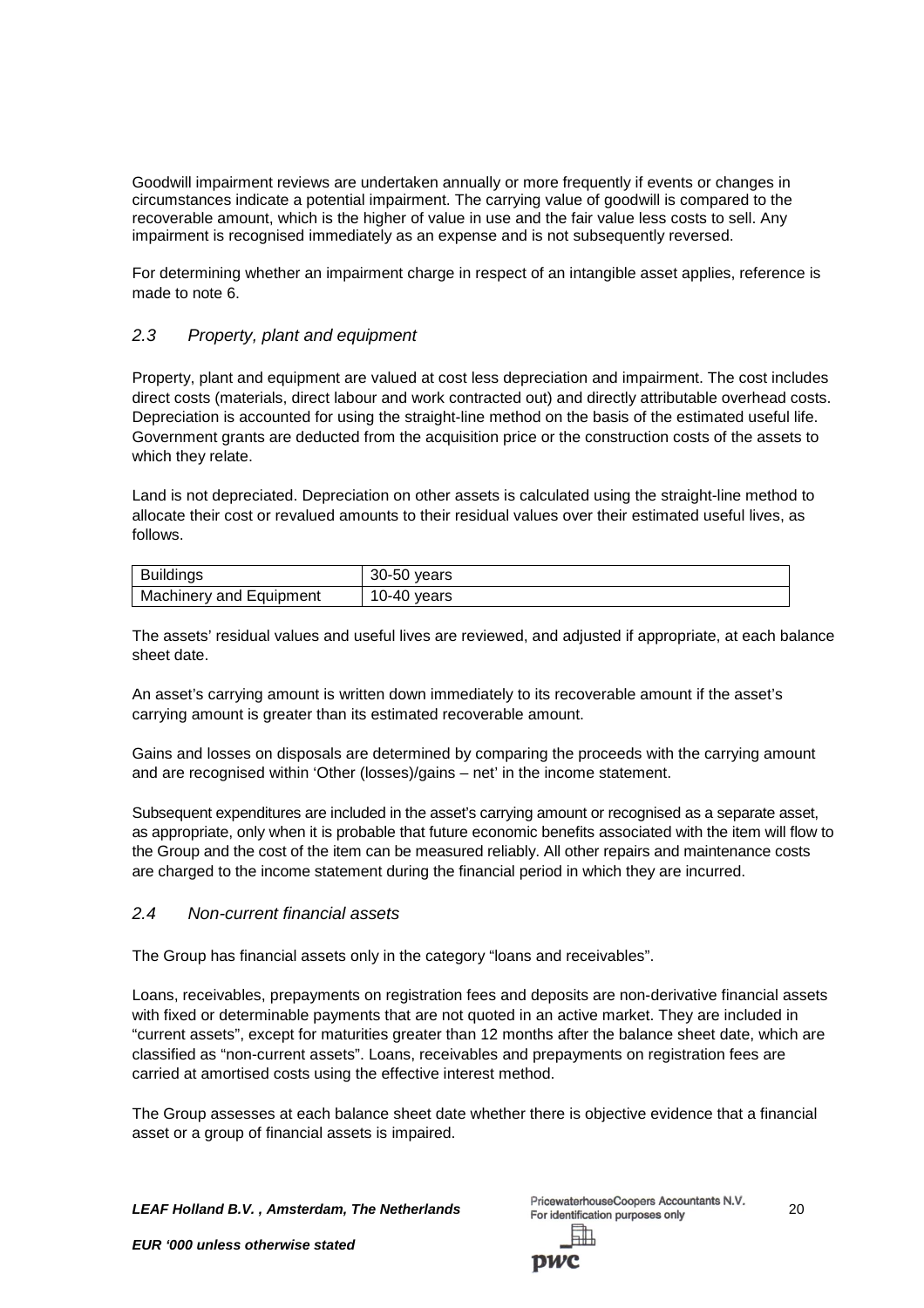## *2.5 Impairment of non-current assets*

Assets that have an indefinite useful life are not subject to amortisation but are tested annually for impairment. On the balance sheet date, the Group also tests whether there are any impairment indications of assets which are subject to amortisation or depreciation. If there are such indications, an impairment test is performed. For the purpose of assessing impairment, assets are grouped at the lowest levels for which there are separately identifiable cash flows (cash-generating units). An asset is subject to impairment if its book value is higher than its recoverable value; the recoverable value is the higher of an asset's fair value less costs to sell and its value-in-use (i.e. the present value of the future cash flows to be generated by an asset from its continuing use in the business). Impairment costs are directly recognised as an expense in the income statement.

Non-financial assets other than goodwill that suffered an impairment are reviewed for possible reversal of the impairment at each reporting date. If it is established that a previously recognised impairment no longer applies or has declined, the increased carrying amount of the asset in question is not set higher than the carrying amount that would have been determined when no asset impairment had been recognised.

## *2.6 Derivative financial instruments and hedging activities*

Derivatives are initially recognised at fair value on the date a derivative contract is entered into and are subsequently remeasured at their fair value. The method of recognising the resulting gain or loss depends on whether the derivative is designated as a hedging instrument, and if so, the nature of the item being hedged. The Group does not meet the requirements for hedge accounting and as a result all gains or losses relating to these financial instruments are recognised in the income statement.

The full fair value of a derivative is classified as a non-current asset or liability when the remaining hedged item is more than 12 months, and as a current asset or liability when the remaining maturity of the hedged item is less than 12 months.

The changes in the fair value of derivatives are recognised immediately in the income statement within 'finance expenses'.

## *2.7 Inventories*

Raw materials are valued at the lower of cost or net realisable value. Cost is determined using the FIFO method ('first in, first out').

Inventories of semi-finished and finished products are stated at the lower of cost or net realisable value. Costs represent the cash equivalent of the expenditure necessarily incurred to bring the goods acquired to the condition and location for their intended use. Cost in respect of work in progress and finished goods include the applicable materials and labour costs, other direct costs, a representative share of the fixed manufacturing overhead costs based on normal operating capacity and variable manufacturing overhead costs based on actual production during the period. Borrowing costs have not been included in the cost of inventory.

Net realisable value represents the estimated selling price in the ordinary course of business less directly attributable, applicable variable selling expenses and less costs of completion of inventory.

**LEAF Holland B.V., Amsterdam, The Netherlands**<br><sup>21</sup> For identification purposes only

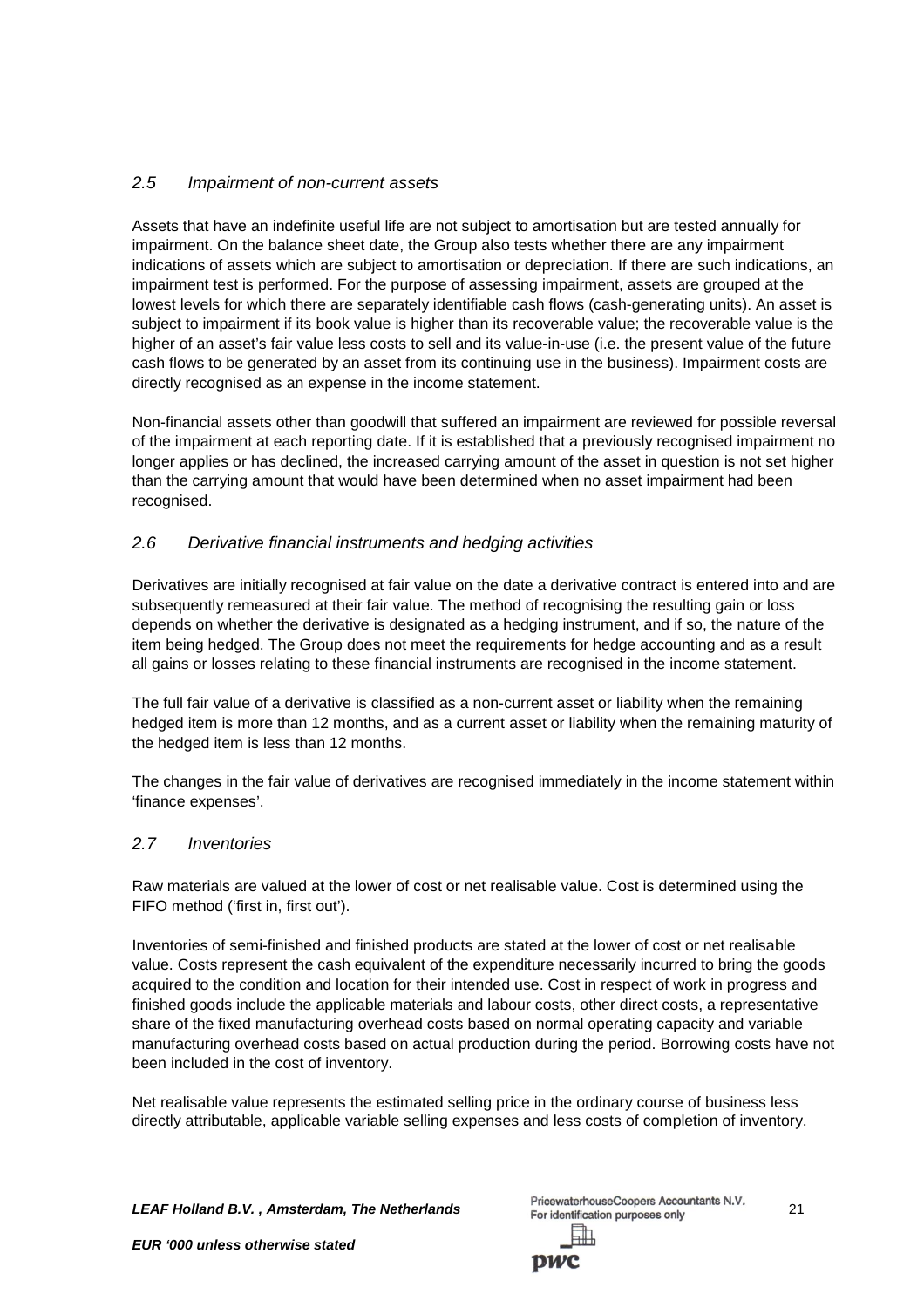## *2.8 Receivables*

Trade receivables are recognised initially at fair value and subsequently measured at amortised cost using the effective interest method, less provision for impairment. A provision for impairment of trade receivables is established when there is objective evidence that the group will not be able to collect all amounts due according to the original terms of the receivables. Significant financial difficulties of the debtor, probability that the debtor will enter bankruptcy or financial reorganisation, and default or delinquency in payments (more than 30 days overdue) are considered indicators that the trade receivable is impaired. The amount of the provision is the difference between the asset's carrying amount and the present value of estimated future cash flows, discounted at the original effective interest rate. The carrying amount of the asset is reduced through the use of an allowance account, and the amount of the loss is recognised in the income statement within selling expenses. When a trade receivable is uncollectible, it is written off against the allowance account for trade receivables. Subsequent recoveries of amounts previously written off are credited against selling expenses in the income statement.

## *2.9 Cash and cash equivalents*

Cash and cash equivalents represent cash in hand, cash at banks and deposits with a maturity of less than three months. Current account overdrafts at banks are included under debts to credit institutions under the heading current liabilities.

## *2.10 Non current assets held for sale and discontinued operations*

A non-current asset or disposal group is classified as held for sale if its carrying amount will be recovered principally through a sale transaction, rather than through continuing use. Assets are classified as held for sale when they are available for immediate sale, in their present condition, subject only to terms that are usual and customary for sales of such assets, and the sale is considered highly probable. Assets held for sale are no longer amortised or depreciated from the time they are classified as such. Assets classified as held for sale are measured at the lower of their carrying amount, or fair value less costs to sell.

Operations that represent a separate major line of business or geographical area of operations or is a subsidiary acquired exclusively with a view to resale and either has been disposed of or has been classified as held for sale, is presented as discontinued operations in the income statement.

## *2.11 Shareholders' equity*

Ordinary shares are classified as equity. Incremental costs directly attributable to the purchase, sale and/or issue of new shares are shown in shareholders' equity as a deduction, net of tax, from the proceeds.

## *2.12 Provisions*

Provisions are recognised for legally enforceable or constructive obligations existing on the balance sheet date, and it is more likely than not that an outflow of resources will be required to settle the obligation and the amount has been reliably estimated. Provisions are not recognised for future operating losses.

*LEAF Holland B.V. , Amsterdam, The Netherlands* 22

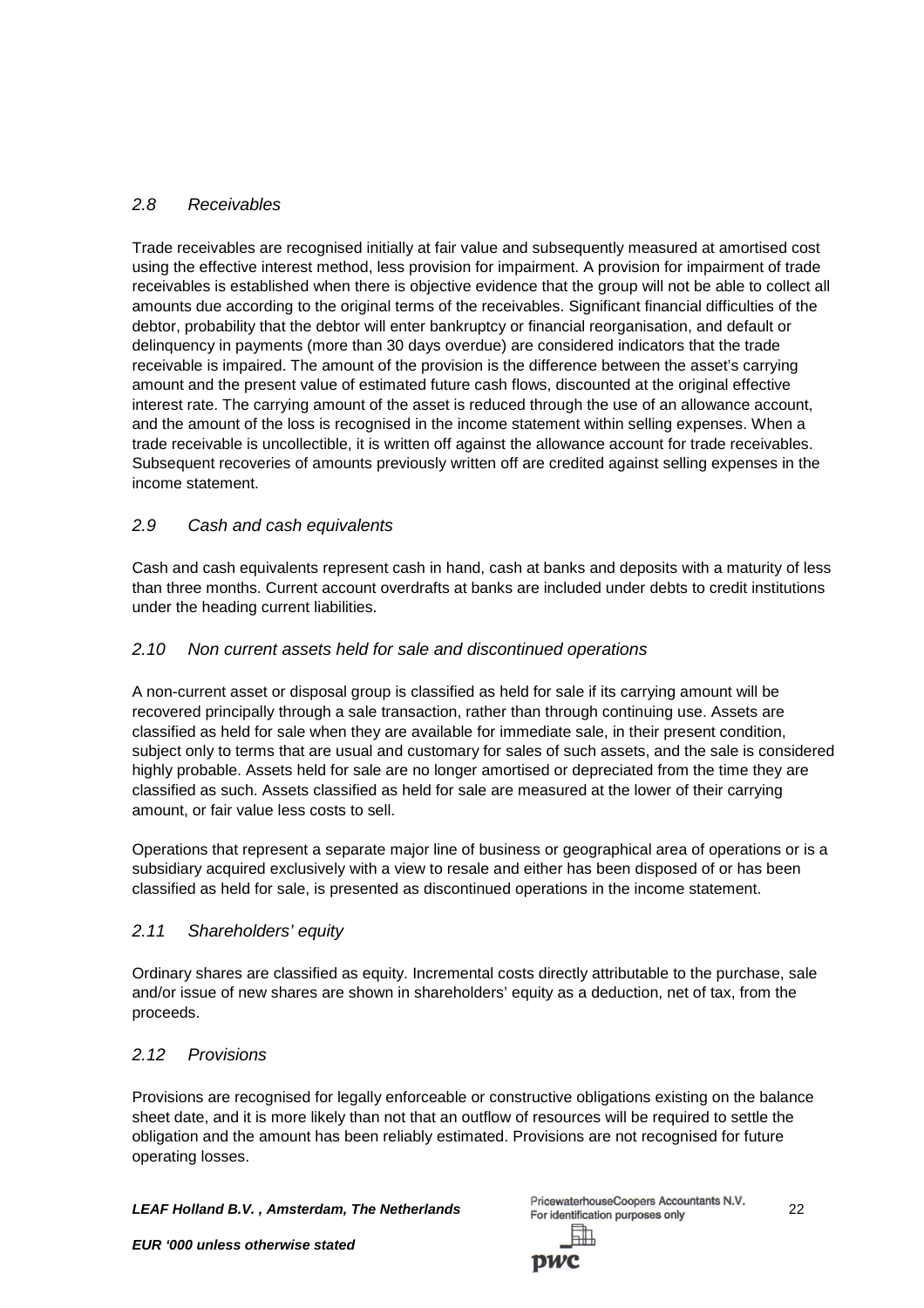Where there are a number of similar obligations, the likelihood that an outflow will be required in settlement is determined by considering the class of obligations as a whole. A provision is recognised even if the likelihood of an outflow with respect to any one item included in the same class of obligations may be small.

Provisions are measured at the present value of the expenditures expected to be required to settle the obligation using a pre-tax rate that reflects current market assessments of the time value of money and the risks specific to the obligation. The increase in the provision due to passage of time is recognised as interest expense.

If the expenditure to settle obligations is expected to be recovered from third parties, the recovery is carried as an asset on the balance sheet if it is virtually certain to be received upon settlement of the obligation.

## *2.13 Employee benefits*

## *Pension Obligations*

IAS 19, 'Employee benefits' was amended in June 2011. The impact on the group will be as follows: to eliminate the corridor approach and recognise all actuarial gains and losses in other comprehensive income as they occur; to immediately recognise all past service costs; and to replace interest cost and expected return on plan assets with a net interest amount that is calculated by applying the discount rate to the net defined benefit liability (asset). The group is yet to assess the full impact of the amendments.

Group companies operate various pension schemes (see note 15). The schemes are generally funded through payments to insurance companies or trustee-administered funds, determined by periodic actuarial calculations. The group has both defined benefit and defined contribution plans. A defined contribution plan is a pension plan under which the group pays fixed contributions into a separate entity. The group has no legal or constructive obligations to pay further contributions if the fund does not hold sufficient assets to pay all employees the benefits relating to employee service in the current and prior periods. A defined benefit plan is a pension plan that is not a defined contribution plan. Typically defined benefit plans define an amount of pension benefit that an employee will receive on retirement, usually dependent on one or more factors such as age, years of service and compensation.

The pension provision carried on the balance sheet is the present value of pension benefit obligations under the defined benefit scheme net of the fair value of plan assets, against which unrecognised actuarial gains or losses and unrecognised past service costs are set off. The required pension provision is measured annually by independent actuaries using the actuarial method known as the 'Projected Unit Credit' method. The present value of the obligation is computed by discounting estimated future cash flows, using interest rates applying to high quality corporate bonds that are denominated in the currency in which the benefits will be paid and that have terms to maturity approximating to the terms of the related pension liability.

Actuarial gains and losses arising from changes in actuarial assumptions exceeding 10% of the higher of pension benefit obligations and the fair value of plan assets at the opening of the financial year are credited or charged to the income statement over the expected average future years of service of the employees concerned.

*LEAF Holland B.V. , Amsterdam, The Netherlands* 23

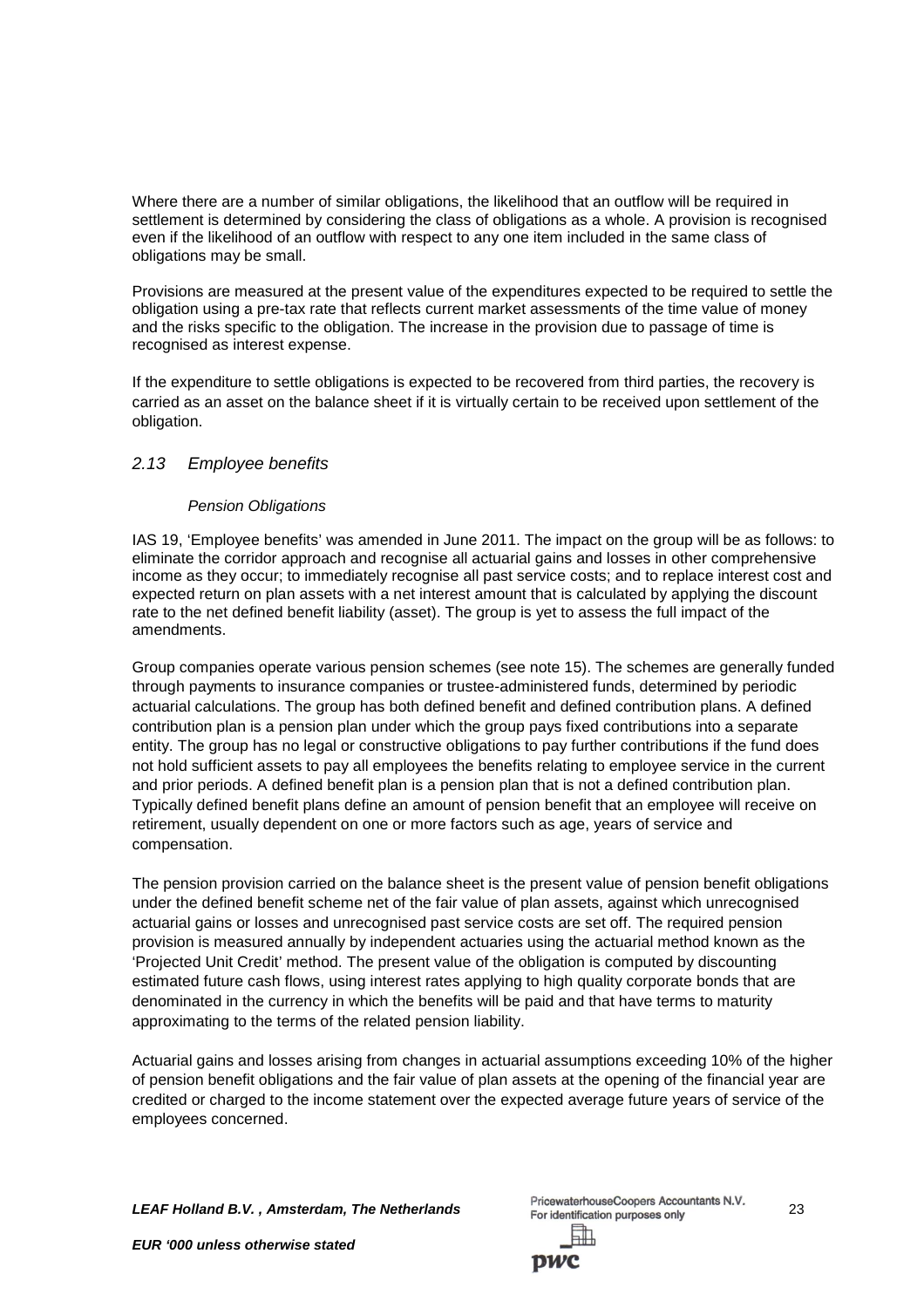Unrecognised past service costs are taken directly to the income statement unless the changes in the pension scheme depend on the employees remaining in service for a specific period (the vesting period). In that case, the past service costs are recognized on a straight-line basis over the vesting period.

As the industry sector pension funds are not able to supply LEAF with company specific or reliable or timely information, LEAF has accounted for the defined benefit schemes at industry sector pension funds as though they were defined contribution schemes. In the event of a deficit at the industry sector pension fund the Company has no obligation to provide supplementary contributions, other than higher future contributions.

For defined contribution plans, the Group pays contributions to publicly or privately administered pension insurance plans on a mandatory, contractual or voluntary basis. The Group has no further payment obligations once the contributions have been paid. The contributions are recognised as employee benefit expense when they are due. Prepaid contributions are recognised as an asset to the extent that a cash refund or a reduction in the future payments is available.

#### *Jubilee arrangements*

For the jubilee provisions the expected costs of these benefits are accrued over the period of employment using the same accounting methodology as used for defined benefit pension plans. Actuarial gains and losses arising from experience differences and changes in actuarial assumptions are charged or credited to the income statement in the period in which they arise. These obligations are valued annually by independent qualified actuaris.

#### *Share based compensation*

The ultimate parent company LEAF Holding S.A. operates a share-based payment scheme for eligible employees of the LEAF group. Management participates in the ultimate parent company LEAF Holding S.A. through indirect ownership via the 'Stichting Administratiekantoor LEAF Employees' and 'Stichting Adminstratiekantoor LEAF Management' (the 'Foundation') or via direct ownership in the underlying shares. This arrangement is treated as an equity-settled share based payment arrangement for IFRS 2 "Share-based Payment" purposes. This means that, LEAF determines the fair value of the shares at the grant date, being the amount for which the depositary receipts could be exchanged between knowledgeable, willing parties in an arm's length transaction and recognises immediately, if applicable, an expense for the services received with a corresponding increase in equity.

For this purpose the Company analyses whether the price paid is in line with the market price of the underlying depositary receipts. If a positive difference would exist between (i) the actual market value of the depositary receipts and (ii) the purchase price; this would result in a fair value to be reported under IFRS 2. This analysis is performed at each grant date. The Group has no obligations or rights in the case of cancellations or settlements of the arrangements.

## *2.14 Deferred tax*

Deferred income tax is provided in full, using the liability method, on temporary differences arising between the tax bases of assets and liabilities and their carrying amounts in the consolidated financial statements. However, the deferred income tax is not accounted for if it arises from initial recognition of an asset or liability in a transaction other than a business combination that at the time of the transaction affects neither accounting nor taxable profit or loss.

*LEAF Holland B.V. , Amsterdam, The Netherlands* 24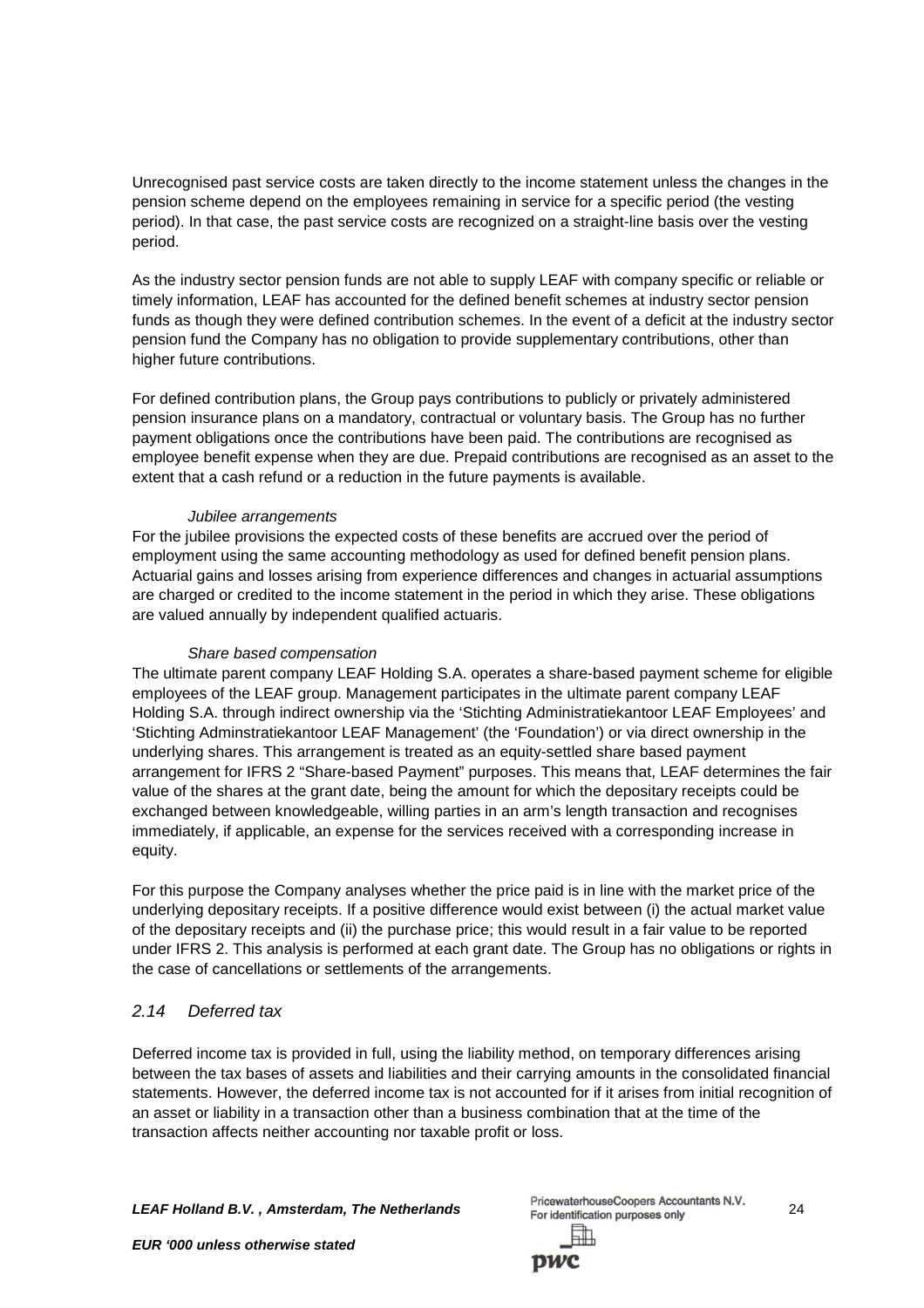Deferred income tax is determined using tax rates (and laws) that have been enacted or substantially enacted by the balance sheet date and are expected to apply when the related deferred income tax asset is realised or the deferred income tax liability is settled.

Deferred income tax assets are recognised to the extent that it is probable that future taxable profit will be available against which the temporary differences can be utilised.

Deferred income tax is provided on temporary differences arising on investments in group companies and associates, except where the timing of the reversal of the temporary difference is controlled by the Group and it is probable that the temporary difference will not reverse in the foreseeable future.

Deferred taxes are not discounted.

## *2.15 Borrowings*

Borrowings are recognised initially at fair value, being the amount received taking into account premium or discount, and less transaction costs. Borrowings are subsequently stated at amortised cost; any difference between the proceeds (net of transaction costs) and the redemption value is recognised in the income statement over the period of the borrowings using the effective interest method.

Borrowing costs paid on the establishment of loan facilities are recognised as transaction costs of the loan to the extent that it is probable that some or all of the facility will be drawn down. In this case, the borrowing costs are deferred until the draw-down occurs. To the extent there is no evidence that it is probable that some or all of the facility will be drawn down, the borrowing costs are capitalised as a pre-payment and netted with the borrowings for liquidity services and amortised over the period of the facility to which it relates.

Borrowings are classified as "current liabilities" unless the Group has an unconditional right to defer settlement of the liability for at least 12 months after the balance sheet date ("non-current liabilities").

When borrowings from the shareholder are extinguised for a consideration other than fair value, the difference between the consideration and the carrying amount of the borrowing is accounted for as an equity contribution.

## *2.16 Borrowing costs*

General and specific borrowing costs directly attributable to the acquisition, construction or production of qualifying assets, which are assets that necessarily take a substantial period of time to get ready for their intended use or sale, are added to the cost of those assets, until such time as the assets are substantially ready for their intended use or sale.

Investment income earned on the temporary investment of specific borrowings pending their expenditure on qualifying assets is deducted from the borrowing costs eligible for capitalisation. All other borrowing costs are recognised in profit or loss in the period in which they are incurred.

## *2.17 Accounts payable*

Trade payables are recognised initially at fair value and subsequently measured at amortised cost using the effective interest method.

*LEAF Holland B.V. , Amsterdam, The Netherlands* 25

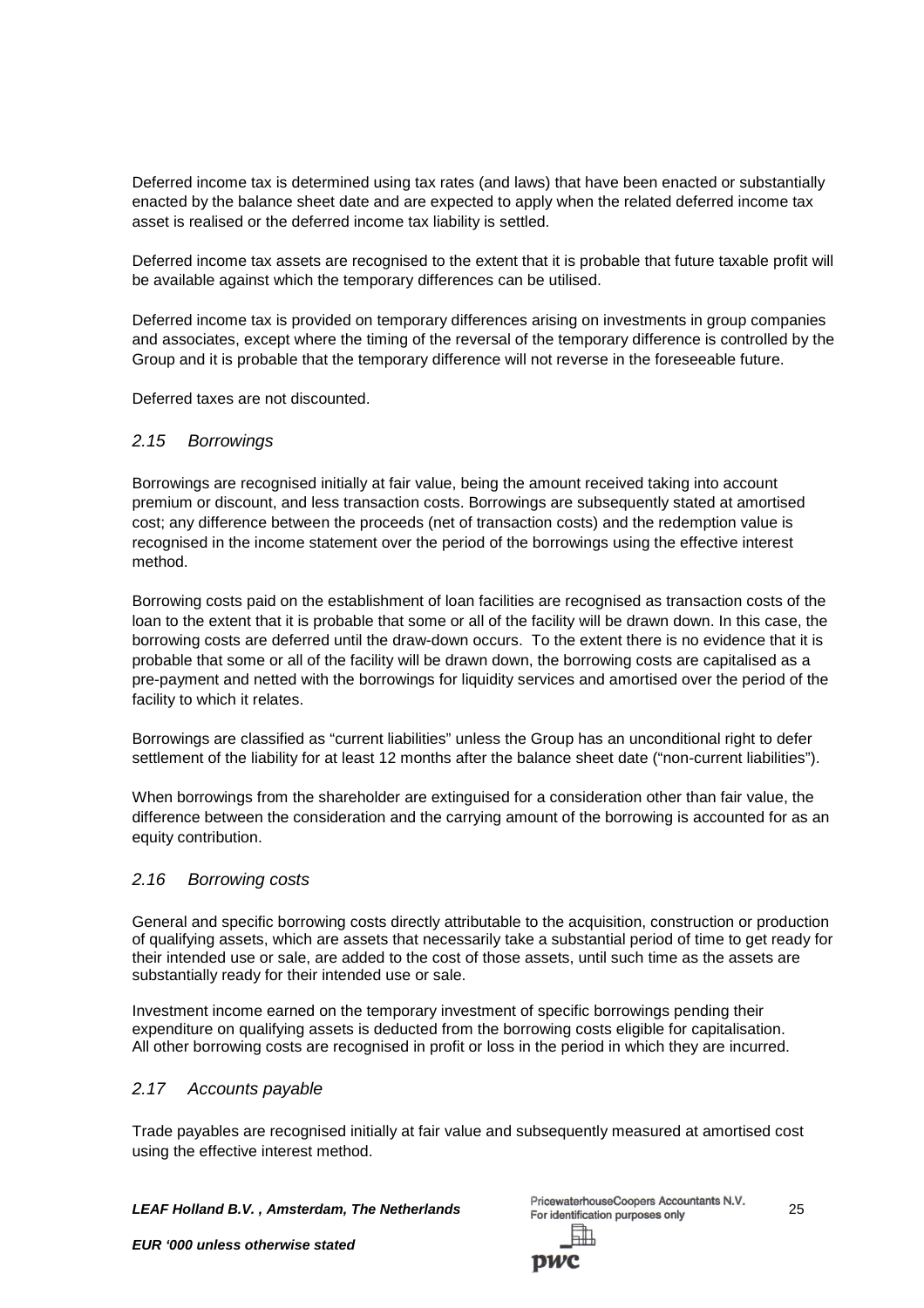## *2.18 Leases*

## *Finance leases*

Leases of property, plant and equipment where the group has substantially all the risks and rewards of ownership are classified as finance leases. When the lease contract is entered into, the assets are capitalised on the balance sheet at their fair value, or the present value of the minimum lease terms, if lower. The lease amounts payable are split on an annuity basis between a redemption and interest part, based on a fixed interest rate. The relating lease obligations, excluding the interest element, are taken up under interest-bearing borrowings. The interest component of the lease term is recognised in the income statement. The relating assets are depreciated over the remaining economic life or, if shorter, the lease term.

#### *Operating leases*

Lease contracts for which a significant part of the risks and rewards incidental to ownership of the assets does not lie with the Group, are recognised as operating leases. Payments made under operating leases are recognised in the income statement on a straight-line basis over the term of the contract, taking into account reimbursements received from the lessor.

## **3 Principles for determination of result**

## *3.1 Revenue recognition*

Net turnover is determined as income from the supply of goods, less discounts and such like, exclusive of turnover taxes and after elimination of intragroup sales. Net turnover also includes royalty income.

Net turnover is recognised as follows:

Sales of goods are recognised when a Group entity has delivered products to the customer, the risks and rewards of the ownership of the products have been substantially transferred to the customer and collectibility of the related receivables is reasonably assured.

Seasonal products in Italy are, to a limited extent and applicable to retail channels only, sold with a right of return. Accumulated experience is used to estimate and provide for such returns at the time of sale.

Net turnover from royalties is allocated to reporting periods in accordance with the royalty agreement.

Dividend income is recognised when the right to receive payment is established.

## *3.2 Cost of sales*

Cost of sales represents the direct and indirect expenses attributable to sales revenue, including raw materials and consumables, cost of work contracted-out and other external expenses, personnel expenses in respect of production employees, depreciation costs relating to buildings and machinery and other operating expenses that are attributable to the cost of sales.

*LEAF Holland B.V. , Amsterdam, The Netherlands* 26

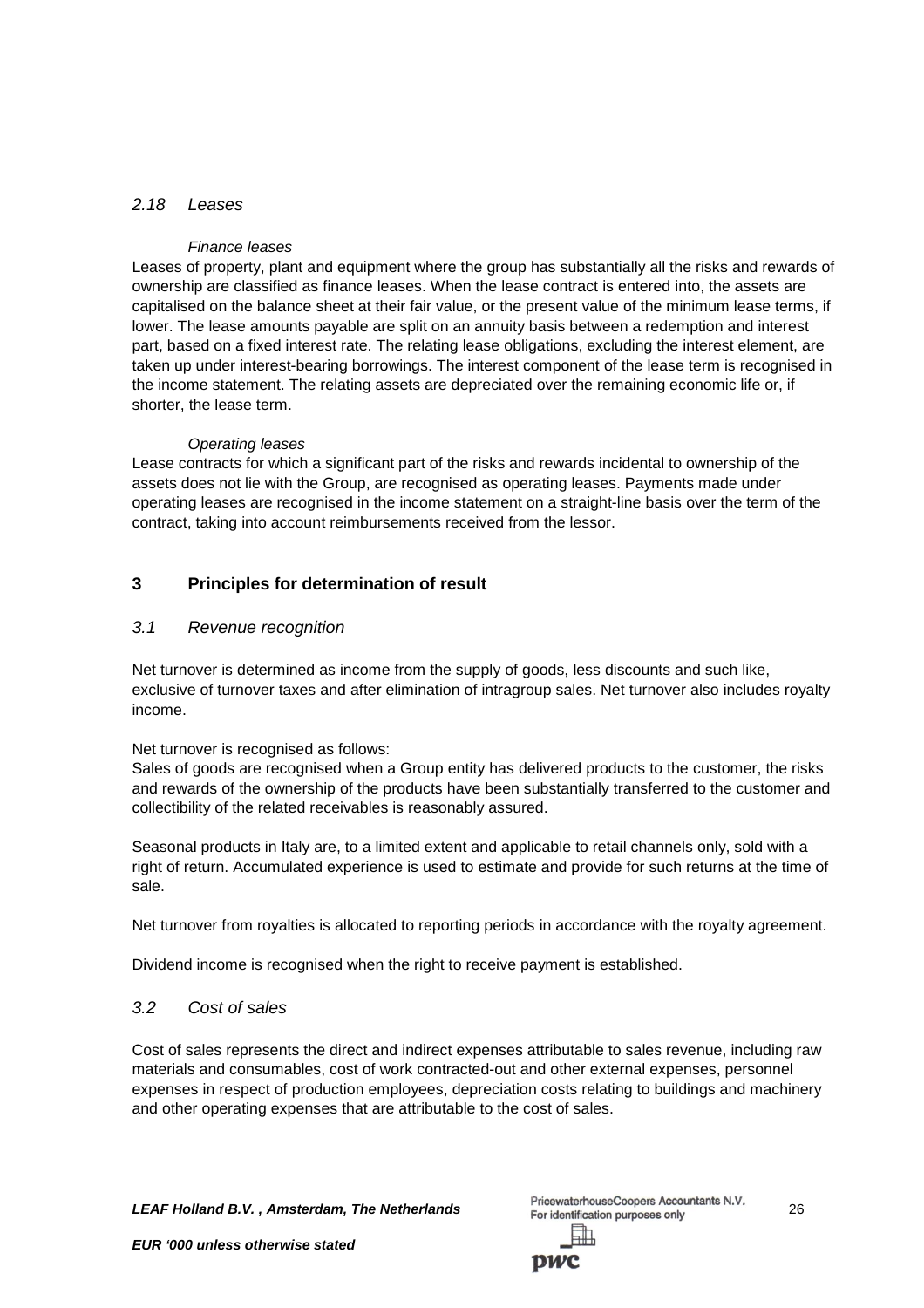## *3.3 Selling expenses*

Selling expenses comprise the cost of brand support through direct and indirect advertising, promotionals, the cost of supporting the sales and marketing effort and amortisation of related intangible assets. The Company promotes its products with advertising, consumer incentives and trade promotions. Such programs include, but are not limited to, discounts, coupons, rebates, in-store display incentives and volume-based incentives. Advertising costs are expensed as incurred. Consumer incentive and trade promotion activities are recorded as a reduction of net turnover based on amounts estimated as being due to customers and consumers at the end of a period, based principally on historical utilization and redemption rates.

## *3.4 General and administrative expenses*

General and administrative expenses include the costs of General Management, Human Resources, Finance and Administration, Information Technology, and other Back Office services as well as amortisation of related intangible assets.

## *3.5 Personnel remuneration*

## *Regular payments*

Salaries, wages and social security costs are charged to the income statement over the period when related services are rendered and in accordance with employment contracts and obligations.

## *Bonus schemes*

The group has implemented a regular bonus scheme for its senior management. Senior management not being a shareholder in LEAF Holding S.A. (the ultimate holding company of the Group) furthermore has been offered the option to join a deferred bonus scheme. Participants of said scheme have the possibility to enjoy a multiplier on the part of the bonus that they defer depending on developments of the business in the future. The deferred bonus amount is taken as a charge in the year the bonus is granted including the estimated multiplier effect. Any subsequent changes in the estimated fair value of the investments in the deferred bonus scheme are recorded in the income statement. This deferred bonus plan does not qualify for IFRS 2.

## *3.6 Government grants*

Grants and subsidies are recorded at fair value as income in the income statement in the period in which the relating costs are recorded, income is received, or subsidised deficits are recorded. Grants and subsidies are taken as income when there is reasonable assurance that all the conditions will be satisfied and it is probable that these will be received.

Subsidies and grants relating to investments in property, plant and equipment are deducted from the relating asset and reflected in the income statement as part of the depreciation charge.

## *3.7 Tax*

The tax expense for the period comprises current and deferred tax and is recognised in the income statement.

*LEAF Holland B.V. , Amsterdam, The Netherlands* 27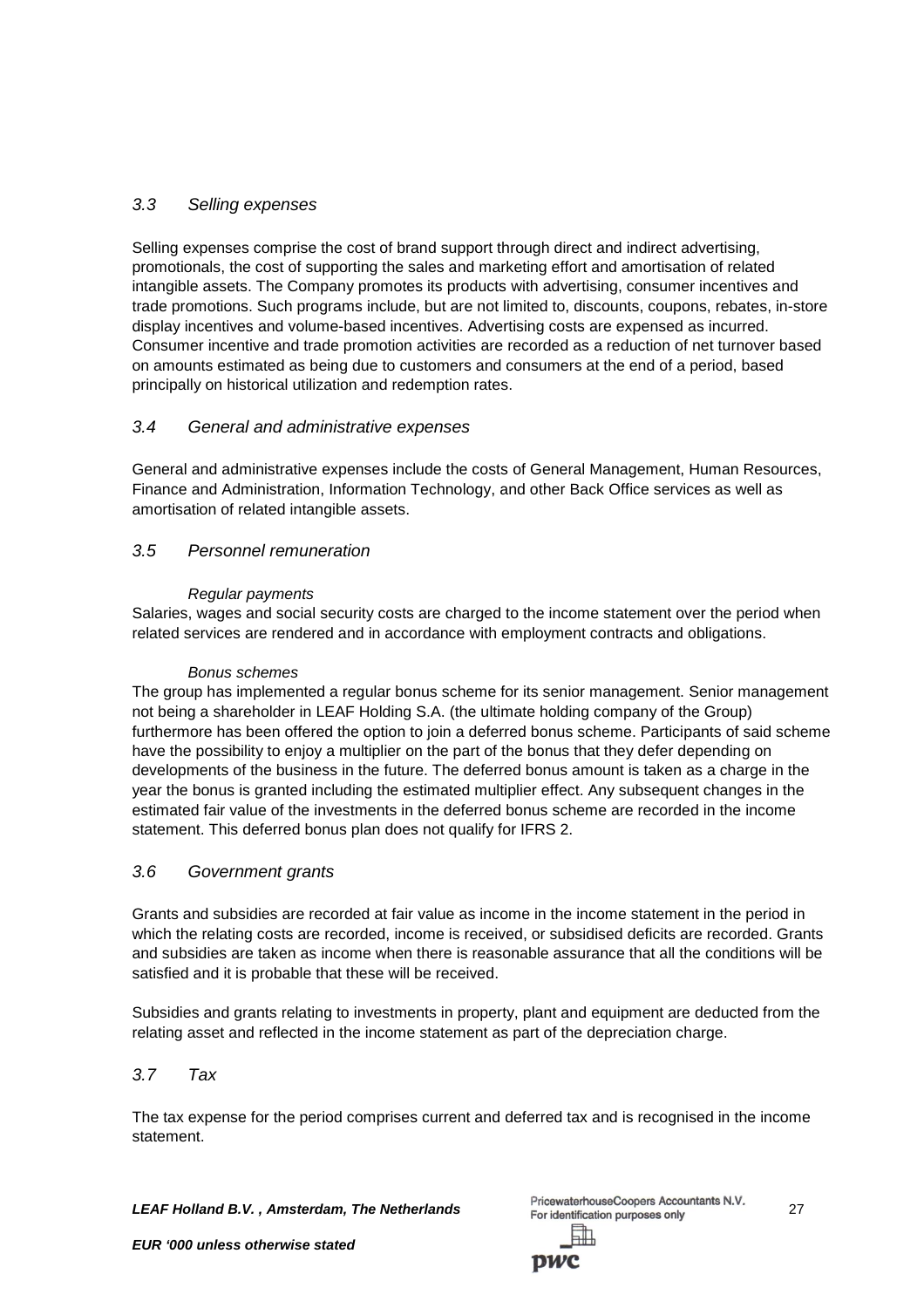Corporate income tax is calculated on the result before taxation in the income statement, taking into account non-deductible costs, non taxable profit and losses and/or temporary differences arising from applicable substantially enacted local tax law and other items that effect the tax charge (e.g. changes in valuation allowances, adjustments in filing positions and tax law changes, such as tax rate changes).

The current income tax charge is calculated on the basis of the tax laws enacted or substantially enacted at the balance sheet date in the countries where the company's subsidiaries and associates operate and generate taxable income. Management periodically evaluates positions taken in tax returns with respect to situations in which applicable tax regulation is subject to interpretation. It establishes provisions where appropriate on the basis of amounts expected to be paid to the tax authorities.

## *3.8 Dividend distribution*

Dividend distribution to the Company's shareholders is recognised as a liability in the Group's financial statements in the period in which the dividends are approved by the Company's shareholders.

## *3.9 Non-recurring items*

Non-recurring items are those significant items which are separately disclosed in the notes to the financial statements by virtue of their size or incidence to enable a full understanding of the group's financial performance. The non-recurring items are recognised in net turnover, other income, cost of sales, selling expenses and general and administrative expenses, depending on the nature of the items.

## **4 Financial risk management**

The group's activities expose it to a variety of financial risks: market risk (including currency risk, fair value interest rate risk, cash flow interest rate risk and price risk), credit risk and liquidity risk. The group's overall risk management programme focuses on the unpredictability of financial markets and seeks to minimise potential adverse effects on the group's financial performance.

Risk management is carried out by a central treasury department (group treasury) under policies approved by the board of directors. Group treasury identifies, evaluates and if applicable hedges financial risks in close co-operation with the group's operating units. The board provides written principles for overall risk management, as well as written policies covering specific areas, such as foreign exchange risk, interest rate risk, credit risk, use of derivative financial instruments and nonderivative financial instruments, and investment of excess liquidity.

## *4.1 Market risk*

## *Currency risk*

The Group is primarily active in the European Union and Norway. The Group's currency risk mainly relates to positions and future transactions in Swedish krona (SEK), Danish krona (DKK), Norwegian krone (NOK), US dollars (USD) and British pounds (GBP).

The Group has certain investments in foreign operations, whose net assets are exposed to foreign currency translation risk.

*LEAF Holland B.V. , Amsterdam, The Netherlands* 28

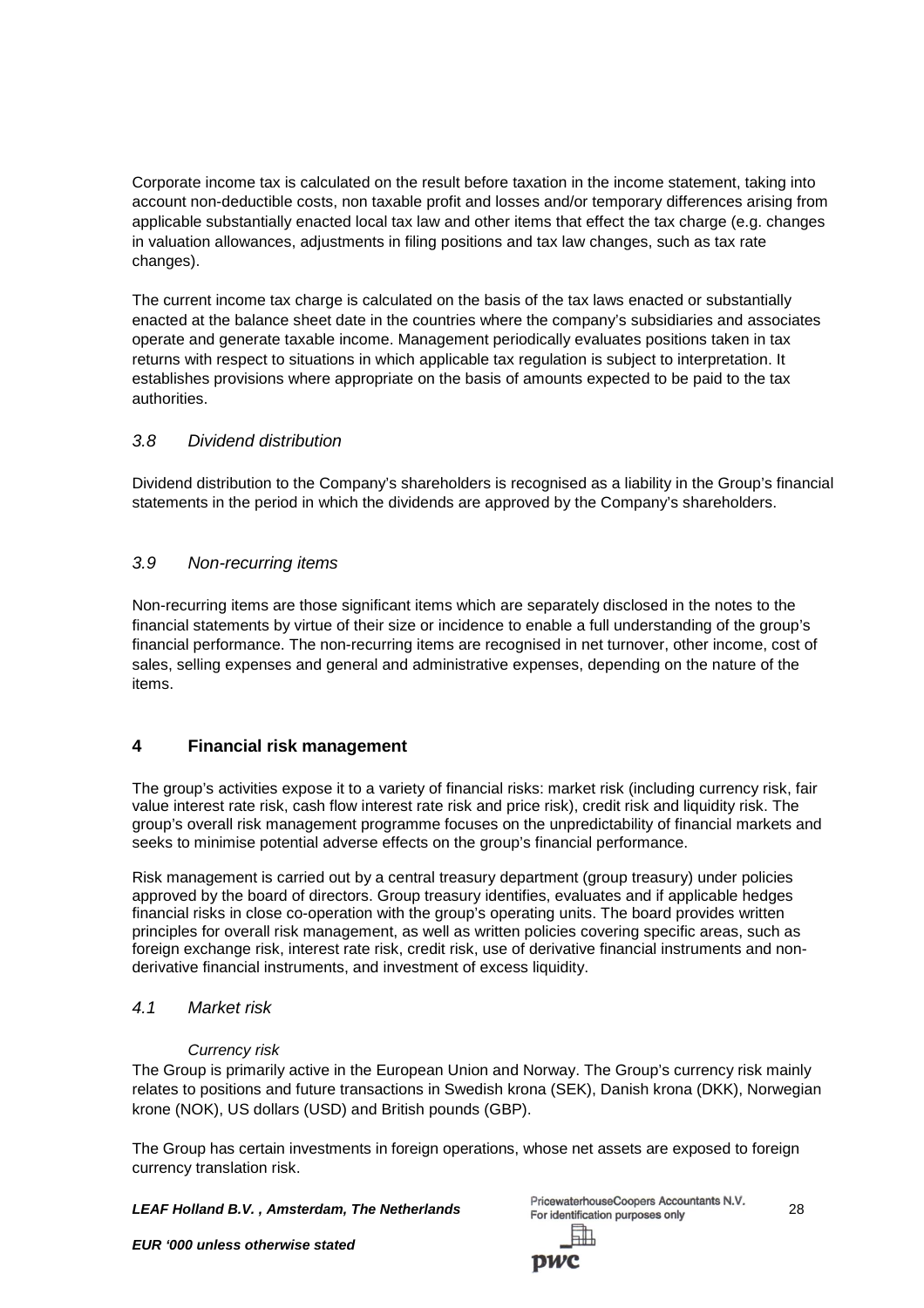Based on a risk analysis, the Group's Boards of Directors has decided to hedge the Swedish krona related currency risk by means of drawing part of the credit facility in Swedish krona. This hedge covers part of the currency risk in Swedish Krona. However, hedge accounting is not applied for this foreign currency hedge as the required criteria for applying hedge accounting are not met.

To manage the foreign exchange risk arising from future commercial transactions and recognised assets and liabilities, the group uses forward contracts. Foreign exchange risk arises when future commercial transactions or recognised assets or liabilities are denominated in a currency that is not the entity's functional currency.

In the financial year 2011, if the Euro had weakened/strengthened by 1% against the Swedish krona with all other variables held constant, post-tax profit for the year would have been EUR 157 higher/lower, as a result of the foreign exchange gains/losses on translation of SEK-denominated trade in Sweden and foreign exchange losses/gains on translation of SEK-denominated borrowings.

The currency risk of the transactions in the other currencies is not significant as the amounts involved are not significant for the total LEAF Group.

#### *Interest rate risk*

The Group is exposed to interest rate risk on the interest-bearing non-current and current liabilities (including loans to credit institutions).

The Group is exposed to the consequences of variable interest rates on liabilities. In relation to fixed interest liabilities, it is exposed to market values, which is not a significant risk for the group.

If the interest rate had been 1% point higher/lower with all other variables held constant, post-tax profit for the year would have been EUR 4.0 million lower/higher.

#### *Commodity price risk*

The Group is mainly exposed to commodity price risk on its purchases of gelatine, almonds chocolate, sugar, syrups and starches.

At 31 December 2011, if the average gelatine, almonds, chocolate, sugar, syrups and starches price had been 10% higher/lower with all other variables held constant, post-tax profit for the year would have been EUR 5.6 million lower/higher.

For the purchase of cacao, almonds and hazelnuts, the Group enters into forward contracts with some of their suppliers. The quantity of cacao covered by the contracts is the quantity needed by the Group over the next 6 months (on average) and does never exceed the volume of 1 year forward based on the budgeted volumes over that period. The purchase price is fixed according to the market price of cacao, almonds and hazelnuts at that moment.

These contracts will have a value as the market price for cacao fluctuates over the contract period. However, the Group covers only their own needs and do not trade with these contracts nor do they settle contracts in cash. The forward contracts to purchase cacao are therefore outside the scope of IAS 39 under the "own use" exemption. As a result the derivatives embedded in the contracts are not separated from the purchase contracts.

*LEAF Holland B.V. , Amsterdam, The Netherlands* 29

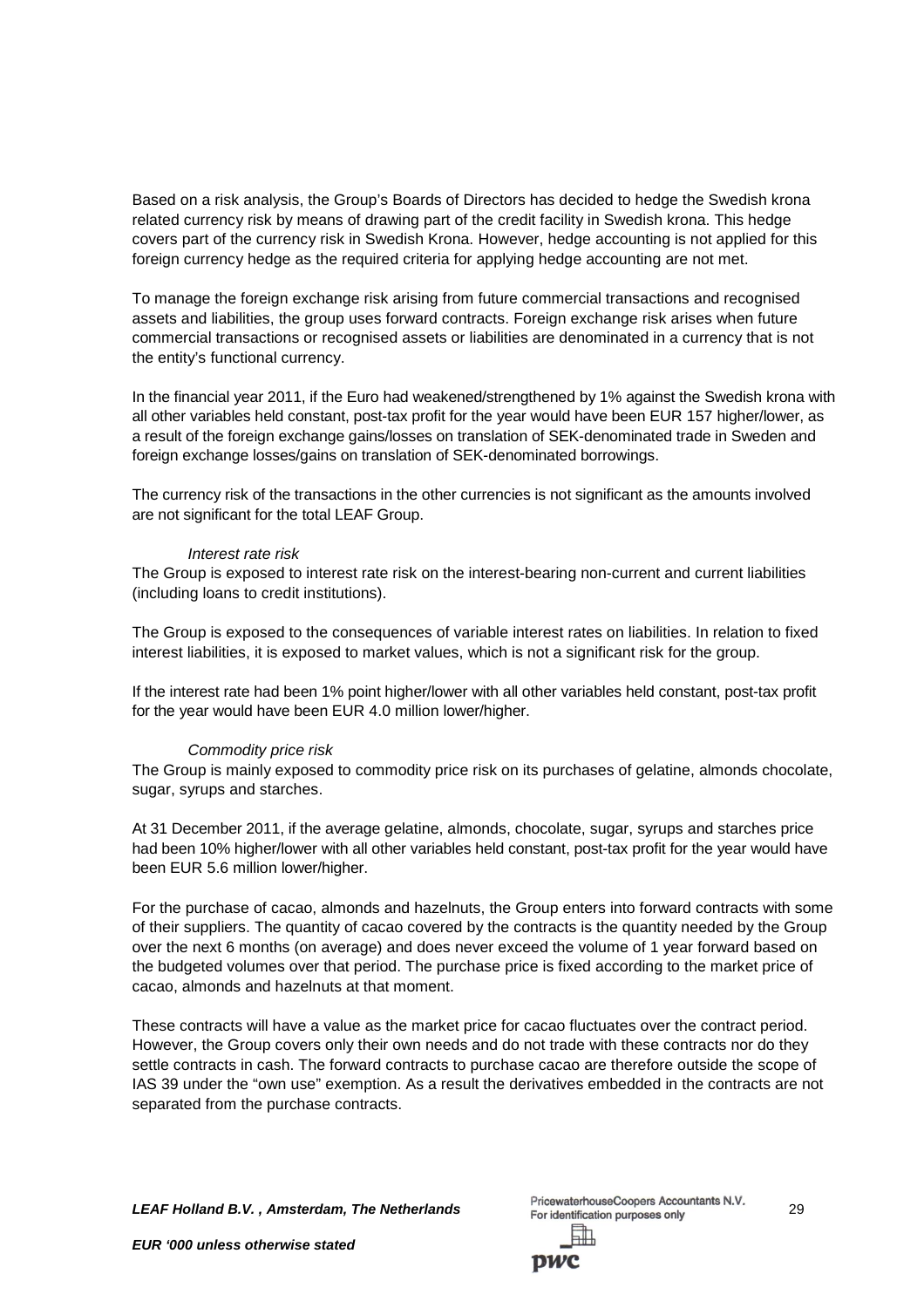## *4.2 Credit risk*

The Group does not have any significant concentrations of credit risk. The Group clients are subjected to a credit policy. Sales are subject to payment conditions which vary per customer. In addition, receivable balances are monitored on an ongoing basis with the result that the Group's exposure to bad debts is not significant.

A provision for impairment of trade receivables is established when there is objective evidence that the group will not be able to collect all amounts due according to the original terms of the receivables. Significant financial difficulties of the debtor, probability that the debtor will enter bankruptcy or financial reorganisation, and default or delinquency in payments (more than 30 days overdue) are considered indicators that the trade receivable is impaired. The amount of the provision is the difference between the asset's carrying amount and the present value of estimated future cash flows, discounted at the original effective interest rate. The carrying amount of the asset is reduced through the use of an allowance account, and the amount of the loss is recognised in the income statement within 'selling and marketing costs'. When a trade receivable is uncollectible, it is written off against the allowance account for trade receivables.

Credit terms for customers are determined in individual territories. Concentrations of credit risk with respect to trade receivables are limited, due to the Group's customer base being large and diverse. Our historical experience of collecting receivables, supported by the level of default, is that credit risk is low across territories.

| <u>auvului ovuluitut luvilluu uvulluulu.</u> |        |                    |                    |               |               |  |  |  |
|----------------------------------------------|--------|--------------------|--------------------|---------------|---------------|--|--|--|
| <b>Bank</b>                                  | Rating | <b>Net Balance</b> | <b>Net Balance</b> | Overdraft     | Overdraft     |  |  |  |
|                                              | (S&P)  | 2011               | 2010               | Facility 2011 | Facility 2010 |  |  |  |
| <b>SHB</b>                                   | AA-    | $-290,656$         | $-348,641$         | $-39.718$     | 19,860        |  |  |  |
| <b>RBS</b>                                   | A      | 1,955              | 3,628              | 0             |               |  |  |  |
| Intesa                                       | A      | 2,012              | 1.910              | 0             |               |  |  |  |
| Nordea                                       | AA-    | 202                | 958                | 0             |               |  |  |  |
| Other banks                                  |        | 3,322              | 2,796              | 0             |               |  |  |  |
|                                              |        |                    |                    |               |               |  |  |  |
| Total                                        |        | $-283,165$         | $-339,349$         | $-39.718$     | 19.860        |  |  |  |

The group uses several banks (range of most used banks varies between AA- and A rating) and has several overdraft facilities available.

## *4.3 Liquidity risk*

Cash flow forecasting is performed in the operating entities of the group in and aggregated by group finance. Group finance monitors actual cash position and rolling forecasts of the group's liquidity requirements to ensure it has sufficient cash to meet operational needs while maintaining sufficient headroom on its undrawn committed borrowing facilities (note 17) at all times so that the group does not breach borrowing limits or covenants (where applicable) on any of its borrowing facilities. Such forecasting takes into consideration the group's debt financing plans, covenant compliance, compliance with internal balance sheet ratio targets and, if applicable external regulatory or legal requirements – for example, currency restrictions.

Surplus cash held by the operating entities is transferred to the group treasury department and are used for group internal and external financing activities.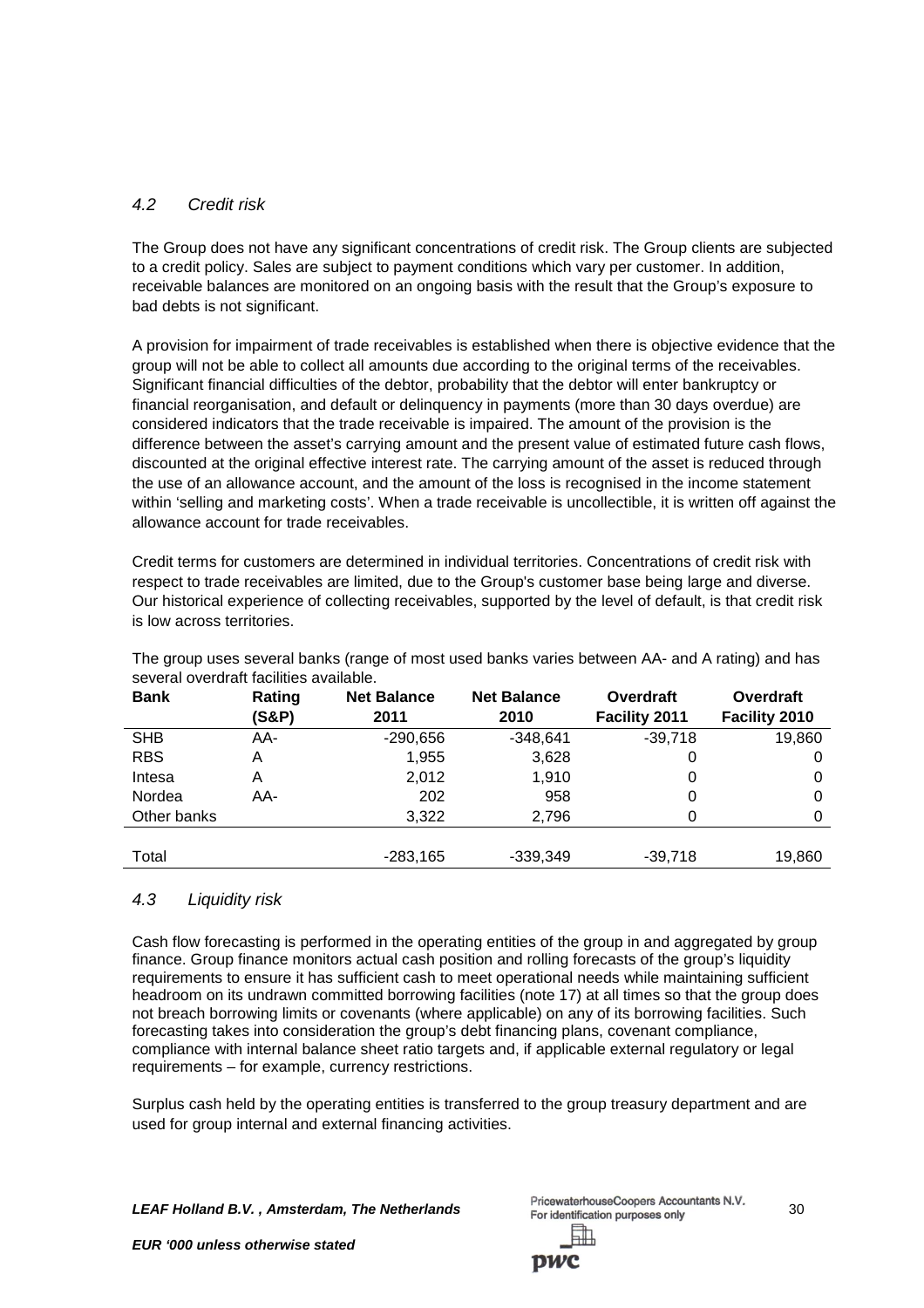The table below analyses the group's non-derivative financial liabilities and net-settled derivative financial liabilities into relevant maturity groupings based on the remaining period at the balance sheet date to the contractual maturity date. Derivative financial liabilities are included in the analysis if their contractual maturities are essential for an understanding of the timing of the cash flows.

**31 December 2010 Term Term Term Term ≤ 1 year 1 –2 years 2 – 5 years > 5 years** Loans from credit institutions 82,169 50,651 271,679 0 Financial lease liabilities 58 58 19 0 Shareholder loan and the control of the control of the control of the control of the control of the control of the control of the control of the control of the control of the control of the control of the control of the co Other debts 7 0 0 38,868 Trade and other payables 100,208 0 0 0 Financial guarantee contracts 1,323 331 241 2,529 Total 183,765 51,040 1,023,074 41,397 **31 December 2011 Term Term Term Term ≤ 1 year 1 –2 years 2 – 5 years > 5 years** Loans from credit institutions 91,498 50,277 223,728 0 Financial lease liabilities 58 18 0 0 Shareholder loan **being the contract of the CO** 0 0 1,080,857 Other debts 2,258 0 0 53,552 Trade and other payables 105,795 0 0 0 Financial guarantee contracts 360 284 900 2,481 Total 199,969 50,579 224,628 1,136,890

The amounts disclosed in the table are the contractual undiscounted cash flows.

## *4.4 Capital risk management*

The Group's objectives when managing capital are to safeguard the Group's ability to continue as a going concern in order to provide returns for shareholders and benefits for other stakeholders and to maintain an optimal capital structure to reduce the cost of capital. Management's priority in monitoring capital is to be compliant to the debt covenants towards the Svenska Handelsbanken. Management monitors these covenants and other ratios actively on a monthly basis.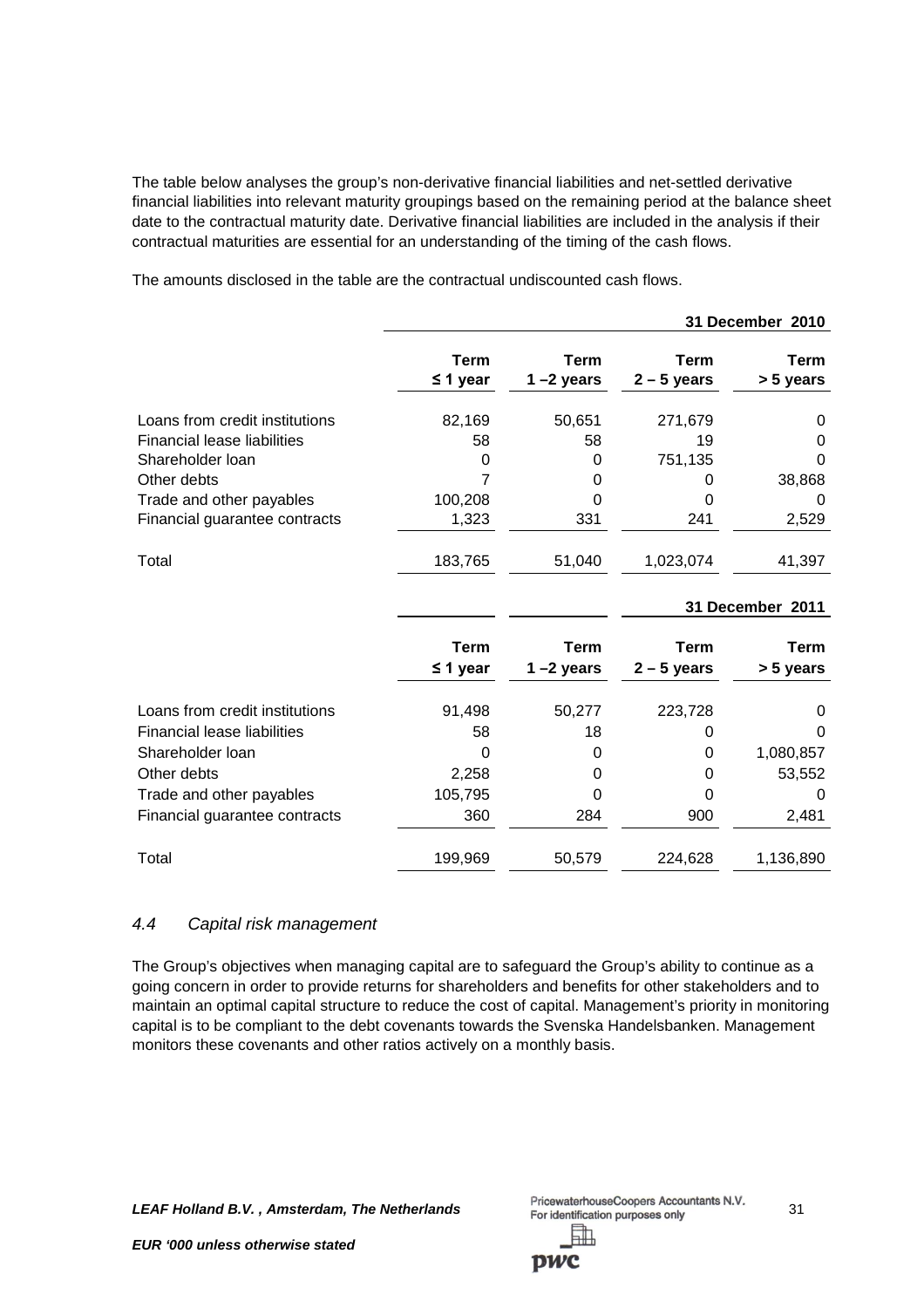## *4.5 Fair value estimation*

#### *Equity plan*

Management participates in the ultimate parent company LEAF Holding S.A. through indirect ownership via the 'Stichting Administratiekantoor LEAF Employees' and 'Stichting Administratiekantoor LEAF Management' (the 'Foundation') or via direct ownership in the underlying shares. This arrangement is treated as an equity-settled share based payment arrangement for IFRS 2 "Share-based Payment" purposes. This means that, LEAF determines the fair value of the shares at the grant date, being the amount for which the depositary receipts could be exchanged between knowledgeable, willing parties in an arm's length transaction and recognises immediately an expense, if applicable, for the services received with a corresponding increase in equity.

The Company has analysed at each grant date whether the price paid by management was in line with the market price of the underlying depositary receipts. Based on the estimated fair value of the shares in LEAF Holding S.A., the purchase prices have in all cases been equal to the estimated fair value of the shares. Consequently, no expenses have been reported in these financial statements related to the equity participation plan.

#### *Financial assets and liabilities*

The fair value of financial assets and liabilities for disclosure purposes is estimated by discounting the future contractual cash flows at the current market interest rate that is available to the Group for similar financial instruments. The fair value derived is compared with the carrying value less impairment.

Effective 1 January 2009, the group adopted the amendment to IFRS 7 for financial instruments that are measured in the balance sheet at fair value, this requires disclosure of fair value measurements by level of the following fair value measurement hierarchy:

- Quoted prices (unadjusted) in active markets for identical assets or liabilities (level 1).
- Inputs other than quoted prices included within level 1 that are observable for the asset or liability, either directly (that is, as prices) or indirectly (that is, derived from prices) (level 2).
- Inputs for the asset or liability that are not based on observable market data (that is, unobservable inputs) (level 3).

At 31 December 2011 the group had no financial assets and liabilities that were measured at fair value.

The fair value of financial instruments traded in active markets is based on quoted market prices at the balance sheet date. A market is regarded as active if quoted prices are readily and regularly available from an exchange, dealer, broker, industry group, pricing service, or regulatory agency, and those prices represent actual and regularly occurring market transactions on an arm's length basis. The quoted market price used for financial assets held by the group is the current bid price. These instruments are included in level 1.

*LEAF Holland B.V. , Amsterdam, The Netherlands* 32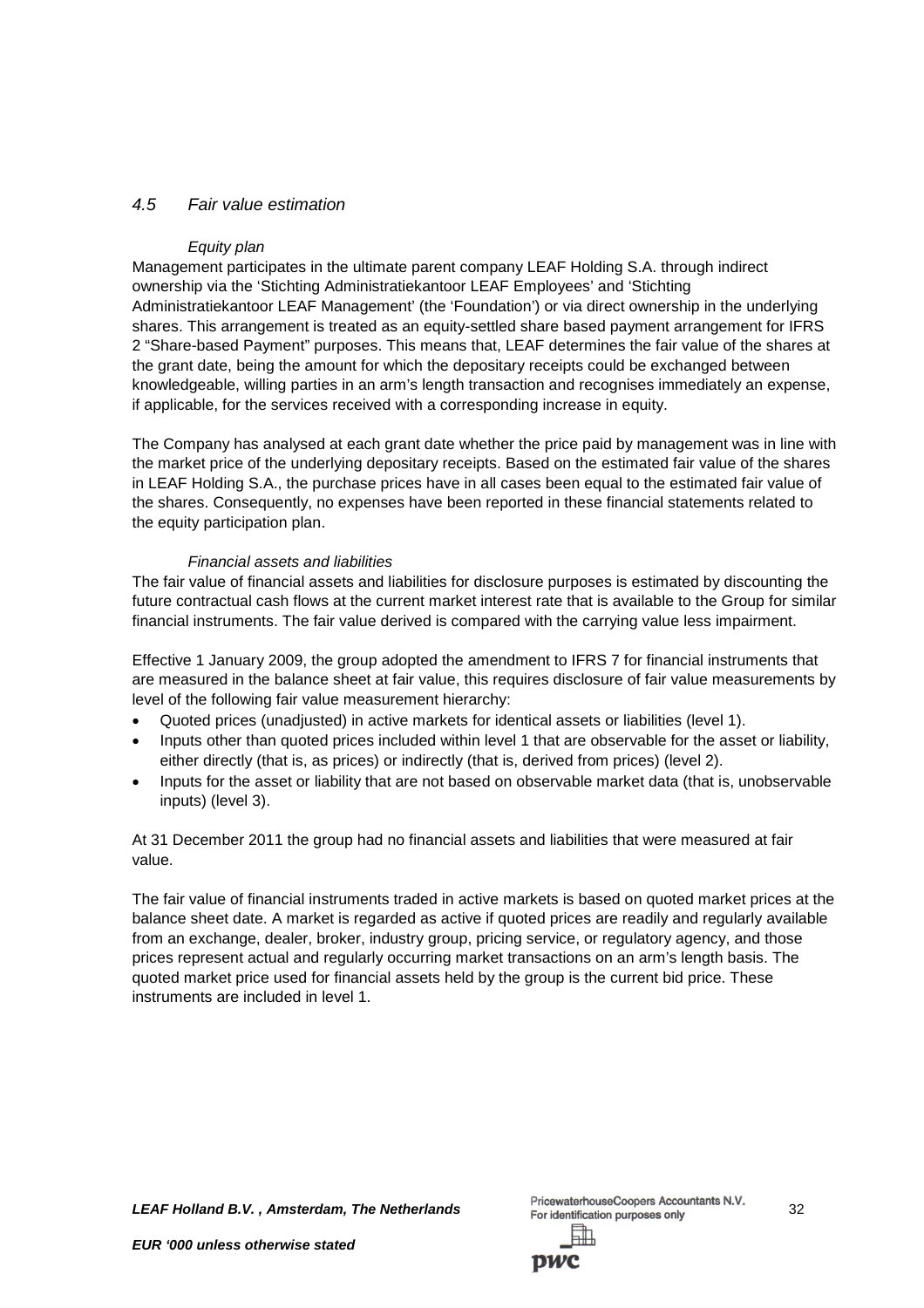Specific valuation techniques used to value financial instruments include:

- Quoted market prices or dealer quotes for similar instruments.
- The fair value of interest rate swaps is calculated as the present value of the estimated future cash flows based on observable yield curves.
- The fair value of forward foreign exchange contracts is determined using forward exchange rates at the balance sheet date, with the resulting value discounted back to present value.
- Other techniques, such as discounted cash flow analysis, are used to determine fair value for the remaining financial instruments.

## **5 Critical accounting estimates and judgements**

In preparing the financial statements management makes estimates and judgements that affect the reported amounts of assets and liabilities, net turnovers and expenses, and disclosures of contingent liabilities at the date of the financial statements. The estimates and assumptions that have a significant risk of causing a material adjustment to the carrying amounts of assets and liabilities within the next financial year as well as critical judgements in applying the Group's accounting policies are discussed below. The accounting estimates and judgements are believed to be reasonable under the circumstances.

## *Impairment of intangible assets and property, plant and equipment*

For the purpose of the impairment testing, assets are allocated to cash-generating units when it is not possible to assess impairment on an individual asset basis. The recoverable amount of an asset is compared to the carrying amount to determine if an asset is to be impaired. An asset's recoverable amount is the higher of its value in use and its fair value less costs to sell. The value in use is the present value of the future cash flows to be generated by an asset from its continuing use in the business.

In 2011, the recoverable amount of the cash-generating unit has been determined based on a fair value less costs to sell calculation. For purpose of this calculation, management assumed that no adjustment will be made to the company's enterprise value as announced on 16 December 2011 in connection with its intention to enter into a merger with Cloetta AB. As the two parties have not yet entered into a binding arms length transaction agreement, it is possible that the company's announced enterprise value will differ from the value used as the basis for the price included in the binding transaction agreement. A significant change in the enterprise value used in the Group's impairment tests could result in significantly different results than those reported in these financial statements.

## *Accounting for income taxes*

As part of the process of preparing financial statements, the Group is required to estimate income taxes in each of the jurisdictions in which the Group operates. There are many transactions and calculations for which the ultimate tax determination is uncertain during the ordinary course of business. The Group recognises liabilities for anticipated tax audit issues based on estimates of whether additional taxes will be due. Where the final tax outcome of these matters is different from the amounts that were initially recorded, such differences will impact the current and deferred income tax assets and liabilities in the period in which such determination is made.

Temporary differences between tax and financial reporting result in deferred tax assets and liabilities, which are included in the balance sheet. The Group must also assess the likelihood that deferred tax assets will be recovered from future taxable income. A deferred tax asset is not recognised if, and to the extent, it is probable that all or some portion of the deferred tax assets will not be realized.

**LEAF Holland B.V., Amsterdam, The Netherlands**<br><sup>PricewaterhouseCoopers Accountants N.V. 33</sup>

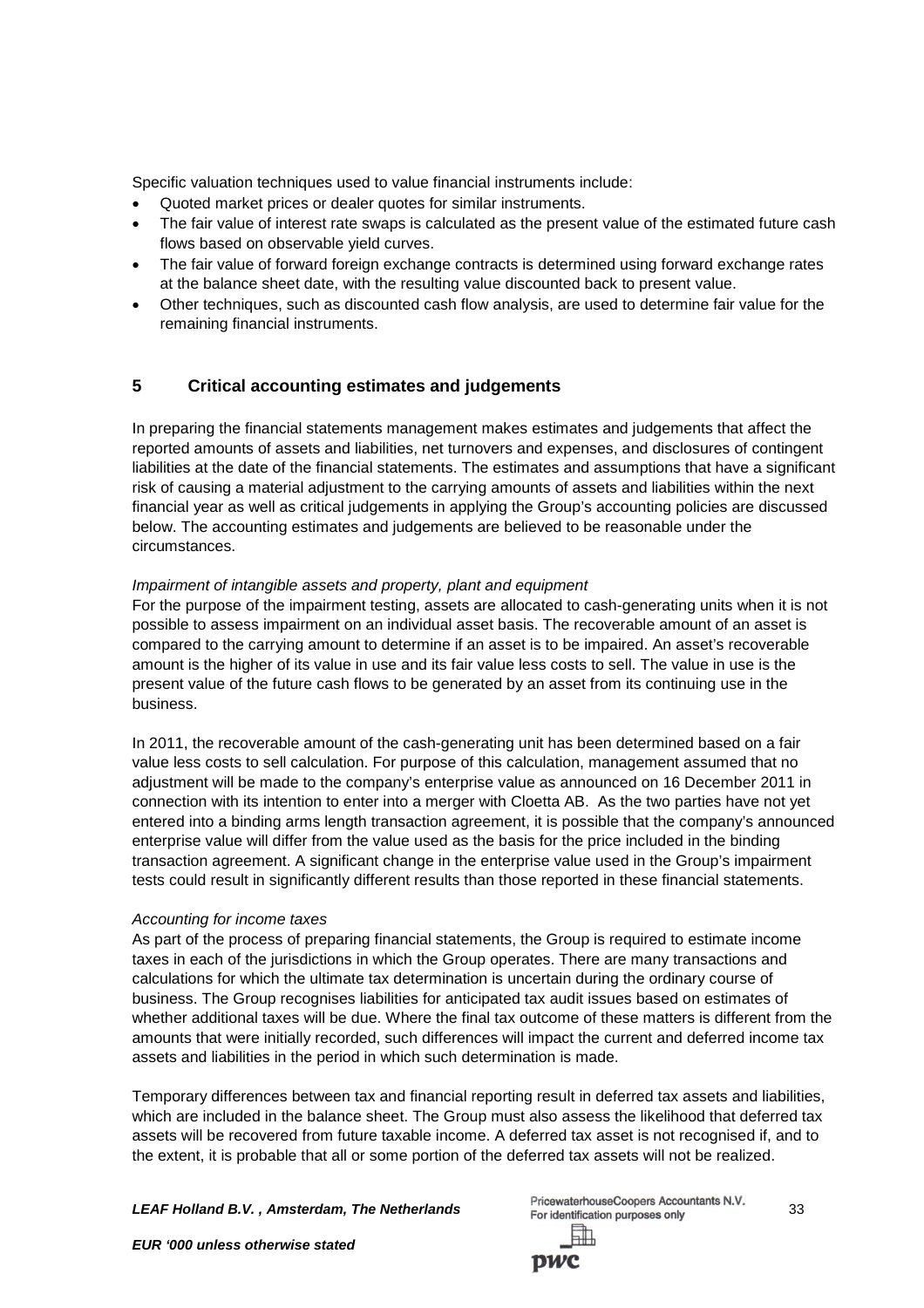#### *Provisions*

By their nature, provisions are dependent upon estimates and assessments whether the criteria for recognition have been met, including estimates as to the outcome and the amount of the potential cost of resolution. Provisions are recognized by a charge against the income statement when it is probable that a liability has been incurred and the amount of such liability can be reasonably estimated.

Provisions for litigations, tax disputes, etc. are based on an estimate of the costs, taking into account legal advice and information currently available. Also provisions for termination benefits and exit costs involve management's judgment in estimating the expected cash outflows for severance payments and site closure or other exit costs. Should the actual outcome differ from the assumptions and estimates, revisions to the estimated provisions would be required, which could impact the Group's financial position and results from operations.

#### *Accounting for pensions and other post-employment benefits*

Pension benefits represent obligations that will be settled in the future and require assumptions to project benefit obligations and fair values of plan assets. Post-employment benefit accounting is intended to reflect the recognition of future benefit costs over the employee's approximate service period, based on the terms of the plans and the investment and funding decisions made by the Group. For the calculation of the present value of the pension obligation and the net cost, actuarial assumptions are made about demographic variables (such as mortality) and financial variables (such as future increases in salaries). In determining the appropriate discount rate, the group considers the interest rates of high-quality corporate bonds that are denominated in the currency in which the benefits will be paid, and that have terms to maturity approximating the terms of the related pension liability. Changes in these key assumptions can have a significant impact on the projected benefit obligations, funding requirements and periodic costs incurred. For details on key assumptions and policies, see note 15.

It should be noted that when discount rates decline or rates of future salary increase – pension benefit obligations will increase. Net periodic pension costs might also increase, but this depends on whether an unrecognized loss is outside the corridor (10% of the greater of benefit obligations and plan assets) or not.

#### *Capitalisation of development costs*

Costs incurred on development projects are recognised as intangible assets when it is probable that a project will be a success considering its commercial and technological feasibility. Management's judgement is required in determining when the Group should start capitalising development costs. Management determined that commercial and technological feasibility is, in general, probable when the Group decides to pre-launch a product and costs can be measured reliably. However, since the development costs the Group incur after the pre-launch of a product are considered insignificant, the Group expenses all development costs in the period the expenditure is incurred. Consequently, based on management's judgement of the moment of commercial and technological feasibility, no development costs have been recognised as intangible assets in the consolidated financial statements.

*LEAF Holland B.V.*, *Amsterdam, The Netherlands* PricewaterhouseCoopers Accountants N.V. 34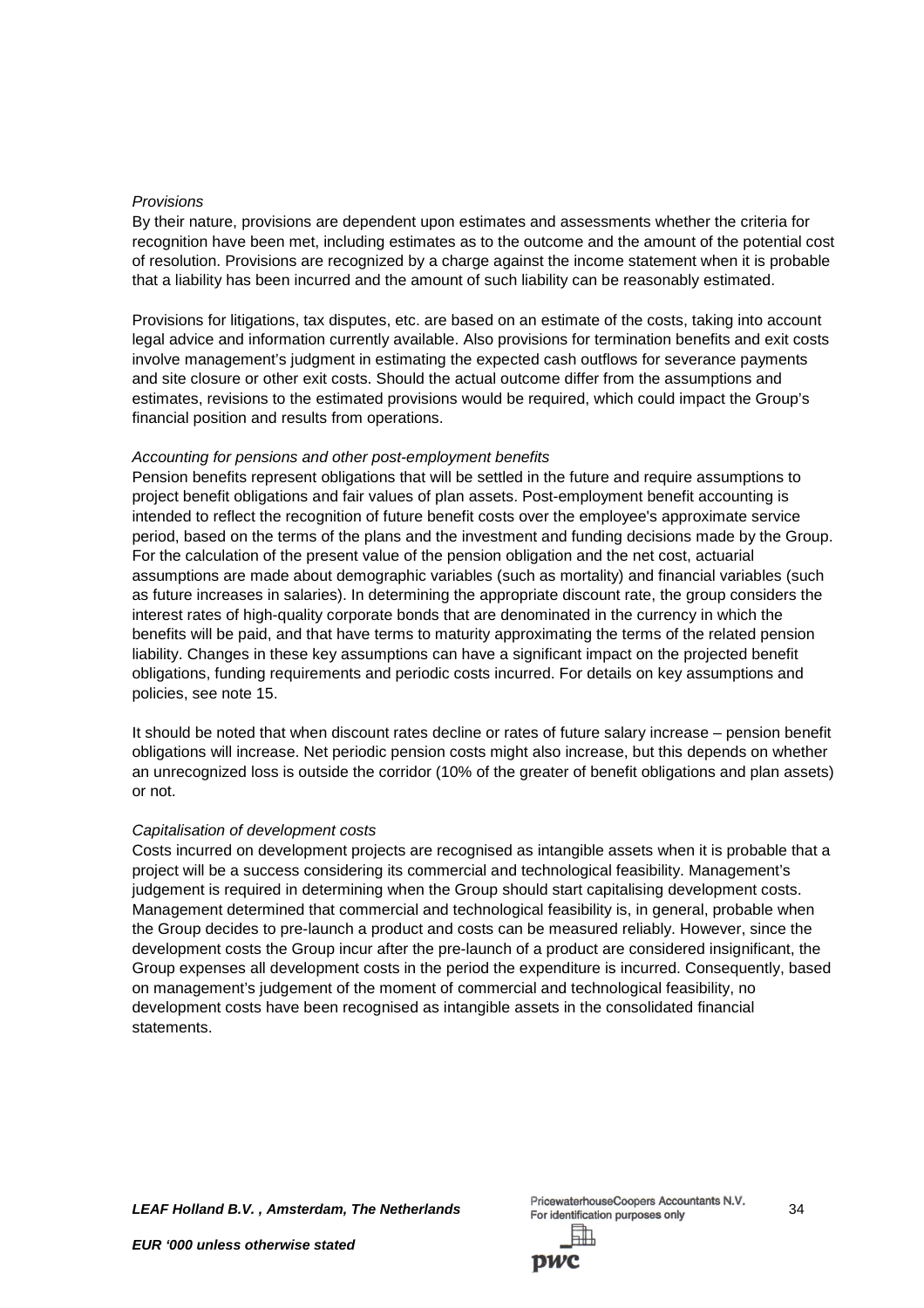#### *Revenue recognition*

The Group has recognised net turnover amounting to EUR 26.0 million for seasonal sales of goods to customers in Italy during 2011 (2010: EUR 27.2 million). The buyers have the right to return the goods if the goods are not sold to consumers. The Group believes that, based on past experience with similar sales, the return rate will not exceed 14.5%. The Group has therefore recognised net turnover on these transactions with a corresponding provision against net turnover for estimated returns.

*LEAF Holland B.V. , Amsterdam, The Netherlands* 35

駎

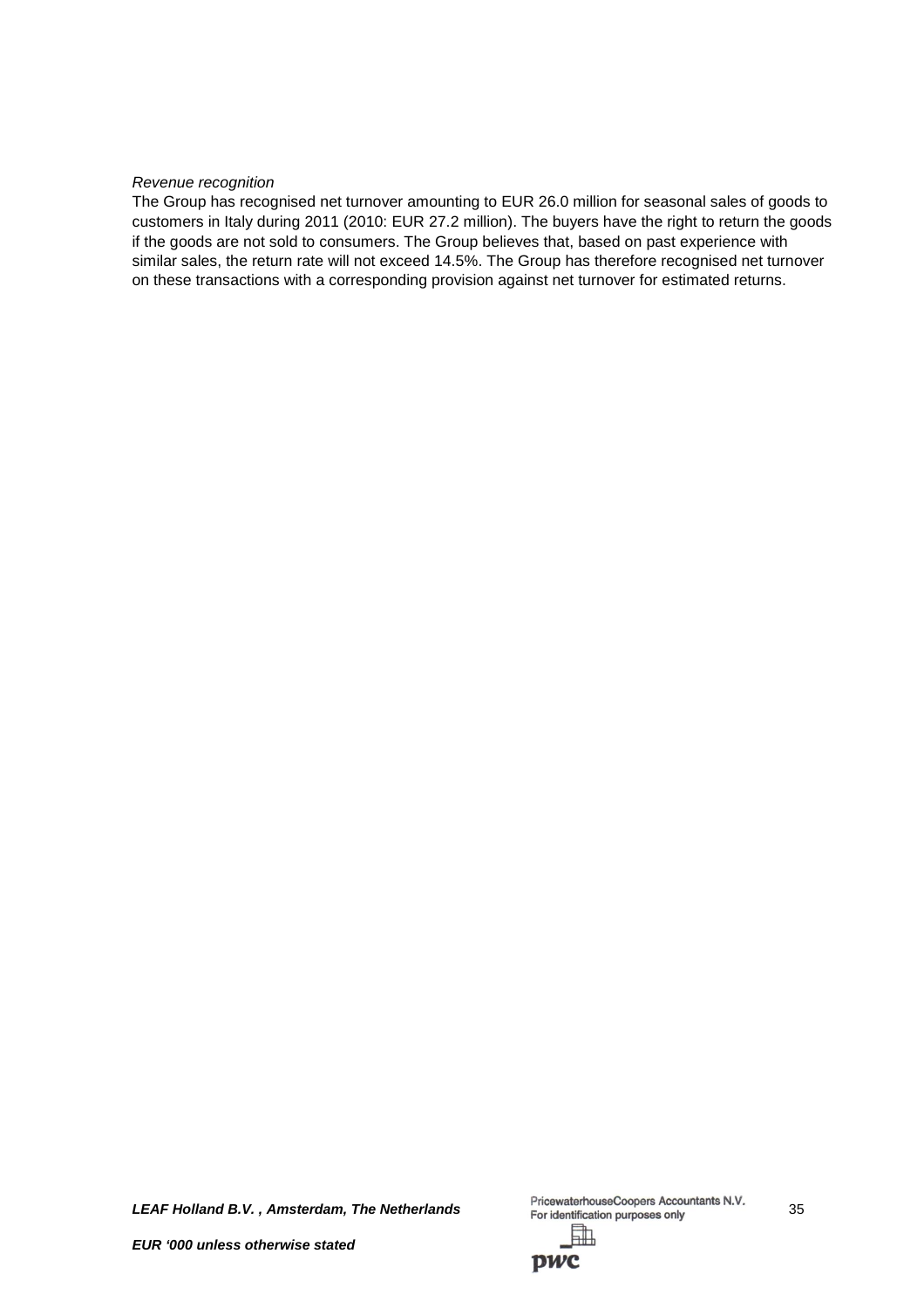# **6 Intangible assets**

|                                      | <b>Trademarks</b> | Goodwill    | <b>Software</b> | <b>Distribution</b><br>contracts | <b>Total</b> |
|--------------------------------------|-------------------|-------------|-----------------|----------------------------------|--------------|
| 1 January 2010                       |                   |             |                 |                                  |              |
| Acquisition or production            |                   |             |                 |                                  |              |
| costs                                | 302,739           | 226,806     | 9,630           | 2,990                            | 542,165      |
| Accumulated amortisation             |                   |             |                 |                                  |              |
| and impairments                      | $\boldsymbol{0}$  | $-9,283$    | $-6,649$        | $-1,035$                         | $-16,967$    |
| Book value as of 1                   |                   |             |                 |                                  |              |
| January 2010                         | 302,739           | 217,523     | 2,981           | 1,955                            | 525,198      |
| <b>Movements 2010</b>                |                   |             |                 |                                  |              |
| Additions                            | 0                 | 0           | 1,044           | 0                                | 1,044        |
| Exchange differences                 | 13,350            | $-164$      | 0               | $\mathbf 0$                      | 13,186       |
| <b>Divestments</b>                   | 0                 | 0           | 0               | 0                                | 0            |
| Impairments                          | 0                 | 0           | $\mathbf 0$     | 0                                | 0            |
| Amortisation                         | 0                 | 0           | $-925$          | $-920$                           | $-1,845$     |
|                                      | 13,350            | $-164$      | 119             | $-920$                           | 12,385       |
|                                      |                   |             |                 |                                  |              |
| 31 December 2010                     |                   |             |                 |                                  |              |
| Acquisition or production            |                   |             |                 |                                  |              |
| costs                                | 316,089           | 226,634     | 10,674          | 2,990                            | 556,387      |
| Accumulated amortisation             |                   |             |                 |                                  |              |
| and impairments                      | 0                 | $-9,275$    | $-7,574$        | $-1,955$                         | $-18,804$    |
| Book value as of 31                  |                   |             |                 |                                  |              |
| December 2010                        | 316,089           | 217,359     | 3,100           | 1,035                            | 537,583      |
| <b>Movements 2011</b>                |                   |             |                 |                                  |              |
| Additions                            | 0                 | 0           | 3,438           | 0                                | 3,438        |
| Exchange differences                 | 1,001             | $-34$       | 0               | $\mathbf 0$                      | 967          |
| <b>Divestments</b>                   | 0                 | $\mathbf 0$ | $\overline{0}$  | $\mathbf 0$                      | $\mathbf 0$  |
| Impairments                          | 0                 | 0           | $-182$          | $\mathbf 0$                      | $-182$       |
| Amortisation                         | $\mathbf 0$       | 0           | $-924$          | $-920$                           | $-1,844$     |
|                                      | 1,001             | $-34$       | 2,332           | $-920$                           | 2,379        |
|                                      |                   |             |                 |                                  |              |
| 31 December 2011                     |                   |             |                 |                                  |              |
| Acquisition or production            |                   |             |                 |                                  |              |
| costs                                | 317,090           | 226,598     | 14,113          | 2,990                            | 560,791      |
| Accumulated amortisation             |                   |             |                 |                                  |              |
| and impairments                      | $\mathbf 0$       | $-9,273$    | $-8,681$        | $-2,875$                         | $-20,829$    |
| Book value as of 31<br>December 2011 | 317,090           | 217,325     | 5,432           | 115                              | 539,962      |
| Estimated economic useful<br>life    | indefinite        | indefinite  | $3 - 5$ years   | 5 years                          |              |

LEAF Holland B.V., Amsterdam, The Netherlands<br><sup>36</sup> <sup>PricewaterhouseCoopers Accountants N.V.</sup> h,

pwc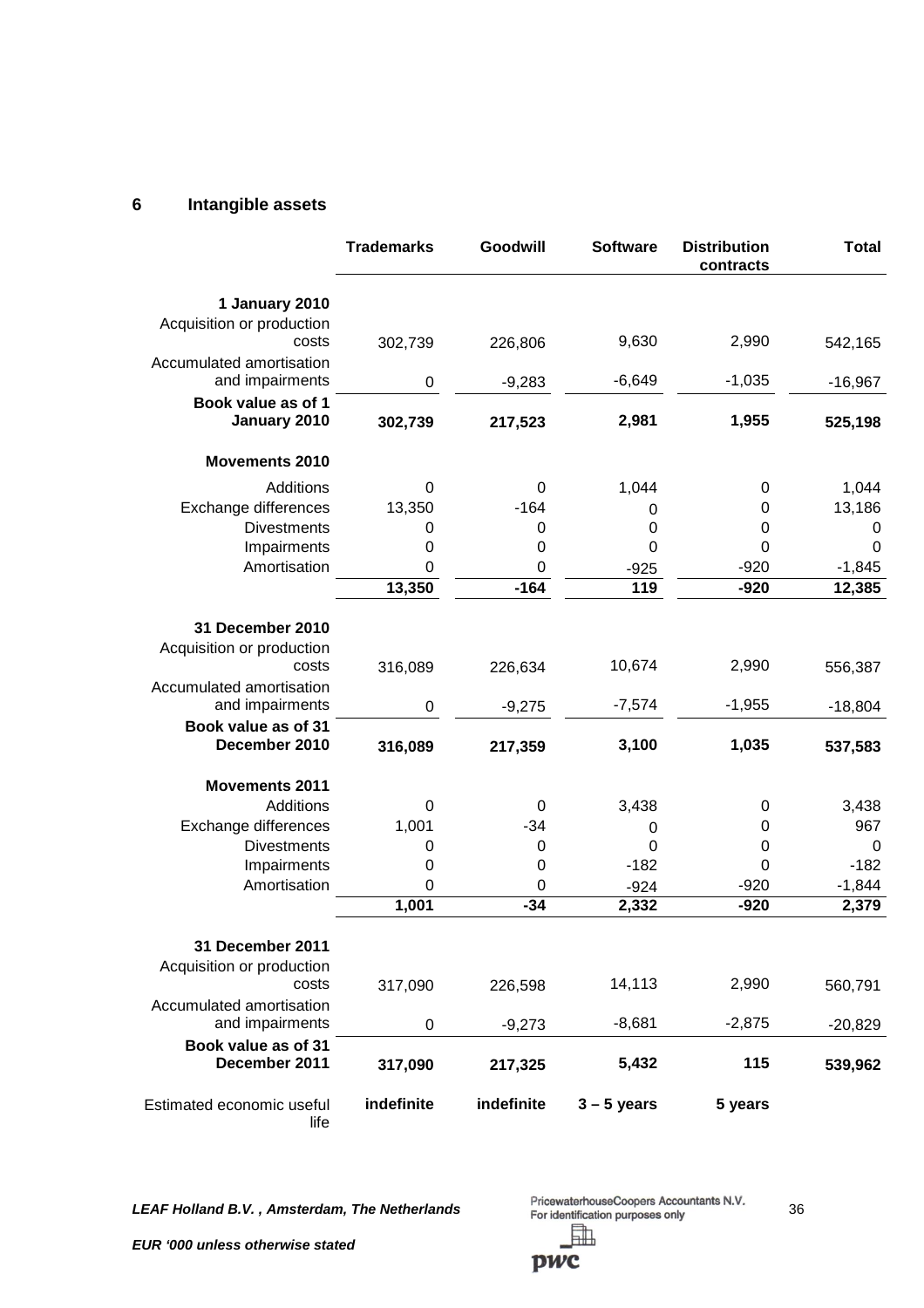Capitalized software relates primarily to external fees for software implementation and the purchase price of the software itself. Software amortisation of EUR 924 (2010: 925) is included in the cost of sales.

The total book value of software includes an amount for software under construction of EUR 3,144 (2010: 546) representing mainly the M3 ERP-system.

The capitalised distribution contract relates to the distribution of third party products in Italy. The amortisation of the distribution contract of EUR 920 (2010: 920 EUR) has been charged in selling expenses.

Significant parts of trademarks are pledged as security for borrowings from Svenska Handelsbanken AB (see note 17).

#### *Impairment tests for goodwill and trademarks*

Goodwill and trademarks (e.g. brands) do not generate cash inflows that are largely independent of those from other assets, therefore must be allocated to the cash-generating unit (CGU) expected to most benefit from the assets. A CGU is the smallest group of assets that generates cash inflows that are largely independent of the cash inflows from other assets or groups of assets. Cash inflows from goodwill and trademarks are not separable from cash inflows from product sales, for which manufacturing facilities are also needed. The supply chain operation is currently managed at the group level, with an inability to split operating income amongst regions or categories, making it infeasible to conclude that the Group has multiple CGU's. The Group is considered one CGU, to which all goodwill and trademarks are allocated for impairment test purposes.

The recoverable amount of the CGU in 2011 is determined using the fair value less costs to sell approach. Management utilized the enterprise value on which the exchange consideration for the intended merger with Cloetta AB is based. The company's enterprise value was announced to the public in its press release dated 16 December 2011. Management considers this enterprise value to be a reliable basis for the calculation of the fair value of the company less costs to sell as it was calculated by an independent third party for the purpose of imminently entering into a binding arms length transaction agreement with the company. For the purpose of its analysis, management did not assume any change from the announced price to the final price to be included in the binding transaction agreement. The recoverable amount of the CGU exceeds its carrying amount by a limited amount. The recoverable amount of the CGU in 2010 was determined based on a value in use calculation. For the years 2010 and 2011, no impairment of goodwill and trademarks was identified.

**LEAF Holland B.V., Amsterdam, The Netherlands**<br><sup>PricewaterhouseCoopers Accountants N.V. 37</sup>

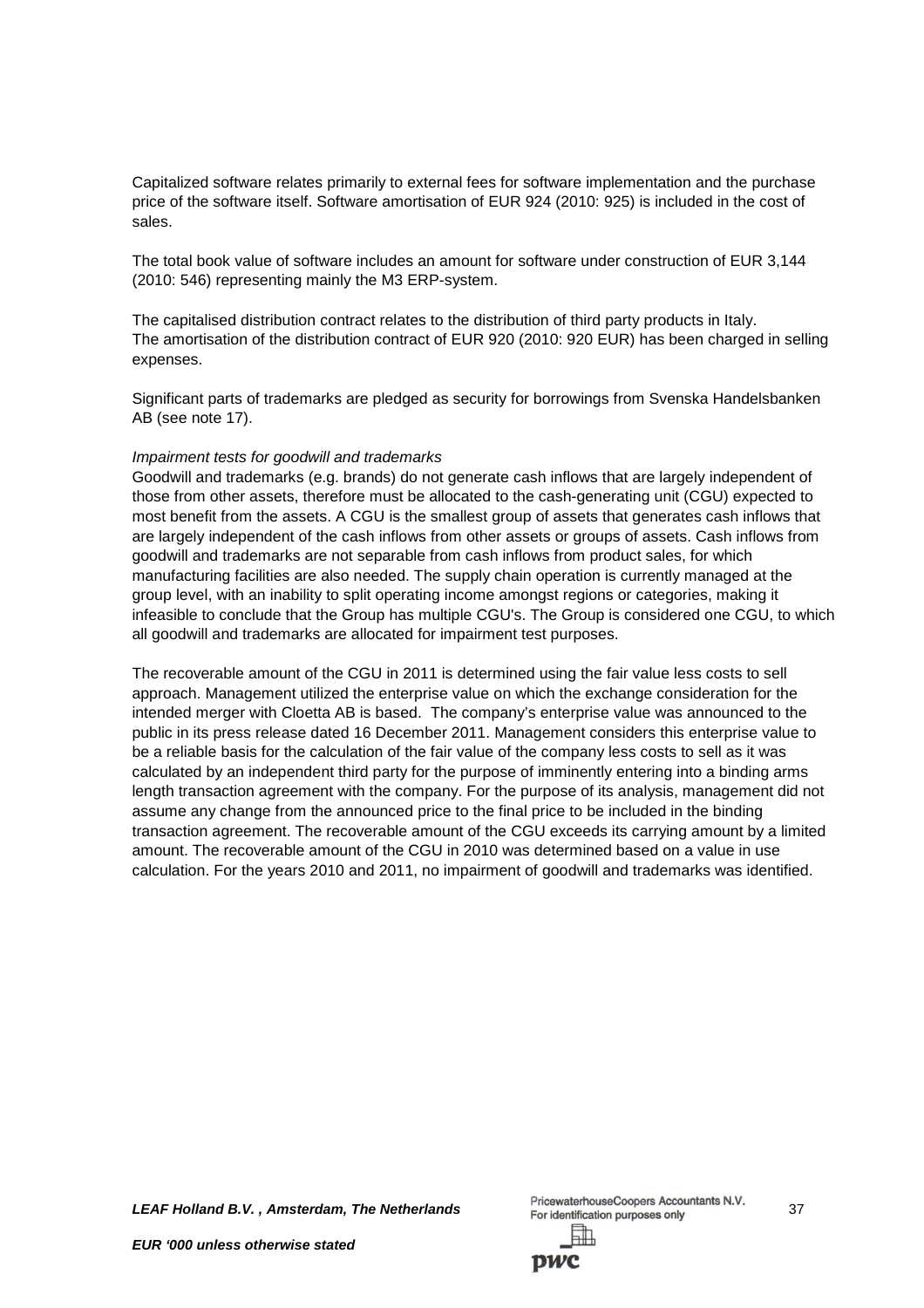# **7 Property, plant and equipment**

|                                                                | <b>Land and</b><br>buildings | <b>Machinery</b><br>and | <b>Assets</b><br>under<br>equipment construction | <b>Total</b> |
|----------------------------------------------------------------|------------------------------|-------------------------|--------------------------------------------------|--------------|
| 1 January 2010                                                 |                              |                         |                                                  |              |
| Acquisition or production costs<br>Accumulated impairments and | 115,170                      | 216,595                 | 3,074                                            | 334,839      |
| depreciation                                                   | $-45,167$                    | $-131,350$              | 0                                                | -176,517     |
| Book value as of 1 January 2010                                | 70,003                       | 85,245                  | 3,074                                            | 158,322      |
| Other movements 2010                                           |                              |                         |                                                  |              |
| Additions                                                      | 451                          | 3,179                   | 5,543                                            | 9,173        |
| <b>Transfers</b>                                               | 375                          | 5,367                   | $-5,742$                                         | 0            |
| <b>Disposals</b>                                               | $-2,266$                     | $-157$                  | -8                                               | $-2,431$     |
| Exchange differences                                           | 771                          | 1,276                   | 50                                               | 2,097        |
| Impairments                                                    | $-4,628$                     | $-875$                  | 0                                                | $-5,503$     |
| Depreciation                                                   | $-1,796$                     | $-11,310$               | 0                                                | $-13,106$    |
|                                                                | $-7,093$                     | $-2,520$                | $-157$                                           | $-9,770$     |
| 31 December 2010                                               |                              |                         |                                                  |              |
| Acquisition or production costs                                | 115,295                      | 229,407                 | 2,917                                            | 347,619      |
| Accumulated impairments and                                    |                              |                         |                                                  |              |
| depreciation                                                   | $-52,385$                    | $-146,682$              | 0                                                | $-199,067$   |
| Book value as of 31 December 2010                              | 62,910                       | 82,725                  | 2,917                                            | 148,552      |
| <b>Other movements 2011</b>                                    |                              |                         |                                                  |              |
| Additions                                                      | 1,412                        | 3,757                   | 16,192                                           | 21,361       |
| <b>Transfers</b>                                               | 1,820                        | 12,217                  | $-14,037$                                        | 0            |
| Disposals                                                      | 0                            | $-83$                   | -7                                               | $-90$        |
| Exchange differences                                           | 48                           | 67                      | 9                                                | 124          |
| Impairments                                                    | $-898$                       | $-7,602$                | 0                                                | $-8,500$     |
| Depreciation                                                   | $-1,721$                     | $-10,114$               | 0                                                | $-11,835$    |
| Transfer to assets held for sale                               | $-1,700$                     | 0                       | 0                                                | $-1,700$     |
|                                                                | $-1,039$                     | $-1,758$                | 2,157                                            | $-640$       |
| 31 December 2011                                               |                              |                         |                                                  |              |
| Acquisition or production costs<br>Accumulated impairments and | 115,329                      | 239,455                 | 5,074                                            | 359,858      |
| depreciation                                                   | $-53,458$                    | $-158,488$              | 0                                                | -211,946     |
| Book value as of 31 December 2011                              | 61,871                       | 80,967                  | 5,074                                            | 147,912      |
| Estimated economic useful life $30 - 50$ years                 |                              | $10 - 40$ years         | N/A                                              |              |

Significant parts of land and buildings are secured with mortgages for the benefit of Svenska Handelsbanken AB.

*LEAF Holland B.V. , Amsterdam, The Netherlands* 38 駎

pwc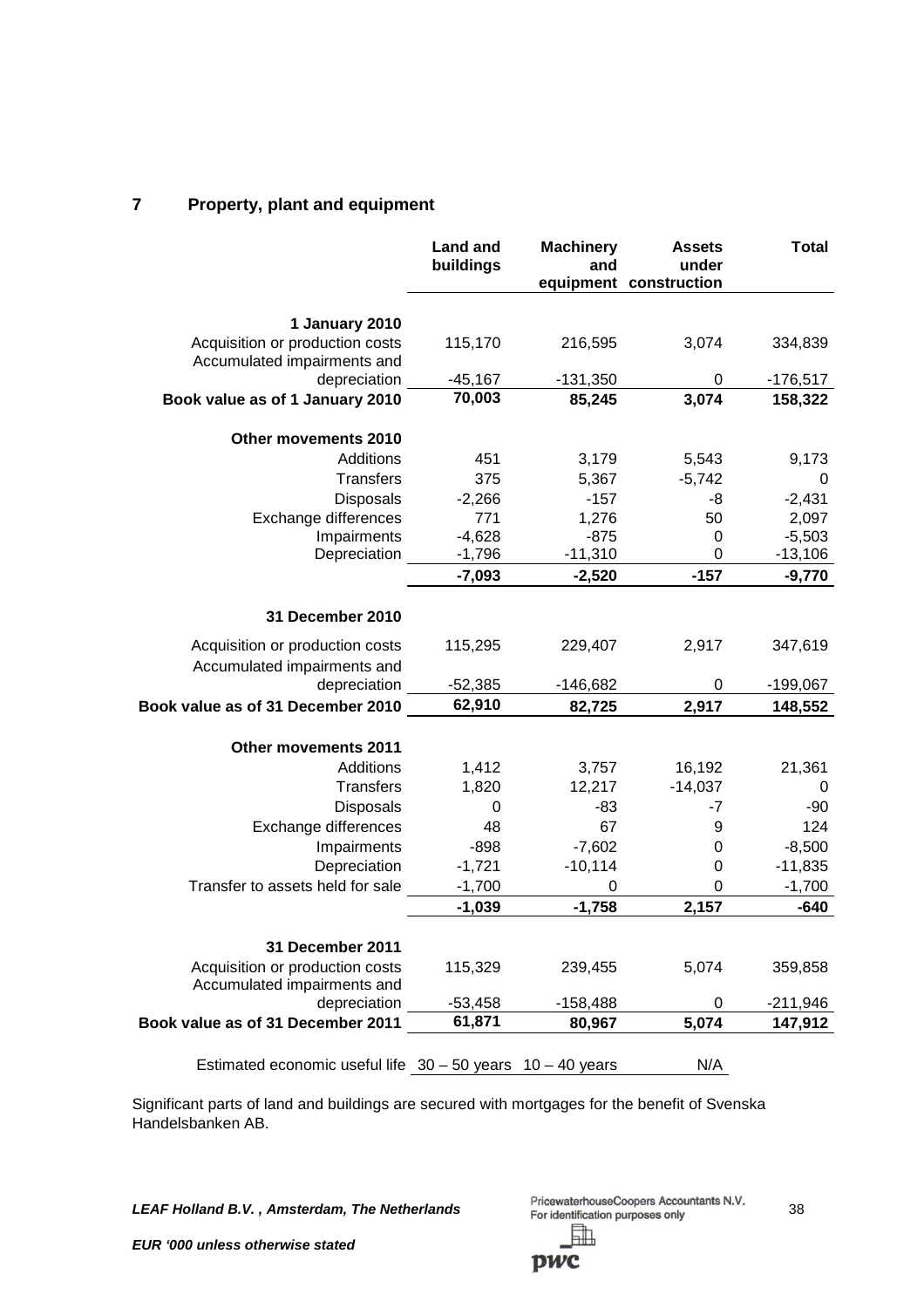Depreciation expense of EUR 11,835 (2010: of EUR 13,106) has been charged in cost of sales and G&A costs.

The book value of the total assets not employed in operations amounts EUR 4.5 million and is included in "Land and buidlings" and "Machinery and equipment". The impairments mainly relate to the transfer of production facilities within the group.

## **8 Deferred and Current Income Tax**

*Deferred tax assets and liabilities*

|                                                               | Tax<br><b>losses</b><br>carried<br>forward | <b>Unused</b><br>tax<br>credits | <b>Property</b><br>Plant &<br><b>Equipment</b> | <b>Intangibles</b> | Provi-<br>sions<br>(incl<br>pensions) | <b>Other</b><br>current<br>assets<br>and<br>liabilities | <b>Total</b> |
|---------------------------------------------------------------|--------------------------------------------|---------------------------------|------------------------------------------------|--------------------|---------------------------------------|---------------------------------------------------------|--------------|
| 1 January 2010<br>Income statement<br>(charge)/credit for the | 16,532                                     | 4,913                           | $-14,920$                                      | $-59,894$          | 2,712                                 | $-1,114$                                                | $-51,771$    |
| year                                                          | 1,241                                      | $-3,693$                        | 1,601                                          | $-3,283$           | 798                                   | 973                                                     | $-2,363$     |
| Return to accrual                                             | $-956$                                     | 0                               | 89                                             | 226                | $-112$                                | $-297$                                                  | $-1,050$     |
| Effect of rate changes<br>Exchange                            | $-19$                                      | 0                               | 57                                             | 379                | -3                                    | 1                                                       | 415          |
| differences/ Other                                            | 706                                        | 0                               | $-17$                                          | $-2,274$           | 186                                   | -9                                                      | $-1,408$     |
| 31 December 2010                                              | 17,504                                     | 1,220                           | $-13,190$                                      | $-64,846$          | 3,581                                 | $-446$                                                  | $-56,177$    |
| Income statement<br>(charge)/credit for the                   |                                            |                                 |                                                |                    |                                       |                                                         |              |
| year                                                          | 18,193                                     | $-173$                          | 2,767                                          | 4,019              | $-787$                                | 531                                                     | 24,550       |
| Return to accrual                                             | $-2,757$                                   | 0                               | $-65$                                          | 1,486              | 14                                    | 77                                                      | $-1,245$     |
| Effect of rate changes<br>Exchange                            | 0                                          | 0                               | $-24$                                          | 1,046              | $-32$                                 | 28                                                      | 1,018        |
| differences/ Other                                            | $-501$                                     | 0                               | 58                                             | 82                 | $\pmb{0}$                             | $\overline{7}$                                          | $-354$       |
| 31 December 2011                                              | 32,439                                     | 1,047                           | $-10,454$                                      | $-58,213$          | 2,776                                 | 197                                                     | $-32,208$    |
|                                                               |                                            |                                 |                                                |                    |                                       |                                                         |              |

The split between the deferred tax assets and liabilities can be made as follows:

|                          | 31 Dec 2011 | 31 Dec 2010 |
|--------------------------|-------------|-------------|
| Deferred tax assets      | 49,488      | 23,413      |
| Deferred tax liabilities | $-81,696$   | $-79,590$   |
|                          | $-32,208$   | -56,177     |

**LEAF Holland B.V., Amsterdam, The Netherlands** PricewaterhouseCoopers Accountants N.V. 39

*EUR '000 unless otherwise stated*

pwc

駎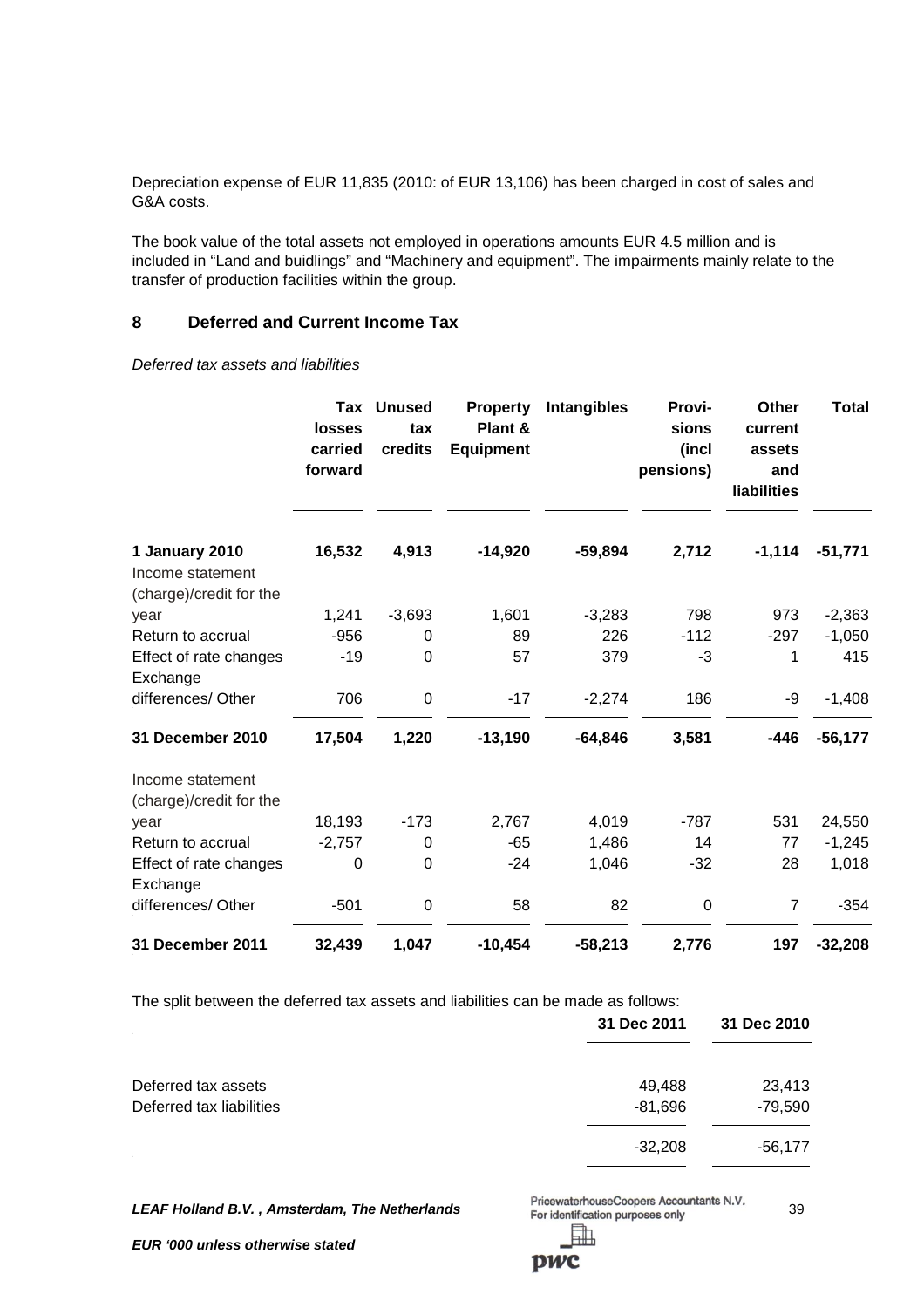#### *Deferred tax assets*

Deferred tax assets refer to, amongst others, the difference between the tax base of the defined asset or liability and its carrying amount as recognised in the financial statements.

The amounts are as follows:

|                                                             | 31 Dec 2011 | 31 Dec 2010 |
|-------------------------------------------------------------|-------------|-------------|
| Deferred tax asset to be realised after more than 12 months | 36,861      | 17,847      |
| Deferred tax asset to be realised within 12 months          | 12.627      | 5,566       |
|                                                             | 49.488      | 23.413      |

The composition of deductible temporary differences (recognised as well as unrecognised) and unutilised tax losses carried forward is as follows:

|                                  |            | <b>31 December 2011</b>  |            | 31 December 2010         |
|----------------------------------|------------|--------------------------|------------|--------------------------|
|                                  | Recognised | <b>Not</b><br>recognised | Recognised | <b>Not</b><br>recognised |
| Deductible temporary differences | 16,002     | 0                        | 4,689      | 0                        |
| Unused tax credits               | 1.047      | 8,895                    | 1,220      | 8,722                    |
| Tax losses carried forward       | 32,439     | 9.817                    | 17,504     | 24,357                   |
|                                  | 49,488     | 18,712                   | 23,413     | 33,079                   |

For the unrecognised deductible temporary differences, unused tax credits and tax losses carried forward it is not yet probable that these may be utilised against future taxable profits or set off against other tax liabilities within the same tax group or tax jurisdiction. While judging this probability management took into account all intended tax planning strategies, financial forecast figures as well as prior year taxable income. The recognised tax losses carried forward have increased in 2011 as it is expected that the shareholder loan will be converted into equity in the near future resulting in a significant decrease of interest expenses thus further resulting in taxable income.

The unused tax credits relate to a tax holiday granted by the Slovakian government. This tax holiday means that a total amount of some EUR 10 million of future income tax liabilities will be waived by the Slovakian government. LEAF is able to make use of this tax holiday until the financial year 2018.

#### *Deferred tax liabilities*

The deferred tax liability is recognised to account for the taxable temporary differences between the tax base of intangible assets, property, plant and equipment, work in progress, stocks, receivables and provisions and its carrying amounts.

**LEAF Holland B.V., Amsterdam, The Netherlands** PricewaterhouseCoopers Accountants N.V. 40<br>For identification purposes only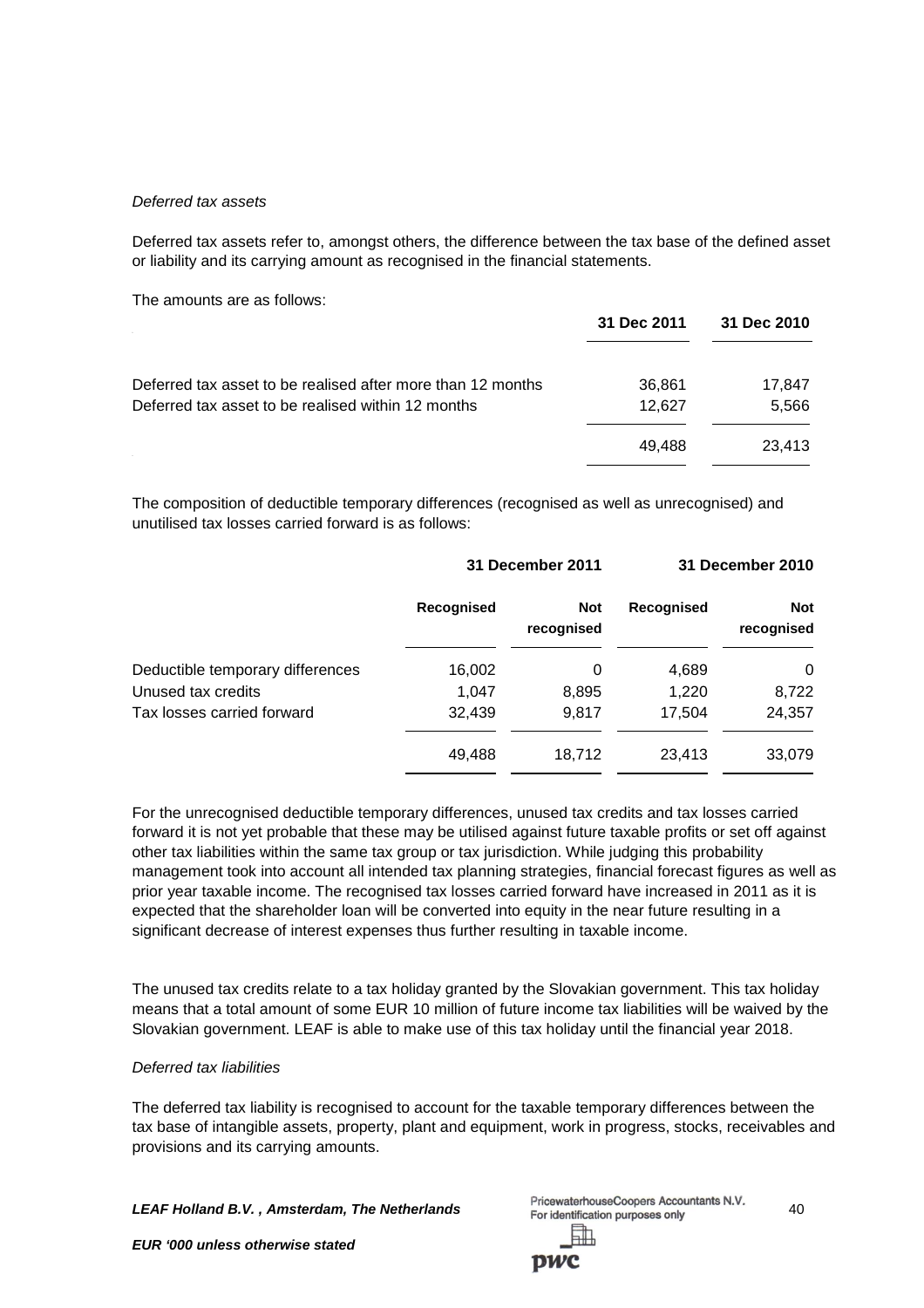The Group has taxable temporary differences for which a deferred tax liability is recognised as the Group will be able to control the timing of the reversal of the temporary difference, and it is probable that the temporary difference will be reversed in the foreseeable future.

|                                                                  | 31 Dec 2011 | 31 Dec 2010 |
|------------------------------------------------------------------|-------------|-------------|
| Deferred tax liability to be recovered after more than 12 months | 80,699      | 77,947      |
| Deferred tax liability to be recovered within 12 months          | 997         | 1,643       |
|                                                                  | 81,696      | 79,590      |
| Current income tax                                               |             |             |
|                                                                  | 31 Dec 2011 | 31 Dec 2010 |
| Current income tax receivables                                   | 205         | 112         |
| Current income tax liabilities                                   | $-11,513$   | $-13,091$   |
|                                                                  | $-11,308$   | $-12,979$   |

# **9 Non-current financial assets**

| Other non-current receivables     |        | 31 Dec 2011 31 Dec 2010 |
|-----------------------------------|--------|-------------------------|
| <b>Registration fees</b>          | 739    | 762                     |
| Deposits                          | 87     | 77                      |
| Other receivables related parties | 28,386 | 15,568                  |
| Other                             | 28     | 27                      |
|                                   | 29,240 | 16,434                  |

The fair values of other non-current receivables approximate their carrying value.

None of the different classes of non-current receivables contain impaired assets. The maximum exposure to credit risk at the reporting date is the fair value of each class of receivable mentioned above. The Group does not hold any collateral as security.

See note 30 for an elaboration on the other receivables related parties.

**LEAF Holland B.V., Amsterdam, The Netherlands** PricewaterhouseCoopers Accountants N.V. 41 訅

DWC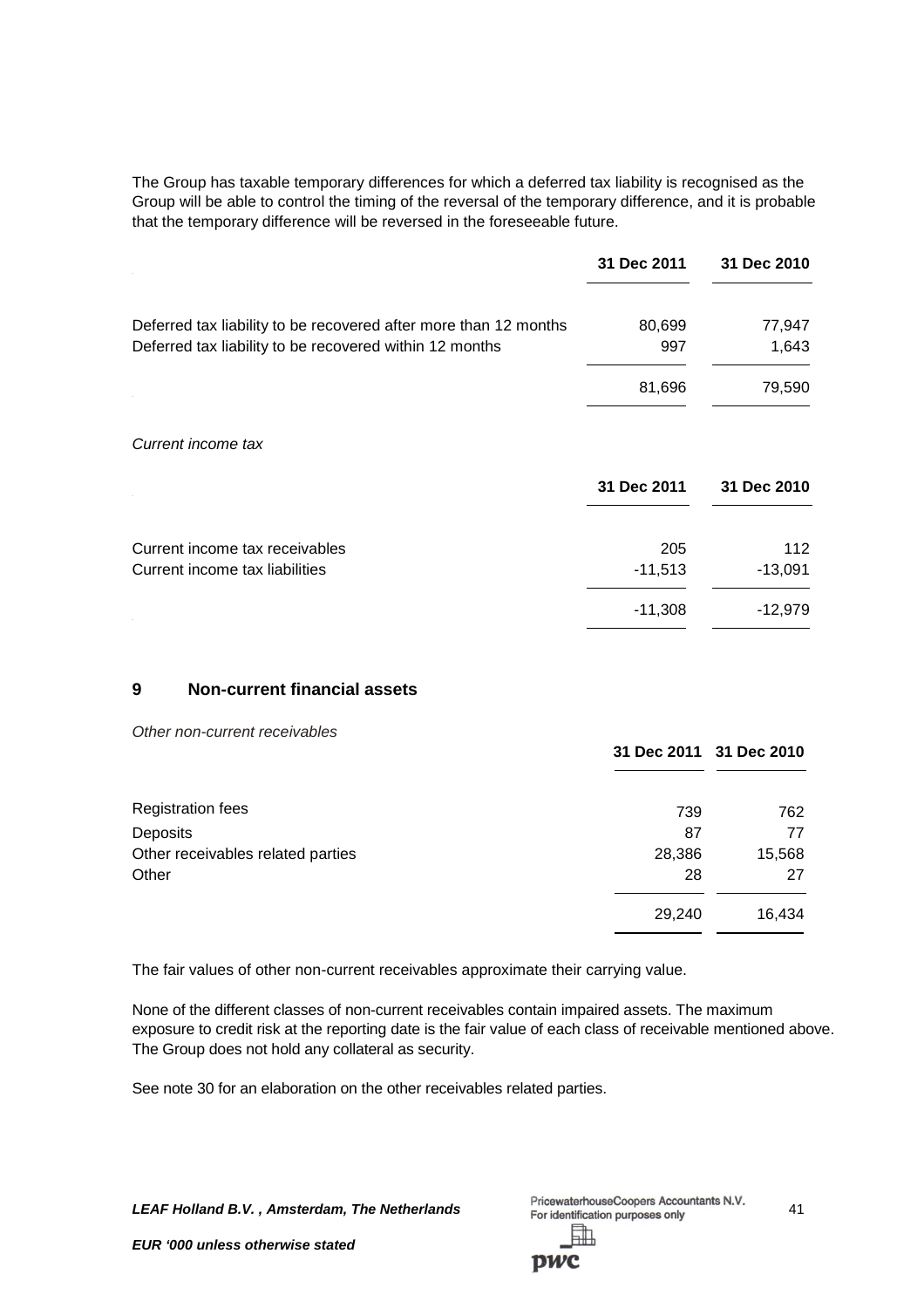## **10 Inventories**

|                                        | 31 Dec 2011 | 31 Dec 2010 |
|----------------------------------------|-------------|-------------|
| Stocks for own use and resale          |             |             |
| Raw materials and consumables          | 22,042      | 16,813      |
| Semi-manufactures                      | 5.189       | 5.511       |
| Finished products and goods for resale | 44,564      | 40,808      |
|                                        |             |             |
|                                        | 71.795      | 63,132      |

Movements on the provision for obsolete stock amounts are as follows:

|                      | 31 Dec 2011 | 31 Dec 2010 |
|----------------------|-------------|-------------|
| At 1 January         | 1,704       | 1,655       |
| Addition             | 1,182       | 1,322       |
| Release              | $-446$      | $-457$      |
| Write down           | $-1,190$    | $-805$      |
| Exchange differences | -5          | $-11$       |
| At 31 December       | 1,245       | 1,704       |

Stocks are pledged as security for borrowings from Svenska Handelsbanken AB (see note 17).

## **11 Trade and other receivables**

|                                                                                         | 31 Dec 2011             | 31 Dec 2010              |
|-----------------------------------------------------------------------------------------|-------------------------|--------------------------|
| Trade debtors<br>Less: provision for impairment of trade debtors                        | 100,483<br>$-1,186$     | 108,976<br>$-1,165$      |
| Trade debtors - net                                                                     | 99,297                  | 107,811                  |
| Other receivables<br>Receivables from related parties<br>Prepayments and accrued income | 7,988<br>7,433<br>3,275 | 6,105<br>14,646<br>5,036 |
|                                                                                         | 117,993                 | 133,598                  |

All receivables are due within one year.

Trade and other receivables with a book value of EUR 99,297 (2010: EUR 107,811) are pledged as security for borrowings from Svenska Handelsbanken AB (see note 17).

As of 31 December 2011, trade debtors of EUR 1.2 million (2010: EUR 1.2 million) were impaired and provided for. It was assessed that a portion of the receivables is expected to be recovered and as a result the amount of the provision for impairment of trade debtors as of 31 December 2011 was EUR

*LEAF Holland B.V. , Amsterdam, The Netherlands* 42

| PricewaterhouseCoopers Accountants N.V. |  |
|-----------------------------------------|--|
| For identification purposes only        |  |
| 駎                                       |  |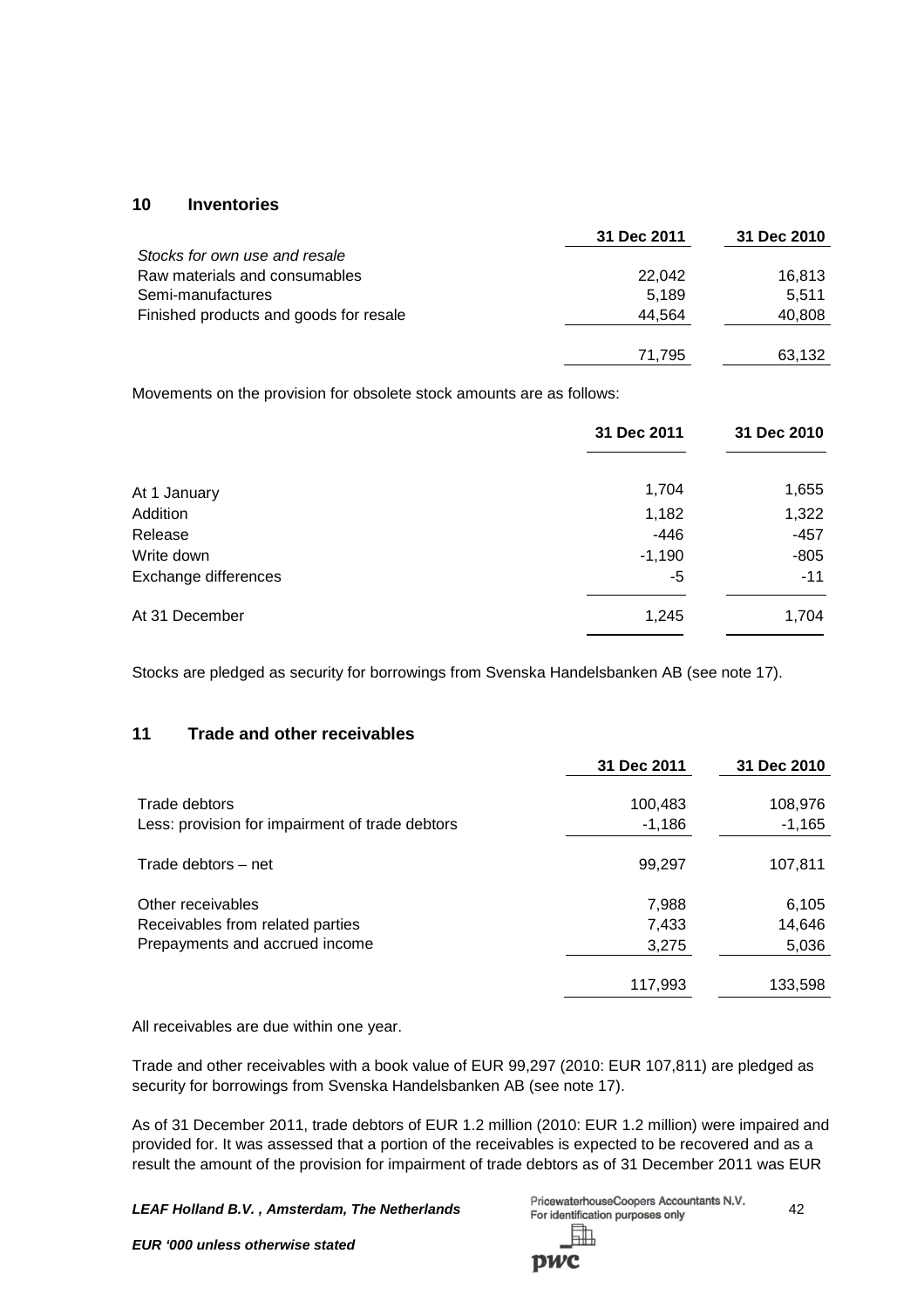1.2 million (2010: EUR 1.2 million). The individually impaired receivables relate to uncollectible receivables.

See note 30 for an elaboration on the receivables related parties.

| Movements on the provision for impairment of trade debtors are as follows:<br>31 Dec 2011 |       | 31 Dec 2010 |
|-------------------------------------------------------------------------------------------|-------|-------------|
| At 1 January                                                                              | 1,165 | 1,215       |
| Provision for receivables impairment                                                      | 909   | 986         |
| Receivables written off during the year as uncollectible                                  | -871  | -947        |
| Unused amounts reversed                                                                   | $-17$ | -89         |
| At 31 December                                                                            | 1.186 | 1.165       |
| The ageing of these receivables is as follows:                                            |       |             |

|               | 31 Dec 2011 | 31 Dec 2010 |
|---------------|-------------|-------------|
| Up to 60 days | 40          | 43          |
| 60 to 90 days | 2           | 13          |
| Over 90 days  | 1,144       | 1,109       |
|               | 1,186       | 1,165       |

The other classes within trade and other receivables do not contain impaired assets.

As of 31 December 2011, trade debtors of EUR 16.4 million (2010: of EUR 15.5 million) were past due but not impaired. These relate to a number of customers for whom there is no recent history of default.

*LEAF Holland B.V.*, *Amsterdam, The Netherlands* PricewaterhouseCoopers Accountants N.V. 43 駎

pwc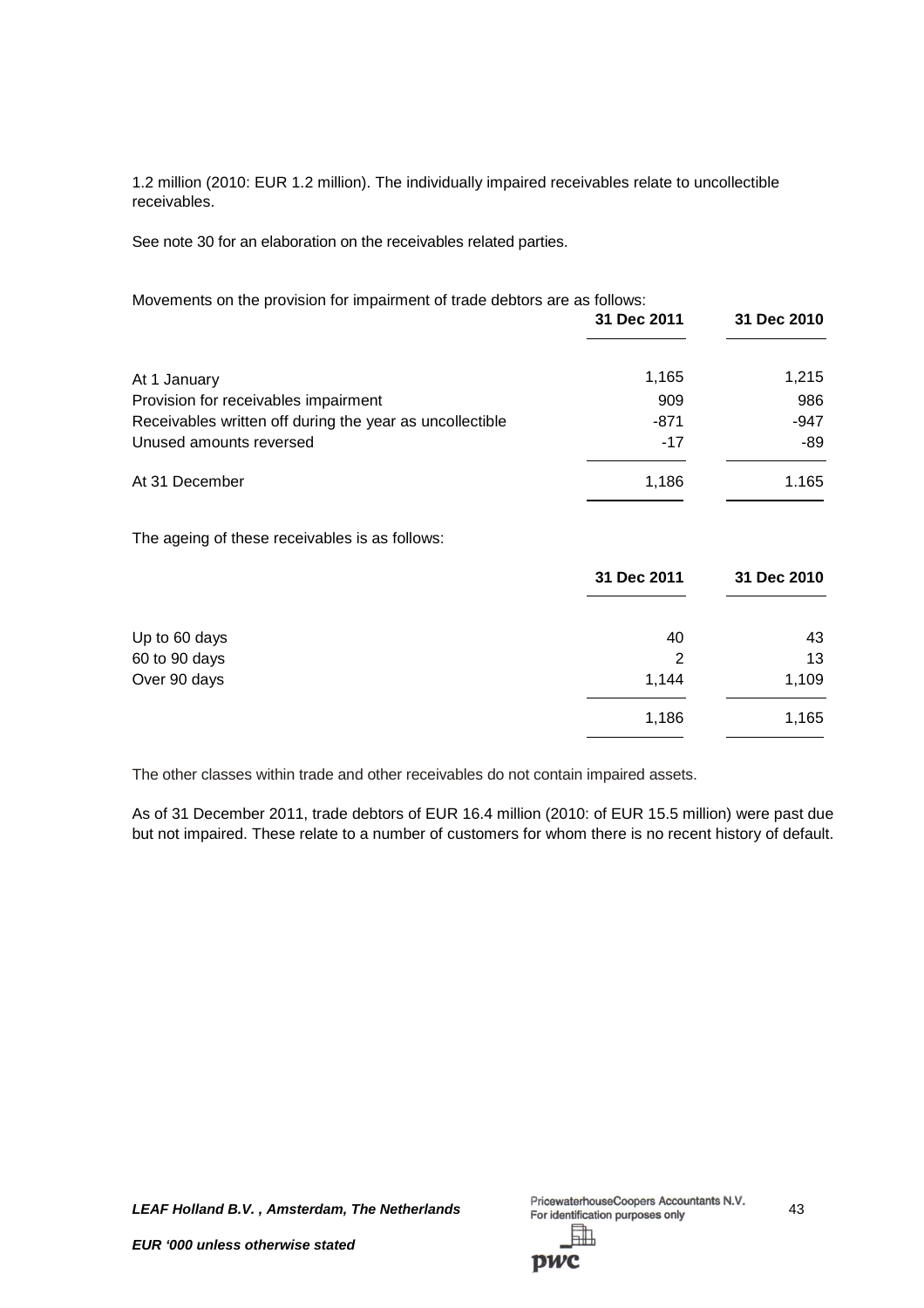The ageing analysis of these trade receivables is as follows:

|               | 31 Dec 2011 | 31 Dec 2010 |
|---------------|-------------|-------------|
| Up to 60 days | 13,377      | 11,921      |
| 60 to 90 days | 1,381       | 1,367       |
| Over 90 days  | 1,596       | 2,207       |
|               | 16,354      | 15,495      |

The carrying values are assumed to approximate the fair values of trade receivables and other receivables. The maximum exposure to credit risk at the reporting date is the carrying value of each class of receivable mentioned above. The Group does not hold any collateral as security.

The carrying amounts of the group's trade receivables are denominated in the following currencies:

|                            | 31 Dec 2011 | 31 Dec 2010 |
|----------------------------|-------------|-------------|
| Euro                       | 80.945      | 85,696      |
|                            |             |             |
| <b>US Dollar</b>           | 329         | 417         |
| <b>Great British Pound</b> | 1,299       | 2,327       |
| Swedish Krona              | 9,702       | 12,186      |
| Norwegian Krone            | 3,148       | 3,352       |
| Danish Krone               | 3,576       | 3,555       |
| Other currencies           | 298         | 278         |
| Other                      | 99,297      | 107,811     |

## **12 Cash and cash equivalents**

The item cash and cash equivalents in the cash flow statement comprises the following:

|                           | 31 Dec 2011 | 31 Dec 2010 |
|---------------------------|-------------|-------------|
| Cash at bank and in hands | 10,888      | 24,573      |
|                           | 10,888      | 24,573      |

All cash and bank balances are available on demand.

**LEAF Holland B.V., Amsterdam, The Netherlands** PricewaterhouseCoopers Accountants N.V. 44 閗

pwc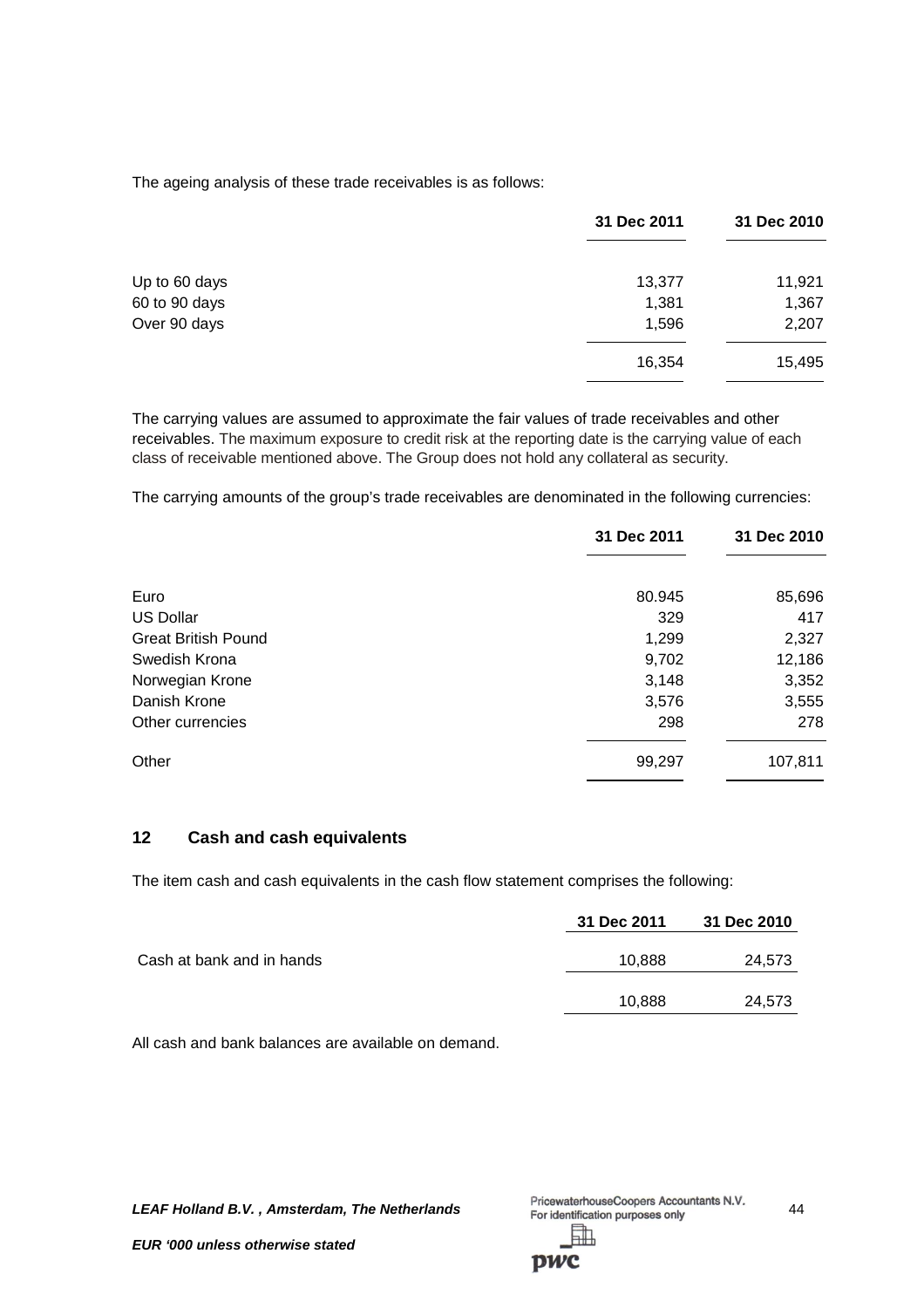# **13 Assets held for sale**

The assets held for sale comprises the following:

|                                           | 31 Dec 2011 | 31 Dec 2010 |
|-------------------------------------------|-------------|-------------|
| Property, Plant & Equipment held for sale | 1.700       | 0           |
|                                           | 1.700       |             |

The assets held for sale is the land and building in Zola Predosa, Italy.

## **14 Shareholders' equity**

#### *Share capital*

The authorised share capital of the company as of 31 December 2011 amounts to EUR 100,000 (EUR \*1) and consists of 100,000 ordinary shares of EUR 1 each.

Issued and paid in share capital amounts to EUR 20,000 (EUR \*1) and consists of 20,000 ordinary shares with a nominal value of EUR 1 each.

The movements in the number of shares are as follows:

|                                       | 2011        | 2010   |
|---------------------------------------|-------------|--------|
| 1 January<br>Issue of ordinary shares | 20,000<br>0 | 20,000 |
| 31 December                           | 20,000      | 20,000 |

*LEAF Holland B.V.*, *Amsterdam, The Netherlands* PricewaterhouseCoopers Accountants N.V. 45<br>For identification purposes only

閗

**DWC**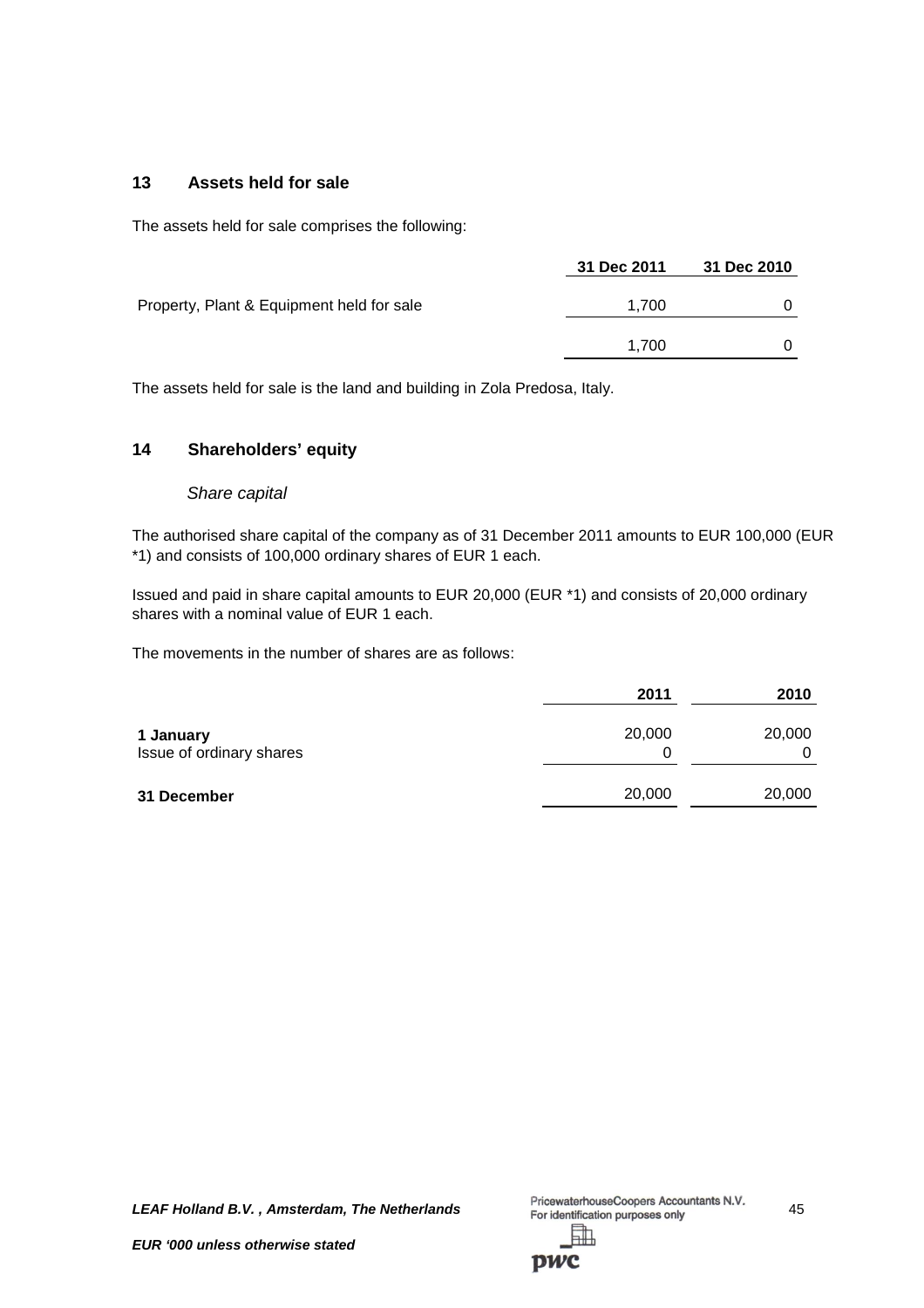The movements in shareholders' equity are as follows:

|                                      | <b>Share</b><br>capital | <b>Share</b><br>premium | <b>Translation</b><br>differences<br>reserve | <b>Accumul</b><br>ated<br>deficit | <b>Result for</b><br>the year | <b>Total</b> |
|--------------------------------------|-------------------------|-------------------------|----------------------------------------------|-----------------------------------|-------------------------------|--------------|
| Book value as of 1<br>January 2010   |                         |                         |                                              |                                   |                               |              |
|                                      | 20                      | 88,968                  | $-5,106$                                     | $-127,854$                        | $-16,434$                     | $-60,406$    |
| Movements                            |                         |                         |                                              |                                   |                               |              |
| Translation of foreign               |                         |                         |                                              |                                   |                               |              |
| participations                       | 0                       | 0                       | 4,683                                        | 3,727                             | 0                             | 8,410        |
| Group contribution given             | 0                       | $\Omega$                | 0                                            | $-38,996$                         | $\Omega$                      | $-38,996$    |
| Tax related to group                 |                         |                         |                                              |                                   |                               |              |
| contribution given                   | 0                       | $\mathbf 0$             | $\mathbf 0$                                  | 5,067                             | $\mathbf 0$                   | 5,067        |
| Appropriation of net                 |                         |                         |                                              |                                   |                               |              |
| result                               | 0                       | 0                       | $\mathbf 0$                                  | $-16,434$                         | 16,434                        | 0            |
| Result current year                  | 0                       | 0                       | $\Omega$                                     | 0                                 | $-39,417$                     | $-39,417$    |
| <b>Total movements</b>               | $\mathbf 0$             | 0                       | 4,683                                        | -46,636                           | $-22,983$                     | $-64,936$    |
|                                      |                         |                         |                                              |                                   |                               |              |
| Book value as of<br>31 December 2010 | 20                      | 88,968                  | $-423$                                       | $-174,490$                        | $-39,417$                     | $-125,342$   |
| <b>Movements</b>                     |                         |                         |                                              |                                   |                               |              |
| Translation of foreign               |                         |                         |                                              |                                   |                               |              |
| participations                       | 0                       | 0                       | 499                                          | 0                                 | 0                             | 499          |
| Group contribution given             | 0                       | 0                       | $\overline{0}$                               | $-16,025$                         | $\Omega$                      | $-16,025$    |
| Tax related to group                 |                         |                         |                                              |                                   |                               |              |
| contribution given                   | $\boldsymbol{0}$        | $\overline{0}$          | $\mathbf 0$                                  | 4,266                             | $\mathbf 0$                   | 4,266        |
| Capital contribution                 | $\mathbf 0$             | 102,813                 | $\mathbf 0$                                  | $\mathbf 0$                       | $\overline{0}$                | 102,813      |
| Appropriation of net                 |                         |                         |                                              |                                   |                               |              |
| result                               | 0                       | 0                       | 0                                            | $-39,417$                         | 39,417                        | 0            |
| Result current year                  | 0                       | 0                       | 0                                            | 0                                 | $-7,272$                      | $-7,272$     |
| <b>Total movements</b>               | $\mathbf 0$             | 102,813                 | 499                                          | $-51,176$                         | 32,145                        | 84,281       |
| Book value as of<br>31 December 2011 | 20                      | 191,781                 | 76                                           | $-225,666$                        | $-7,272$                      | $-41,061$    |

At April 28, 2011 a loan from LEAF Finance AB amounting 102.8 million has been contributed into equity as share premium.

The Company has no other legal and statutory reserves as of 31 December 2011 than the translation differences reserve since development costs are expensed as incurred and there are no undistributable reserves for positive results of participations.

**LEAF Holland B.V., Amsterdam, The Netherlands** PricewaterhouseCoopers Accountants N.V. 46 駎

**DWC**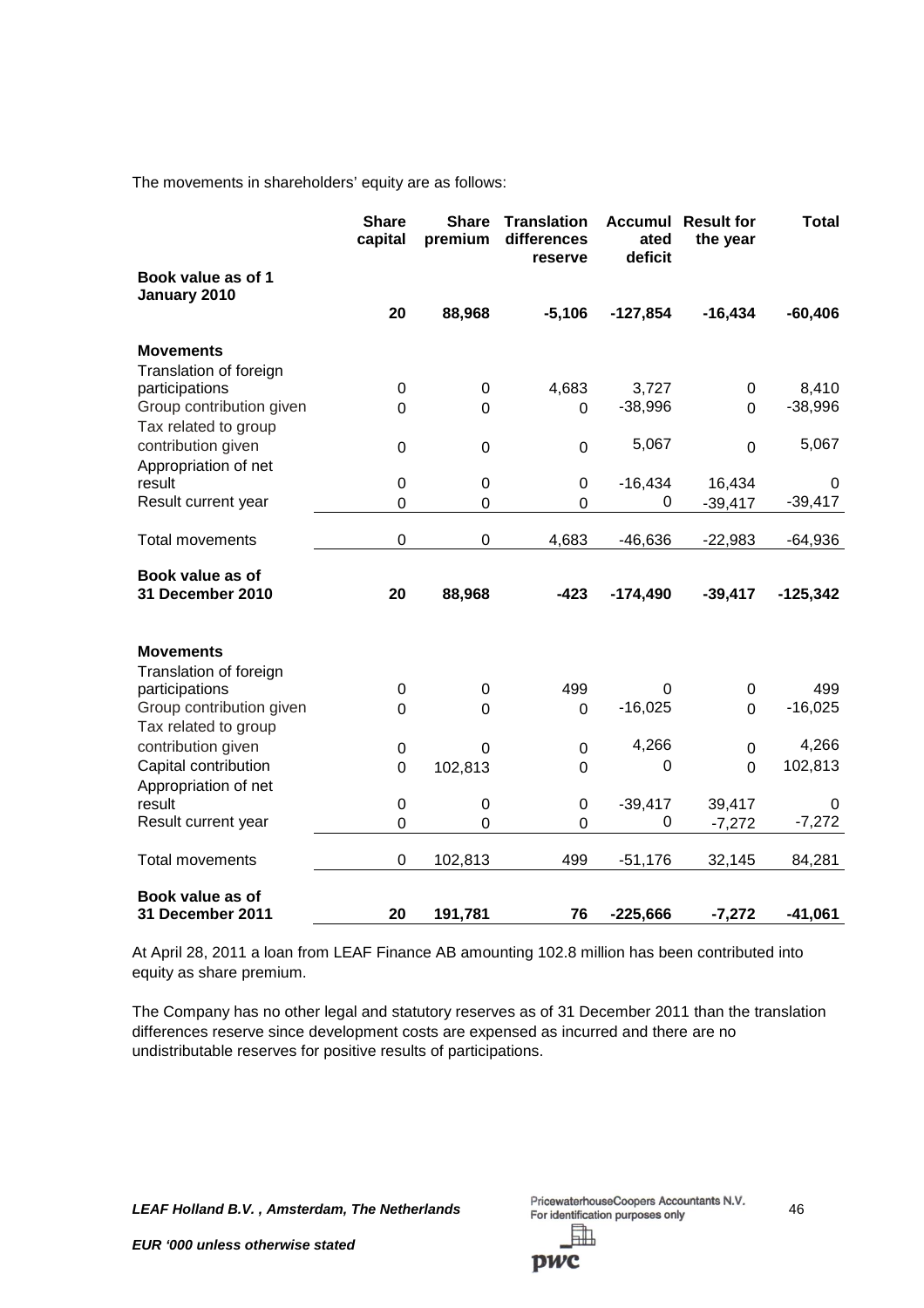# **15 Pensions and other long-term employee benefits**

Obligations are recognised for the defined benefit schemes on the basis of the accounting policies described in 2.13. The schemes refer to pension schemes and long-term benefit schemes.

The Group has accounted for the defined benefit schemes at industry sector pension funds as though they were defined contribution schemes since sufficient information is not available to enable the Group to account for the plan as a defined benefit plan. The Group is applying the same pension scheme together with other legal entities outside the Group. In the event of a deficit at the industry sector pension fund the Group has no obligation to provide supplementary contributions, other than higher future contributions.

The main benefit plans for the Group are:

#### *Sweden ITP plan:*

The ITP plan cover employees born before 1979. Benefits provided in the old defined benefit plan include a final pay based retirement pension.

The ITP plan benefit formula gives pension benefits in percentage of salary bands according to the table overleaf. Benefits will be reduced proportionally if expected service time, within the plan and irrespective of employer, is less than 30 years. ITP plan benefits vested with former employers are indexed according to consumer price index.

## *Finland LEAF/Merijal plan:*

The plan is an insured voluntary final salary pension plan. It is established at 31 December 2005 when liabilities and assets of Merijal Pension Fountadion and LEAF Pension Foundation were transferred to Pohjola Life Insurance Company.

## *Norway*

There is one plan, which is insured in a life insurance company.This funded plan gives, together with the national pension scheme, an old age pension of 66% of final salary. Included is widow(er)s pension of 60% of the old age pension and childrens pension of 50% of the old age pension. Members who become disabled will get a disability pension equal to the old age pension they would have got with their present salary.

## *Italy – TFR plan*

The Trattamento di Fine Rapporto (TFR) benefit is a deferred compensation item established by Italian law. Employers are required to provide a benefit to employees when, for any reason, their employment is terminated, i.e. in the case of retirement, death, disability and turnover.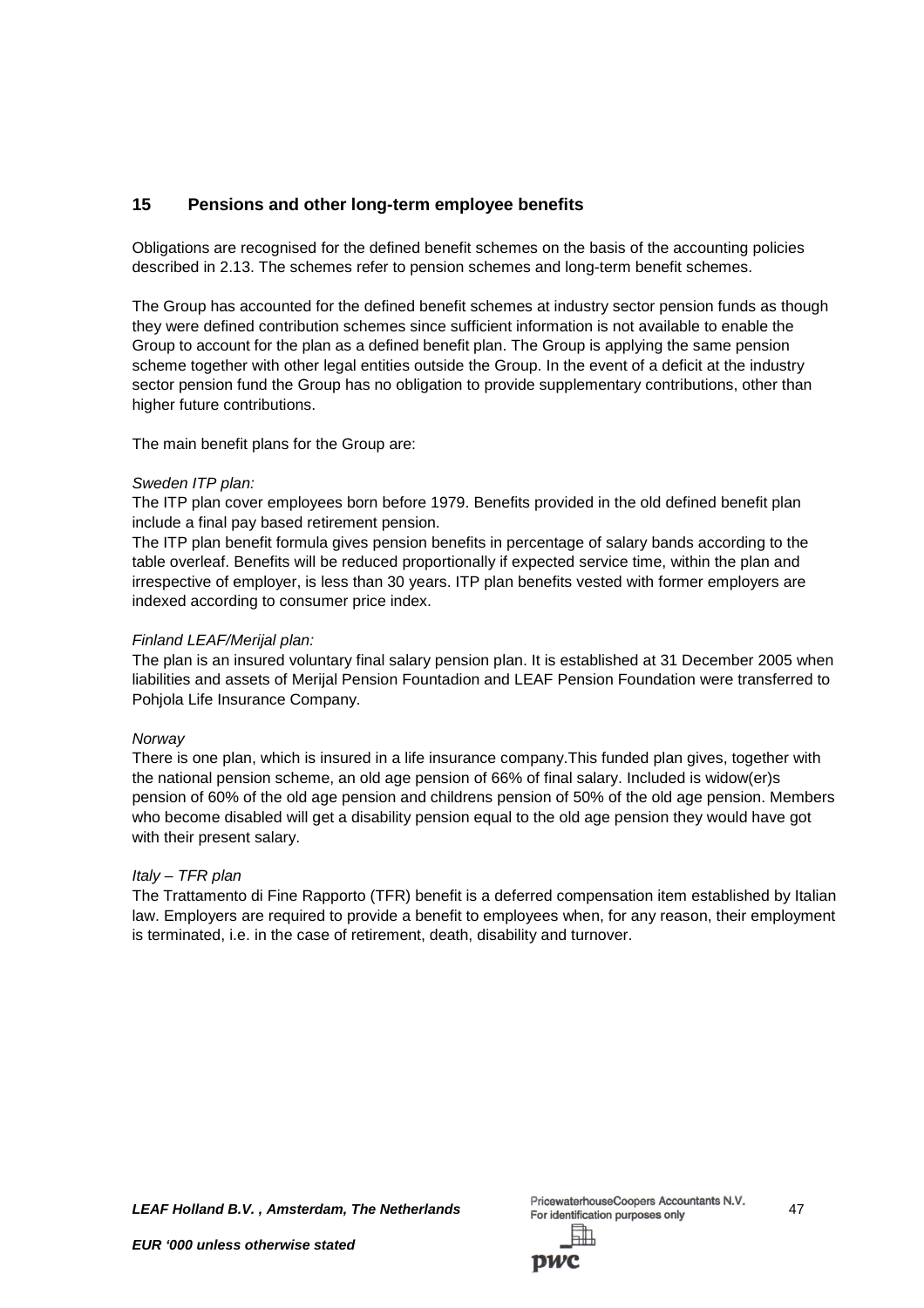|                                                                                | 31 Dec 2011 | 31 Dec 2010 |
|--------------------------------------------------------------------------------|-------------|-------------|
| Obligations for:                                                               |             |             |
| <b>Pension benefits</b>                                                        | 23.944      | 24,475      |
| Other long-term employee benefits (for jubilee payments)                       |             |             |
| (°OLEB')                                                                       | 1,282       | 1,334       |
|                                                                                |             |             |
|                                                                                | 25,226      | 25,809      |
| Movements in the nension provision for defined benefit schemes are as follows: |             |             |

The total pensions and other long-term employee benefits can be analysed as follows:

Movements in the pension provision for defined benefit schemes are as follows:

|                                                      | 2011     | 2010     |
|------------------------------------------------------|----------|----------|
| 1 January                                            | 24,475   | 23,451   |
| Acquisitions / Transfer in                           | 0        |          |
| Attributed pension costs for defined benefit schemes | 1,482    | 1,824    |
| Pension contributions paid                           | $-2,106$ | $-2,519$ |
| <b>Translation differences</b>                       | 93       | 1,719    |
| 31 December                                          | 23,944   | 24.475   |

The pension benefits as of 31 December can be analysed as follows:

|                                                                          | 31 Dec 2011 | 31 Dec 2010 |
|--------------------------------------------------------------------------|-------------|-------------|
| Present value of pension benefit obligation funded by plan               |             |             |
| assets                                                                   | 12.185      | 13.294      |
| Fair value of plan assets                                                | $-9,718$    | $-10,342$   |
|                                                                          | 2,467       | 2,952       |
| Present value of pension benefit obligation not funded by<br>plan assets | 26,898      | 20,917      |
| Unrecognised actuarial (gains)/losses                                    | $-2.954$    | 606         |
| Net pension benefit obligation                                           | 23.944      | 24,475      |

**LEAF Holland B.V., Amsterdam, The Netherlands** PricewaterhouseCoopers Accountants N.V. 48 駎

pwc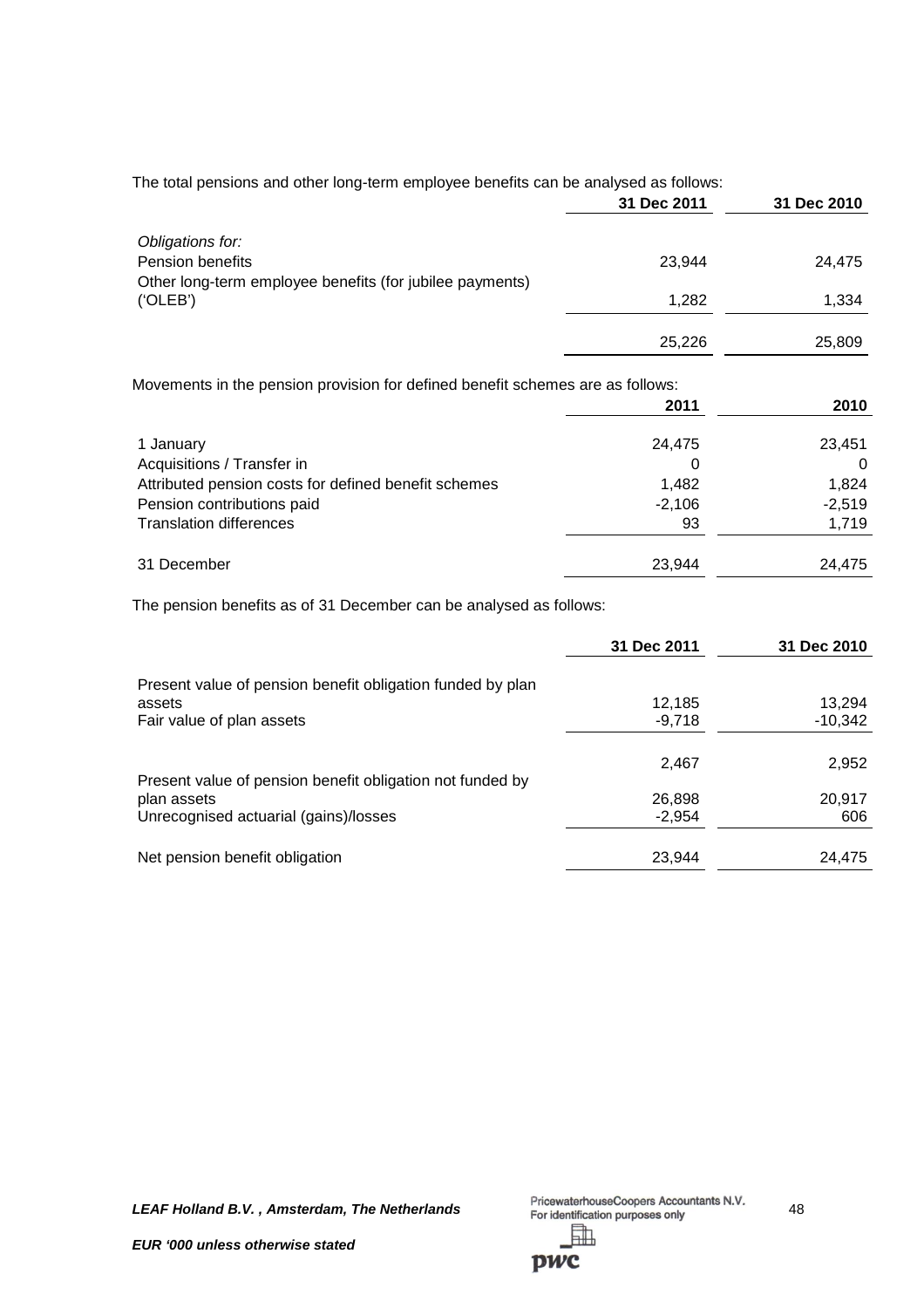The movement in the defined benefit obligation over the year is as follows:

|                                                    | 2011     | 2010     |
|----------------------------------------------------|----------|----------|
| 1 January                                          | 35,106   | 33,352   |
| Transfer in                                        | 0        | 0        |
| Pension benefits accrued in the year               | 1,111    | 1,122    |
| Interest attributed                                | 1.574    | 1,513    |
| Actuarial gains due to change in assumptions       | 4.010    | $-465$   |
| Actuarial losses due to experience                 | $-2,054$ | 42       |
| <b>Translation differences</b>                     | 160      | 2,049    |
| Benefits paid                                      | $-2,092$ | $-2,634$ |
| Curtailments/Settlement/Termination benefits/Other | $-107$   | 127      |
| 31 December                                        | 37.708   | 35,106   |

The movement in the fair value of plan assets of the year is as follows:

|                                                     | 2011     | 2010     |
|-----------------------------------------------------|----------|----------|
| 1 January                                           | 10,342   | 8,783    |
| Pension contributions paid by employer and employee | 2,336    | 2,806    |
| Benefits paid                                       | $-2,101$ | $-2,641$ |
| Expected return on plan assets                      | 398      | 342      |
| Actuarial gains                                     | $-1,278$ | 687      |
| <b>Translation differences</b>                      | 21       | 365      |
| Curtailments/Settlements/Other                      | 0        | 0        |
| 31 December                                         | 9,718    | 10,342   |

Plan assets compromise for both 2010 and 2011 for 100% of insurance contracts.

Expected employer contributions to defined benefit schemes for the year ending 31 December 2012 are EUR 1,884 (2010: EUR 1,802).

**LEAF Holland B.V., Amsterdam, The Netherlands** PricewaterhouseCoopers Accountants N.V. 49 訕

**DWC**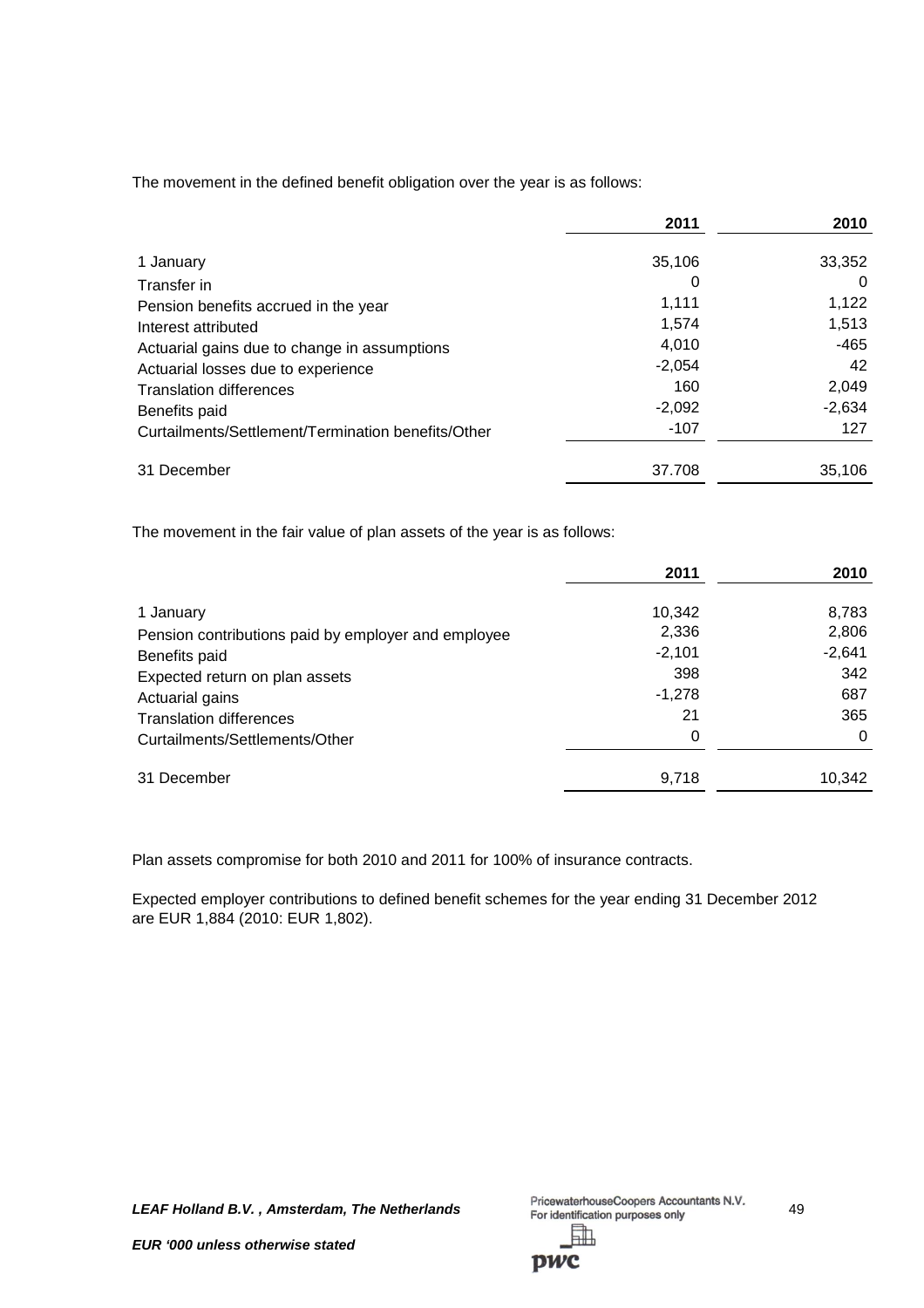The five-year record of the pension obligations based on IFRS can be analysed as follows:

|                                             | 31 Dec   | 31 Dec    | 31 Dec   | 31 Dec   | 31 Dec   |
|---------------------------------------------|----------|-----------|----------|----------|----------|
|                                             | 2011     | 2010      | 2009     | 2008     | 2007     |
| Present value of defined benefit obligation | 36,427   | 33,772    | 32,032   | 34,060   | 32,920   |
| Fair value of plan assets                   | $-9.718$ | $-10.342$ | $-8,783$ | $-7.647$ | $-8,092$ |
| Deficit                                     | 26,709   | 23.430    | 23.249   | 26.413   | 24,828   |
| Experience adjustments on plan liabilities  | 1,908    | -51       | -2.826   | 4,051    | 3,765    |
| Experience adjustments on plan assets       | $-1.278$ | 687       | -38      | $-423$   | $-3.036$ |

Pension cost in the income statement can be analysed as follows:

|                                                                                        | 2011   | 2010   |
|----------------------------------------------------------------------------------------|--------|--------|
|                                                                                        |        |        |
| Pension benefits accrued in the year                                                   | 927    | 912    |
| Interest attributed                                                                    | 1,514  | 1,449  |
| Expected return on plan assets                                                         | -398   | $-342$ |
| Additional social securities                                                           | $-250$ | 18     |
| Recognised actuarial gains attributed                                                  | $-205$ | -400   |
| Gains from curtailments or discontinuation of scheme                                   | $-119$ | -40    |
| <b>Termination benefits</b>                                                            | 13     | 227    |
|                                                                                        | 1,482  | 1,824  |
| Total pension costs in the income statement<br>Pension costs of defined benefit scheme | 1,482  | 1,824  |
|                                                                                        |        |        |
| Pension contributions to defined contribution scheme                                   | 5,218  | 6,167  |
| Total pension costs                                                                    | 6,700  | 7,991  |

The total pension costs amounting to EUR 6,700 (2010: EUR 7,991) are included in the general and administrative expenses, costs of sales, selling expenses and financial income and expenses in the income statement.

*LEAF Holland B.V.*, *Amsterdam, The Netherlands* PricewaterhouseCoopers Accountants N.V. 50<br>For identification purposes only 駎

**pwc**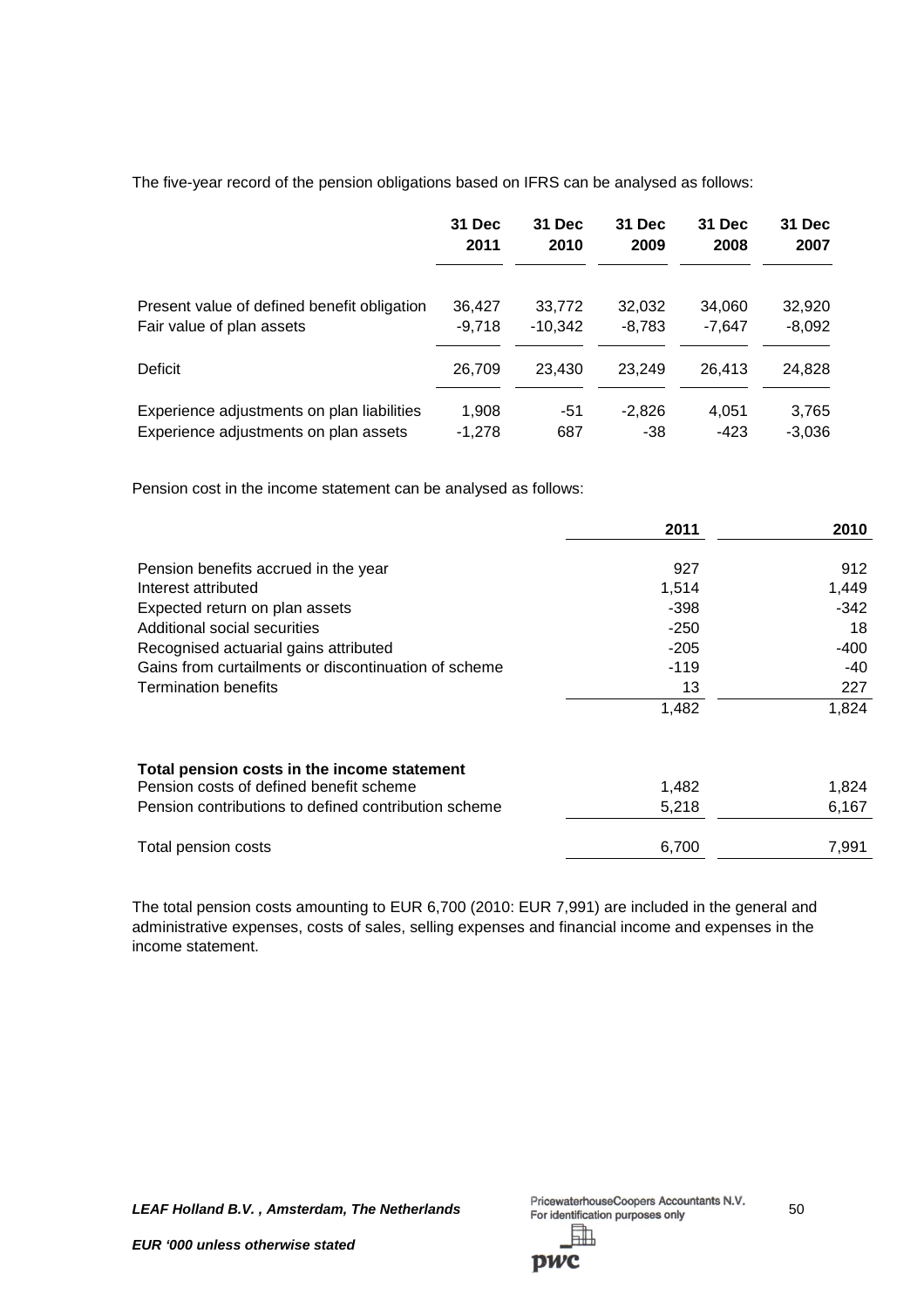The main actuarial assumptions regarding the pension obligations are as follows (on average):

|                                 | 2011 | 2010 |  |
|---------------------------------|------|------|--|
|                                 | $\%$ | $\%$ |  |
| Discount rate                   | 3.82 | 4.64 |  |
| Expected return on plan assets  | 1.35 | 4.90 |  |
| Expected salary increases       | 2.28 | 2.34 |  |
| Expected indexation of pensions | 1.24 | 1.50 |  |
| Inflation                       | 2.00 | 2.07 |  |

The pension scheme currently provides that pensions in payment are indexed on the basis of inflation.

The actual return on plan assets amounted to EUR -880 in 2011 (2010: EUR 1,029). To develop the expected long-term rate of return on assets assumption, the company considered historical returns and future expectations, and uses the weighted average of the expected return on the target asset mix of the fund if available.

Assumptions regarding future mortality experience are set based on advice, published statistics and experience in each territory.

Movements in the OLEB provision for defined benefit schemes are as follows:

|                                                                                           | 2011                  | 2010                   |
|-------------------------------------------------------------------------------------------|-----------------------|------------------------|
| 1 January<br>Attributed OLEB costs for defined benefit schemes<br>OLEB contributions paid | 1,334<br>80<br>$-132$ | 1,317<br>124<br>$-107$ |
| 31 December                                                                               | 1,282                 | 1,334                  |

Other long term employee benefit cost in the income statement can be analysed as follows:

|                                                      | 2011  | 2010 |
|------------------------------------------------------|-------|------|
| OLEB benefits accrued in the year                    | 94    | 91   |
| Interest attributed                                  | 60    | 64   |
| Recognised actuarial (gains)/losses attributed       | $-74$ | -31  |
| Gains from curtailments or discontinuation of scheme |       | 0    |
| OLEB costs/(benefits) of defined benefit scheme      | 80    | 124  |

*LEAF Holland B.V.*, *Amsterdam, The Netherlands* PricewaterhouseCoopers Accountants N.V. 51<br>For identification purposes only

DWC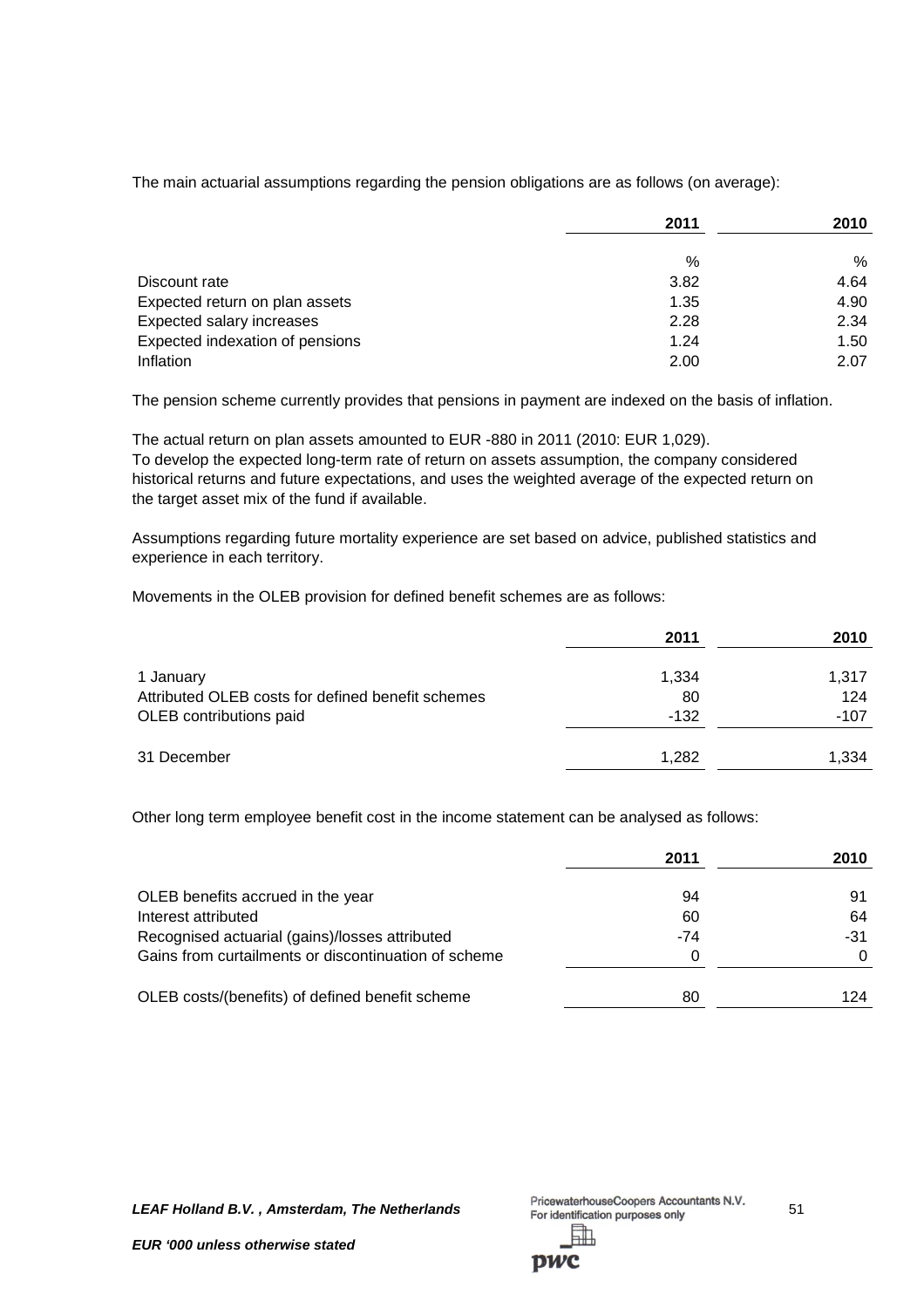The present value of the obligation of the Swedish pension funds is computed by discounting estimated future cash flows using interest rate applying to high quality corporate bonds. In 2010 the Swedish security stock mortgage bonds were applied for discounting.

The main actuarial assumptions for the long-term employee benefit obligations are as follows (on average):

|                           | 2011 | 2010 |  |
|---------------------------|------|------|--|
|                           | %    | %    |  |
| Discount rate             | 3.82 | 4.75 |  |
| Expected salary increases | 2.28 | 2.47 |  |
| Inflation                 | 2.00 | 2.00 |  |

#### *Share based compensation*

The ultimate parent company LEAF Holding S.A. operates a share-based payment scheme for eligible employees of the LEAF group.

According to IFRS 2, the grant date for the initial awards immediately following the acquisition should be set at March 7, 2005 being the date when the Company and the Participant had a shared understanding of the terms and conditions applicable to the Management Participation against fair market value.

Under defined circumstances, the Board of Directors of LEAF Holding S.A. may decide to request the resale and retransfer of part or all of the share capital acquired, to the parties designated by the Board of Directors of LEAF Holding S.A.. In the event of an exit the Management is obliged to cooperate with the transfer or sale of the share capital.

According to IFRS 2, the Group operates an equity settled share based compensation plan which means that the fair value of the employee services received in exchange of the share capital is recognised as an expense at the date of grant. Given that the employees have paid the fair market value of the share capital, the fair value of the services received in exchange of the share capital is nil.

| With respect to the ordinary share capital subject to IFRS 2, the essential features of these awards (for |  |
|-----------------------------------------------------------------------------------------------------------|--|
| LEAF group) are described below.                                                                          |  |

| Arrangement                   | Non-voting shares awarded to key management in 2010 and 2011<br>respectively |                                            |  |
|-------------------------------|------------------------------------------------------------------------------|--------------------------------------------|--|
|                               | 2011                                                                         | 2010                                       |  |
| Nature of the arrangement     | Award of share capital                                                       | Award of share capital                     |  |
| Date of grant                 | N/A                                                                          | March, July, November and<br>December 2010 |  |
| Number of instruments awarded |                                                                              | 65,302 shares                              |  |

*LEAF Holland B.V. , Amsterdam, The Netherlands* 52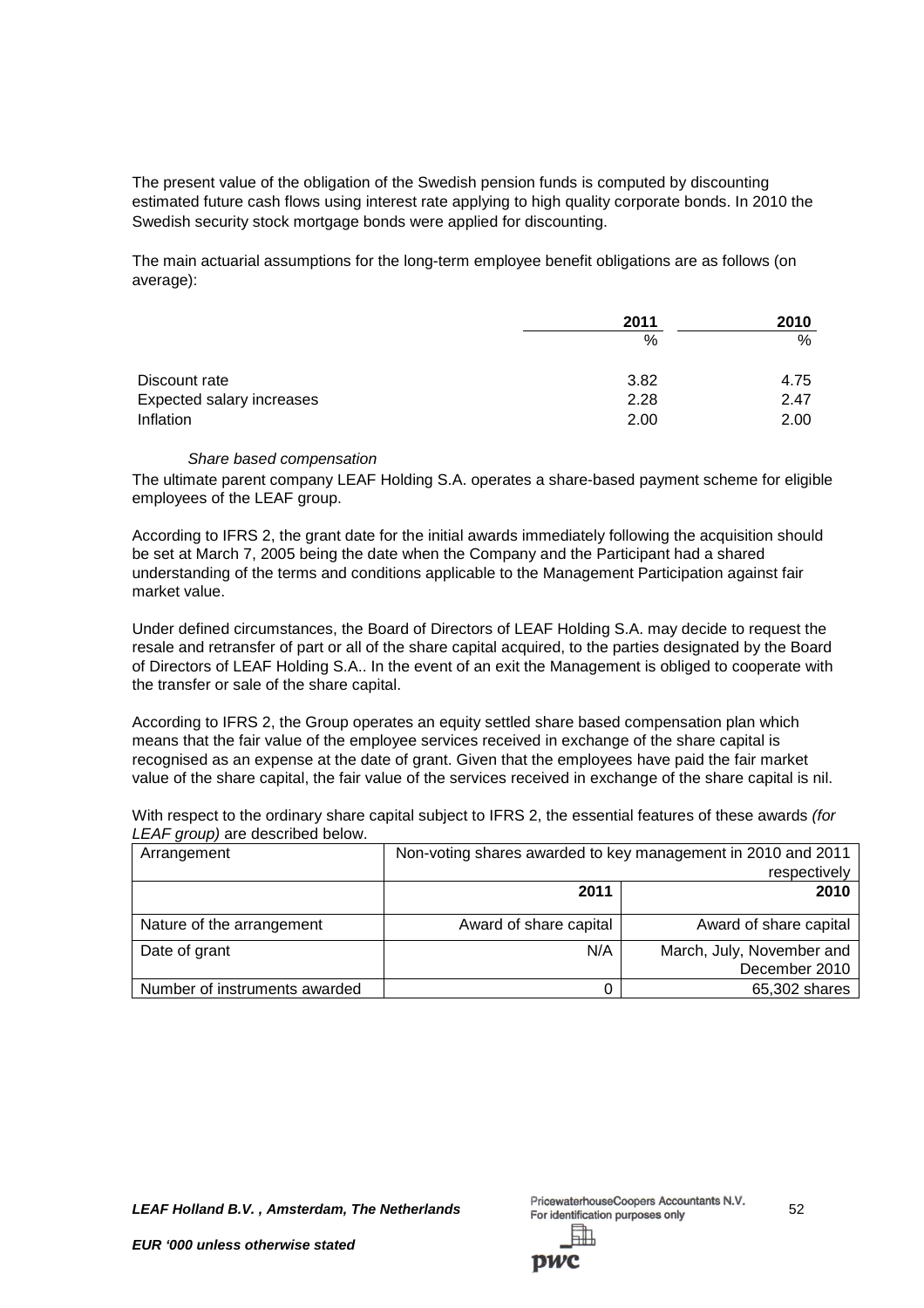The transactions can be summarised as follows:

|                               | 2011    | 2010     |
|-------------------------------|---------|----------|
| Issued shares at 1 January:   | 384.910 | 319,608  |
| Awarded during the year:      |         | 73,302   |
| Transferred during the year:  |         | $-8,000$ |
| Issued shares at 31 December: | 384.910 | 384.910  |

No amounts are recognised in 2010 or 2011 in the financial statements (before taxes) for share based payment transactions with Managers.

## **16 Provisions**

Movements in provisions are specified as follows:

|                               | Reorganisation | <b>Sales returns</b> | Other       | <b>Total</b>   |
|-------------------------------|----------------|----------------------|-------------|----------------|
| 1 January 2010                | 844            | 6,243                | 2,101       | 9,188          |
| Additions                     | 5,947          | 5,911                | 1,680       | 13,538         |
| <b>Utilisations</b>           | $-3,425$       | $-6,243$             | $-789$      | $-10,457$      |
| Releases                      | $-338$         | 0                    | $-90$       | $-428$         |
| Addition/release discount     | 128            | 0                    | 27          | 155            |
| Exchange differences          | 27             | 0                    | 0           | 27             |
| 31 December 2010              | 3,183          | 5,911                | 2,929       | 12,023         |
| Analysis of total provisions: |                |                      |             |                |
| Non-current<br>Current        |                |                      |             | 3,312<br>8,711 |
| Total                         |                |                      |             | 12,023         |
| 1 January 2011                | 3,183          | 5,911                | 2,929       | 12,023         |
| Additions                     | 1,503          | 5,052                | 525         | 7,080          |
| <b>Utilisations</b>           | $-3,063$       | $-5,215$             | $-428$      | $-8,706$       |
| <b>Releases</b>               | $-20$          | $-696$               | $-417$      | $-1,133$       |
| Addition/release discount     | 0              | 0                    | 147         | 147            |
| Exchange differences          | 4              | 0                    | $\mathbf 0$ | 4              |
| 31 December 2011              | 1,607          | 5,052                | 2,756       | 9,415          |
| Analysis of total provisions: |                |                      |             |                |
| Non-current                   |                |                      |             | 2,736          |
| Current                       |                |                      |             | 6,679          |
| Total                         |                |                      |             | 9,415          |

*LEAF Holland B.V. , Amsterdam, The Netherlands* 53 駎

pwc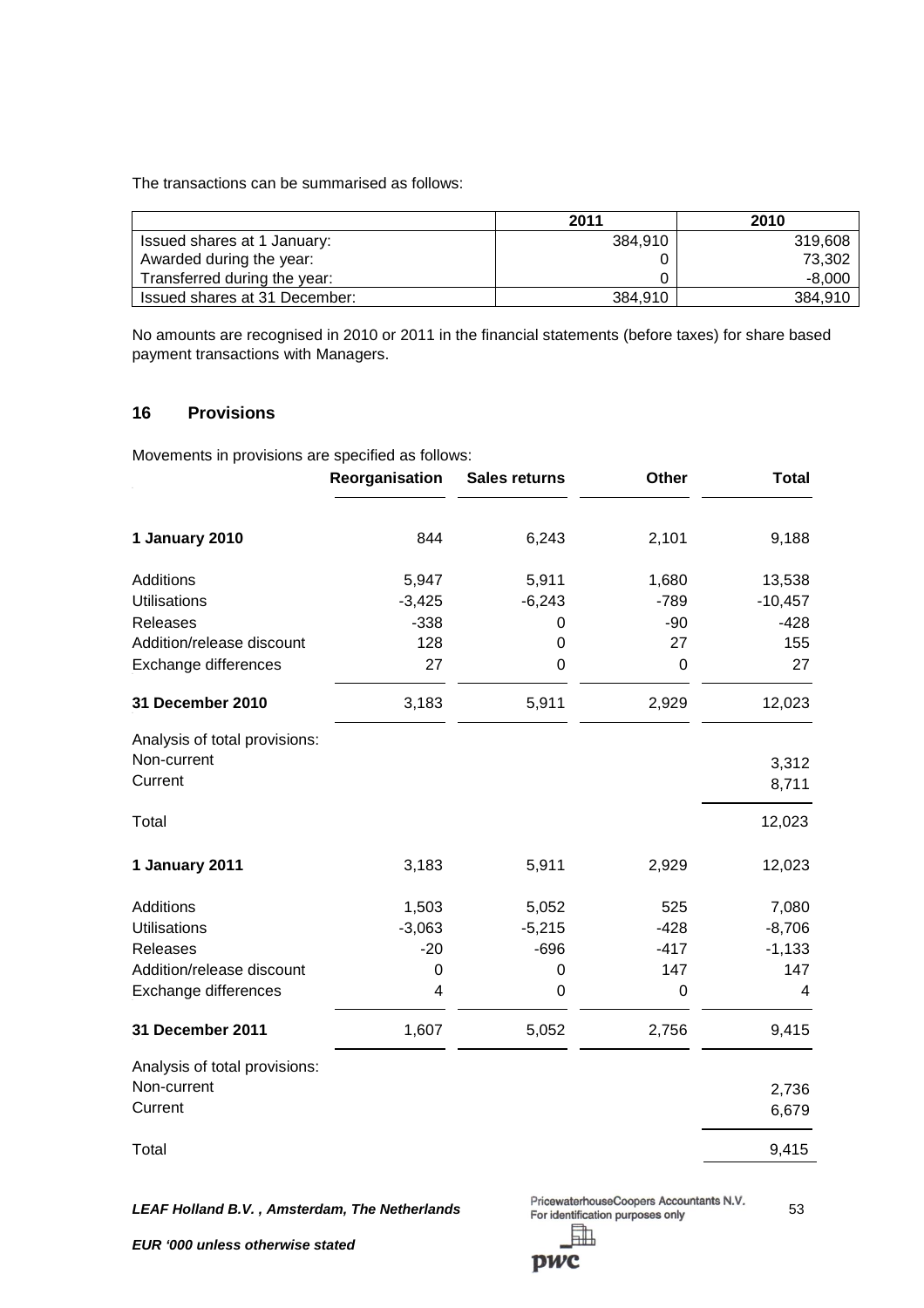The reorganisation provision is mainly related to restructuring expenses in LEAF Italia S.r.L. and restructuring of the supply chain of LEAF Danmark ApS.

A provision for an amount of EUR 5,052 (2010: EUR 5,911) has been established relating to returns of seasonal products in Italy. The total provision for sales returns as of 31 December 2011 is expected to be utilised during the first half year of 2012.

Other provisions relate to a.o. agents' indemnity costs. The main part of the long term provisions are expected to be settled between 3-5 years.

# **17 Borrowings**

|                                |                   |                   |                   | <b>31 December 2010</b>    |
|--------------------------------|-------------------|-------------------|-------------------|----------------------------|
|                                | Remaining<br>term | Remaining<br>term | Remaining<br>term | Total<br>Remaining<br>term |
|                                | $\leq$ 1 year     | $1 - 5$<br>years  | $\geq$ 5 years    | > 1 year                   |
| Loans from credit institutions | 71,514            | 289,341           | 0                 | 289,341                    |
| Financial lease liabilities    | 48                | 72                | 0                 | 72                         |
| Shareholder Ioan               | 0                 | 432,685           | $\Omega$          | 432,685                    |
| Debts related parties          |                   | 0                 | 38,871            | 38,871                     |
|                                | 71,569            | 722,098           | 38,871            | 760,969                    |

#### **31 December 2011**

|                                                               | Remaining<br>term | Remaining<br>term | Remaining<br>term | <b>Total</b><br>Remaining<br>term |
|---------------------------------------------------------------|-------------------|-------------------|-------------------|-----------------------------------|
|                                                               | $\leq$ 1 year     | $1 - 5$<br>years  | $\geq 5$ years    | > 1 year                          |
| Loans from credit institutions<br>Financial lease liabilities | 81,519<br>53      | 250,969<br>18     | 0<br>0            | 250,969<br>18                     |
| Shareholder loan<br>Debts related parties                     | 0<br>2,258        | 0<br>0            | 377,451<br>53,552 | 377,451<br>53,552                 |
|                                                               | 83,830            | 250,987           | 431,003           | 681,990                           |

Repayment liabilities within 12 months of the end of the financial year, as set out above, are included under current liabilities.

See note 30 for an elaboration on the debts related parties.

**LEAF Holland B.V., Amsterdam, The Netherlands** PricewaterhouseCoopers Accountants N.V. 54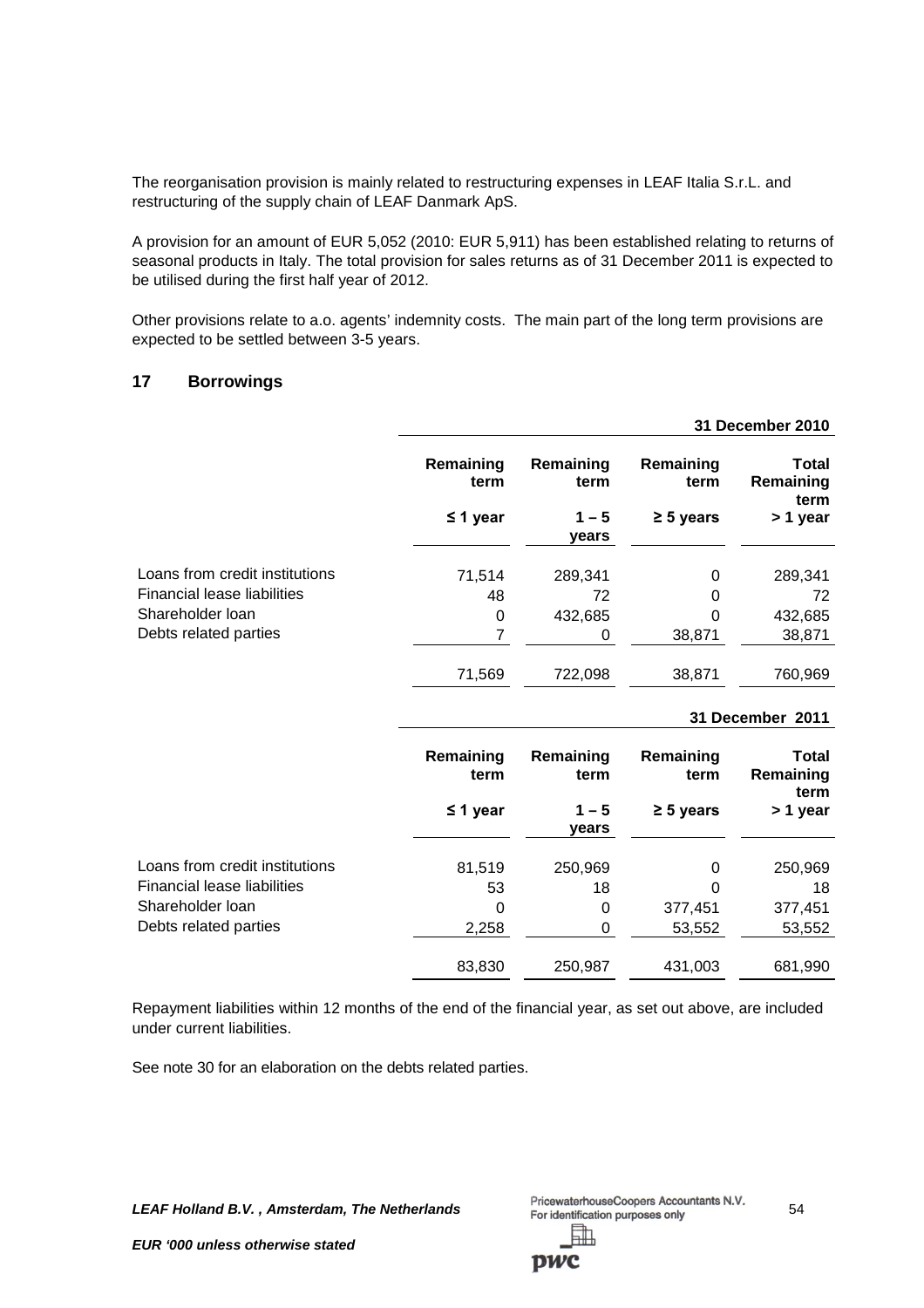The following table shows LEAF's contractually agreed cash flows payable under financial liabilities. Balances due within 12 months equal their carrying balances as the impact of discounting is not significant.

|                                |                                    |                                   |                                    | 31 December 2011               |
|--------------------------------|------------------------------------|-----------------------------------|------------------------------------|--------------------------------|
|                                | Remaining<br>term<br>$\leq$ 1 year | Remaining<br>term<br>1 $-2$ years | Remaining<br>term<br>$2 - 5$ years | Remaining<br>term<br>> 5 years |
| Loans from credit institutions | 91,498                             | 50,277                            | 223,728                            | 0                              |
| Financial lease liabilities    | 58                                 | 18                                | 0                                  | 0                              |
| Shareholder loan               | 0                                  | 0                                 | 0                                  | 1,080,857                      |
|                                | 91,556                             | 50,295                            | 223,728                            | 1,080,857                      |

The carrying amounts and fair value of the non-current borrowings are as follows:

|                                                        |               | <b>Fair value</b>                               |               | <b>Carrying amount</b> |
|--------------------------------------------------------|---------------|-------------------------------------------------|---------------|------------------------|
|                                                        |               | 31 Dec 2011 31 Dec 2010 31 Dec 2011 31 Dec 2010 |               |                        |
| Borrowings from credit institutions                    | 250,969       | 289,341                                         | 250,969       | 289,341                |
| <b>Financial lease liabilities</b><br>Shareholder Ioan | 18<br>377,451 | 71<br>432,685                                   | 18<br>377,451 | 72<br>432,685          |
|                                                        | 628,438       | 722,097                                         | 628,438       | 722,098                |

The fair value of current borrowings equal their carrying amount, as the impact of discounting is not significant.

The exposure of the group's borrowings to interest rate changes and the repricing dates at the balance sheet dates are as follows:

|                  | 31 Dec 2011 | 31 Dec 2010 |
|------------------|-------------|-------------|
| 6 months or less | 389,581     | 392,788     |
| 6-12 months      | 0           | 0           |
| 1-5 years        | 0           | 0           |
| Over 5 years     | 0           | 0           |
|                  |             |             |
|                  | 389,581     | 392,788     |

*LEAF Holland B.V. , Amsterdam, The Netherlands* 55 訕

**DWC**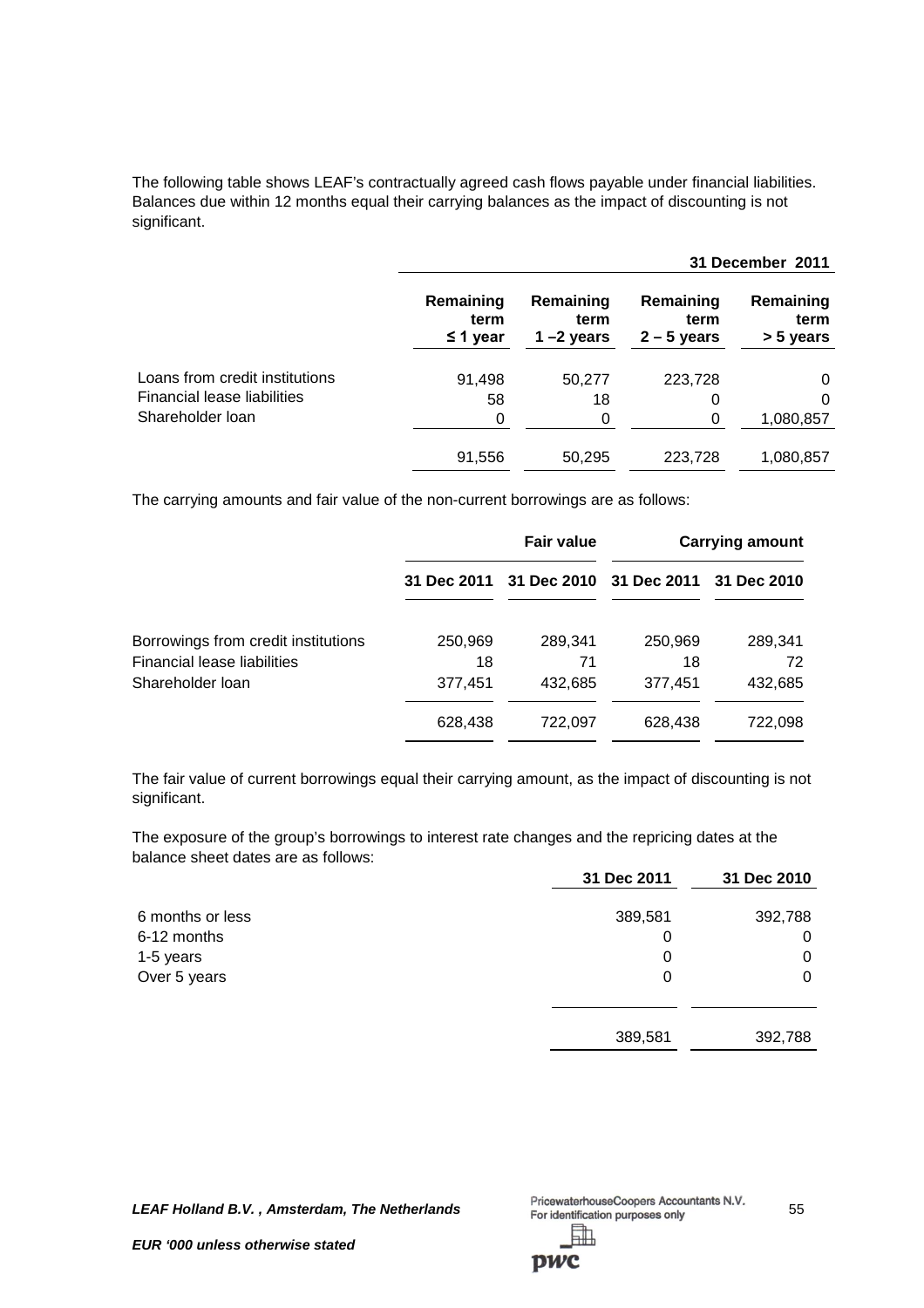# *Amounts owed to lease institutions*

The financial lease liabilities are specified as follows:

|                         |    | <b>Fair value</b>                               |    | <b>Carrying amount</b> |
|-------------------------|----|-------------------------------------------------|----|------------------------|
|                         |    | 31 Dec 2011 31 Dec 2010 31 Dec 2011 31 Dec 2010 |    |                        |
| Liabilities $<$ 1 year  | 53 | 58                                              | 58 | 58                     |
| Liabilities 1-5 year    | 18 | 76                                              | 18 | 77                     |
| Liabilities $> 5$ years | 0  | 0                                               | 0  | 0                      |
|                         | 71 | 134                                             | 76 | 135                    |
| Less: future interest   | 5  | 15                                              | 5  | 15                     |
|                         | 66 | 119                                             | 71 | 120                    |

The Group only leases one AS400 server in Italy and has, substantially all, the risks and rewards incidental to ownership of the asset. As at 31 December 2010 the financial lease contract of the warehouse in Slagelse (EUR 2.3 million) was changed in an operational lease contract.

## *Currency*

All loans are denominated in euros, except for a loan in Swedish krona of SEK 363 million (EUR 40.7 million) (2010: SEK 363 million (EUR 40.4 million)).

# *Loans from credit institutions*

In January 2005 Svenska Handelsbanken AB issued a credit facility of EUR 695 million with a term of 9 years and 325 days. In February 2007 and March 2007 Svenska Handelsbanken AB issued additional credit facilities of respectively EUR 10 million and EUR 5 million with the same maturity date as the original credit facility.

The credit facility relates to:

- Term A loan of EUR 225 million which bears interest at 3 months EURIBOR/STIBOR plus a margin which varies between 1,5% and 2.0% (fully repaid at year end 2008)
- Term B loan of EUR 430 million which bears interest at 3 months EURIBOR/STIBOR plus a margin of 2,55%
- Guarantee facility of EUR 13.4 million
- Overdraft facility of maximum EUR 60 million which bears interest at Svenska Handelsbanken Base rate + 3.0%. At 31 December 2011 EUR 20.3 million of this facility was unused (2010: EUR 19.9 million). EUR 20.0 million of this facility is available for the period of 1 April 2011 up to and including 30 September 2012.

Under the guarantee facility 0.375% is paid annually as a commitment fee, the respective percentage for the overdraft facility is 0.4%.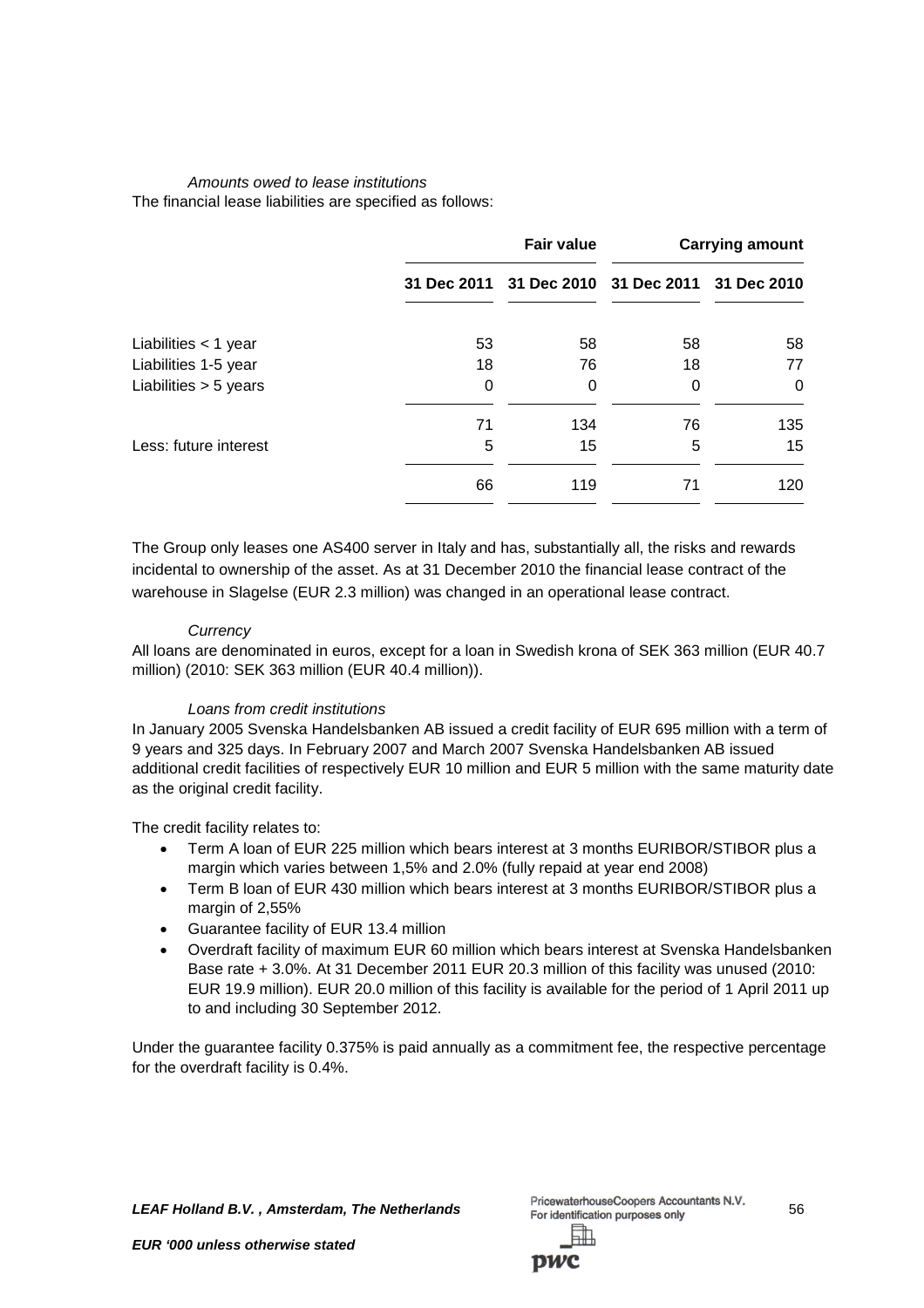The following securities have been pledged to Svenska Handelsbanken AB:

- Shares of all group companies except for LEAF Baltics, OOO LEAF and Leaf United Kingdom Ltd.
- First ranking security interest in any intercompany debt
- First ranking security interest in any insurance proceeds
- First ranking security interest in any hedging agreements
- First ranking security interest in any registered intellectual property rights
- First ranking security interest in any security interest in real property
- First ranking security interest in assets by way of business mortgage.

#### *Shareholder loan*

LEAF Finance AB facilitated LEAF Holland B.V. with EUR 205.4 million loan, the interest rate was 14% per annum payable at the end of the term. On 28 April 2011 new terms of the loans were negotiated. The repayment date is postponed to 31 December 2020 while the applicable interest rate as of 28 April 2011 amounts to 12,22%.

As per 10 December 2009 an amount of EUR 18.1 million has been contributed to equity. On 28 April 2011 another amount of EUR 102.8 million has been contributed to equity.

This loan is subordinated to the financing by Svenska Handelsbanken AB.

All group companies are jointly and severally liable towards Svenska Handelsbanken AB.

#### *Effective interest rates*

The effective interest rates at the balance sheet date are as follows:

- Loan from credit institutions: 4.06%.
- Shareholder loan: 14% up till 28 April 2011, 12,22% as of 28 April 2011.

# **18 Trade and other payables**

|                                   | 31 Dec 2011 | 31 Dec 2010 |
|-----------------------------------|-------------|-------------|
| Trade payables                    | 54.969      | 47,775      |
| Other taxes and social securities | 10,779      | 9,478       |
| <b>Pension liabilities</b>        | 462         | 93          |
| Other liabilities                 | 6,251       | 4,116       |
| Accruals and deferred income      | 44,113      | 48,226      |
|                                   | 116,574     | 109,688     |

The remaining term of the trade and other payables is less than one year.

Other liabilities include other creditors, not being trade creditors. Accruals and deferred income mainly relate to invoices to receive, direct discounts and payroll related accruals like holiday pay and holiday days.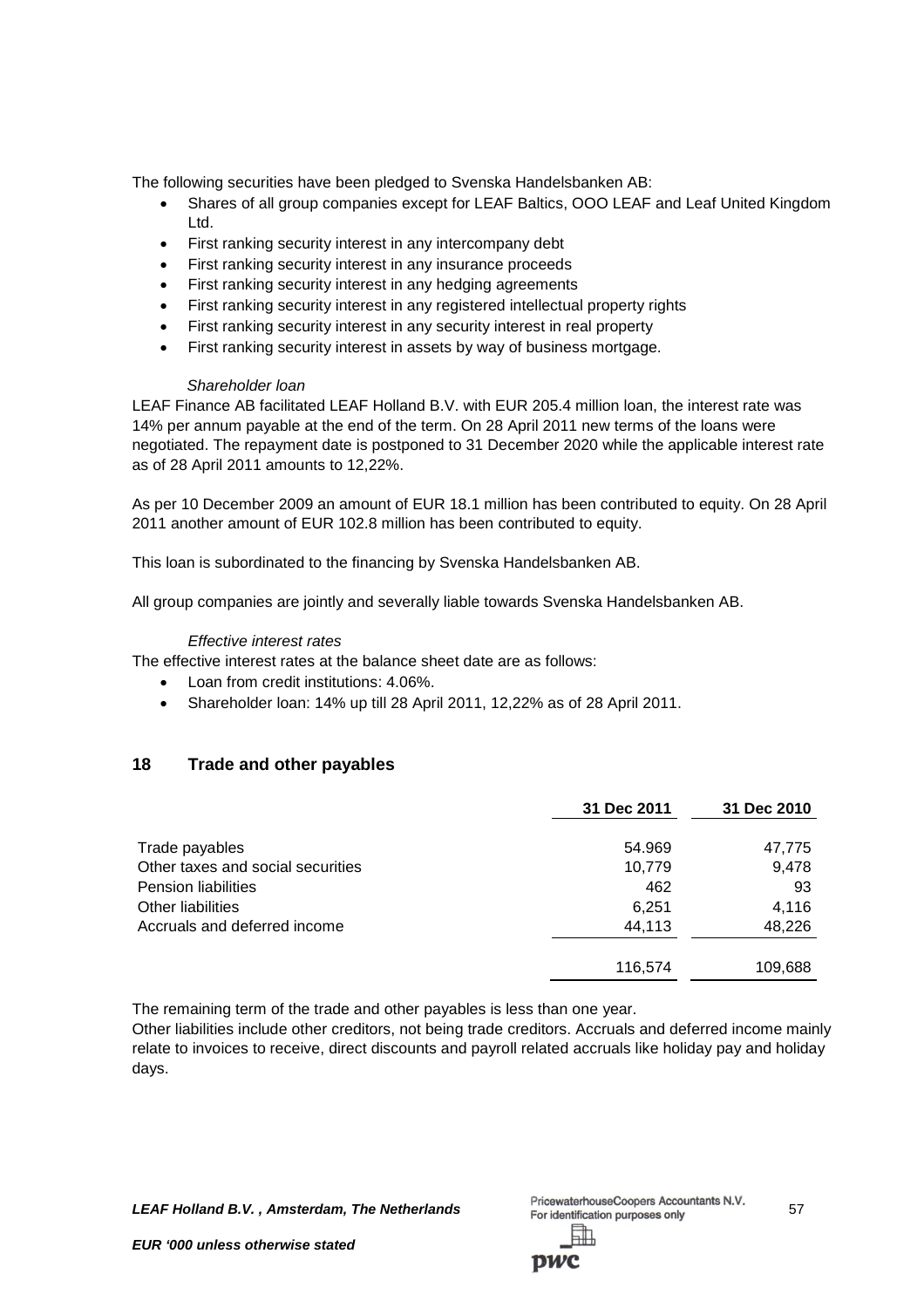# **19 Commitments and contingencies not included in the balance sheet**

## *Liability undertaking*

LEAF Holland B.V. issued a parent company guarantee pursuant to article 403, Book 2 of the Netherlands Civil Code in respect of LEAF Finance Holland B.V..

## *Fiscal unity*

LEAF Holland B.V. forms a fiscal unity with LEAF Finance Holland B.V. for corporate income tax purposes. Under the Tax Collection Act, the company is jointly and severally liable for taxation payable by the fiscal unity. The tax expense recognised in the financial statements of LEAF Finance Holland B.V. is based on its profit for financial reporting purposes. LEAF Holland B.V. settles its intercompany balances with LEAF Finance Holland B.V. based on the subsidiary profit for financial reporting purposes.

#### *Pension obligations*

In relation to the pension plan of LEAF Holland B.V. the company has made use of the option to account for a defined benefit scheme as a defined contribution scheme. Therefore, the liability relating to this pension scheme is not reflected in the balance sheet.

## *Contingent liabilities*

Group companies are jointly and severally liable to group bank accounts.

## *Commitments and guarantees*

The commitments and guarantees not included in the balance sheet are as follows:

|                                      | 31 Dec 2011    | 31 Dec 2010 |
|--------------------------------------|----------------|-------------|
|                                      |                |             |
| Guarantee                            | 4,025          | 4,425       |
| Investments commitments              | 4,876          | 1,943       |
| Operating lease commitments < 1 year | 5,362          | 5,772       |
| Operating lease commitments 1-5 year | 7,348          | 8,346       |
| Operating lease commitments > 5 year | 3              | 10          |
|                                      |                |             |
|                                      | 21,614         | 20,496      |
|                                      |                |             |
| Guarantees                           |                |             |
| The guarantees relate to:            | 31 Dec 2011    | 31 Dec 2010 |
| Real estate rental                   | 347            | 217         |
| Customs & Export                     | 3,676          | 2,730       |
| Letters of credit                    | 0              | 1,060       |
| Bank guarantees                      | $\overline{2}$ | 418         |
|                                      | 4,025          | 4,425       |
|                                      |                |             |

The operation lease commitments mainly consist out of the lease of buildings and warehouses with an average contract term of 3 years and of car lease contracts with an average contract term of 4 years.

**LEAF Holland B.V., Amsterdam, The Netherlands** PricewaterhouseCoopers Accountants N.V. 58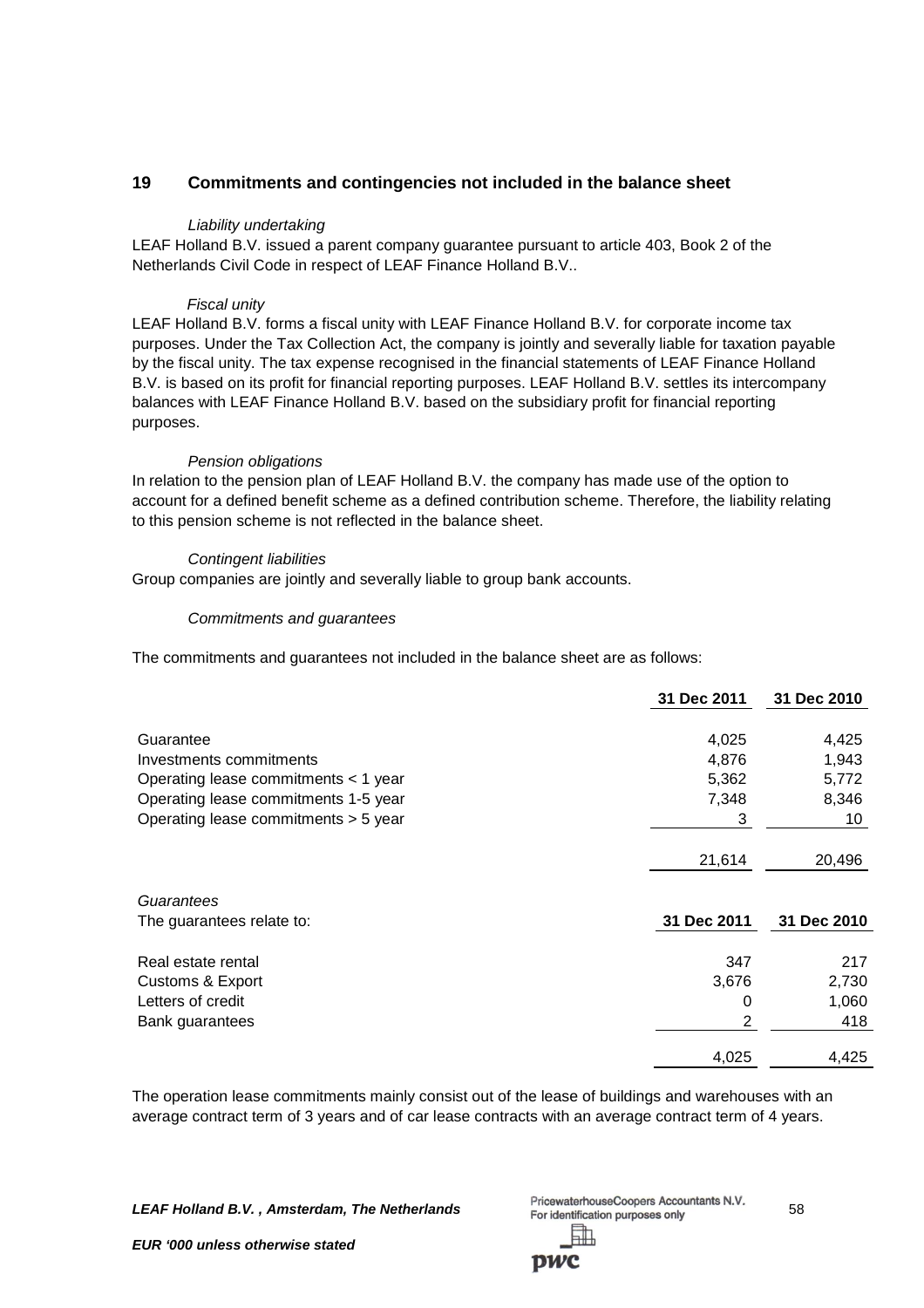# **20 Net turnover**

|                    | 2011    | 2010    |
|--------------------|---------|---------|
| The Netherlands    | 74,295  | 77,329  |
| Other EU countries | 398,183 | 404,848 |
| Other              | 43,813  | 44,683  |
|                    | 516,291 | 526,860 |
|                    |         |         |

Net turnover is generated in relation to trade activities only.

# **21 Other income**

|                                                                | 2011 | 2010  |
|----------------------------------------------------------------|------|-------|
| Government grants                                              | 104  |       |
| Gains on disposal of property, plant and equipment             |      | 134   |
| Compensation fees in relation to discontinued distributorships | 0    | 1,500 |
|                                                                | 104  | 1,634 |

# **22 Expenses by nature**

|                                                                                                            | 2011    | 2010    |
|------------------------------------------------------------------------------------------------------------|---------|---------|
| Raw materials and consumables used including change in inventory<br>of finished goods and work in progress | 195,818 | 189,031 |
| Employee benefits (see note 23)                                                                            | 119,947 | 128,429 |
| Depreciation, amortisation and impairment charges (note 24)                                                | 22.361  | 20,454  |
| <b>Transportation expenses</b>                                                                             | 16,967  | 14,323  |
| Operating lease payments                                                                                   | 7.443   | 7,182   |
| Advertising and promotion                                                                                  | 46,532  | 45,032  |
| Selling and marketing                                                                                      | 8.233   | 7,980   |
| Other operating expenses                                                                                   | 58,725  | 62,055  |
| Total cost of sales, selling, general and administrative expenses and                                      |         |         |
| other expenses                                                                                             | 476,026 | 474,486 |

*LEAF Holland B.V. , Amsterdam, The Netherlands* 59 駎

pwc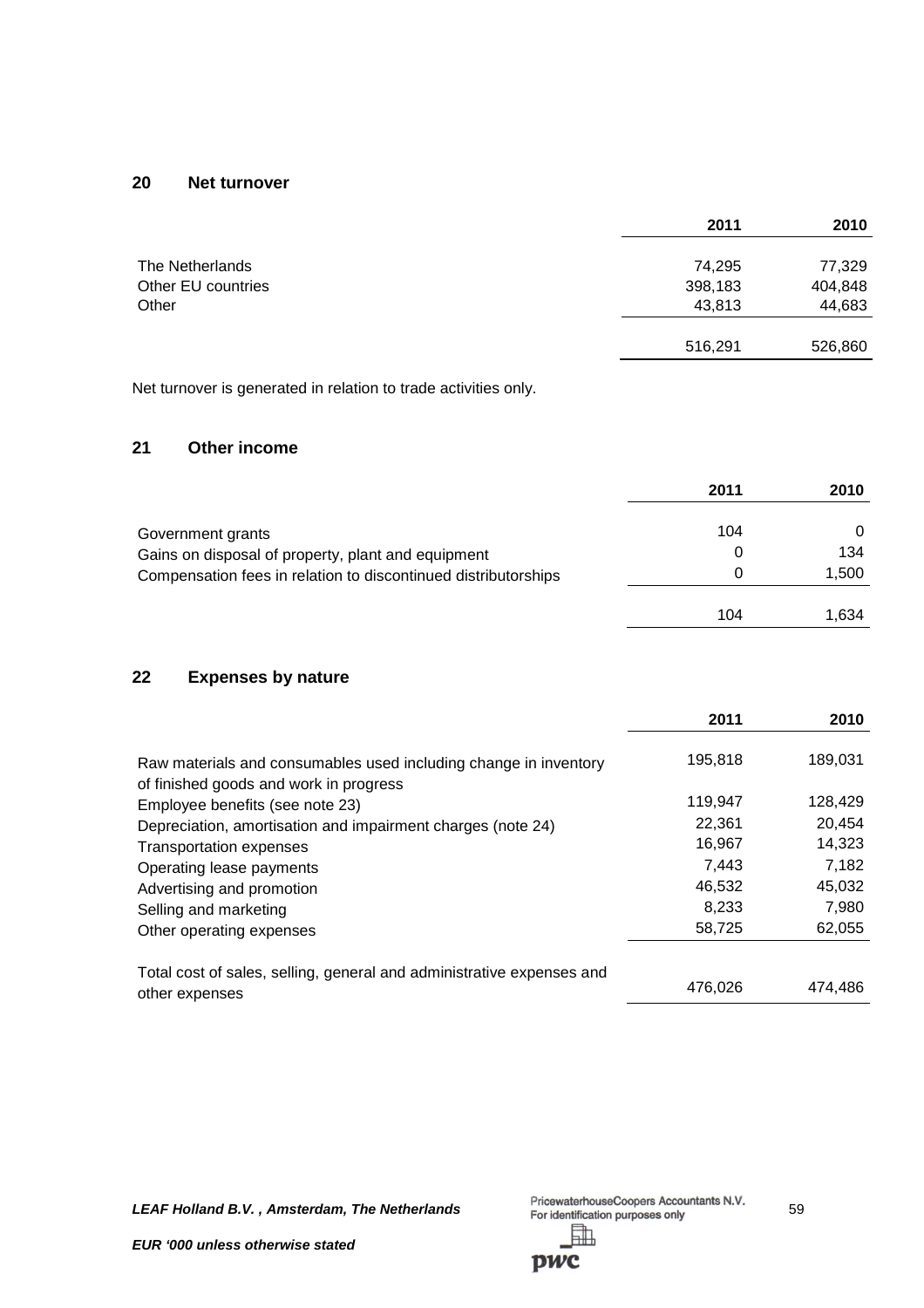# **23 Employee benefits**

|                                                                                      | 2011    | 2010    |
|--------------------------------------------------------------------------------------|---------|---------|
| Wages and salaries, including restructuring costs and other<br>termination benefits. | 88,881  | 96,416  |
| Pension costs – defined benefit plans                                                | 418     | 375     |
| Pension costs - defined contribution plans                                           | 5,218   | 6,039   |
| Other labour costs                                                                   | 4,713   | 4,886   |
| Other social security costs                                                          | 20,717  | 20,713  |
|                                                                                      | 119.947 | 128,429 |

Wages, salaries and social security costs are recognised in the cost of sales, selling expenses and general and administrative expenses, depending on the activities of the employees concerned.

# **24 Amortisation of intangible assets, depreciation of property, plant and equipment and other changes in values**

The cost of sales and general and administrative expenses captions include amortisation, depreciation and impairment of property, plant and equipment and intangible assets. These can be broken down as follows:

|                                                        | 2011   | 2010     |
|--------------------------------------------------------|--------|----------|
| Depreciation & Amortisation                            |        |          |
| Amortisation of intangible assets (note 6)             | 1,844  | 1,845    |
| Depreciation of property, plant and equipment (note 7) | 11,835 | 13,106   |
|                                                        | 13,679 | 14,951   |
| Other changes in value                                 |        |          |
|                                                        | 2011   | 2010     |
| Impairments:                                           |        |          |
| Intangible assets (note 6)                             | 182    | $\Omega$ |
| Property, plant and equipment (note 7)                 | 8,500  | 5,503    |
|                                                        | 8,682  | 5,503    |

*LEAF Holland B.V.*, *Amsterdam, The Netherlands* PricewaterhouseCoopers Accountants N.V. 60<br>For identification purposes only 閗

pwc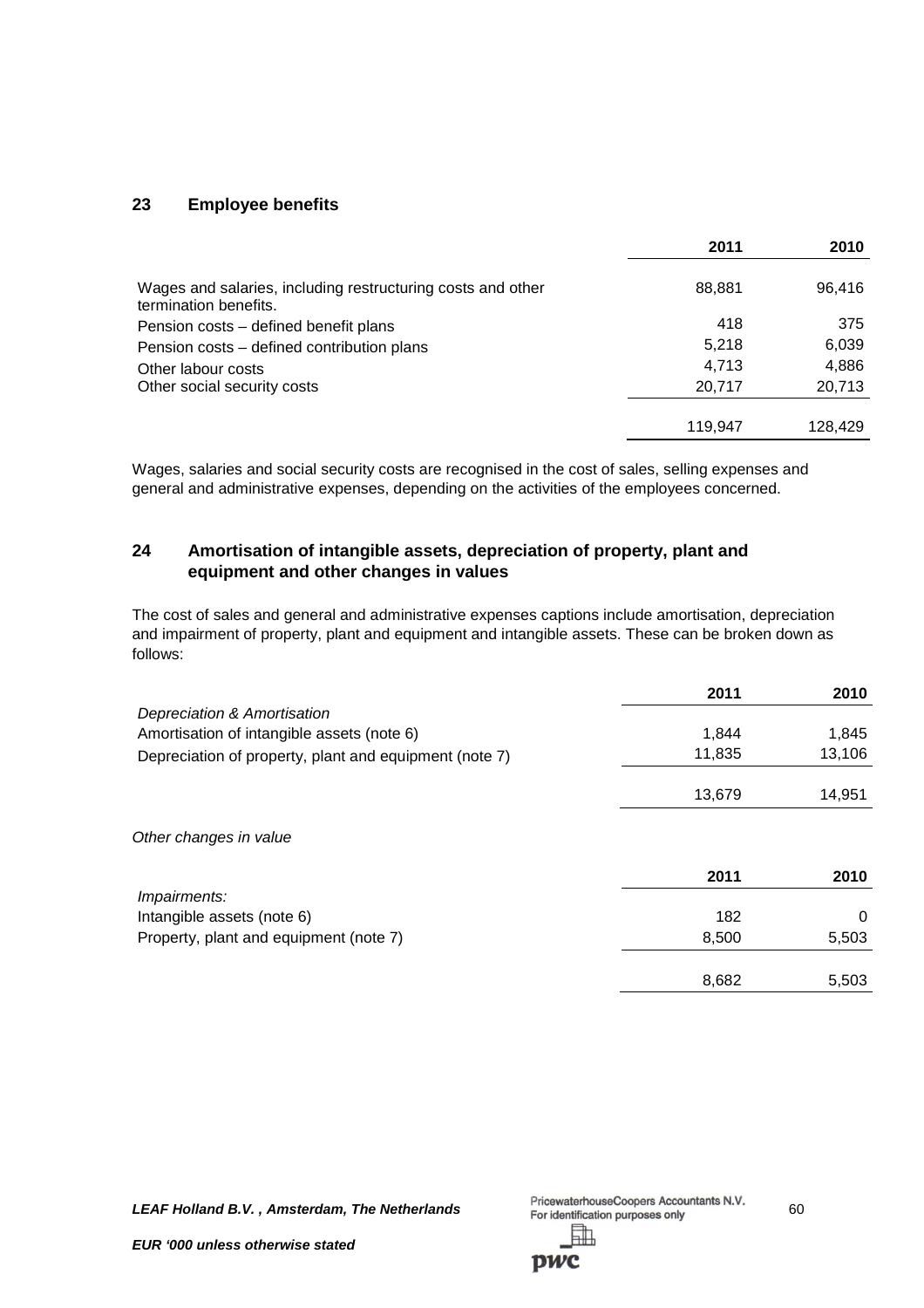# **25 Non-recurring items**

The following non-recurring items have been included in the results:

|                                                                | 2011   | 2010     |
|----------------------------------------------------------------|--------|----------|
| Transfer of production facility                                | 16.104 | 8,005    |
| Other restructuring and reorganisation related charges         | 4,806  | 11,014   |
| Impairments                                                    | 1.818  | 262      |
| Consultancy and legal cost                                     | 455    | 1.495    |
| Compensation fees in relation to discontinued distributorships | 0      | $-1,500$ |
| Confectionary Tax                                              | 0      | $-2,175$ |
|                                                                | 23,183 | 17.101   |

The non-recurring items are recognised in net turnover, other income, cost of sales, selling expenses and general and administrative expenses, depending on the nature of the items.

## **26 Other notes to the income statement**

#### *Operating lease*

During the financial year the Group recognised operating lease payments to the amount of EUR 7,443 (2010: EUR 7,179) in general and administration expenses the income statement.

## *Government grants*

In 2011 LEAF Slovakia did recognise EUR 104 government grants due to fulfillment of all requirements as at 31 December 2011. Slovakian Government confirmed the fulfilment of the requirements. In 2010 no government grants have been recognised.

The tax holiday which has also been granted by the Slovakian government has been disclosed in the note 8.

#### *Research and development expenses*

The cost charged to the 2011 result relating to research and development amounted to EUR 3.4 million (2010: EUR 4.0 million).

*LEAF Holland B.V.*, *Amsterdam, The Netherlands* PricewaterhouseCoopers Accountants N.V. 61 61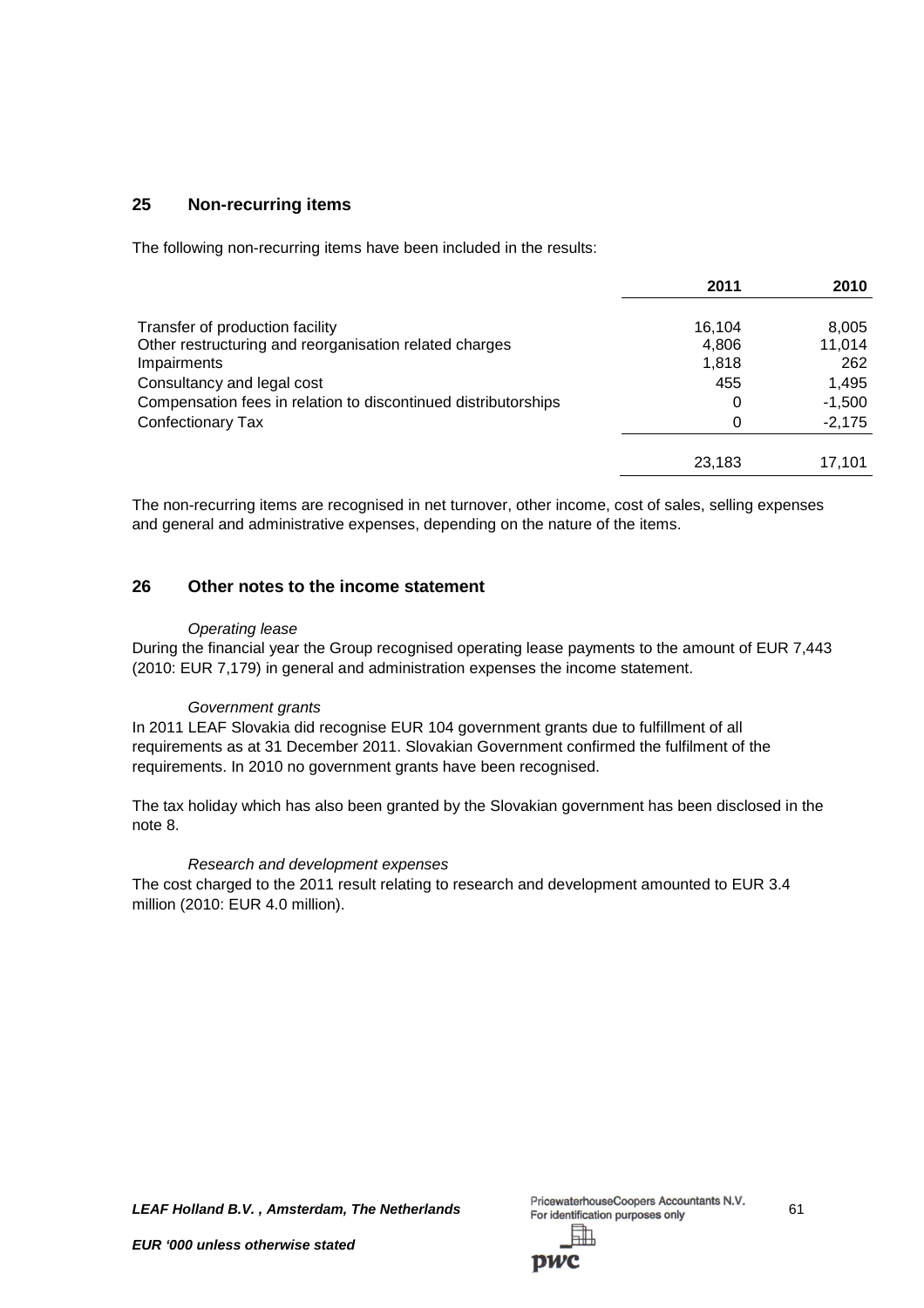# **27 Finance income and costs**

|                                                                  | 2011      | 2010      |
|------------------------------------------------------------------|-----------|-----------|
| Finance income                                                   |           |           |
| Interest income third parties                                    | 89        | 0         |
| Interest income related parties                                  | 1,077     | 570       |
| <b>Total finance income</b>                                      | 1,166     | 570       |
|                                                                  |           |           |
| Finance expense                                                  |           |           |
| Exchange differences borrowings and cash and cash equivalents in |           |           |
| foreign currencies, net                                          | $-1,370$  | -776      |
| Interest expenses third parties SHB borrowings                   | $-12,917$ | $-11,954$ |
| Financial expenses third parties pensions                        | $-1,176$  | $-1,513$  |
| Interest expenses third parties leases                           | -9        | $-134$    |
| Other interest expenses third parties                            | $-3,408$  | $-3,117$  |
| Interest expenses related parties                                | $-49,004$ | $-54,369$ |
| Total finance expenses                                           | $-67,884$ | -71,863   |
| <b>Total finance expenses</b>                                    | $-66,718$ | -71,293   |

# **28 Income tax**

|                        | 2011      | 2010   |
|------------------------|-----------|--------|
| Current income tax     | 837       | 13,862 |
| Deferred income tax    | $-19.914$ | 8,270  |
| Tax expense / (income) | $-19,077$ | 22,132 |

*LEAF Holland B.V., Amsterdam, The Netherlands* PricewaterhouseCoopers Accountants N.V. 62 駎

pwc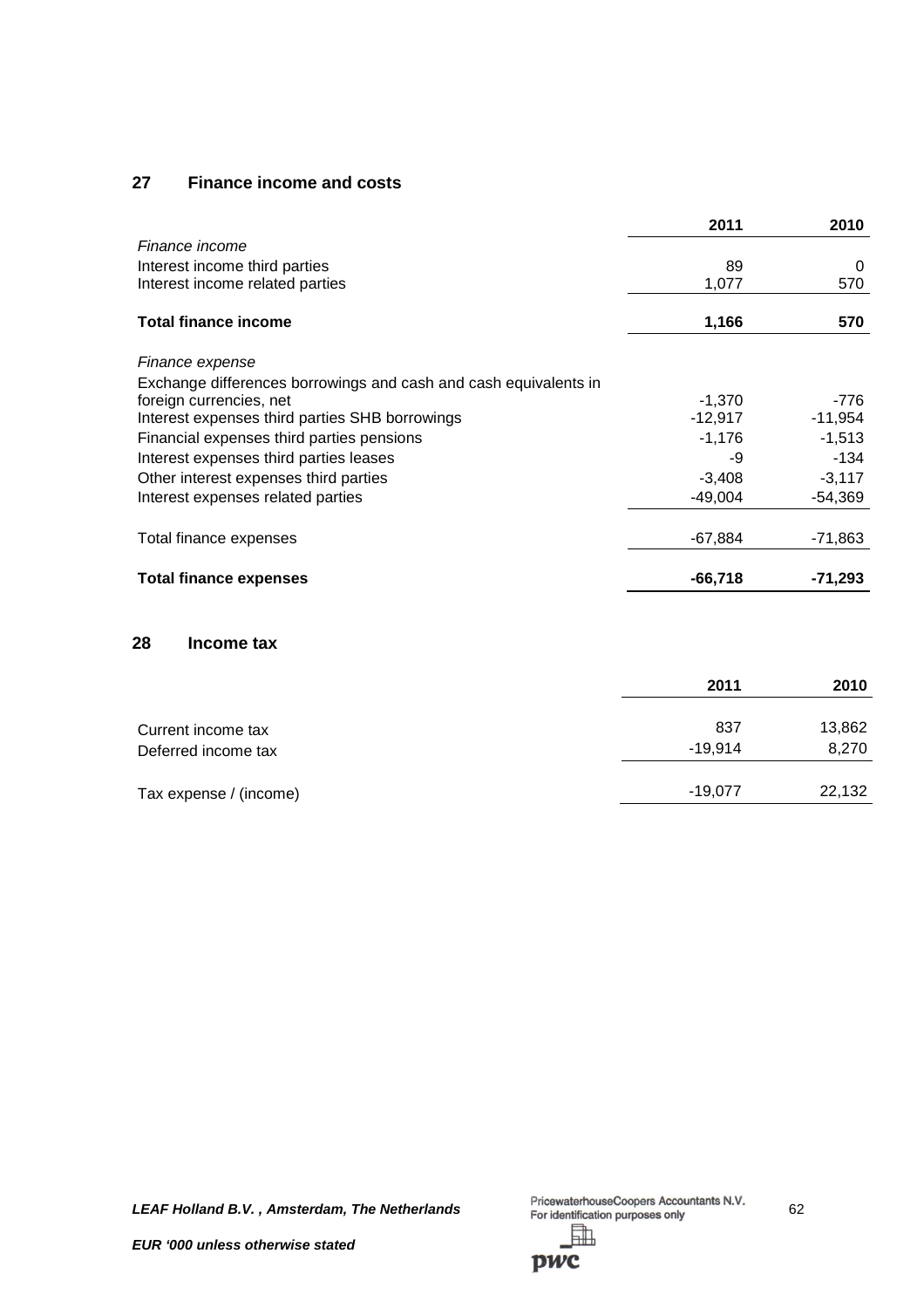The tax on the Group's result before tax differs from the theoretical amount that would arise using the weighted average tax rate applicable to profits of the consolidated entities as follows:

|                                                                                       | 2011      | 2010     |
|---------------------------------------------------------------------------------------|-----------|----------|
| Taxable Loss from ordinary activities                                                 | 26,349    | 17,285   |
| Tax calculated at applicable tax rate for the holding company                         | $-6,587$  | $-4,408$ |
| International rate differences                                                        | 745       | 4,626    |
| State and local taxes                                                                 | 1,258     | 1,454    |
| Result investments/divestments non-taxable                                            | 0         | $-5,768$ |
| Income not subject to tax                                                             | 0         | 24       |
| Expenses not deductible for tax purposes                                              | 1,124     | 2,434    |
| Adjustments recognised in the period for tax of prior periods                         | $-5,080$  | 1,881    |
| Effect of rate changes                                                                | $-1,012$  | $-162$   |
| Tax losses for which no deferred income tax asset was recognised in<br>previous years | $-6,475$  | 0        |
| Tax losses for which no deferred income tax asset was recognised in<br>book year      | 2,964     | 9,459    |
| Other                                                                                 | $-6,014$  | 12,592   |
| Tax (benefit)/expense                                                                 | $-19,077$ | 22,132   |
| Effective tax rate                                                                    | $-72.4%$  | 128.0%   |
| Applicable weighted average tax rate                                                  | 25.5%     | 29.0%    |

The applicable tax rate is based on the current enacted tax rate for the holding company, which is the Dutch current tax rate of 25.5% for 2010 and 25% for 2011.

The effective tax rate differs from the applicable tax rate mainly due to the tax losses from the current financial year which have not been recognised or tax losses from previous years which have been recognised as a deferred tax asset. Further the difference relates to fiscally non-deductible expenses as well as the state and local taxes that relate to trade taxes in Germany and Italy that for reporting purposes are treated as a corporate income tax.

LEAF Sverige AB uses a facility in Swedish tax ruling which makes it possible for LEAF Sverige AB to make a contribution to the parent company LEAF Finance AB to reduce the current tax for the Swedish entities. In both 2010 and 2011 the tax impact of the contribution has been recognised directly through equity according to IAS 12.58.

The weighted average applicable tax rate is based on the relative proportion of the group companies' contribution to the result and the tax rates ruling in the countries concerned.

**LEAF Holland B.V., Amsterdam, The Netherlands** PricewaterhouseCoopers Accountants N.V. 63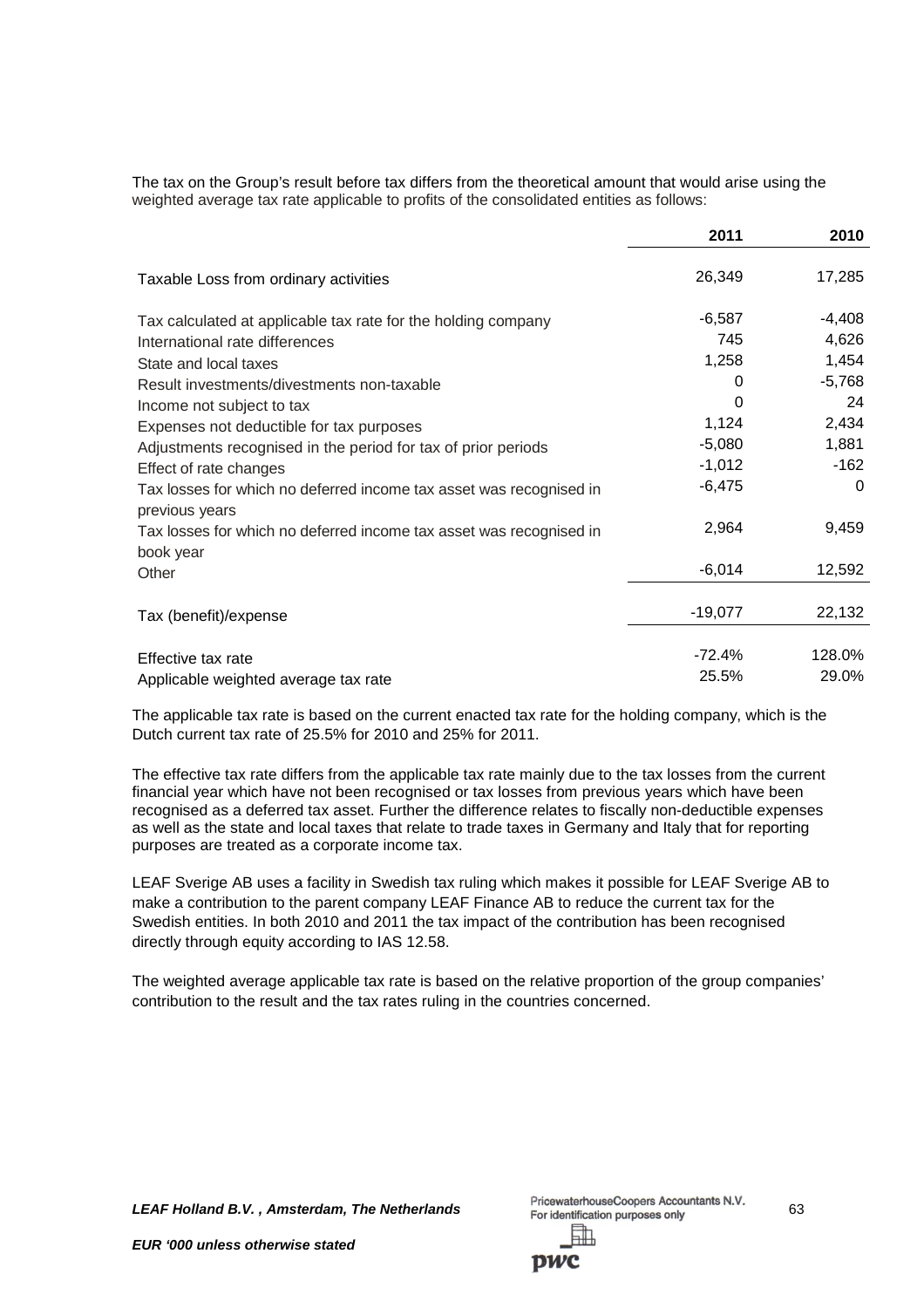## **29 Employees**

During 2011 the average of 2,192 employees (2010: 2,275) calculated on a full-time-equivalent basis employed by entities, included in the consolidation can be specified as follows:

|                                | 2011  | 2010  |
|--------------------------------|-------|-------|
| Employed:                      |       |       |
| In The Netherlands             | 316   | 350   |
| <b>Outside The Netherlands</b> | 1,876 | 1,925 |
|                                |       |       |
| Total                          | 2,192 | 2,275 |
|                                |       |       |
| Production                     | 1,266 | 1,428 |
| Marketing & Sales              | 625   | 578   |
| General/ management            | 301   | 269   |
| Total                          | 2,192 | 2,275 |

## **30 Related parties**

All group companies mentioned in note 1.5 are considered to be related parties. Transactions between group companies are eliminated upon consolidation.

In the context of this financial report LEAF Finance AB (the parent company owning 100% of the shares in LEAF Holland B.V.), LEAF Holding S.A. (the ultimate parent company owning 100% of the shares in LEAF Finance AB), and CVC Capital Partners and Nordic Capital (investors with joint control over LEAF Holding S.A.) are considered to be related parties. The Group has receivables on and liabilities to LEAF Finance AB and LEAF Holding S.A. which have been disclosed in the relevant sections of these financial statements.

The transactions carried out with related parties and the year-end balances are as follows:

#### *Sales and/or Purchase of services*

The Group did not sell nor purchase any goods/services from related parties during 2010 and 2011.

*Key management compensation*

|                                                 | 2011  | 2010  |
|-------------------------------------------------|-------|-------|
| Salaries and other short-term employee benefits | 3,799 | 3,816 |
| <b>Termination benefits</b>                     | 316   | 15    |
| Post-employment benefits                        | 600   | 666   |
| Total                                           | 4.715 | 4,497 |

*LEAF Holland B.V.*, *Amsterdam, The Netherlands* PricewaterhouseCoopers Accountants N.V. 64<br>For identification purposes only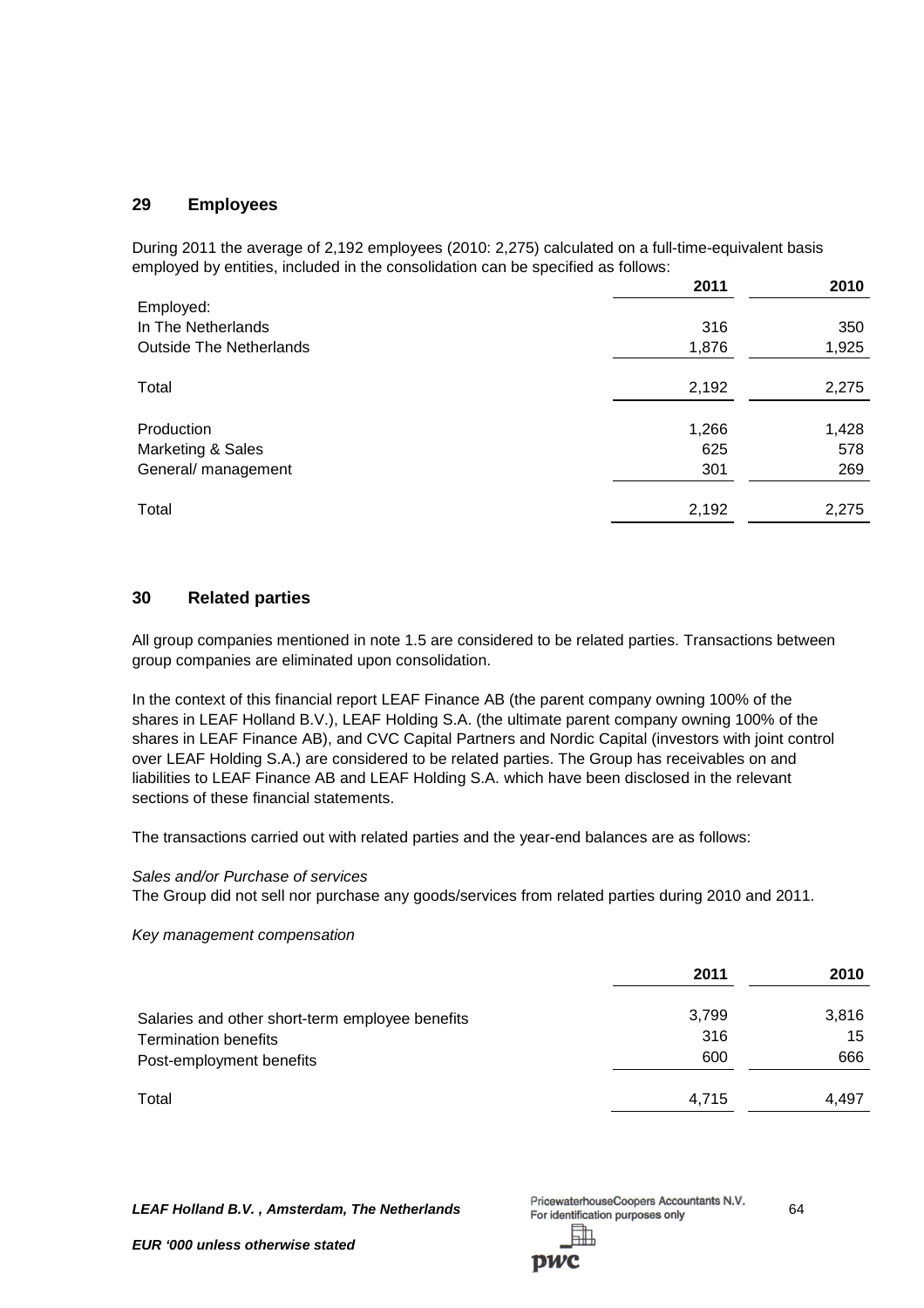#### *Year-end balances arising from related parties transactions*

|                                                                                                                                 | 2011               | 2010               |
|---------------------------------------------------------------------------------------------------------------------------------|--------------------|--------------------|
| Receivables/(Payables) from related parties:<br>LEAF Holding S.A. (ultimate parent company)<br>LEAF Finance AB (parent company) | 4.915<br>$-24.920$ | 4.740<br>$-13.401$ |
| Total                                                                                                                           | $-20,005$          | -8.661             |

The receivables from related parties are unsecured in nature and bear an annual average interest rate based on EURIBOR. The nature of the transactions resulting in the balances above mainly relate to funding of LEAF Holding S.A. as this company is not able to generate cash and settlements with LEAF Finance AB.

## *Loans from related parties*

|                                          | 2011       | 2010    |
|------------------------------------------|------------|---------|
| <b>LEAF Finance AB</b> (parent company): |            |         |
| 1 January                                | 432,685    | 378,916 |
| Converted into equity                    | $-102,812$ | 0       |
| Interest expense                         | 47,578     | 53,769  |
| 31 December                              | 377,451    | 432,685 |

LEAF Finance AB has facilitated LEAF Holland B.V. with a EUR 205.4 million loan. The interest rate was 14% per annum payable at the end of the term. The initial term of the loan was 10 years starting 7 March 2005. On 28 April 2011 new terms of the loans were negotiated. The repayment date is postponed to December 31, 2020 while the applicable interest rate as of 28 April 2011 is 12.22%.

On 28 April 2011 an amount of 102.8 million EUR has been contributed to equity.

**LEAF Holland B.V., Amsterdam, The Netherlands** PricewaterhouseCoopers Accountants N.V. 65

DWC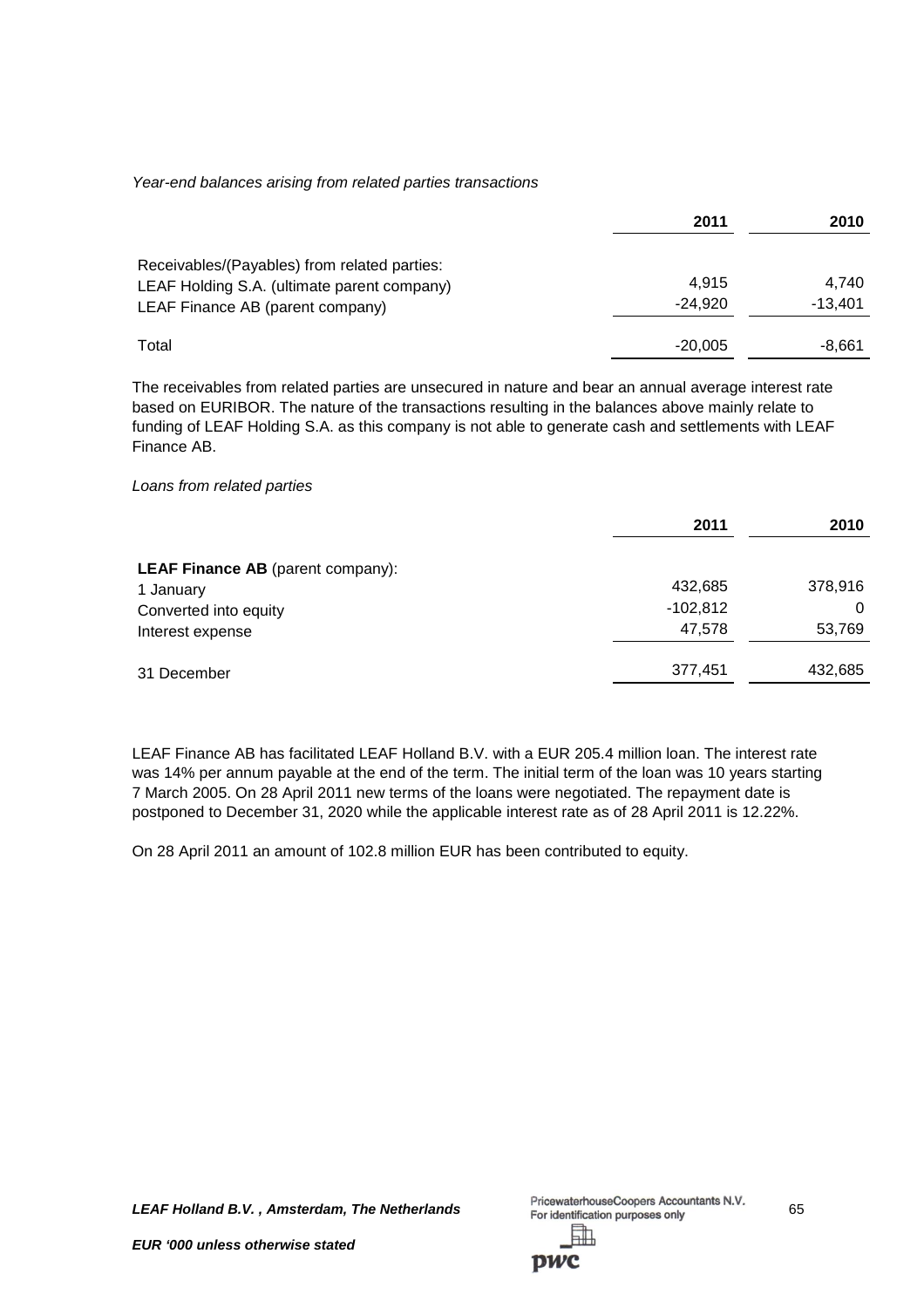**Company financial statements**

LEAF Holland B.V., Amsterdam, The Netherlands **PricewaterhouseCoopers Accountants N.V.** 66 駎

*EUR '000 unless otherwise stated*

pwc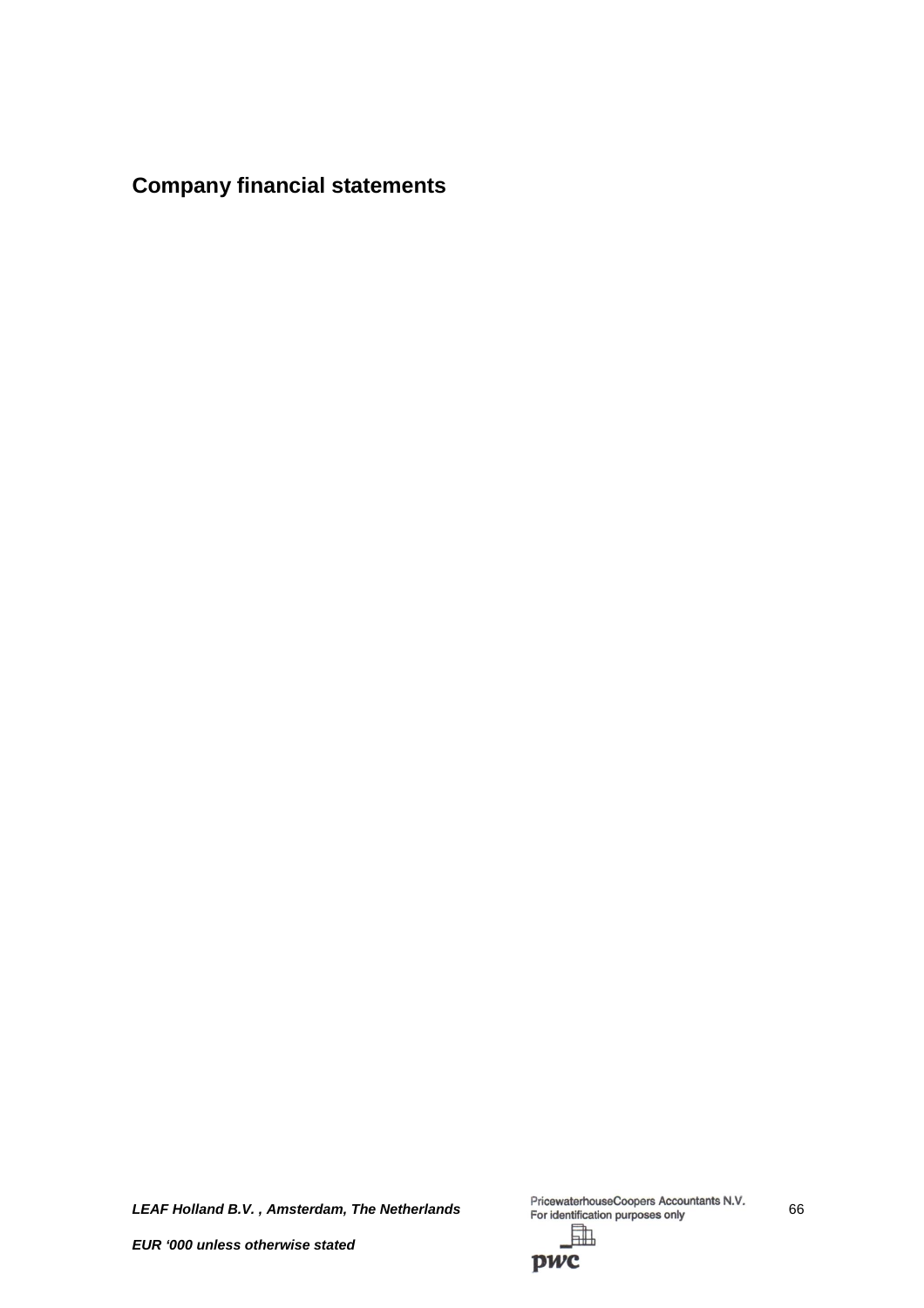# **Balance sheet as of 31 December**

| (before proposed appropriation of result) |      |            | 31 December 2011 |            | 31 December 2010 |
|-------------------------------------------|------|------------|------------------|------------|------------------|
|                                           | Ref. |            |                  |            |                  |
| Assets                                    |      |            |                  |            |                  |
| <b>Non-current assets</b>                 |      |            |                  |            |                  |
| Intangible assets                         | 32   | 189,921    |                  | 187,515    |                  |
| Property, plant and equipment             | 33   | 28,603     |                  | 28,970     |                  |
| <b>Financial assets</b>                   | 34   | 553,199    |                  | 504,073    |                  |
|                                           |      |            | 771,723          |            | 720,558          |
| <b>Current assets</b>                     |      |            |                  |            |                  |
| Inventories                               | 35   | 11,441     |                  | 10,145     |                  |
| Receivables                               | 36   | 48,827     |                  | 32,226     |                  |
| Cash and cash equivalents                 | 37   | 4,599      |                  | 16,356     |                  |
|                                           |      |            | 64,867           |            | 58,727           |
| <b>TOTAL ASSETS</b>                       |      |            | 836,590          |            | 779,285          |
| Shareholders' equity and liabilities      |      |            |                  |            |                  |
| <b>Shareholders' equity</b>               |      |            |                  |            |                  |
| Shareholders' equity                      | 38   | 20         |                  | 20         |                  |
| Share premium                             | 38   | 191,781    |                  | 88,968     |                  |
| Translation difference reserve            | 38   | 76         |                  | $-423$     |                  |
| Accumulated deficit                       | 38   | $-225,666$ |                  | $-174,490$ |                  |
| Result for the year                       | 38   | $-7,272$   |                  | $-39,417$  |                  |
|                                           |      |            | $-41,061$        |            | $-125,342$       |
| <b>Non-current liabilities</b>            |      |            |                  |            |                  |
| Provisions and deferred tax liabilities   | 39   | 187,491    |                  | 91,537     |                  |
| <b>Borrowings</b>                         | 40   | 586,710    |                  | 708,509    |                  |
|                                           |      |            | 774,201          |            | 800,046          |
| <b>Current liabilities</b>                | 41   |            | 103,450          |            | 104,581          |
| <b>TOTAL EQUITY AND LIABILITIES</b>       |      |            | 836,590          |            | 779,285          |

*LEAF Holland B.V., Amsterdam, The Netherlands* PricewaterhouseCoopers Accountants N.V. 67 駎

*EUR '000 unless otherwise stated*

pwc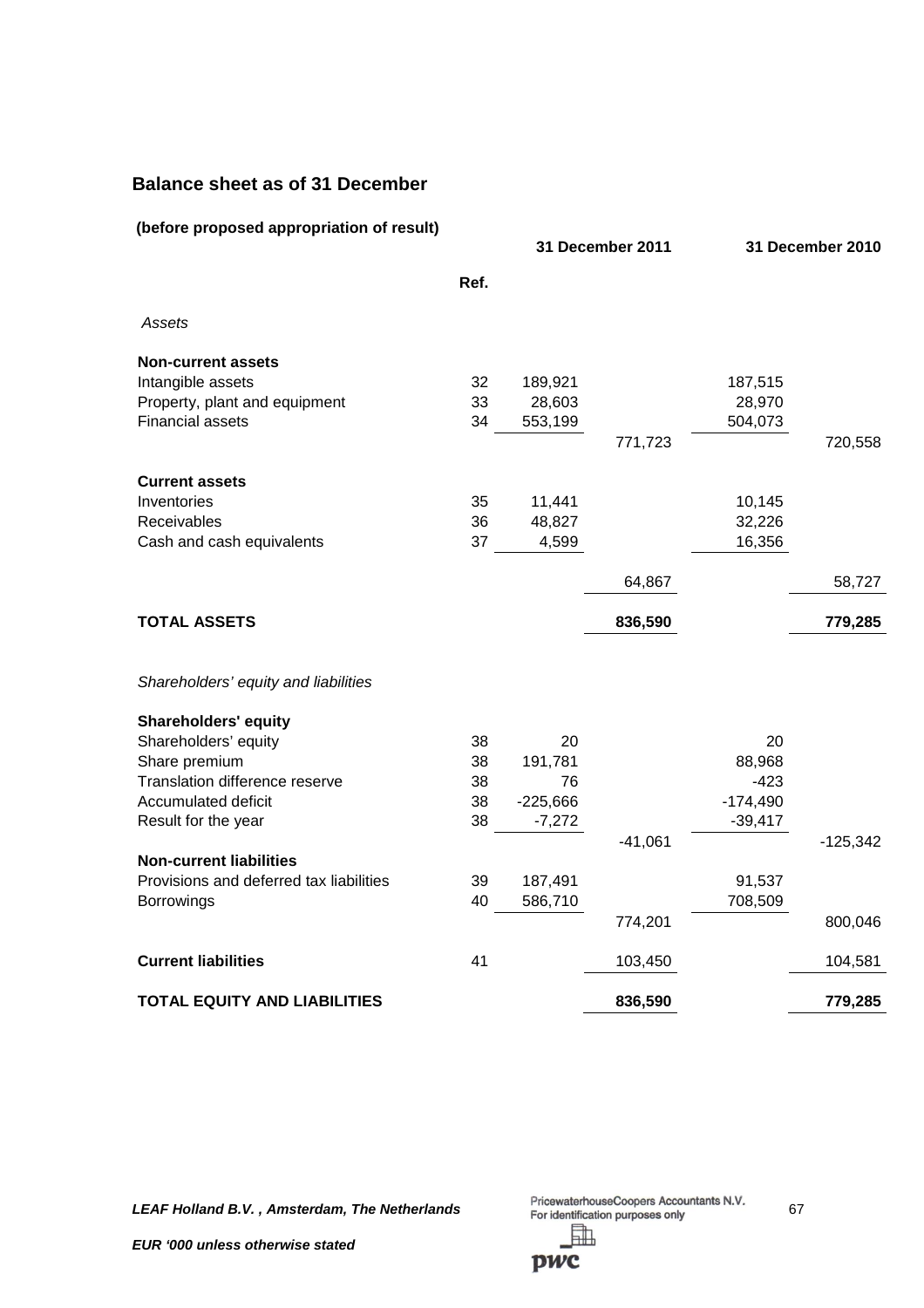# **Income statement for the year ended 31 December**

|                                            | 2011    | 2010      |
|--------------------------------------------|---------|-----------|
| Result from group companies after taxation | -12.662 | $-26,053$ |
| Other income and expenses after taxation   | 5.390   | $-13,364$ |
| <b>Result after taxation</b>               | -7.272  | $-39.417$ |

*LEAF Holland B.V., Amsterdam, The Netherlands* PricewaterhouseCoopers Accountants N.V. 68 駎

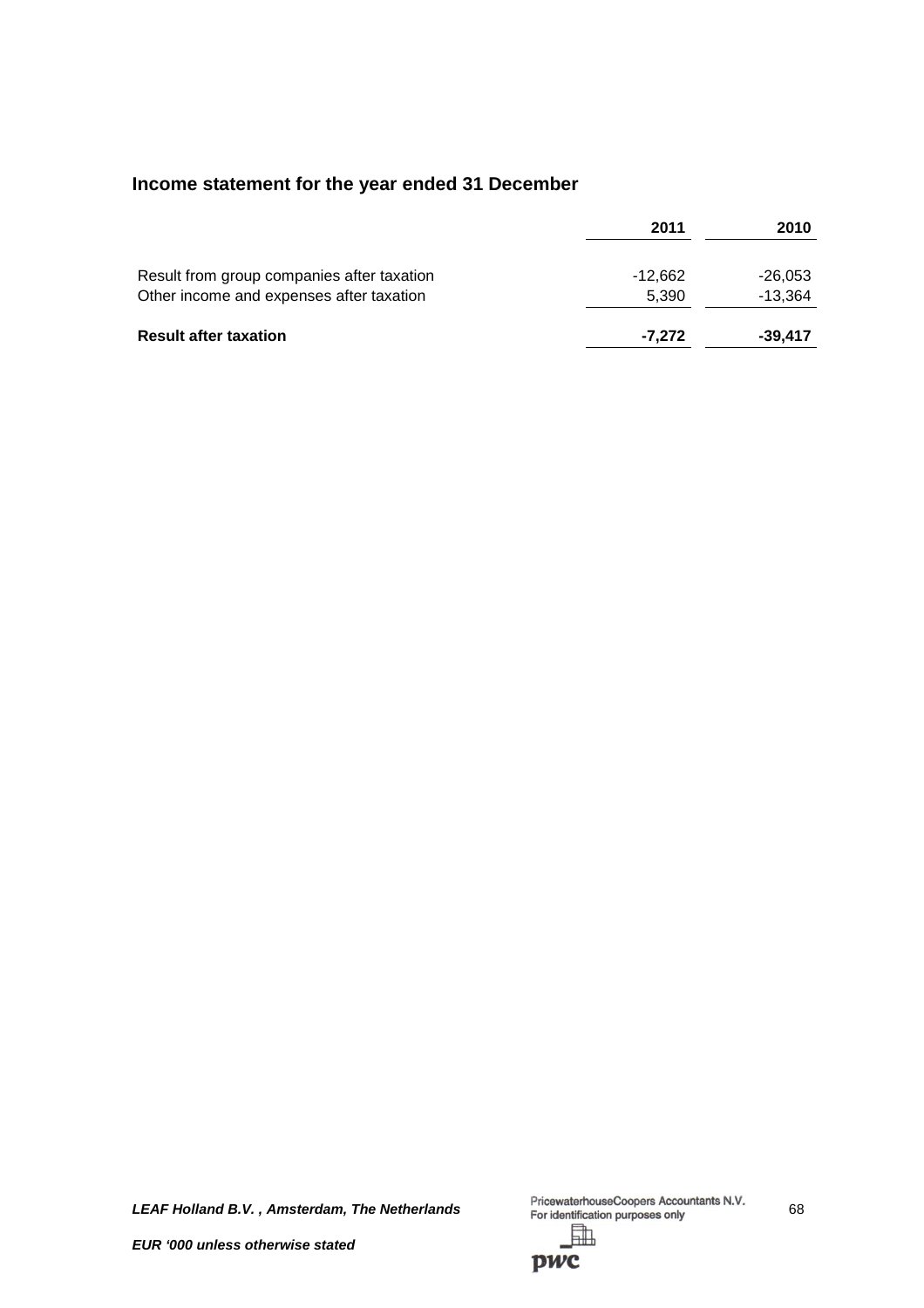# **Notes to the balance sheet and income statement**

## **31 General**

## *Accounting policies*

For setting the principles for the recognition and measurement of assets and liabilities and determination of the result for its company-only financial statements, LEAF Holland B.V. makes use of the option provided in Section 2:362 (8) of the Netherlands Civil Code. This means that the principles for the recognition and measurement of assets and liabilities and determination of the result of the company-only financial statements of LEAF Holland B.V. are the same as those applied for the consolidated IFRS financial statements. The consolidated IFRS financial statements are prepared according to the standards laid down by the International Accounting Standards Board and as adopted by the European Union.

With reference to the income statement of LEAF Holland B.V. use has been made of the exemption pursuant to section 402 of Book 2 of the Netherlands Civil Code.

For the principles of valuation of assets and liabilities and for the determination of result reference is made to notes 1 and 2 of the consolidated balance sheet.

#### *Group companies*

On Mav 7<sup>th</sup> 2010 LEAF Holland B.V. merged into LEAF International B.V. with effective date January 1<sup>st</sup> 2010. Directly after the merger the name of LEAF International B.V. was changed to LEAF Holland B.V.

Group companies in which the company exercises significant influence are stated at net asset value. The company is considered to exercise significant influence if it holds at least 20% of the voting rights.

Net asset value is calculated using the accounting policies applied in these financial statements. Participating interests whose financial information cannot be aligned to these policies are valued based on their own accounting policies.

Group companies with an equity deficit are carried at nil. A provision is formed if and when LEAF Holland B.V. is fully or partially liable for the debts of the participating interest, or has the firm intention to allow the group company to pay its debts.

Group companies acquired are initially measured at the fair value of the identifiable assets and liabilities upon acquisition. Any subsequent valuation is based on the accounting policies that apply to these financial statements, taking into account the initial valuation.

#### *Going concern*

During 2010 and 2011 the group made a loss of EUR 39.4 million and EUR 7.3 million respectively. Accumulated deficit from acquisition date as at 7 February 2005 up to and including 31 December 2011 resulted in a negative net equity at balance sheet date of EUR 41.1 million. In the years 2009 and 2011 additional share premium was contributed for totally EUR 121 million. As a result this going concern paragraph has been added to the financial statements.

*LEAF Holland B.V.*, *Amsterdam, The Netherlands* PricewaterhouseCoopers Accountants N.V. 69

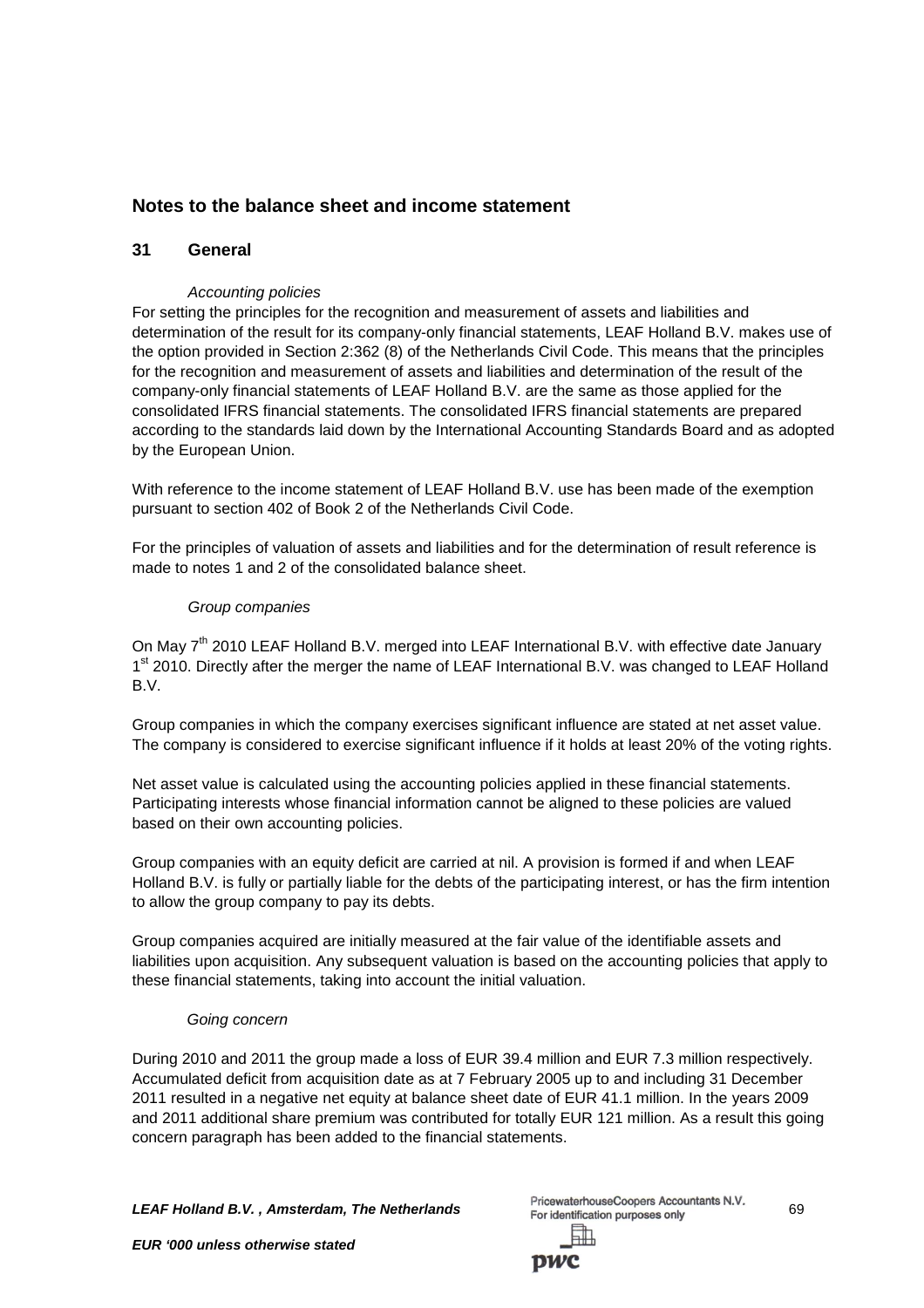The accumulated deficit is mainly caused by restructuring and reorganisation costs, consultancy costs, impairment of assets of disposal group and transaction related costs not qualifying for capitalization (only in 2005) amounting in total to EUR 170.5 million. These costs were incurred mainly as a result of the restructuring program executed since 2005 and the disentanglement from CSM in 2005.

Management believes that the identified strategy is successfully being executed, amongst others evidenced by year-on-year improvement of the operating result and that the company should be able to continue financing its operations in the foreseeable future. In 2010 and 2011 the company realised a positive cash flow from operating activities of EUR 39.8 million and EUR 54.6 million respectively.

These funds were primarily used to redeem the long term loan to Svenska Handelsbanken for EUR 50.0 million in 2011 and EUR 30.0 million in 2010. The total overdraft facility amounts EUR 60.0 million of which EUR 20 million has been granted and is available for the period of 1 April 2011 up to and including 30 September 2012. The Group has an unused overdraft facility of EUR 20.3 million at 31 December 2011 (2010: 19.9 million).

The significant strong cash flow evidenced in prior years in combination with the 5-years business plan will enable LEAF to make further redemptions on the loans with Svenska Handelsbanken. Management is of the opinion that there is no uncertainty about company's ability to timely meet future repayments and covenants with Svenska Handelsbanken as well as loans from shareholders and trade creditors. Furthermore, management is of the opinion that the risk of insufficient cash flow to repay the outstanding amounts under the facilities in full on the respective maturity dates will not be a threat to the company's ability to continue as a going concern in the foreseeable future.

Therefore, the accounting principles applied in these financial statements are based on the assumption that the company is able to continue as a going concern.

#### *Receivables on group companies*

Receivables on group companies are stated at the fair value of the amount owed, which normally consists of its face value net of any provisions considered necessary.

**LEAF Holland B.V., Amsterdam, The Netherlands**<br>For identification purposes only 70

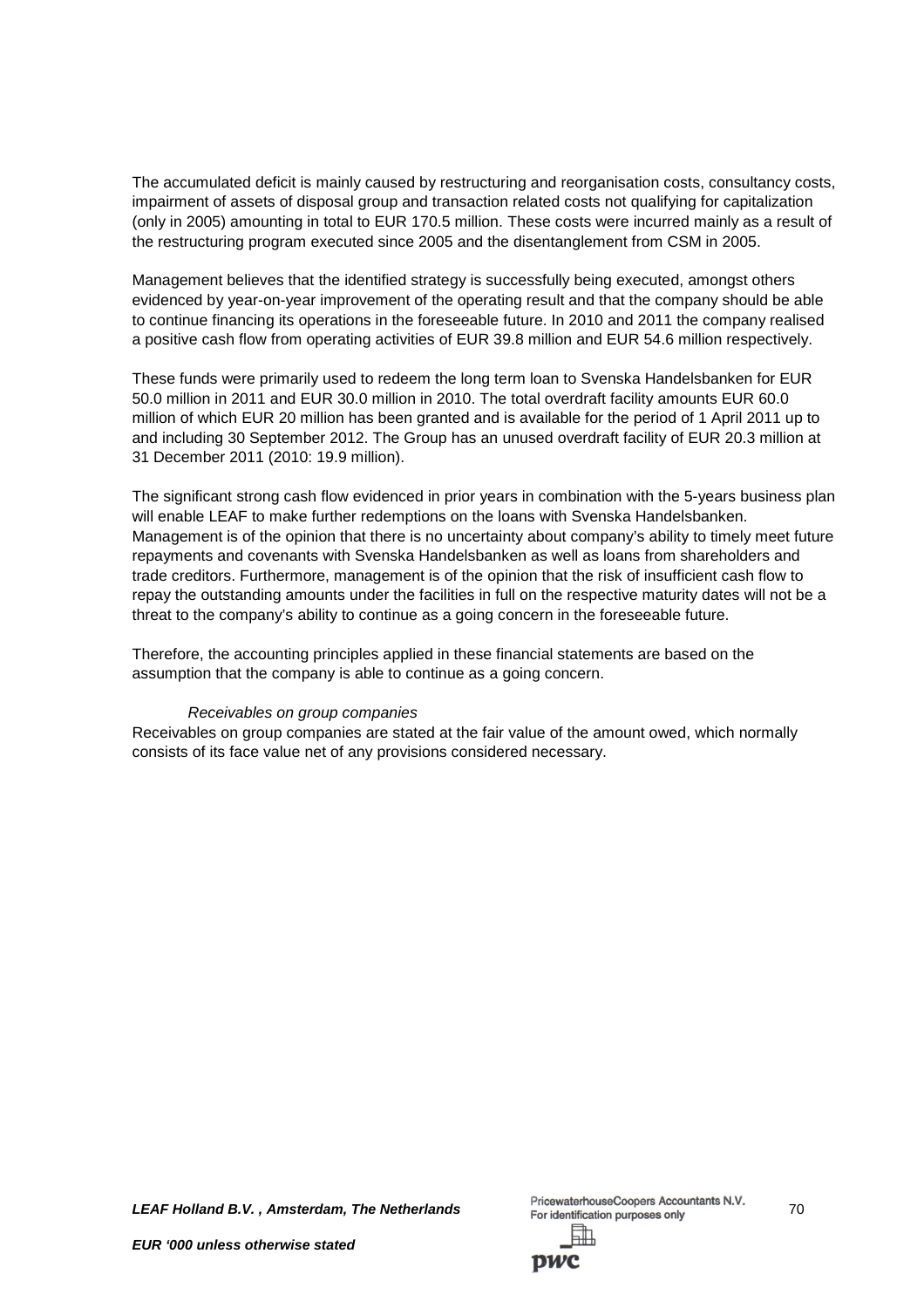## **32 Intangible assets**

|                                                     | Goodwill   | <b>Trademarks</b> | <b>Software</b> | Total    |
|-----------------------------------------------------|------------|-------------------|-----------------|----------|
| Book value as of 1 January 2010<br><b>Movements</b> | 113,309    | 0                 | 1,990           | 115,299  |
| Additions                                           | 0          | 72,000            | 47              | 72,047   |
| Amortisation                                        | 0          | 0                 | 739             | 739      |
| Impairments                                         | 0          | 0                 | $-570$          | $-570$   |
|                                                     | $\Omega$   | 72,000            | 216             | 72,216   |
| 31 December 2010                                    |            |                   |                 |          |
| Acquisition or production costs                     | 113,309    | 72,000            | 3,881           | 189,190  |
| Accumulated amortisation and impairments            | 0          | 0                 | $-1,675$        | $-1,675$ |
| Book value as of 31 December 2010                   | 113,309    | 72,000            | 2,206           | 187,515  |
| <b>Movements</b>                                    |            |                   |                 |          |
| Additions via merger                                | 0          | 0                 | $\Omega$        | 0        |
| <b>Additions</b>                                    | 0          | 0                 | 3,161           | 3,161    |
| Amortisation                                        | 0          | 0                 | $-573$          | $-573$   |
| Impairments                                         | 0          | 0                 | -182            | $-182$   |
|                                                     | 0          | $\mathbf 0$       | 2,406           | 2,406    |
| <b>31 December 2011</b>                             |            |                   |                 |          |
| Acquisition or production costs                     | 113,309    | 72,000            | 7,042           | 192,351  |
| Accumulated amortisation and impairments            | 0          | 0                 | $-2,430$        | $-2,430$ |
| Book value as of 31 December 2011                   | 113,309    | 72,000            | 4,612           | 189,921  |
| Estimated economic useful life                      | Indefinite | Indefinite        | $3 - 5$ years   |          |

The total bookvalue of software includes an amount for software under construction of EUR 3,144 (2010: EUR 358) representing mainly the M3 ERP-system.

*LEAF Holland B.V., Amsterdam, The Netherlands* PricewaterhouseCoopers Accountants N.V. 71 訕

pwc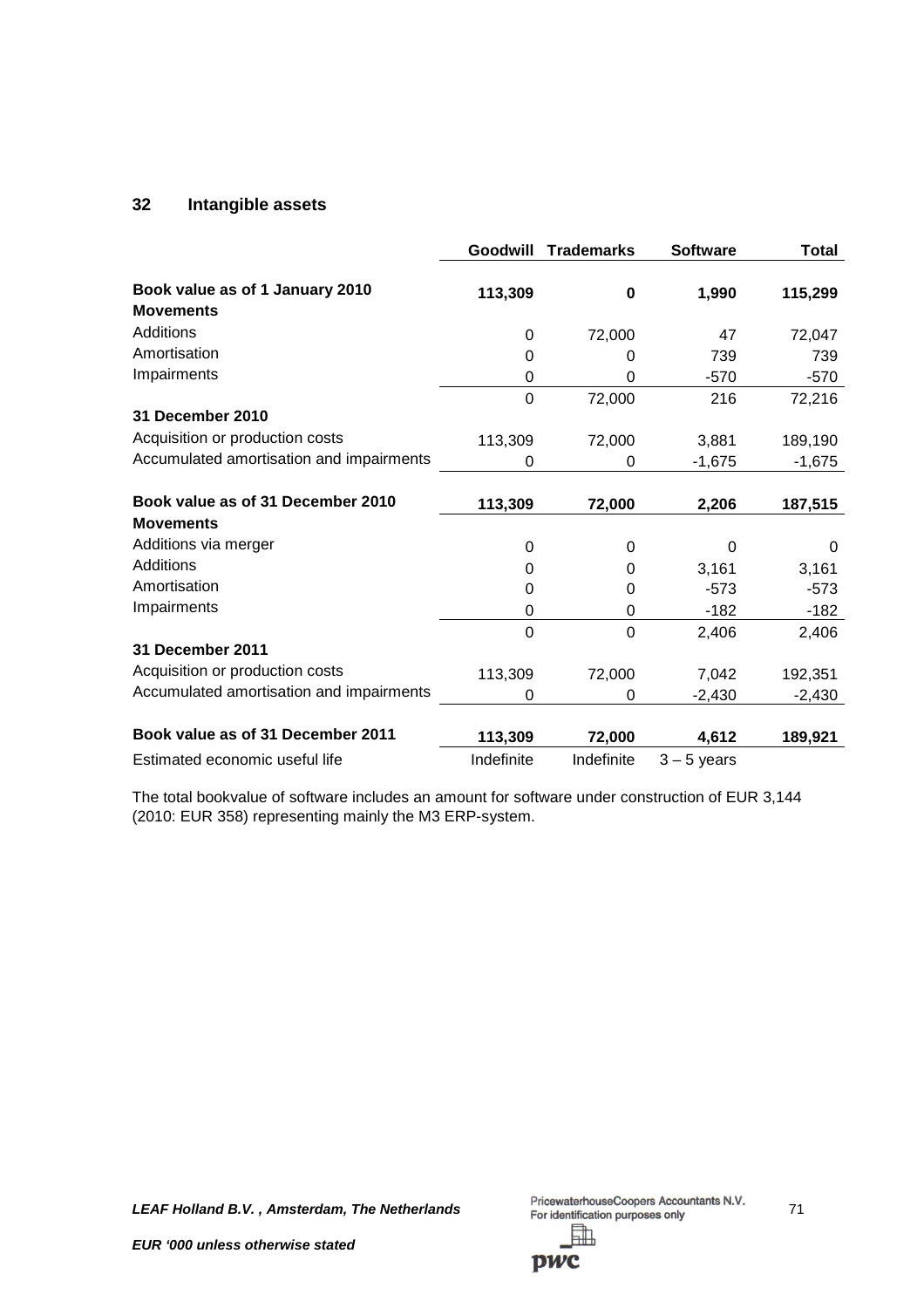# **33 Property, plant and equipment**

|                                             | <b>Land and</b><br>buildings | <b>Machinery</b><br>and<br>equipment | <b>Assets</b><br>under<br>construction | <b>Total</b> |
|---------------------------------------------|------------------------------|--------------------------------------|----------------------------------------|--------------|
| 31 December 2010                            | 0                            | 0                                    | 0                                      | 0            |
| Additions via merger                        | 8,759                        | 21,294                               | 397                                    | 30,450       |
| Additions                                   | 0                            | 0                                    | 1,538                                  | 1,538        |
| <b>Transfers</b>                            | 30                           | 1,497                                | $-1,527$                               | 0            |
| Depreciation                                | $-210$                       | $-2,808$                             | 0                                      | $-3,018$     |
| Book value as of 31 December 2010           | 8,579                        | 19,983                               | 408                                    | 28,970       |
|                                             |                              |                                      |                                        |              |
| <b>Other movements 2011</b>                 |                              |                                      |                                        |              |
| Additions via merger                        | $\boldsymbol{0}$             | 0                                    | 0                                      | 0            |
| Additions                                   | $\Omega$                     | 212                                  | 2,971                                  | 3,183        |
| <b>Transfers</b>                            | 215                          | 2,716                                | $-2,931$                               | 0            |
| Disposals                                   | 0                            | $-26$                                | 0                                      | $-26$        |
| Impairments                                 | $\Omega$                     | $-603$                               | 0                                      | $-603$       |
| Depreciation                                | $-214$                       | $-2,707$                             | 0                                      | $-2,921$     |
|                                             | 1                            | $-408$                               | 40                                     | 0            |
|                                             |                              |                                      |                                        |              |
| <b>31 December 2011</b>                     |                              |                                      |                                        |              |
| Acquisition or production costs             | 27,970                       | 72,558                               | 448                                    | 100,976      |
| Accumulated impairments and<br>depreciation | $-19,390$                    | $-52,983$                            | 0                                      | $-72,373$    |
| Book value as of 31 December 2011           | 8,580                        | 19,575                               | 448                                    | 28,603       |
|                                             |                              |                                      |                                        |              |
| Estimated economic useful life              | $30 - 50$ years              | $10 - 40$ years                      | N/A                                    |              |

Significant parts of land and buildings are secured with mortgages for the benefit of Svenska Handelsbanken AB.

Depreciation expense of EUR 2,921 (2010: EUR 3,018 EUR) has been charged in cost of sales and G&A costs.

*LEAF Holland B.V. , Amsterdam, The Netherlands* 72 訕

pwc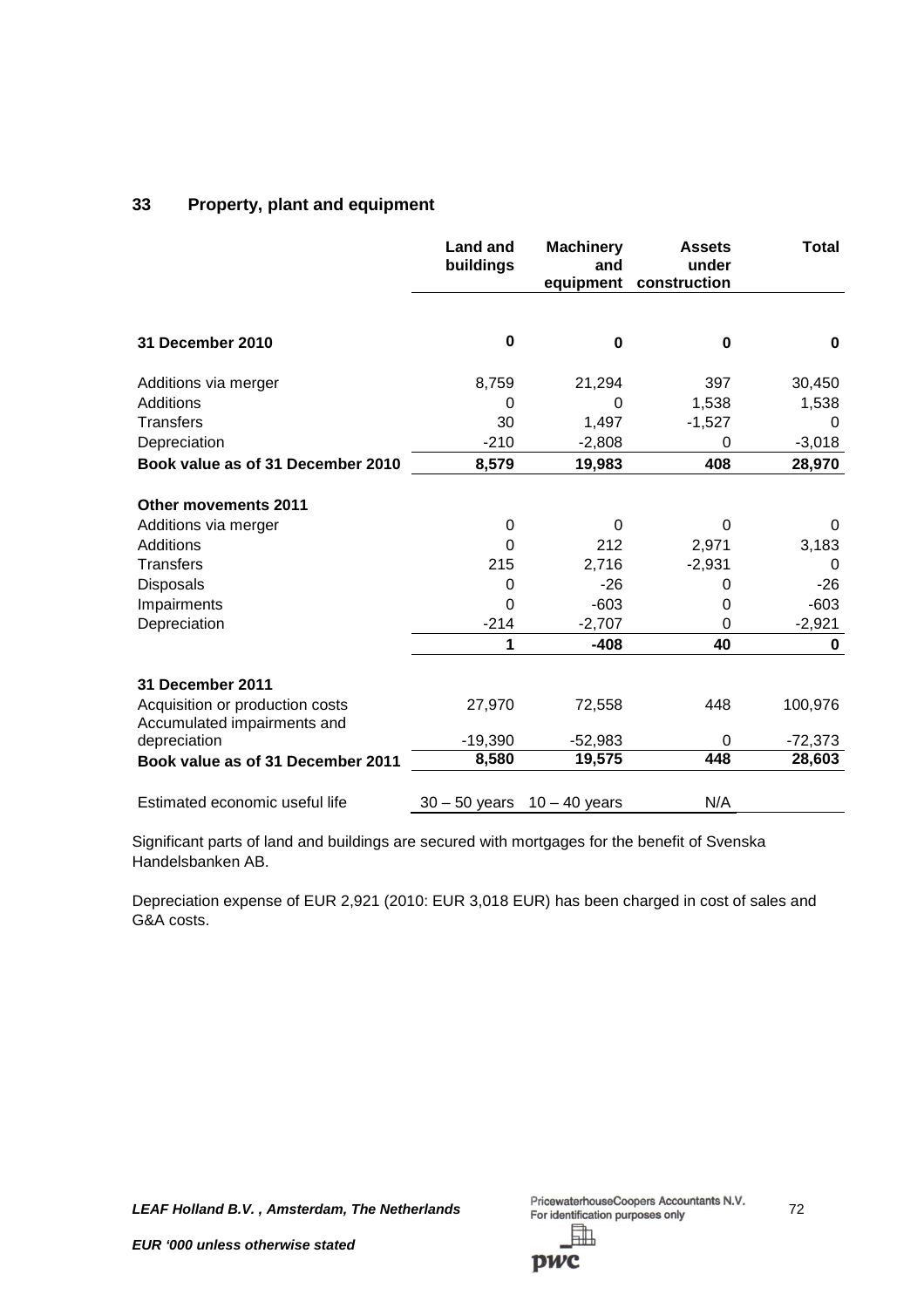# **34 Financial assets**

An overview of the movements of the non-current financial assets is stated below:

|                                                        | <b>Investment</b><br>s<br>in group<br>companies | Other<br>receivables<br>group<br>companies | <b>Deferred</b> | <b>Other</b><br>tax assets receivables<br>related<br>parties | Other    | <b>Total</b> |
|--------------------------------------------------------|-------------------------------------------------|--------------------------------------------|-----------------|--------------------------------------------------------------|----------|--------------|
| Book value as of 1<br>January 2010<br><b>Movements</b> | 180,450                                         | 283,440                                    | 2,544           | 3,546                                                        | $\bf{0}$ | 469,980      |
| Addition via merger                                    | $-112,822$                                      | 63,504                                     | 0               | 0                                                            | 228      | $-49,090$    |
| Additions/releases                                     | $-503$                                          | 127,024                                    | $-1,319$        | 12,022                                                       | 17       | 137,241      |
| Capital dissolvement                                   | $-11,592$                                       | 0                                          | 0               | 0                                                            | 0        | $-11,592$    |
| Transfer to/from provisions                            | $-36,690$                                       | 0                                          | 0               | 0                                                            | 0        | $-36,690$    |
| Result participations                                  | $-5,776$                                        | 0                                          | 0               | 0                                                            | 0        | $-5,776$     |
| Book value as of 31<br>December 2010                   | 13,067                                          | 473,968                                    | 1,225           | 15,568                                                       | 245      | 504,073      |
| <b>Movements</b>                                       |                                                 |                                            |                 |                                                              |          |              |
| Additions/releases                                     | 85,570                                          | $-67,939$                                  | 22,690          | 12,818                                                       | 3        | 53,142       |
| Transfer to/from provisions                            | $-2,193$                                        | 0                                          | 0               | 0                                                            | 0        | $-2,193$     |
| Result participations                                  | $-1,823$                                        | 0                                          | $\Omega$        | 0                                                            | 0        | $-1,823$     |
| Book value as of 31<br>December 2011                   | 94,621                                          | 406,029                                    | 23,915          | 28,386                                                       | 248      | 553,199      |

*List of participations*

Participations directly held by LEAF Holland B.V. are:

|                                                                        | Share in<br>equity |
|------------------------------------------------------------------------|--------------------|
|                                                                        | $\%$               |
| Leaf Finance Holland B.V., Amsterdam, the Netherlands (100%) (formerly |                    |
| known as Van Tienen sr. (V.T.S.) Successor B.V.);                      | 100                |
| LEAF België Production N.V., Turnhout, Belgium                         | 100                |
| LEAF Belgium Distribution N.V., Lier, Belgium                          | 100                |
| LEAF Baltics AS, Tallinn, Estonia, in liquidation                      | 100                |
| LEAF Suomi Oy, Turku, Finland                                          | 100                |
| LEAF Deutschland GmbH, Bocholt, Germany                                | 100                |
| OOO LEAF, St Petersburg, Russia, in liquidation                        | 100                |
| LEAF United Kingdom Ltd., Southport, United Kingdom, in liquidation    | 100                |
| LEAF Slovakia s.r.o., Bratislava, Slovakia                             | 100                |

#### *Deferred tax assets*

Deferred tax assets refer to, amongst others, the difference between the tax base of the defined asset or liability and its carrying amount as recognised in the financial statements.

**LEAF Holland B.V., Amsterdam, The Netherlands** PricewaterhouseCoopers Accountants N.V. 73 駎

*EUR '000 unless otherwise stated*

**DWC**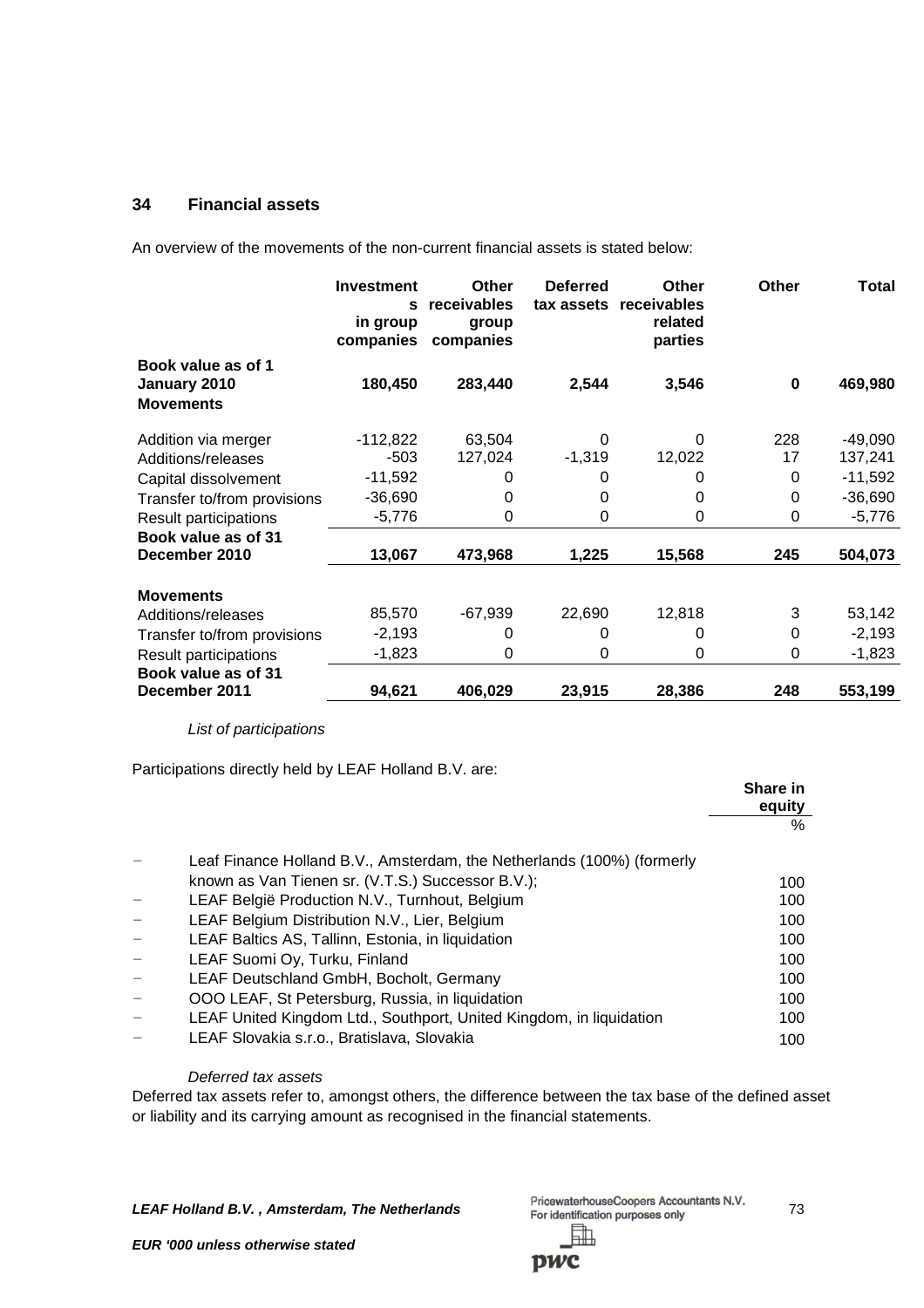The composition of deductible temporary differences (recognised as well as unrecognised) and unutilised tax losses carried forward is as follows:

|                                  | <b>31 December 2011</b> |                          | 31 December 2010 |                          |
|----------------------------------|-------------------------|--------------------------|------------------|--------------------------|
|                                  | <b>Recognised</b>       | <b>Not</b><br>recognised | Recognised       | <b>Not</b><br>recognised |
| Deductible temporary differences | 189                     | 0                        | 225              | 0                        |
| Tax losses carried forward       | 23,726                  | 0                        | 1.000            | 12,593                   |
|                                  | 23,915                  | 0                        | 1.225            | 12,593                   |

In respect of the items disclosed in the column 'recognised' a deferred tax asset is included in financial fixed assets.

# **35 Inventories**

|                                        | 31 Dec 2011 | 31 Dec 2010 |
|----------------------------------------|-------------|-------------|
| Stocks for own use and resale          |             |             |
| Raw materials and consumables          | 2,855       | 2,698       |
| Semi-manufactures                      | 1.460       | 1,634       |
| Finished products and goods for resale | 7.126       | 5,813       |
|                                        |             |             |
|                                        | 11.441      | 10.145      |

# **36 Receivables**

|                                                                                             | 31 Dec 2011 | 31 Dec 2010 |
|---------------------------------------------------------------------------------------------|-------------|-------------|
| Amounts due from group companies<br>Amounts due from shareholders, holders of bearer shares | 42,327      | 11,534      |
| and related parties                                                                         | 71          | 12,955      |
| Trade receivables                                                                           | 5,599       | 6,105       |
| Other receivables                                                                           | 401         | 604         |
| Prepayments and accrued income                                                              | 429         | 1,028       |
|                                                                                             | 48.827      | 32.226      |

pwc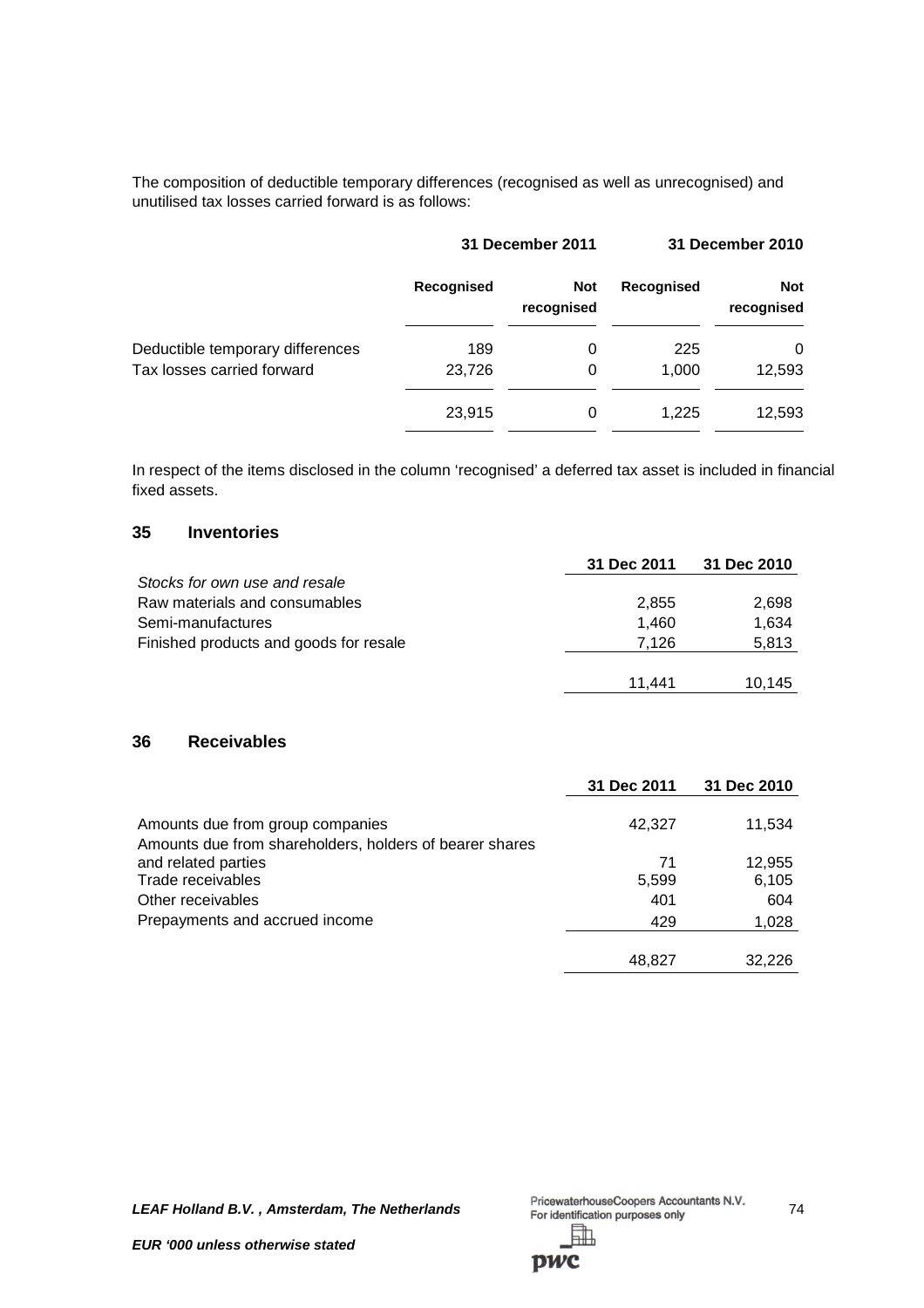# **37 Cash and cash equivalents**

|                           | 31 Dec 2011 | 31 Dec 2010 |
|---------------------------|-------------|-------------|
|                           |             |             |
| Cash at bank and in hands | 4.599       | 16,356      |

All cash and bank balances are available on demand.

## **38 Shareholders' equity**

#### *Share capital*

The authorised share capital of the company as of 31 December 2011 amounts to EUR 100,000 (EUR \*1) and consists of 100,000 ordinary shares of EUR 1 each.

Issued and paid in share capital amounts to EUR 20,000 (EUR \*1) and consists of 20,000 ordinary shares with a nominal value of EUR 1 each.

The movements in the number of shares are as follows:

|                                       | 2011        | 2010        |
|---------------------------------------|-------------|-------------|
| 1 January<br>Issue of ordinary shares | 20,000<br>0 | 20,000<br>0 |
| 31 December                           | 20,000      | 20,000      |

*LEAF Holland B.V. , Amsterdam, The Netherlands* 75 駎

**DWC**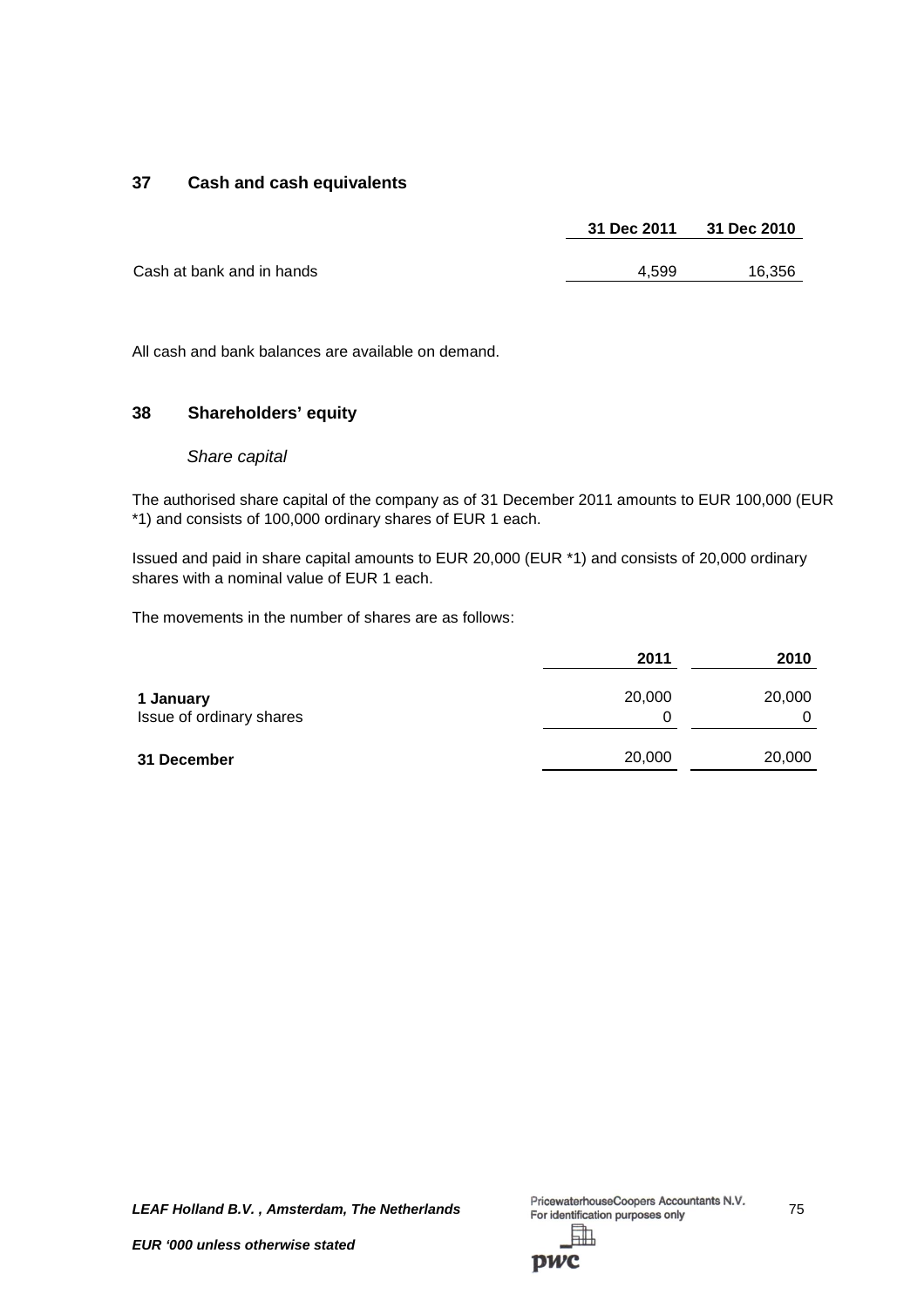The movements in shareholders' equity are as follows:

|                                      | <b>Share</b><br>capital | <b>Share</b><br>premium | <b>Translation</b><br>differences<br>reserve | <b>Accumul</b><br>ated<br>deficit | <b>Result for</b><br>the year | <b>Total</b> |
|--------------------------------------|-------------------------|-------------------------|----------------------------------------------|-----------------------------------|-------------------------------|--------------|
| Book value as of 1<br>January 2010   |                         |                         |                                              |                                   |                               |              |
|                                      | 20                      | 88,968                  | $-5,106$                                     | $-127,854$                        | $-16,434$                     | $-60,406$    |
| <b>Movements</b>                     |                         |                         |                                              |                                   |                               |              |
| Translation of foreign               |                         |                         |                                              |                                   |                               |              |
| participations                       | 0                       | $\pmb{0}$               | 4,683                                        | 3,727                             | $\mathbf 0$                   | 8,410        |
| Group contribution given             | 0                       | 0                       | 0                                            | $-38,996$                         | $\Omega$                      | $-38,996$    |
| Tax related to group                 |                         |                         |                                              |                                   |                               |              |
| contribution given                   | 0                       | 0                       | $\mathbf 0$                                  | 5,067                             | $\overline{0}$                | 5,067        |
| Appropriation of net                 |                         |                         |                                              |                                   |                               |              |
| result                               | 0                       | 0                       | 0                                            | $-16,434$                         | 16,434                        | 0            |
| Result current year                  | 0                       | 0                       | 0                                            | 0                                 | $-39,417$                     | $-39,417$    |
| Total movements                      | 0                       | 0                       | 4,683                                        | $-46,636$                         | $-22,983$                     | $-64,936$    |
|                                      |                         |                         |                                              |                                   |                               |              |
| Book value as of<br>31 December 2010 | 20                      | 88,968                  | $-423$                                       | $-174,490$                        | $-39,417$                     | $-125,342$   |
| <b>Movements</b>                     |                         |                         |                                              |                                   |                               |              |
| Translation of foreign               |                         |                         |                                              |                                   |                               |              |
| participations                       | 0                       | 0                       | 499                                          | 0                                 | 0                             | 499          |
| Group contribution given             | 0                       | 0                       | 0                                            | $-16,025$                         | $\Omega$                      | $-16,025$    |
| Tax related to group                 |                         |                         |                                              |                                   |                               |              |
| contribution given                   | $\boldsymbol{0}$        | 0                       | $\mathbf 0$                                  | 4,266                             | $\mathbf 0$                   | 4,266        |
| Capital contribution                 | 0                       | 102,813                 | $\overline{0}$                               | 0                                 | $\mathbf 0$                   | 102,813      |
| Appropriation of net                 |                         |                         |                                              |                                   |                               |              |
| result                               | 0                       | 0                       | 0                                            | $-39,417$                         | 39,417                        | 0            |
| Result current year                  | 0                       | 0                       | 0                                            | 0                                 | $-7,272$                      | $-7,272$     |
| <b>Total movements</b>               | 0                       | 102,813                 | 499                                          | $-51,176$                         | 32,145                        | 84,281       |
| Book value as of<br>31 December 2011 | 20                      | 191,781                 | 76                                           | $-225,666$                        | $-7,272$                      | $-41,061$    |

The Company has no other legal and statutory reserves as of 31 December 2011 than the translation differences reserve and there are no undistributable reserves for positive results of participations.

*LEAF Holland B.V. , Amsterdam, The Netherlands* 76 駎

pwc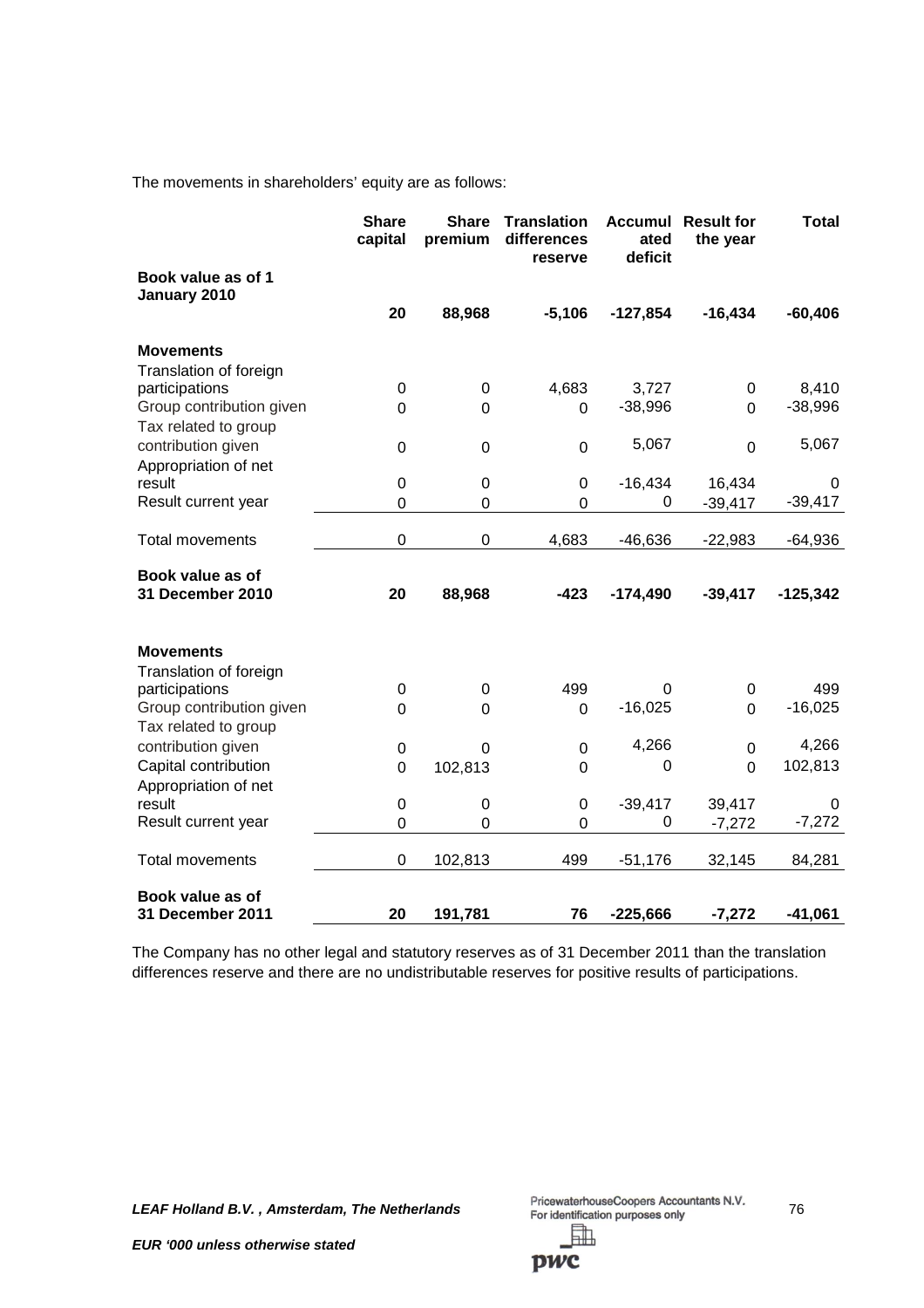# **39 Provisions and deferred tax liabilities**

|                          | 31 Dec 2011 | 31 Dec 2010 |
|--------------------------|-------------|-------------|
|                          |             |             |
| Deferred tax liabilities | 21,599      | 21,920      |
| Other provisions         | 165,892     | 69,617      |
|                          |             |             |
|                          | 187.491     | 91,537      |
|                          |             |             |

| Movement schedule deferred taxes Deferred tax<br>and provisions |        | <b>Other</b> | <b>Negative</b><br><b>Provisions participations</b> | <b>Total</b> |
|-----------------------------------------------------------------|--------|--------------|-----------------------------------------------------|--------------|
| 1 January 2010                                                  | 22,523 | 1,088        | 12,916                                              | 36,527       |
| Addition via merger                                             | 0      | 948          | 0                                                   | 948          |
| Additions                                                       | 122    | 559          | 0                                                   | 681          |
| <b>Utilisations</b>                                             | $-725$ | $-920$       | 0                                                   | $-1,645$     |
| Result participations                                           | 0      | $\Omega$     | 20,277                                              | 20,277       |
| <b>Transfer to/from Financial Assets</b>                        | 0      | 0            | $-36,690$                                           | $-36,690$    |
| Group contributions                                             | 0      | 0            | 33,929                                              | 33,929       |
| Capital contributions                                           | 0      | 0            | $-18,000$                                           | $-18,000$    |
| <b>Translation differences</b>                                  | 0      | 0            | $-8,413$                                            | $-8,413$     |
| Dividends paid out                                              | 0      | 0            | 64,442                                              | 64,442       |
| Releases                                                        | 0      | $-15$        | $-504$                                              | $-519$       |
| <b>31 December 2010</b>                                         | 21,920 | 1,660        | 67,957                                              | 91,537       |
| Additions                                                       | 0      | 542          | 0                                                   | 542          |
| <b>Utilisations</b>                                             | $-321$ | $-415$       | $\Omega$                                            | $-736$       |
| <b>Result participations</b>                                    | 0      | 0            | 10,839                                              | 10,839       |
| <b>Transfer to/from Financial Assets</b>                        | 0      | 0            | $-2,193$                                            | $-2,193$     |
| Group contributions                                             | 0      | 0            | 11,762                                              | 11,762       |
| <b>Translation differences</b>                                  | 0      | $\Omega$     | $-538$                                              | $-538$       |
| Dividends paid out                                              | 0      | $\Omega$     | 76,695                                              | 76,695       |
| <b>Releases</b>                                                 | 0      | $-417$       | 0                                                   | $-417$       |
| 31 December 2011                                                | 21,599 | 1,370        | 164,522                                             | 187,491      |

#### *Deferred tax liabilities*

The provision for deferred tax liabilities is mainly formed with respect to timing differences between the valuation for annual account purposes of the intangible non-current assets, property, plant and equipment, provisions and fiscal purposes.

*LEAF Holland B.V. , Amsterdam, The Netherlands* 77 訕

*EUR '000 unless otherwise stated*

pwc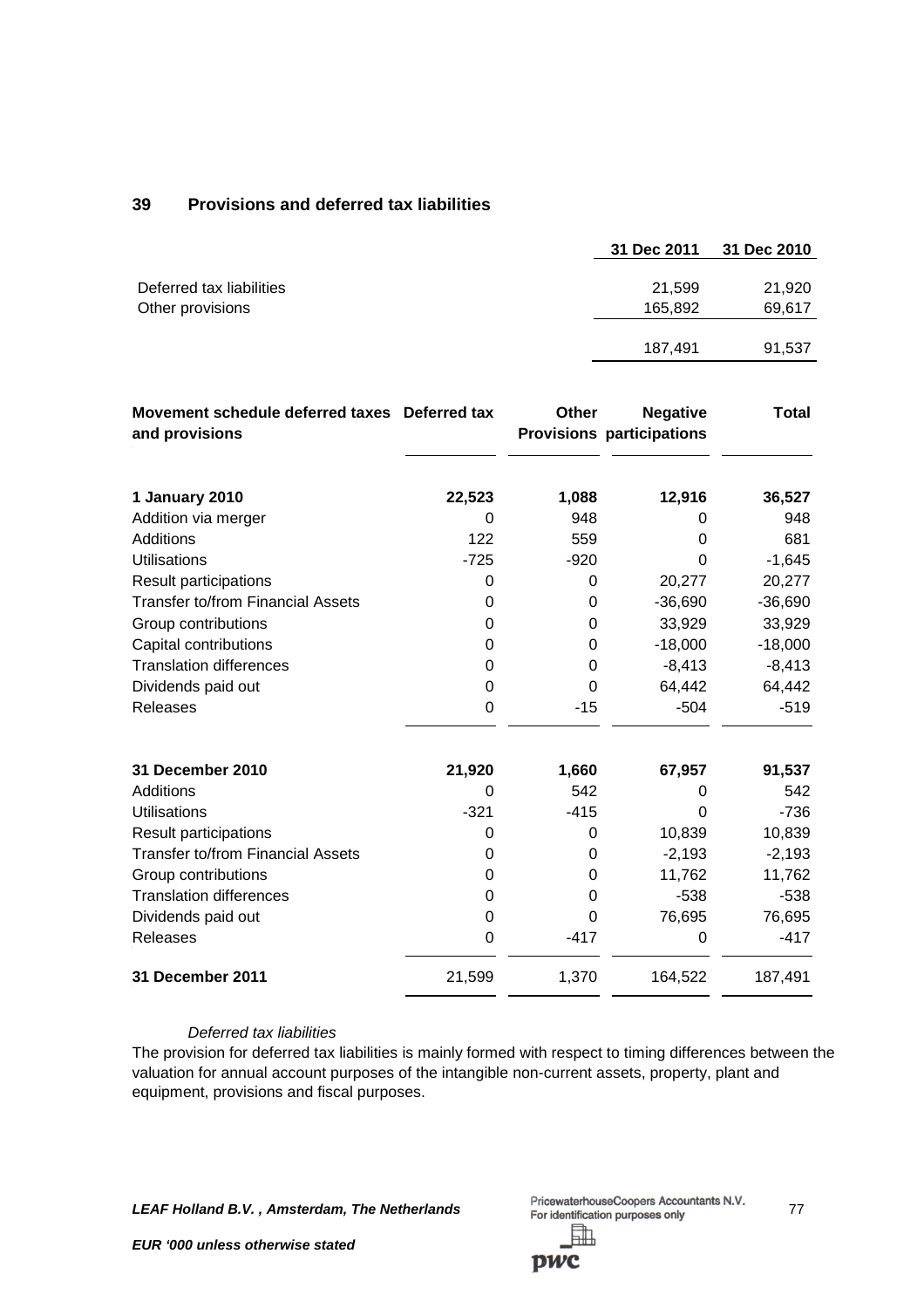## *Provision for negative participations*

This provision has been made due to the negative equity value of the investment in group company LEAF Suomi Oy, LEAF Finance Holland B.V., LEAF België Production N.V. and LEAF Belgium Distribution N.V..

## **40 Borrowings**

|                                    |                       |                       |                        | 31 Dec 2010                   |
|------------------------------------|-----------------------|-----------------------|------------------------|-------------------------------|
|                                    | Term<br>$\leq$ 1 year | Term<br>$1 - 5$ years | Term<br>$\geq 5$ years | <b>Total term</b><br>> 1 year |
| Loans from related parties         | 0                     | 432,685               | 0                      | 432,685                       |
| Intercompany loans                 | 0                     | 96,464                | 0                      | 96,464                        |
| Loans from credit institutions SHB | 20,140                | 179,360               | 0                      | 179,360                       |
|                                    | 20,140                | 708,509               | 0                      | 708,509                       |
|                                    |                       |                       |                        |                               |
|                                    |                       |                       |                        | 31 Dec 2011                   |
|                                    | Term<br>≤ 1 year      | Term<br>$1 - 5$ years | Term<br>$\geq 5$ years | <b>Total term</b><br>> 1 year |
| Loans from related parties         | $\Omega$              | 0                     | 377,451                | 377,451                       |
| Intercompany loans                 | 0                     | 48,732                | 0                      | 48,732                        |
| Loans from credit institutions SHB | 39,718                | 160,527               | 0                      | 160,527                       |

The following securities have been pledged to Svenska Handelsbanken AB:

- Shares of all group companies except for LEAF Baltics, OOO LEAF and LEAF United Kingdom Ltd.
- First ranking security interest in any intercompany debt
- First ranking security interest in any insurance proceeds
- First ranking security interest in any hedging agreements
- First ranking security interest in any registered intellectual property rights
- First ranking security interest in any security interest in real property
- First ranking security interest in assets by way of business mortgage.

### *Effective interest rates*

The effective interest rates at the balance sheet date are as follows:

- Loan from credit institutions: 4.06%.
- Shareholder loan: 14% up till 28 April 2011, 12,22% as of 28 April 2011.

**LEAF Holland B.V., Amsterdam, The Netherlands** PricewaterhouseCoopers Accountants N.V. 78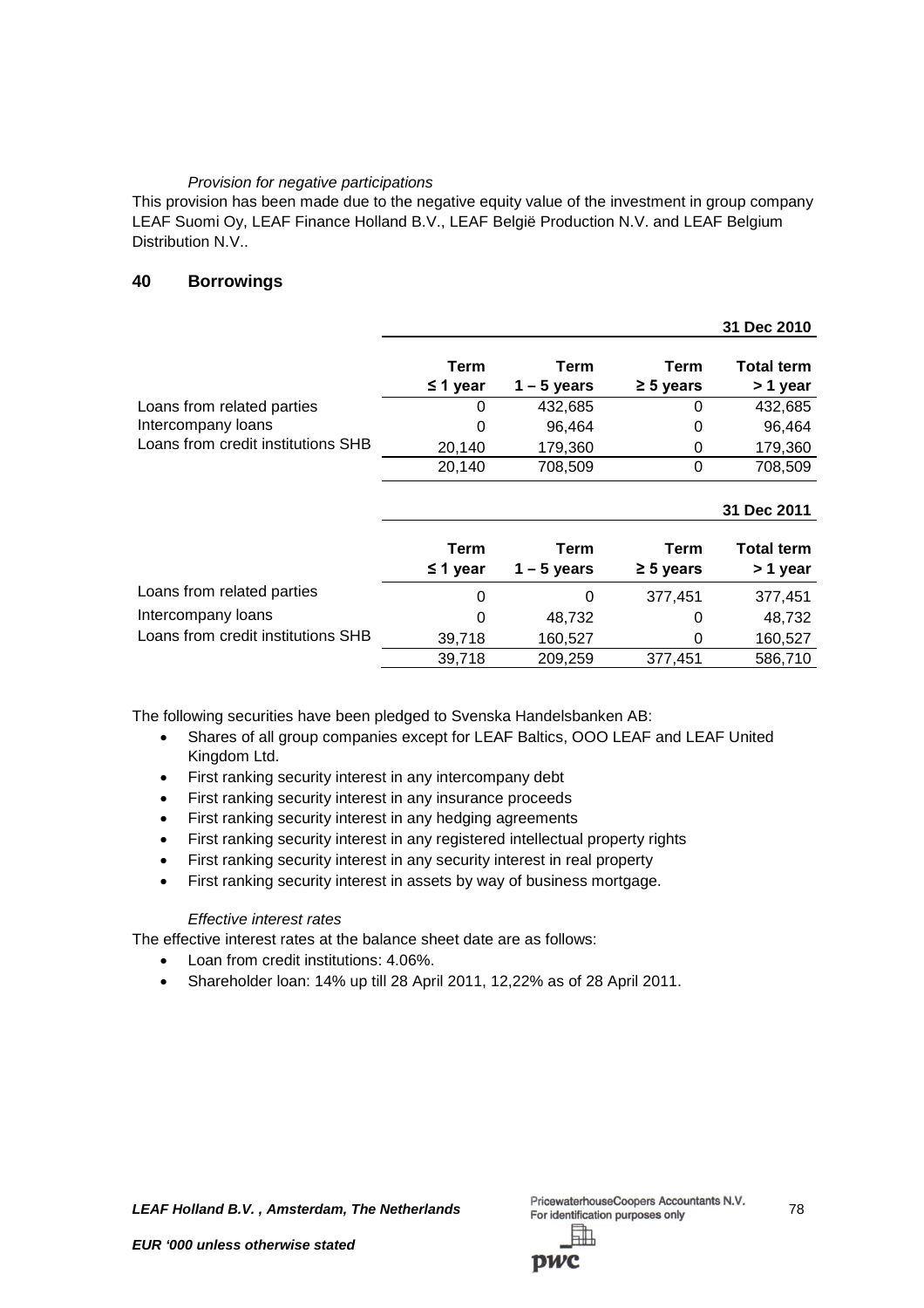# **41 Current liabilities**

|                                | 31 Dec 2011 | 31 Dec 2010 |
|--------------------------------|-------------|-------------|
|                                |             |             |
| Trade creditors                | 6,537       | 6,663       |
| Group companies                | 37,643      | 60,921      |
| <b>Related parties</b>         | 2,259       | 7           |
| Loans from credit institutions | 39,718      | 20,140      |
| Other liabilities              | 17,293      | 16,850      |
|                                | 103,450     | 104,581     |
|                                |             |             |
| <b>Other liabilities</b>       | 31 Dec 2011 | 31 Dec 2010 |
| Interest third parties         | 3,109       | 2,959       |
| Other accruals                 | 14,184      | 13,891      |
|                                | 17,293      | 16,850      |

## **42 Remuneration of members of the Board of Management**

The remuneration of members of the Board of Management amounts to EUR 4,715 (2010: 4,497) which comprises periodically paid emoluments such as salaries, holiday allowance and social security contributions, deferred emoluments such as pension charges, end-of-service benefits and profit shares and bonus payments.

### **43 Employees**

During 2011 the average number of employees employed by LEAF Holland B.V. was 353 (2010: 371). These employees are all employed in The Netherlands.

## **44 Independent auditor's fees**

The independent auditor's fees can be summarised as follows:

| <b>Services</b>        | 31 Dec 2011 | 31 Dec 2010 |
|------------------------|-------------|-------------|
| Audit services         | 421         | 395         |
| Audit related services | 0           | 10          |
| Tax related services   |             |             |
| Other                  | 0           | 0           |
|                        | 422         | 406         |

**LEAF Holland B.V., Amsterdam, The Netherlands** PricewaterhouseCoopers Accountants N.V. 79

ħ.

**DWC** 

*EUR '000 unless otherwise stated*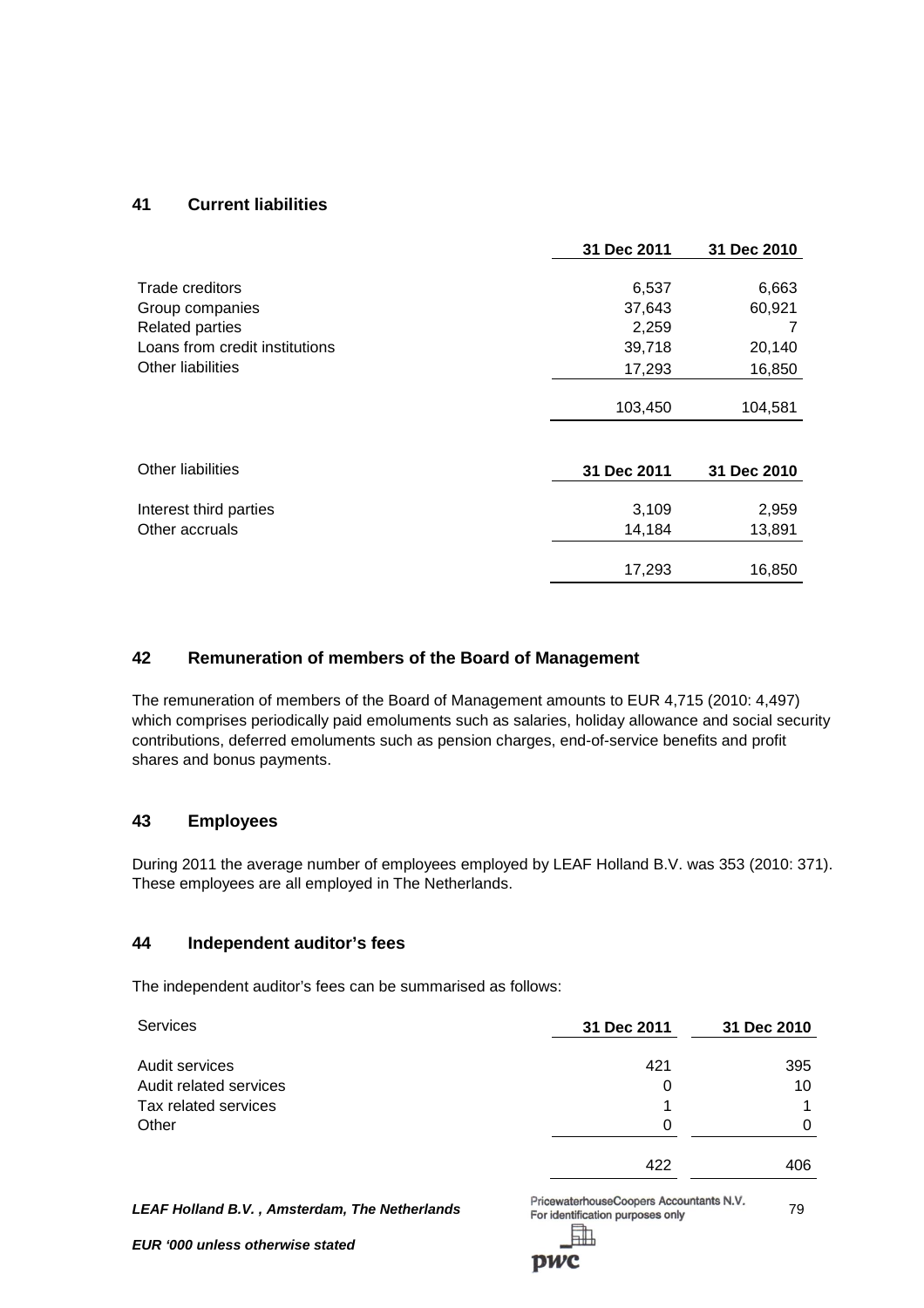# **45 Commitments not included in the balance sheet**

*Liability undertaking*

The company issued a parent company guarantee pursuant to article 403, Book 2 of the Netherlands Civil Code in respect of:

LEAF Finance Holland B.V., Amsterdam, the Netherlands (100%);

For corporate income tax and VAT purposes the company forms a fiscal unity with:

LEAF Finance Holland B.V., Amsterdam, the Netherlands (100%);

In accordance with standard conditions, the company, along with the group companies that are part of the fiscal unity, are wholly and severally liable for taxation payable by the fiscal unity.

Amsterdam, 7 February 2012.

Board of Directors,

B. Baron E.F.C. Frenay E.K.M. Kist D.D. Maras

LEAF Holland B.V. Hoevestein 26 4903 SC Oosterhout (NB) The Netherlands

*LEAF Holland B.V.*, *Amsterdam, The Netherlands* PricewaterhouseCoopers Accountants N.V. 80<br>For identification purposes only 訅

DWC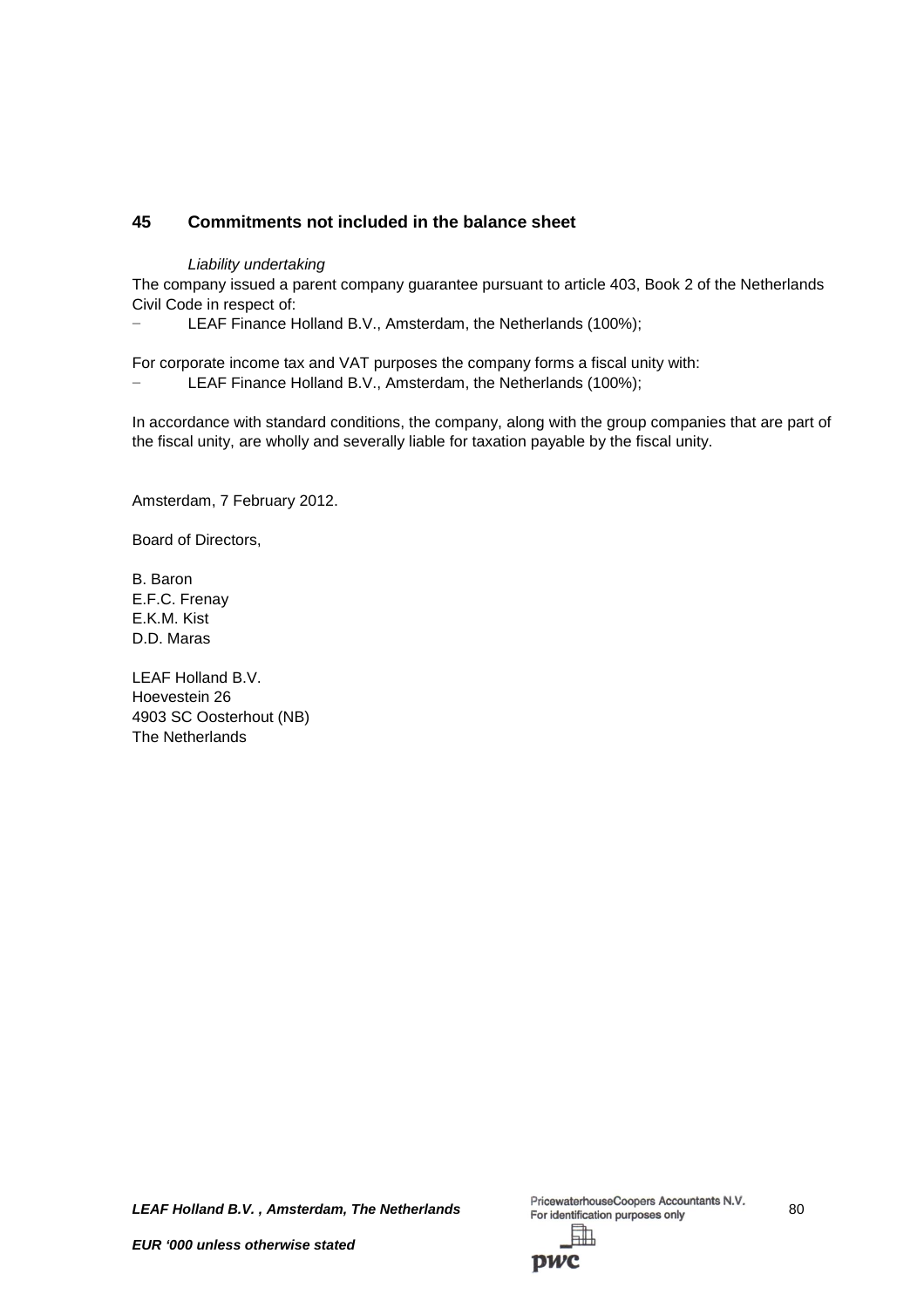**Other information**

*LEAF Holland B.V., Amsterdam, The Netherlands* PricewaterhouseCoopers Accountants N.V. 81

虛

*EUR '000 unless otherwise stated*

pwc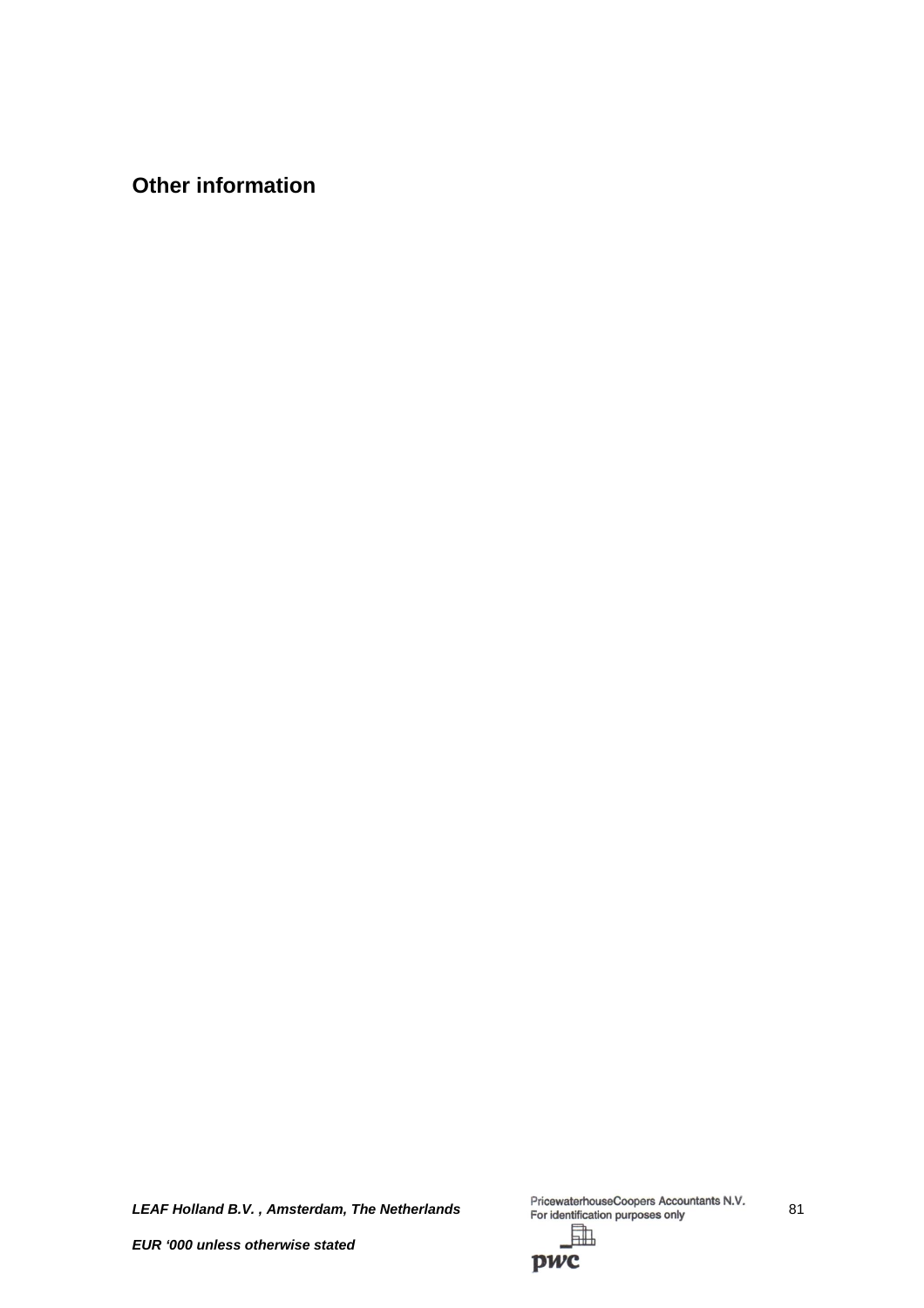# **Profit appropriation according to the Articles of Association**

In accordance with article 21 of the Articles of Association, the 2011 result is proposed to be allocated to the accumulated deficit.

*LEAF Holland B.V.*, *Amsterdam, The Netherlands* PricewaterhouseCoopers Accountants N.V. 82 駎

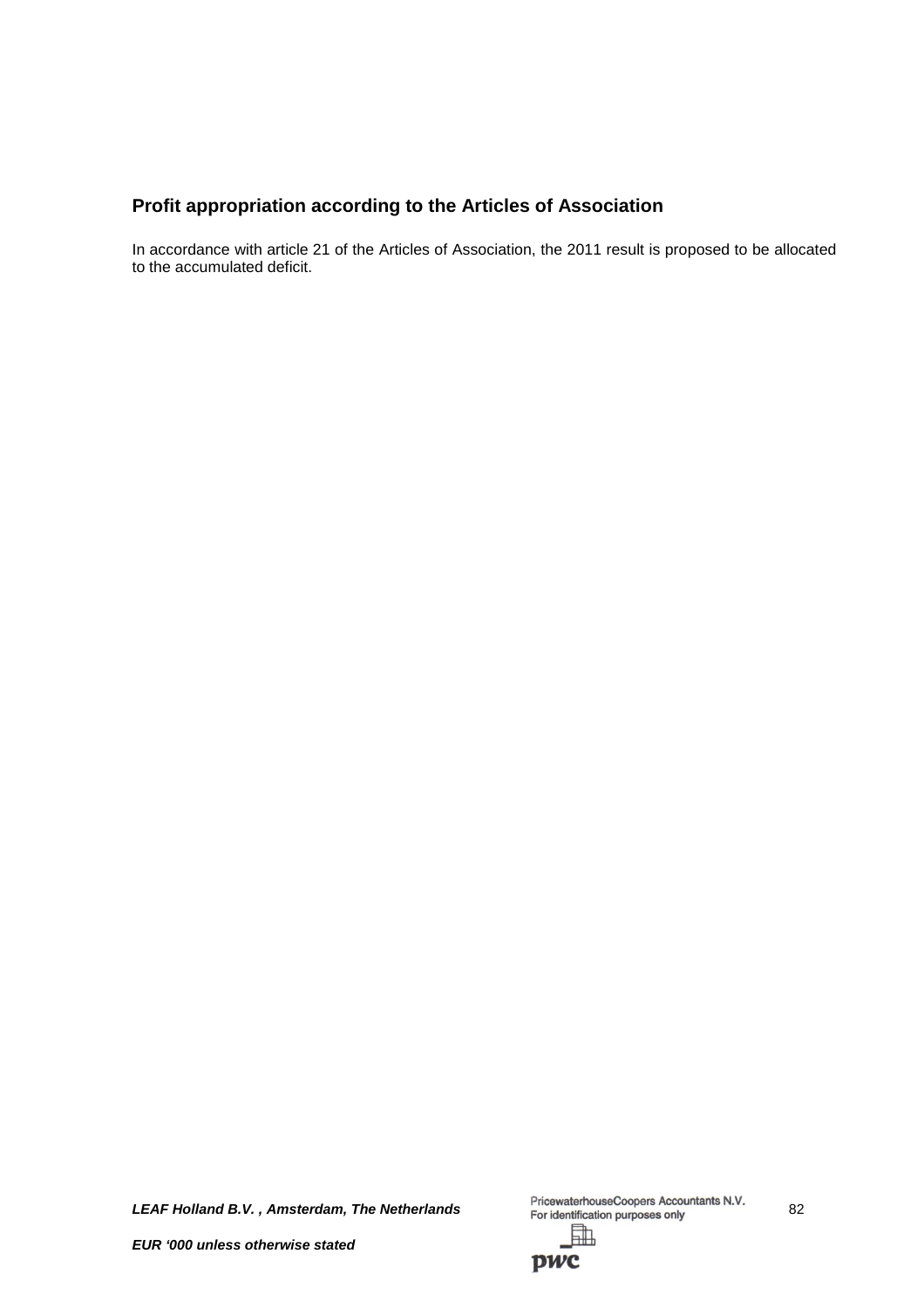**Independent auditors' report**

*LEAF Holland B.V. , Amsterdam, The Netherlands* 83

*EUR '000 unless otherwise stated*

PricewaterhouseCoopers Accountants N.V.<br>For identification purposes only 駎

pwc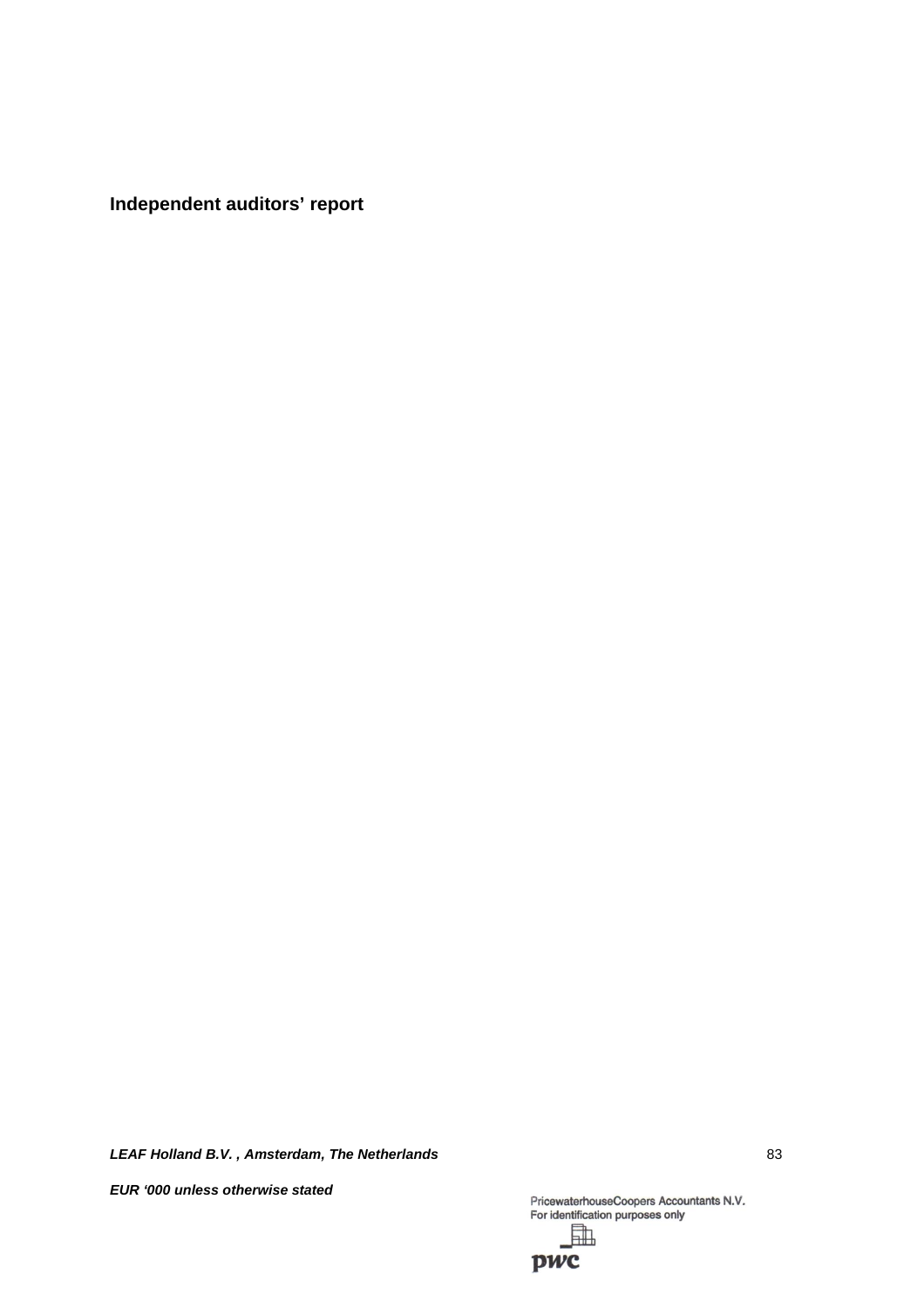

# **Independent auditor's report**

To: the Directors and Shareholders of Leaf Holland B.V.

### **Report on the financial statements**

We have audited the accompanying financial statements 2011 of Leaf Holland B.V., Oosterhout as set out on pages 8 to 80. The financial statements include the consolidated financial statements and the company financial statements. The consolidated financial statements comprise the consolidated balance sheet as at 31 December 2011, the consolidated income statement, the statements of comprehensive income, changes in equity and cash flows for the year then ended and the notes. comprising a summary of significant accounting policies and other explanatory information. The company financial statements comprise the company balance sheet as at 31 December 2011, the company income statement for the year then ended and the notes, comprising a summary of accounting policies and other explanatory information.

#### Directors' responsibility

The directors are responsible for the preparation and fair presentation of these financial statements in accordance with International Financial Reporting Standards as adopted by the European Union and with Part 9 of Book 2 of the Dutch Civil Code, and for the preparation of the directors' report in accordance with Part 9 of Book 2 of the Dutch Civil Code. Furthermore, the directors are responsible for such internal control as it determines is necessary to enable the preparation of the financial statements that are free from material misstatement, whether due to fraud or error.

#### Auditor's responsibility

Our responsibility is to express an opinion on these financial statements based on our audit. We conducted our audit in accordance with Dutch law, including the Dutch Standards on Auditing. This requires that we comply with ethical requirements and plan and perform the audit to obtain reasonable assurance about whether the financial statements are free from material misstatement.

An audit involves performing procedures to obtain audit evidence about the amounts and disclosures in the financial statements. The procedures selected depend on the auditor's judgment, including the assessment of the risks of material misstatement of the financial statements, whether due to fraud or error. In making those risk assessments, the auditor considers internal control relevant to the company's preparation and fair presentation of the financial statements in order to design audit procedures that are appropriate in the circumstances, but not for the purpose of expressing an opinion on the effectiveness of the company's internal control. An audit also includes evaluating the appropriateness of accounting policies used and the reasonableness of accounting estimates made by the directors, as well as evaluating the overall presentation of the financial statements.

PricewaterhouseCoopers Accountants N.V., Thomas R. Malthusstraat 5, 1066 JR Amsterdam, Postbus 90357, 1006 BJ Amsterdam T: 088 792 00 20, F: 088 792 96 40, www.pwc.nl

'PwC' is het merk waaronder PricewaterhouseCoopers Accountants N.V. (KvK 34180285), PricewaterhouseCoopers Belastingadviseurs N.V. (KvK 34180284), PricewaterhouseCoopers Advisory N.V. (KvK 34180287), PricewaterhouseCoopers Compliance Services B.V. (KvK 51414406), PricewaterhouseCoopers B.V. (KvK 34180289) en andere vennootschappen handelen en diensten verlenen. Op deze diensten zijn algemene voorwaarden van toepassing, waarin onder meer aansprakelijkheidsvoorwaarden zijn opgenomen. Op leveringen aan deze vennootschappen zijn algemene inkoopvoorwaarden van toepassing. Op www.pwc.nl treft u meer informatie over deze vennootschappen, waaronder deze algemene (inkoop)voorwaarden die ook zijn gedeponeerd bij de Kamer van Koophandel te Amsterdam